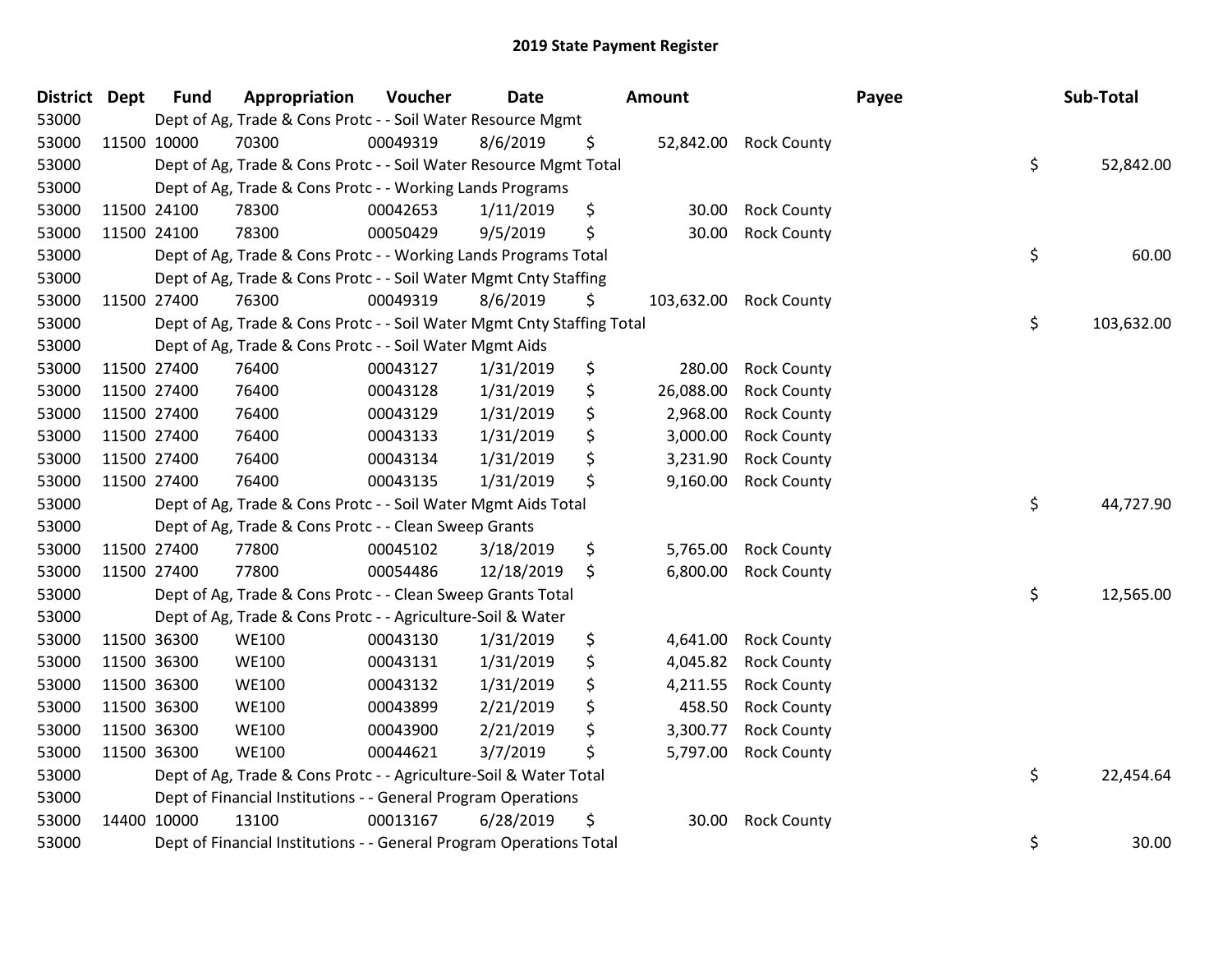| District Dept |             | <b>Fund</b> | Appropriation                                                         | Voucher  | <b>Date</b> |     | Amount     |                    | Payee | Sub-Total        |
|---------------|-------------|-------------|-----------------------------------------------------------------------|----------|-------------|-----|------------|--------------------|-------|------------------|
| 53000         |             |             | Dept of Safety & Prof Services - - Powts Replacement Rehab            |          |             |     |            |                    |       |                  |
| 53000         | 16500 10000 |             | 23600                                                                 | 00033395 | 11/26/2019  | \$  | 7,000.00   | <b>Rock County</b> |       |                  |
| 53000         |             |             | Dept of Safety & Prof Services - - Powts Replacement Rehab Total      |          |             |     |            |                    |       | \$<br>7,000.00   |
| 53000         |             |             | Wisconsin Historical Society - - General Program Operations-Prf       |          |             |     |            |                    |       |                  |
| 53000         | 24500 10000 |             | 14100                                                                 | 00023044 | 5/17/2019   | \$  | 120.00     | <b>Rock County</b> |       |                  |
| 53000         |             |             | Wisconsin Historical Society - - General Program Operations-Prf Total |          |             |     |            |                    |       | \$<br>120.00     |
| 53000         |             |             | Dept of Public Instruction - - Fed Grants, Program Operations         |          |             |     |            |                    |       |                  |
| 53000         | 25500 10000 |             | 14100                                                                 | 00176735 | 5/31/2019   | \$  | 727.50     | <b>Rock County</b> |       |                  |
| 53000         |             |             | Dept of Public Instruction - - Fed Grants, Program Operations Total   |          |             |     |            |                    |       | \$<br>727.50     |
| 53000         |             |             | Dept of Public Instruction - - Federal Aids, Local Aid                |          |             |     |            |                    |       |                  |
| 53000         | 25500 10000 |             | 24100                                                                 | 00157873 | 1/28/2019   | \$  | 2,253.03   | <b>Rock County</b> |       |                  |
| 53000         | 25500 10000 |             | 24100                                                                 | 00161806 | 2/25/2019   | \$  | 2,262.27   | <b>Rock County</b> |       |                  |
| 53000         | 25500 10000 |             | 24100                                                                 | 00164131 | 3/18/2019   | \$  | 1,899.24   | <b>Rock County</b> |       |                  |
| 53000         | 25500 10000 |             | 24100                                                                 | 00168283 | 4/15/2019   | \$  | 2,721.50   | <b>Rock County</b> |       |                  |
| 53000         | 25500 10000 |             | 24100                                                                 | 00173757 | 5/20/2019   | \$  | 2,400.23   | <b>Rock County</b> |       |                  |
| 53000         | 25500 10000 |             | 24100                                                                 | 00182341 | 6/24/2019   | \$  | 2,653.87   | <b>Rock County</b> |       |                  |
| 53000         | 25500 10000 |             | 24100                                                                 | 00184753 | 7/15/2019   | \$  | 2,441.62   | <b>Rock County</b> |       |                  |
| 53000         | 25500 10000 |             | 24100                                                                 | 00189682 | 8/26/2019   | \$  | 2,732.52   | <b>Rock County</b> |       |                  |
| 53000         | 25500 10000 |             | 24100                                                                 | 00193305 | 9/16/2019   | \$  | 3,171.28   | <b>Rock County</b> |       |                  |
| 53000         | 25500 10000 |             | 24100                                                                 | 00196053 | 10/15/2019  | \$  | 2,793.00   | <b>Rock County</b> |       |                  |
| 53000         | 25500 10000 |             | 24100                                                                 | 00198693 | 11/12/2019  | \$  | 920.52     | <b>Rock County</b> |       |                  |
| 53000         | 25500 10000 |             | 24100                                                                 | 00199387 | 11/18/2019  | \$, | 1,039.50   | <b>Rock County</b> |       |                  |
| 53000         | 25500 10000 |             | 24100                                                                 | 00203290 | 12/9/2019   | \$  | 1,364.22   | <b>Rock County</b> |       |                  |
| 53000         |             |             | Dept of Public Instruction - - Federal Aids, Local Aid Total          |          |             |     |            |                    |       | \$<br>28,652.80  |
| 53000         |             |             | Dept of Public Instruction - - Aid To Public Library Systems          |          |             |     |            |                    |       |                  |
| 53000         | 25500 25500 |             | 36100                                                                 | 00170403 | 4/29/2019   | \$  | 116,955.00 | <b>Rock County</b> |       |                  |
| 53000         |             | 25500 25500 | 36100                                                                 | 00201249 | 11/25/2019  | \$  | 350,865.00 | <b>Rock County</b> |       |                  |
| 53000         |             |             | Dept of Public Instruction - - Aid To Public Library Systems Total    |          |             |     |            |                    |       | \$<br>467,820.00 |
| 53000         |             |             | Dept of Natural Resources - - GPO - Federal Funds                     |          |             |     |            |                    |       |                  |
| 53000         | 37000 10000 |             | 94100                                                                 | 00340105 | 7/10/2019   | \$  | 45,000.00  | <b>Rock County</b> |       |                  |
| 53000         |             | 37000 10000 | 94100                                                                 | 00369635 | 11/4/2019   | \$  | 53,015.27  | <b>Rock County</b> |       |                  |
| 53000         |             |             | Dept of Natural Resources - - GPO - Federal Funds Total               |          |             |     |            |                    |       | \$<br>98,015.27  |
| 53000         |             |             | Dept of Natural Resources - - Gen Program Ops-State Funds             |          |             |     |            |                    |       |                  |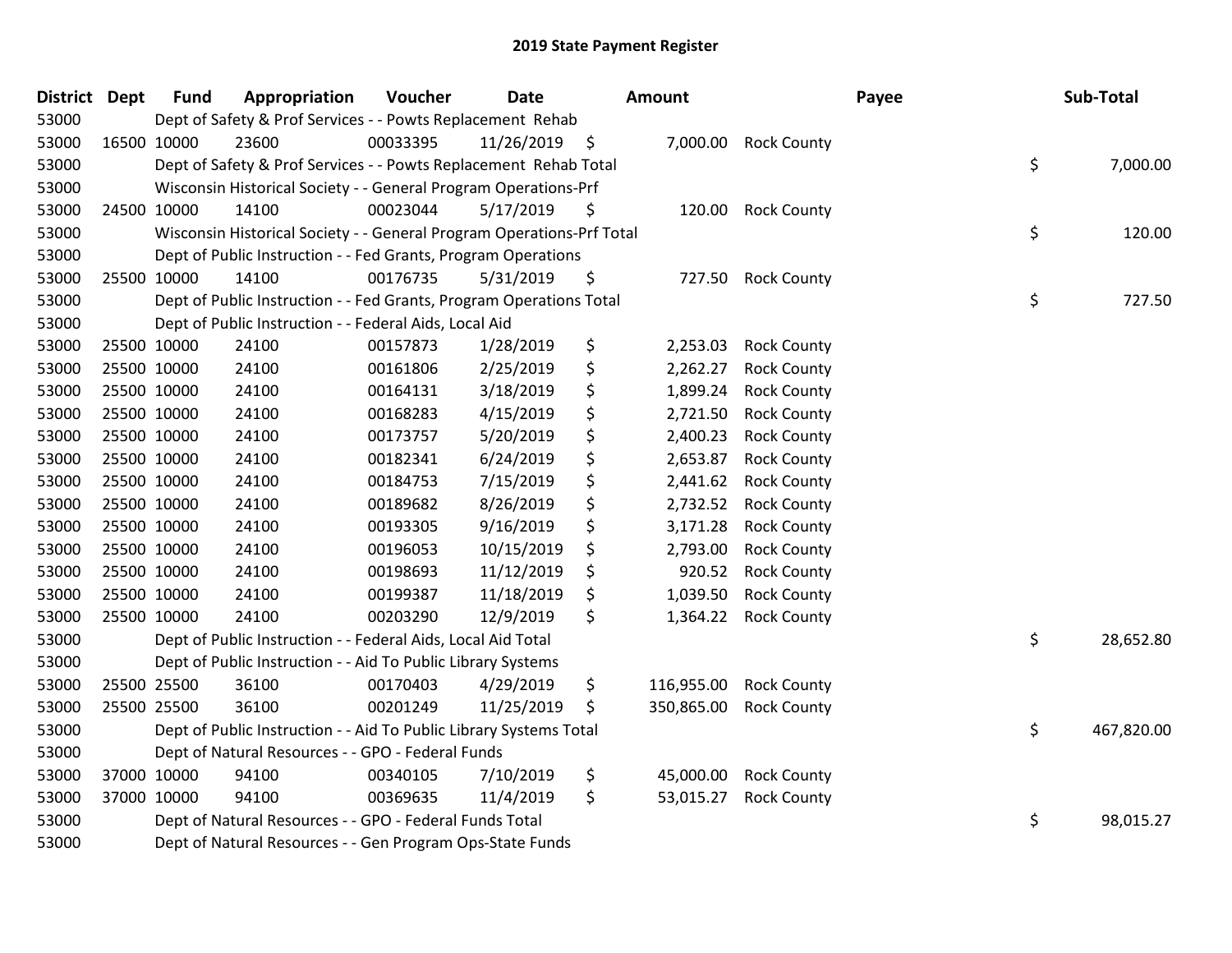| District Dept |             | <b>Fund</b> | Appropriation                                                      | Voucher  | <b>Date</b> | <b>Amount</b>  |                    | Payee | Sub-Total      |
|---------------|-------------|-------------|--------------------------------------------------------------------|----------|-------------|----------------|--------------------|-------|----------------|
| 53000         | 37000 21200 |             | 16100                                                              | 00335704 | 7/24/2019   | \$<br>844.37   | <b>Rock County</b> |       |                |
| 53000         |             |             | Dept of Natural Resources - - Gen Program Ops-State Funds Total    |          |             |                |                    |       | \$<br>844.37   |
| 53000         |             |             | Dept of Natural Resources - - Taxes & Assessmts-Conserv Fund       |          |             |                |                    |       |                |
| 53000         |             | 37000 21200 | 16900                                                              | 00298727 | 2/15/2019   | \$<br>47.43    | <b>Rock County</b> |       |                |
| 53000         |             | 37000 21200 | 16900                                                              | 00298730 | 2/15/2019   | \$<br>3.31     | <b>Rock County</b> |       |                |
| 53000         | 37000 21200 |             | 16900                                                              | 00298732 | 2/15/2019   | \$<br>15.76    | <b>Rock County</b> |       |                |
| 53000         |             | 37000 21200 | 16900                                                              | 00298735 | 2/19/2019   | \$<br>701.70   | <b>Rock County</b> |       |                |
| 53000         | 37000 21200 |             | 16900                                                              | 00298738 | 2/15/2019   | \$<br>186.36   | <b>Rock County</b> |       |                |
| 53000         | 37000 21200 |             | 16900                                                              | 00298739 | 2/15/2019   | \$<br>486.03   | <b>Rock County</b> |       |                |
| 53000         | 37000 21200 |             | 16900                                                              | 00298741 | 2/19/2019   | \$<br>584.70   | <b>Rock County</b> |       |                |
| 53000         | 37000 21200 |             | 16900                                                              | 00298744 | 2/15/2019   | \$<br>55.63    | <b>Rock County</b> |       |                |
| 53000         |             | 37000 21200 | 16900                                                              | 00298833 | 2/15/2019   | \$<br>12.16    | <b>Rock County</b> |       |                |
| 53000         | 37000 21200 |             | 16900                                                              | 00298835 | 2/15/2019   | \$<br>144.42   | <b>Rock County</b> |       |                |
| 53000         | 37000 21200 |             | 16900                                                              | 00298836 | 2/15/2019   | \$<br>69.20    | <b>Rock County</b> |       |                |
| 53000         | 37000 21200 |             | 16900                                                              | 00298838 | 2/15/2019   | \$<br>32.88    | <b>Rock County</b> |       |                |
| 53000         | 37000 21200 |             | 16900                                                              | 00298840 | 2/15/2019   | \$<br>62.03    | <b>Rock County</b> |       |                |
| 53000         |             | 37000 21200 | 16900                                                              | 00306062 | 3/19/2019   | \$<br>144.42   | <b>Rock County</b> |       |                |
| 53000         | 37000 21200 |             | 16900                                                              | 00306064 | 3/19/2019   | \$<br>32.88    | <b>Rock County</b> |       |                |
| 53000         | 37000 21200 |             | 16900                                                              | 00306066 | 3/19/2019   | \$<br>69.20    | <b>Rock County</b> |       |                |
| 53000         | 37000 21200 |             | 16900                                                              | 00306071 | 3/19/2019   | \$<br>115.13   | <b>Rock County</b> |       |                |
| 53000         | 37000 21200 |             | 16900                                                              | 00306073 | 3/19/2019   | 81.23          | <b>Rock County</b> |       |                |
| 53000         |             |             | Dept of Natural Resources - - Taxes & Assessmts-Conserv Fund Total |          |             |                |                    |       | \$<br>2,844.47 |
| 53000         |             |             | Dept of Natural Resources - - General Program Operations --        |          |             |                |                    |       |                |
| 53000         | 37000 21200 |             | 25400                                                              | 00315536 | 4/25/2019   | \$<br>210.00   | <b>Rock County</b> |       |                |
| 53000         |             | 37000 21200 | 25400                                                              | 00352338 | 8/22/2019   | \$<br>150.00   | <b>Rock County</b> |       |                |
| 53000         |             |             | Dept of Natural Resources - - General Program Operations -- Total  |          |             |                |                    |       | \$<br>360.00   |
| 53000         |             |             | Dept of Natural Resources - - GPO--State Funds                     |          |             |                |                    |       |                |
| 53000         | 37000 21200 |             | 36100                                                              | 00302809 | 3/21/2019   | \$<br>500.00   | <b>Rock County</b> |       |                |
| 53000         |             |             | Dept of Natural Resources - - GPO--State Funds Total               |          |             |                |                    |       | \$<br>500.00   |
| 53000         |             |             | Dept of Natural Resources - - GPO -Federal Funds                   |          |             |                |                    |       |                |
| 53000         | 37000 21200 |             | 38100                                                              | 00307390 | 3/27/2019   | \$<br>8,768.73 | <b>Rock County</b> |       |                |
| 53000         |             |             | Dept of Natural Resources - - GPO -Federal Funds Total             |          |             |                |                    |       | \$<br>8,768.73 |
| 53000         |             |             | Dept of Natural Resources - - Enf A - Boating Enforcement          |          |             |                |                    |       |                |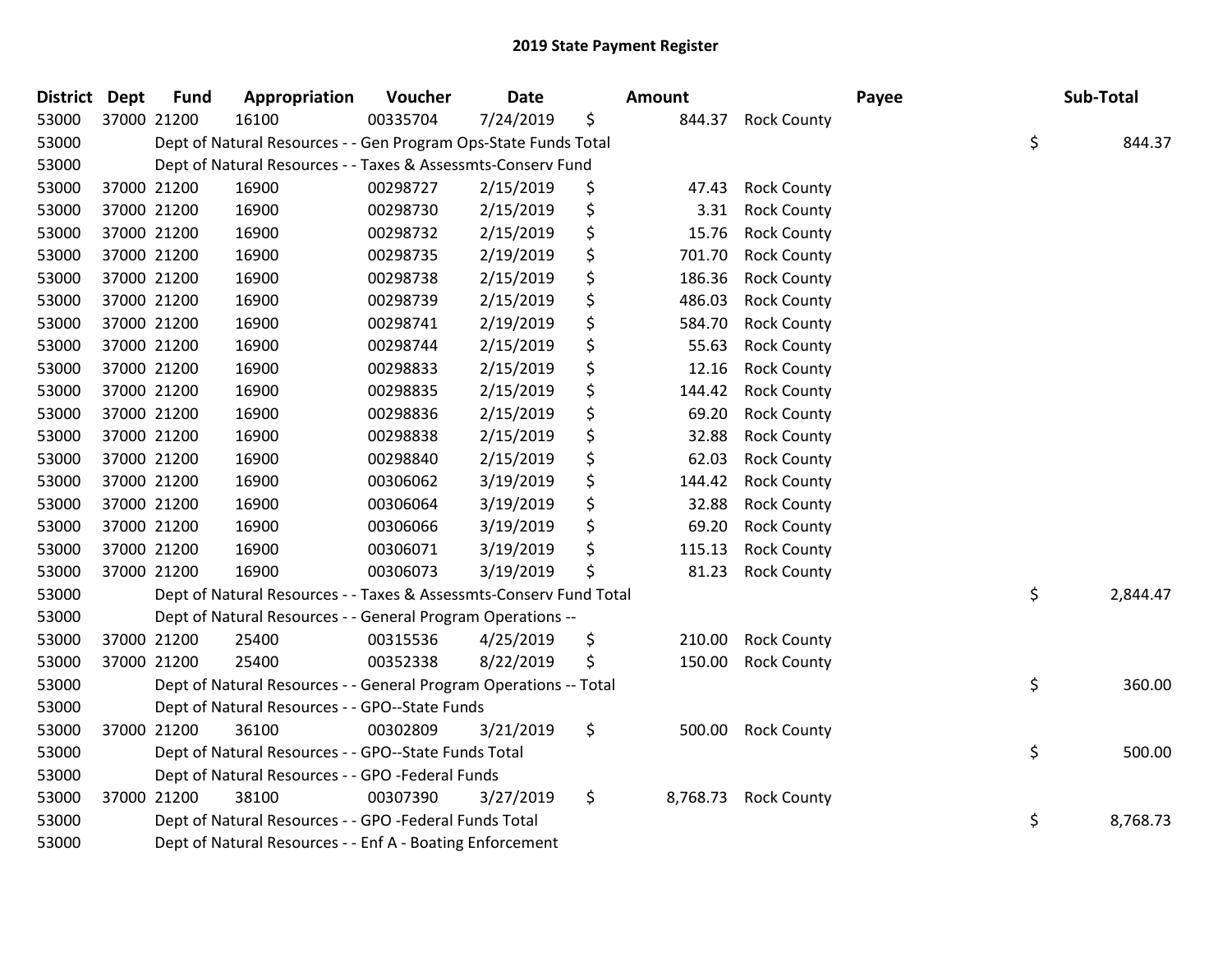| District Dept |             | <b>Fund</b> | Appropriation                                                     | Voucher  | <b>Date</b> | Amount           |                       | Payee | Sub-Total  |
|---------------|-------------|-------------|-------------------------------------------------------------------|----------|-------------|------------------|-----------------------|-------|------------|
| 53000         | 37000 21200 |             | 55000                                                             | 00307390 | 3/27/2019   | \$               | 16,512.84 Rock County |       |            |
| 53000         |             |             | Dept of Natural Resources - - Enf A - Boating Enforcement Total   |          |             |                  |                       | \$    | 16,512.84  |
| 53000         |             |             | Dept of Natural Resources - - Enf A - Snow Enforcement            |          |             |                  |                       |       |            |
| 53000         | 37000 21200 |             | 55200                                                             | 00359363 | 9/26/2019   | \$<br>8,245.97   | <b>Rock County</b>    |       |            |
| 53000         |             |             | Dept of Natural Resources - - Enf A - Snow Enforcement Total      |          |             |                  |                       | \$    | 8,245.97   |
| 53000         |             |             | Dept of Natural Resources - - Wildlife Damage Claims & Abat       |          |             |                  |                       |       |            |
| 53000         |             | 37000 21200 | 55300                                                             | 00301638 | 3/15/2019   | \$<br>6,021.67   | <b>Rock County</b>    |       |            |
| 53000         |             |             | Dept of Natural Resources - - Wildlife Damage Claims & Abat Total |          |             |                  |                       | \$    | 6,021.67   |
| 53000         |             |             | Dept of Natural Resources - - Resaids - County Cons Aids          |          |             |                  |                       |       |            |
| 53000         | 37000 21200 |             | 56300                                                             | 00307050 | 3/26/2019   | \$               | 2,117.00 Rock County  |       |            |
| 53000         |             |             | Dept of Natural Resources - - Resaids - County Cons Aids Total    |          |             |                  |                       | \$    | 2,117.00   |
| 53000         |             |             | Dept of Natural Resources - - GPO - State Funds                   |          |             |                  |                       |       |            |
| 53000         |             | 37000 21200 | 96100                                                             | 00300134 | 3/1/2019    | \$<br>5.50       | <b>Rock County</b>    |       |            |
| 53000         |             |             | Dept of Natural Resources - - GPO - State Funds Total             |          |             |                  |                       | \$    | 5.50       |
| 53000         |             |             | Dept of Natural Resources - - Land Acquisition                    |          |             |                  |                       |       |            |
| 53000         | 37000 36300 |             | TA100                                                             | 00326559 | 6/4/2019    | \$<br>3.50       | <b>Rock County</b>    |       |            |
| 53000         |             | 37000 36300 | TA100                                                             | 00340104 | 7/10/2019   | \$<br>5,000.00   | <b>Rock County</b>    |       |            |
| 53000         |             |             | Dept of Natural Resources - - Land Acquisition Total              |          |             |                  |                       | \$    | 5,003.50   |
| 53000         |             |             | Dept of Natural Resources - - GPO - Sd Water Loan Prog, Fed       |          |             |                  |                       |       |            |
| 53000         |             | 37000 57300 | 48200                                                             | 00298849 | 3/1/2019    | \$<br>11,491.00  | <b>Rock County</b>    |       |            |
| 53000         | 37000 57300 |             | 48200                                                             | 00310973 | 4/30/2019   | \$<br>6,387.50   | <b>Rock County</b>    |       |            |
| 53000         | 37000 57300 |             | 48200                                                             | 00329971 | 7/5/2019    | \$<br>6,387.50   | <b>Rock County</b>    |       |            |
| 53000         | 37000 57300 |             | 48200                                                             | 00373576 | 11/27/2019  | \$<br>6,387.50   | <b>Rock County</b>    |       |            |
| 53000         |             |             | Dept of Natural Resources - - GPO - Sd Water Loan Prog, Fed Total |          |             |                  |                       | \$    | 30,653.50  |
| 53000         |             |             | WI Dept of Transportation - - Eldly&Disa Co/Aid Sf                |          |             |                  |                       |       |            |
| 53000         | 39500 21100 |             | 16800                                                             | 00340250 | 1/8/2019    | \$<br>426,404.00 | <b>Rock County</b>    |       |            |
| 53000         |             |             | WI Dept of Transportation - - Eldly&Disa Co/Aid Sf Total          |          |             |                  |                       | \$    | 426,404.00 |
| 53000         |             |             | WI Dept of Transportation - - Eldly&Disa Aid Fd Fd                |          |             |                  |                       |       |            |
| 53000         | 39500 21100 |             | 18300                                                             | 00372956 | 4/18/2019   | \$<br>19,672.00  | <b>Rock County</b>    |       |            |
| 53000         | 39500 21100 |             | 18300                                                             | 00418879 | 8/5/2019    | \$<br>18,356.00  | <b>Rock County</b>    |       |            |
| 53000         | 39500 21100 |             | 18300                                                             | 00425605 | 8/20/2019   | \$<br>16,911.20  | <b>Rock County</b>    |       |            |
| 53000         | 39500 21100 |             | 18300                                                             | 00463578 | 11/19/2019  | \$<br>10,932.30  | <b>Rock County</b>    |       |            |
| 53000         |             |             | WI Dept of Transportation - - Eldly&Disa Aid Fd Fd Total          |          |             |                  |                       | \$    | 65,871.50  |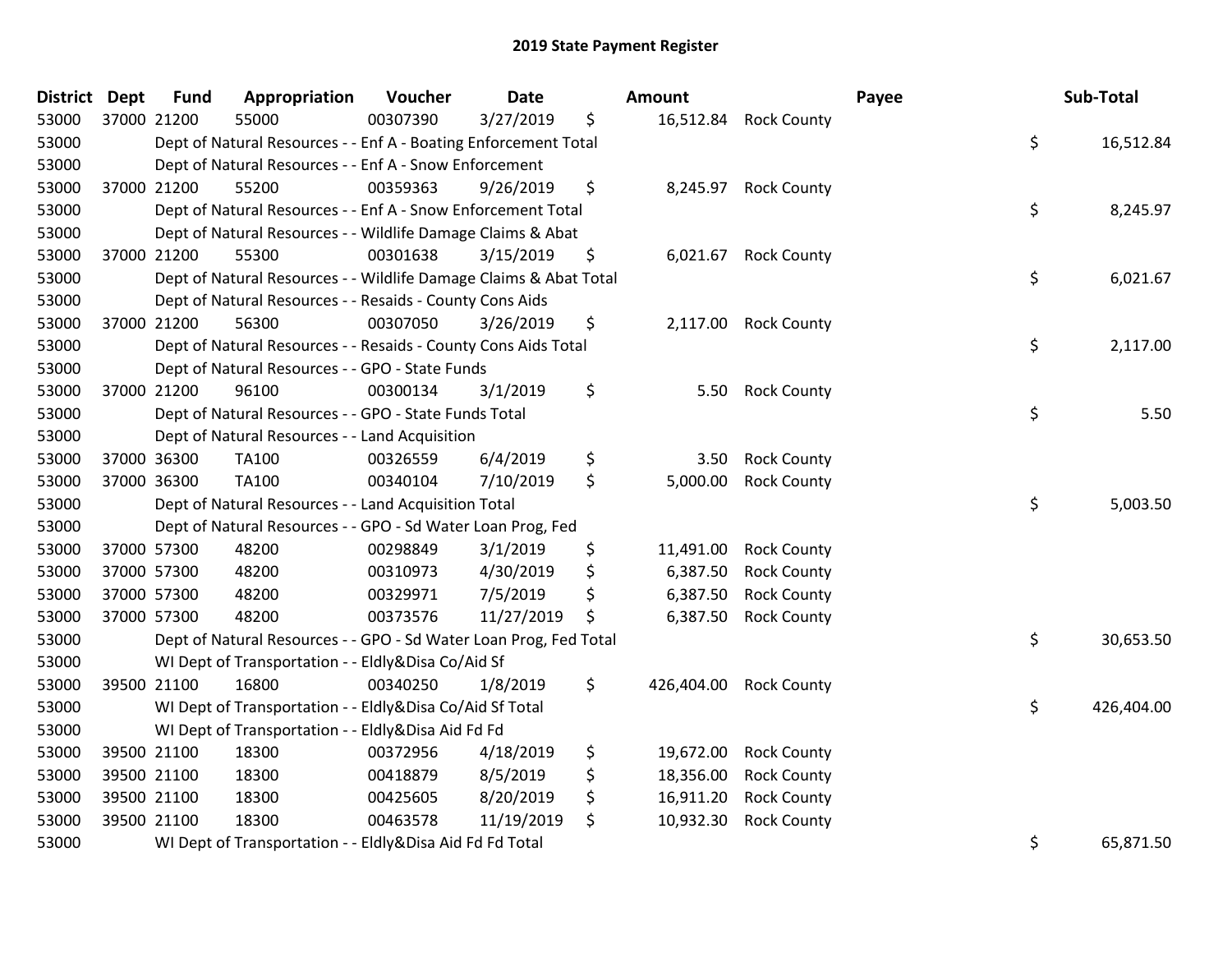| <b>District</b> | Dept        | <b>Fund</b> | Appropriation                                            | Voucher  | <b>Date</b> | Amount             |                    | Payee | Sub-Total          |
|-----------------|-------------|-------------|----------------------------------------------------------|----------|-------------|--------------------|--------------------|-------|--------------------|
| 53000           |             |             | WI Dept of Transportation - - Hwy Sfty Loc Aid Ffd       |          |             |                    |                    |       |                    |
| 53000           | 39500 21100 |             | 18500                                                    | 00347706 | 1/31/2019   | \$<br>3,900.42     | <b>Rock County</b> |       |                    |
| 53000           | 39500 21100 |             | 18500                                                    | 00361110 | 3/15/2019   | \$<br>4,911.44     | <b>Rock County</b> |       |                    |
| 53000           | 39500 21100 |             | 18500                                                    | 00366115 | 3/27/2019   | \$<br>4,932.40     | <b>Rock County</b> |       |                    |
| 53000           | 39500 21100 |             | 18500                                                    | 00380075 | 5/8/2019    | \$<br>8,783.61     | <b>Rock County</b> |       |                    |
| 53000           | 39500 21100 |             | 18500                                                    | 00409195 | 7/5/2019    | \$<br>9,824.56     | <b>Rock County</b> |       |                    |
| 53000           | 39500 21100 |             | 18500                                                    | 00409196 | 7/5/2019    | \$<br>6,356.26     | <b>Rock County</b> |       |                    |
| 53000           | 39500 21100 |             | 18500                                                    | 00428777 | 9/3/2019    | \$<br>4,349.34     | <b>Rock County</b> |       |                    |
| 53000           | 39500 21100 |             | 18500                                                    | 00440553 | 10/2/2019   | \$<br>2,743.68     | <b>Rock County</b> |       |                    |
| 53000           |             |             | WI Dept of Transportation - - Hwy Sfty Loc Aid Ffd Total |          |             |                    |                    |       | \$<br>45,801.71    |
| 53000           |             |             | WI Dept of Transportation - - Trans Aids To Co.-Sf       |          |             |                    |                    |       |                    |
| 53000           | 39500 21100 |             | 19000                                                    | 00335825 | 1/7/2019    | \$<br>573,362.70   | <b>Rock County</b> |       |                    |
| 53000           | 39500 21100 |             | 19000                                                    | 00401150 | 7/1/2019    | \$<br>1,146,725.40 | <b>Rock County</b> |       |                    |
| 53000           | 39500 21100 |             | 19000                                                    | 00443968 | 10/7/2019   | \$<br>573,362.72   | <b>Rock County</b> |       |                    |
| 53000           |             |             | WI Dept of Transportation - - Trans Aids To Co.-Sf Total |          |             |                    |                    |       | \$<br>2,293,450.82 |
| 53000           |             |             | WI Dept of Transportation - - Loc Rd Imp Prg St Fd       |          |             |                    |                    |       |                    |
| 53000           | 39500 21100 |             | 27800                                                    | 00465337 | 11/29/2019  | \$<br>5,441.12     | <b>Rock County</b> |       |                    |
| 53000           |             |             | WI Dept of Transportation - - Loc Rd Imp Prg St Fd Total |          |             |                    |                    |       | \$<br>5,441.12     |
| 53000           |             |             | WI Dept of Transportation - - St Hwy Rehab, Sf           |          |             |                    |                    |       |                    |
| 53000           | 39500 21100 |             | 36300                                                    | 00411478 | 8/8/2019    | \$<br>7.00         | <b>Rock County</b> |       |                    |
| 53000           | 39500 21100 |             | 36300                                                    | 00439771 | 10/1/2019   | \$<br>4,140.70     | <b>Rock County</b> |       |                    |
| 53000           | 39500 21100 |             | 36300                                                    | 00443733 | 10/31/2019  | \$<br>11.00        | <b>Rock County</b> |       |                    |
| 53000           | 39500 21100 |             | 36300                                                    | 00470541 | 12/13/2019  | \$<br>3,407.38     | <b>Rock County</b> |       |                    |
| 53000           | 39500 21100 |             | 36300                                                    | 00470956 | 12/13/2019  | \$<br>10,276.19    | <b>Rock County</b> |       |                    |
| 53000           |             |             | WI Dept of Transportation - - St Hwy Rehab, Sf Total     |          |             |                    |                    |       | \$<br>17,842.27    |
| 53000           |             |             | WI Dept of Transportation - - Hwy Mgmt & Opers Sf        |          |             |                    |                    |       |                    |
| 53000           | 39500 21100 |             | 36500                                                    | 00343556 | 1/18/2019   | \$<br>1,286.81     | <b>Rock County</b> |       |                    |
| 53000           | 39500 21100 |             | 36500                                                    | 00351277 | 2/11/2019   | \$<br>785.63       | <b>Rock County</b> |       |                    |
| 53000           | 39500 21100 |             | 36500                                                    | 00358748 | 3/8/2019    | \$<br>1,779.22     | <b>Rock County</b> |       |                    |
| 53000           | 39500 21100 |             | 36500                                                    | 00379464 | 5/8/2019    | \$<br>25.64        | <b>Rock County</b> |       |                    |
| 53000           | 39500 21100 |             | 36500                                                    | 00393682 | 6/17/2019   | \$<br>607.42       | <b>Rock County</b> |       |                    |
| 53000           | 39500 21100 |             | 36500                                                    | 00393686 | 6/17/2019   | \$<br>275.23       | <b>Rock County</b> |       |                    |
| 53000           | 39500 21100 |             | 36500                                                    | 00394910 | 6/18/2019   | \$<br>1,351.04     | <b>Rock County</b> |       |                    |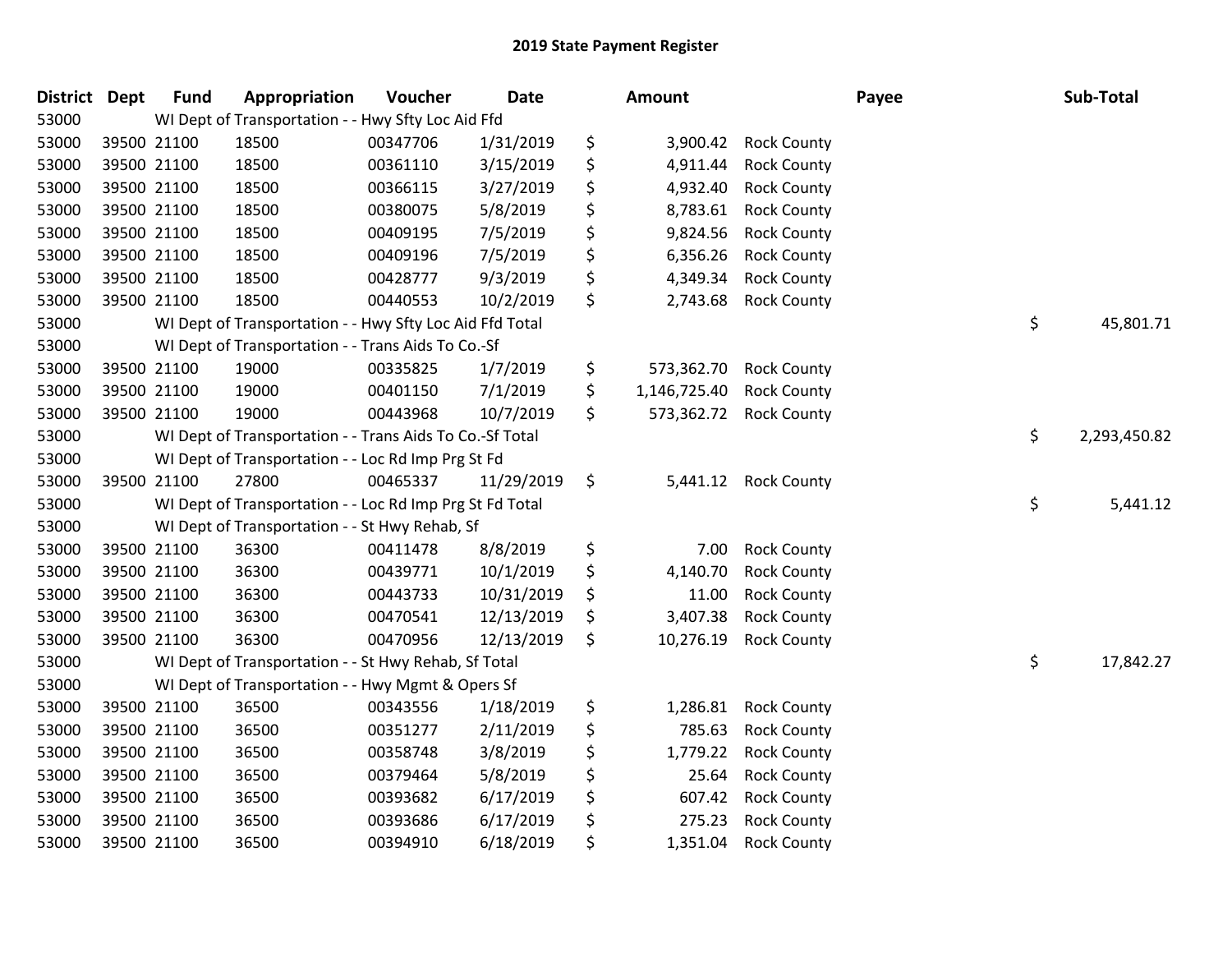| District | <b>Dept</b> | <b>Fund</b> | Appropriation                                                | Voucher  | <b>Date</b> | <b>Amount</b>    |                    | Payee | Sub-Total          |
|----------|-------------|-------------|--------------------------------------------------------------|----------|-------------|------------------|--------------------|-------|--------------------|
| 53000    | 39500 21100 |             | 36500                                                        | 00424479 | 8/15/2019   | \$<br>594.00     | <b>Rock County</b> |       |                    |
| 53000    | 39500 21100 |             | 36500                                                        | 00436054 | 9/18/2019   | \$<br>1,107.28   | <b>Rock County</b> |       |                    |
| 53000    | 39500 21100 |             | 36500                                                        | 00439771 | 10/1/2019   | \$<br>1,471.52   | <b>Rock County</b> |       |                    |
| 53000    | 39500 21100 |             | 36500                                                        | 00470541 | 12/13/2019  | \$<br>891.17     | <b>Rock County</b> |       |                    |
| 53000    | 39500 21100 |             | 36500                                                        | 00470956 | 12/13/2019  | \$<br>1,389.30   | <b>Rock County</b> |       |                    |
| 53000    |             |             | WI Dept of Transportation - - Hwy Mgmt & Opers Sf Total      |          |             |                  |                    |       | \$<br>11,564.26    |
| 53000    |             |             | WI Dept of Transportation - - Routine Maint Sf               |          |             |                  |                    |       |                    |
| 53000    | 39500 21100 |             | 36800                                                        | 00343556 | 1/18/2019   | \$<br>252,875.06 | <b>Rock County</b> |       |                    |
| 53000    | 39500 21100 |             | 36800                                                        | 00351277 | 2/11/2019   | \$<br>207,983.53 | <b>Rock County</b> |       |                    |
| 53000    | 39500 21100 |             | 36800                                                        | 00358748 | 3/8/2019    | \$<br>212,068.71 | <b>Rock County</b> |       |                    |
| 53000    | 39500 21100 |             | 36800                                                        | 00361903 | 3/19/2019   | \$<br>143,824.91 | <b>Rock County</b> |       |                    |
| 53000    | 39500 21100 |             | 36800                                                        | 00379464 | 5/8/2019    | \$<br>332,320.51 | <b>Rock County</b> |       |                    |
| 53000    | 39500 21100 |             | 36800                                                        | 00393682 | 6/17/2019   | \$<br>553,777.07 | <b>Rock County</b> |       |                    |
| 53000    | 39500 21100 |             | 36800                                                        | 00393686 | 6/17/2019   | \$<br>244,888.01 | <b>Rock County</b> |       |                    |
| 53000    | 39500 21100 |             | 36800                                                        | 00394910 | 6/18/2019   | \$<br>264,682.81 | <b>Rock County</b> |       |                    |
| 53000    | 39500 21100 |             | 36800                                                        | 00424479 | 8/15/2019   | \$<br>266,153.22 | <b>Rock County</b> |       |                    |
| 53000    | 39500 21100 |             | 36800                                                        | 00436054 | 9/18/2019   | \$<br>169,190.21 | <b>Rock County</b> |       |                    |
| 53000    | 39500 21100 |             | 36800                                                        | 00439771 | 10/1/2019   | \$<br>345,487.94 | <b>Rock County</b> |       |                    |
| 53000    | 39500 21100 |             | 36800                                                        | 00470541 | 12/13/2019  | \$<br>151,174.40 | <b>Rock County</b> |       |                    |
| 53000    | 39500 21100 |             | 36800                                                        | 00470956 | 12/13/2019  | \$<br>136,765.25 | <b>Rock County</b> |       |                    |
| 53000    |             |             | WI Dept of Transportation - - Routine Maint Sf Total         |          |             |                  |                    |       | \$<br>3,281,191.63 |
| 53000    |             |             | WI Dept of Transportation - - Major Hwy Dev Fed Fd           |          |             |                  |                    |       |                    |
| 53000    | 39500 21100 |             | 38200                                                        | 00393686 | 6/17/2019   | \$<br>121.26     | <b>Rock County</b> |       |                    |
| 53000    |             |             | WI Dept of Transportation - - Major Hwy Dev Fed Fd Total     |          |             |                  |                    |       | \$<br>121.26       |
| 53000    |             |             | WI Dept of Transportation - - St Hwy Rehab Fed Fd            |          |             |                  |                    |       |                    |
| 53000    | 39500 21100 |             | 38300                                                        | 00470956 | 12/13/2019  | \$<br>393.23     | <b>Rock County</b> |       |                    |
| 53000    |             |             | WI Dept of Transportation - - St Hwy Rehab Fed Fd Total      |          |             |                  |                    |       | \$<br>393.23       |
| 53000    |             |             | WI Dept of Transportation - - Transpor Safety Ff             |          |             |                  |                    |       |                    |
| 53000    | 39500 21100 |             | 58200                                                        | 00395874 | 6/20/2019   | \$<br>331.84     | <b>Rock County</b> |       |                    |
| 53000    | 39500 21100 |             | 58200                                                        | 00395885 | 6/20/2019   | \$<br>231.85     | <b>Rock County</b> |       |                    |
| 53000    |             |             | WI Dept of Transportation - - Transpor Safety Ff Total       |          |             |                  |                    |       | \$<br>563.69       |
| 53000    |             |             | Department of Corrections - - Services For Drunken Driving O |          |             |                  |                    |       |                    |
| 53000    | 41000 10000 |             | 10300                                                        | 00257831 | 1/3/2019    | \$<br>16,635.42  | <b>Rock County</b> |       |                    |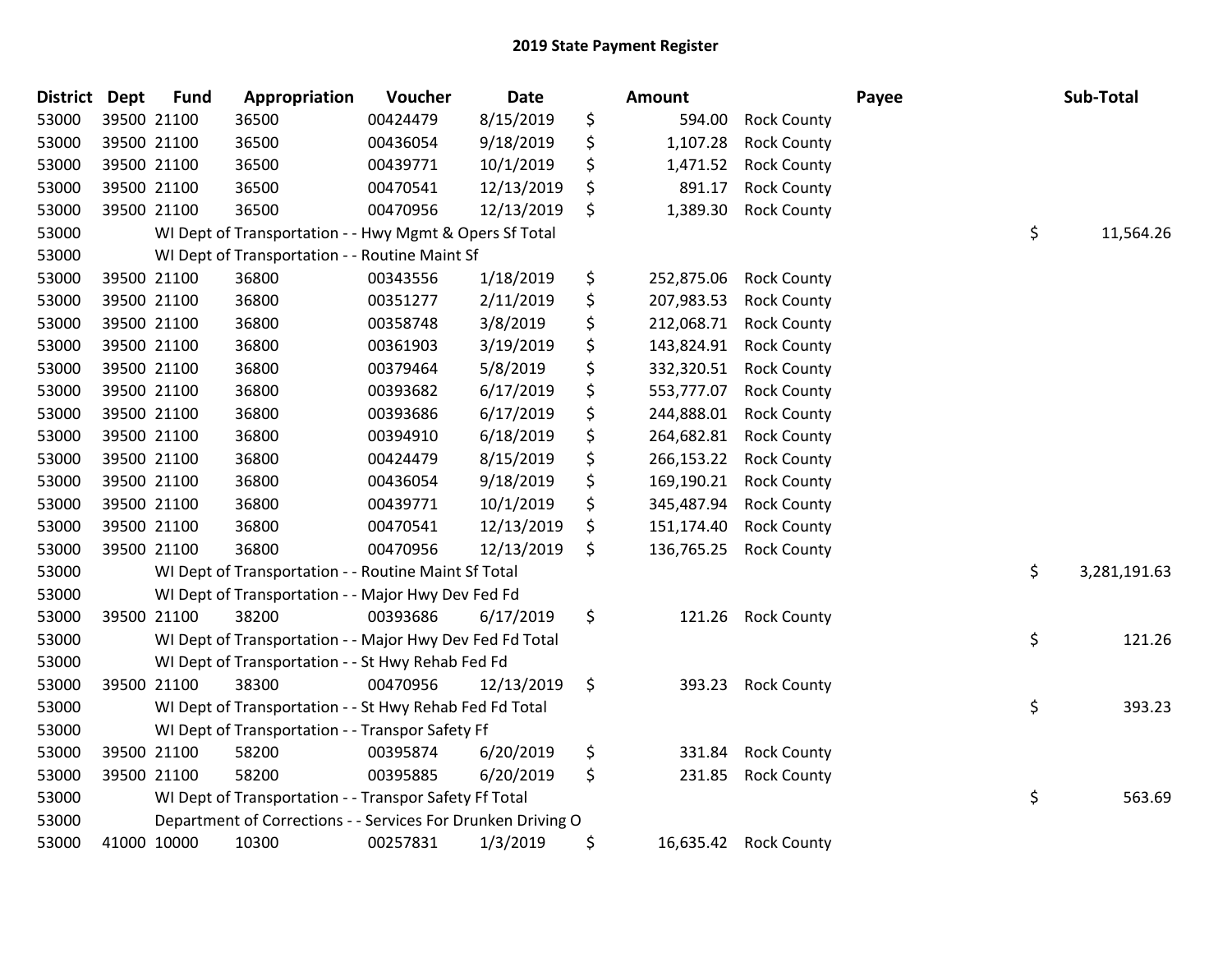| <b>District</b> | <b>Dept</b> | <b>Fund</b> | Appropriation                                                      | Voucher  | <b>Date</b> | <b>Amount</b>   |                    | Payee | Sub-Total        |
|-----------------|-------------|-------------|--------------------------------------------------------------------|----------|-------------|-----------------|--------------------|-------|------------------|
| 53000           | 41000 10000 |             | 10300                                                              | 00262440 | 1/23/2019   | \$<br>16,635.42 | <b>Rock County</b> |       |                  |
| 53000           | 41000 10000 |             | 10300                                                              | 00270579 | 3/4/2019    | \$<br>16,635.42 | <b>Rock County</b> |       |                  |
| 53000           | 41000 10000 |             | 10300                                                              | 00270805 | 3/6/2019    | \$<br>300.00    | <b>Rock County</b> |       |                  |
| 53000           | 41000 10000 |             | 10300                                                              | 00271966 | 3/12/2019   | \$<br>16,635.42 | <b>Rock County</b> |       |                  |
| 53000           | 41000 10000 |             | 10300                                                              | 00278186 | 4/9/2019    | \$<br>16,635.42 | <b>Rock County</b> |       |                  |
| 53000           | 41000 10000 |             | 10300                                                              | 00279265 | 4/15/2019   | \$<br>300.00    | <b>Rock County</b> |       |                  |
| 53000           | 41000 10000 |             | 10300                                                              | 00286507 | 5/16/2019   | \$<br>16,635.42 | <b>Rock County</b> |       |                  |
| 53000           | 41000 10000 |             | 10300                                                              | 00286574 | 5/16/2019   | \$<br>1,200.00  | <b>Rock County</b> |       |                  |
| 53000           | 41000 10000 |             | 10300                                                              | 00291443 | 6/10/2019   | \$<br>300.00    | <b>Rock County</b> |       |                  |
| 53000           | 41000 10000 |             | 10300                                                              | 00291445 | 6/10/2019   | \$<br>16,635.42 | <b>Rock County</b> |       |                  |
| 53000           | 41000 10000 |             | 10300                                                              | 00298262 | 7/12/2019   | \$<br>16,635.42 | <b>Rock County</b> |       |                  |
| 53000           | 41000 10000 |             | 10300                                                              | 00304279 | 8/15/2019   | \$<br>600.00    | <b>Rock County</b> |       |                  |
| 53000           | 41000 10000 |             | 10300                                                              | 00305208 | 8/20/2019   | \$<br>18,302.08 | <b>Rock County</b> |       |                  |
| 53000           | 41000 10000 |             | 10300                                                              | 00311218 | 9/17/2019   | \$<br>600.00    | <b>Rock County</b> |       |                  |
| 53000           | 41000 10000 |             | 10300                                                              | 00311219 | 9/17/2019   | \$<br>18,302.08 | <b>Rock County</b> |       |                  |
| 53000           | 41000 10000 |             | 10300                                                              | 00316087 | 10/11/2019  | \$<br>18,302.08 | <b>Rock County</b> |       |                  |
| 53000           | 41000 10000 |             | 10300                                                              | 00316104 | 10/11/2019  | \$<br>600.00    | <b>Rock County</b> |       |                  |
| 53000           | 41000 10000 |             | 10300                                                              | 00323745 | 11/15/2019  | \$<br>18,302.08 | <b>Rock County</b> |       |                  |
| 53000           | 41000 10000 |             | 10300                                                              | 00331080 | 12/20/2019  | \$<br>600.00    | <b>Rock County</b> |       |                  |
| 53000           | 41000 10000 |             | 10300                                                              | 00331081 | 12/20/2019  | \$<br>18,302.08 | <b>Rock County</b> |       |                  |
| 53000           |             |             | Department of Corrections - - Services For Drunken Driving O Total |          |             |                 |                    |       | \$<br>229,093.76 |
| 53000           |             |             | Department of Corrections - - Purchased Services For Offende       |          |             |                 |                    |       |                  |
| 53000           | 41000 10000 |             | 11100                                                              | 00262996 | 1/25/2019   | \$<br>28,980.00 | <b>Rock County</b> |       |                  |
| 53000           | 41000 10000 |             | 11100                                                              | 00262999 | 1/25/2019   | \$<br>1,890.00  | <b>Rock County</b> |       |                  |
| 53000           | 41000 10000 |             | 11100                                                              | 00266544 | 2/14/2019   | \$<br>1,800.00  | <b>Rock County</b> |       |                  |
| 53000           | 41000 10000 |             | 11100                                                              | 00275322 | 3/27/2019   | \$<br>1,575.00  | <b>Rock County</b> |       |                  |
| 53000           | 41000 10000 |             | 11100                                                              | 00275327 | 3/27/2019   | \$<br>30,600.00 | <b>Rock County</b> |       |                  |
| 53000           | 41000 10000 |             | 11100                                                              | 00283289 | 5/2/2019    | \$<br>1,685.00  | <b>Rock County</b> |       |                  |
| 53000           | 41000 10000 |             | 11100                                                              | 00283525 | 5/3/2019    | \$<br>24,420.00 | <b>Rock County</b> |       |                  |
| 53000           | 41000 10000 |             | 11100                                                              | 00286502 | 5/16/2019   | \$<br>1,545.00  | <b>Rock County</b> |       |                  |
| 53000           | 41000 10000 |             | 11100                                                              | 00291414 | 6/10/2019   | \$<br>25,140.00 | <b>Rock County</b> |       |                  |
| 53000           | 41000 10000 |             | 11100                                                              | 00291567 | 6/11/2019   | \$<br>24,060.00 | <b>Rock County</b> |       |                  |
| 53000           | 41000 10000 |             | 11100                                                              | 00293803 | 6/21/2019   | \$<br>24,240.00 | <b>Rock County</b> |       |                  |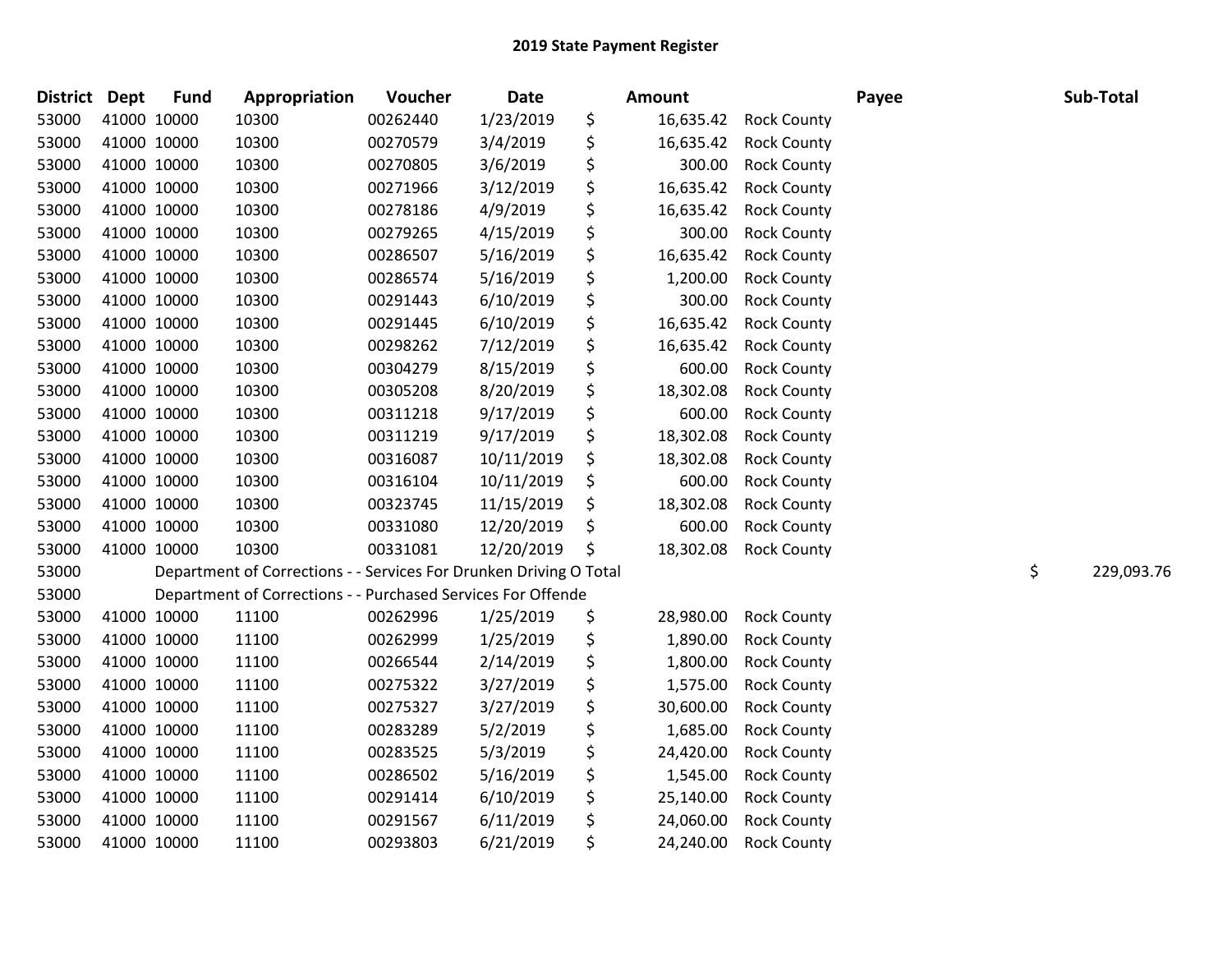| District Dept | <b>Fund</b> | Appropriation                                                                                           | Voucher  | Date       | <b>Amount</b>   |                        | Payee | Sub-Total        |
|---------------|-------------|---------------------------------------------------------------------------------------------------------|----------|------------|-----------------|------------------------|-------|------------------|
| 53000         | 41000 10000 | 11100                                                                                                   | 00293805 | 6/21/2019  | \$<br>1,260.00  | <b>Rock County</b>     |       |                  |
| 53000         | 41000 10000 | 11100                                                                                                   | 00297942 | 7/11/2019  | \$<br>24,420.00 | <b>Rock County</b>     |       |                  |
| 53000         | 41000 10000 | 11100                                                                                                   | 00303933 | 8/14/2019  | \$<br>1,200.00  | <b>Rock County</b>     |       |                  |
| 53000         | 41000 10000 | 11100                                                                                                   | 00308160 | 9/4/2019   | \$<br>1,275.00  | <b>Rock County</b>     |       |                  |
| 53000         | 41000 10000 | 11100                                                                                                   | 00308166 | 9/4/2019   | \$<br>28,800.00 | <b>Rock County</b>     |       |                  |
| 53000         | 41000 10000 | 11100                                                                                                   | 00312410 | 9/24/2019  | \$<br>1,635.00  | <b>Rock County</b>     |       |                  |
| 53000         | 41000 10000 | 11100                                                                                                   | 00312411 | 9/24/2019  | \$<br>21,540.00 | <b>Rock County</b>     |       |                  |
| 53000         | 41000 10000 | 11100                                                                                                   | 00317523 | 10/16/2019 | \$<br>1,755.00  | <b>Rock County</b>     |       |                  |
| 53000         | 41000 10000 | 11100                                                                                                   | 00317527 | 10/16/2019 | \$<br>19,080.00 | <b>Rock County</b>     |       |                  |
| 53000         | 41000 10000 | 11100                                                                                                   | 00323742 | 11/15/2019 | \$<br>1,995.00  | <b>Rock County</b>     |       |                  |
| 53000         | 41000 10000 | 11100                                                                                                   | 00330382 | 12/18/2019 | \$<br>1,515.00  | <b>Rock County</b>     |       |                  |
| 53000         | 41000 10000 | 11100                                                                                                   | 00330883 | 12/19/2019 | \$<br>22,260.00 | <b>Rock County</b>     |       |                  |
| 53000         | 41000 10000 | 11100                                                                                                   | 00330886 | 12/19/2019 | \$<br>25,020.00 | <b>Rock County</b>     |       |                  |
| 53000         |             | Department of Corrections - - Purchased Services For Offende Total                                      |          |            |                 |                        |       | \$<br>317,690.00 |
| 53000         |             | Department of Corrections - - Corrections Contracts And Agre                                            |          |            |                 |                        |       |                  |
| 53000         | 41000 10000 | 11400                                                                                                   | 00265982 | 2/13/2019  | \$<br>3,241.98  | <b>Rock County</b>     |       |                  |
| 53000         | 41000 10000 | 11400                                                                                                   | 00265985 | 2/13/2019  | \$<br>7,255.86  | <b>Rock County</b>     |       |                  |
| 53000         | 41000 10000 | 11400                                                                                                   | 00265986 | 2/13/2019  | \$<br>12,144.56 | <b>Rock County</b>     |       |                  |
| 53000         | 41000 10000 | 11400                                                                                                   | 00265988 | 2/13/2019  | \$<br>13,894.20 | <b>Rock County</b>     |       |                  |
| 53000         | 41000 10000 | 11400                                                                                                   | 00272232 | 3/13/2019  | \$<br>20,223.78 | <b>Rock County</b>     |       |                  |
| 53000         | 41000 10000 | 11400                                                                                                   | 00278342 | 4/12/2019  | \$<br>33,191.70 | <b>Rock County</b>     |       |                  |
| 53000         | 41000 10000 | 11400                                                                                                   | 00285781 | 5/14/2019  | \$<br>30,052.64 | <b>Rock County</b>     |       |                  |
| 53000         | 41000 10000 | 11400                                                                                                   | 00290346 | 6/7/2019   | \$<br>24,083.28 | <b>Rock County</b>     |       |                  |
| 53000         | 41000 10000 | 11400                                                                                                   | 00292514 | 6/17/2019  | \$<br>26,501.90 | <b>Rock County</b>     |       |                  |
| 53000         | 41000 10000 | 11400                                                                                                   | 00297734 | 7/12/2019  | \$<br>24,083.28 | <b>Rock County</b>     |       |                  |
| 53000         | 41000 10000 | 11400                                                                                                   | 00306459 | 8/27/2019  | \$<br>42,300.12 | <b>Rock County</b>     |       |                  |
| 53000         | 41000 10000 | 11400                                                                                                   | 00314076 | 10/3/2019  | \$<br>54,033.00 | <b>Rock County</b>     |       |                  |
| 53000         | 41000 10000 | 11400                                                                                                   | 00322914 | 11/12/2019 | \$<br>45,027.50 | <b>Rock County</b>     |       |                  |
| 53000         | 41000 10000 | 11400                                                                                                   | 00327735 | 12/9/2019  | \$<br>39,778.58 | <b>Rock County</b>     |       |                  |
| 53000         | 41000 10000 | 11400                                                                                                   | 00331619 | 12/27/2019 | \$<br>33,860.68 | <b>Rock County</b>     |       |                  |
| 53000         |             | Department of Corrections - - Corrections Contracts And Agre Total                                      |          |            |                 |                        |       | \$<br>409,673.06 |
| 53000         |             | Department of Corrections - - Reimbursing Counties For Probation, Extended Supervision And Parole Holds |          |            |                 |                        |       |                  |
| 53000         | 41000 10000 | 11600                                                                                                   | 00320699 | 11/4/2019  | \$              | 126,443.66 Rock County |       |                  |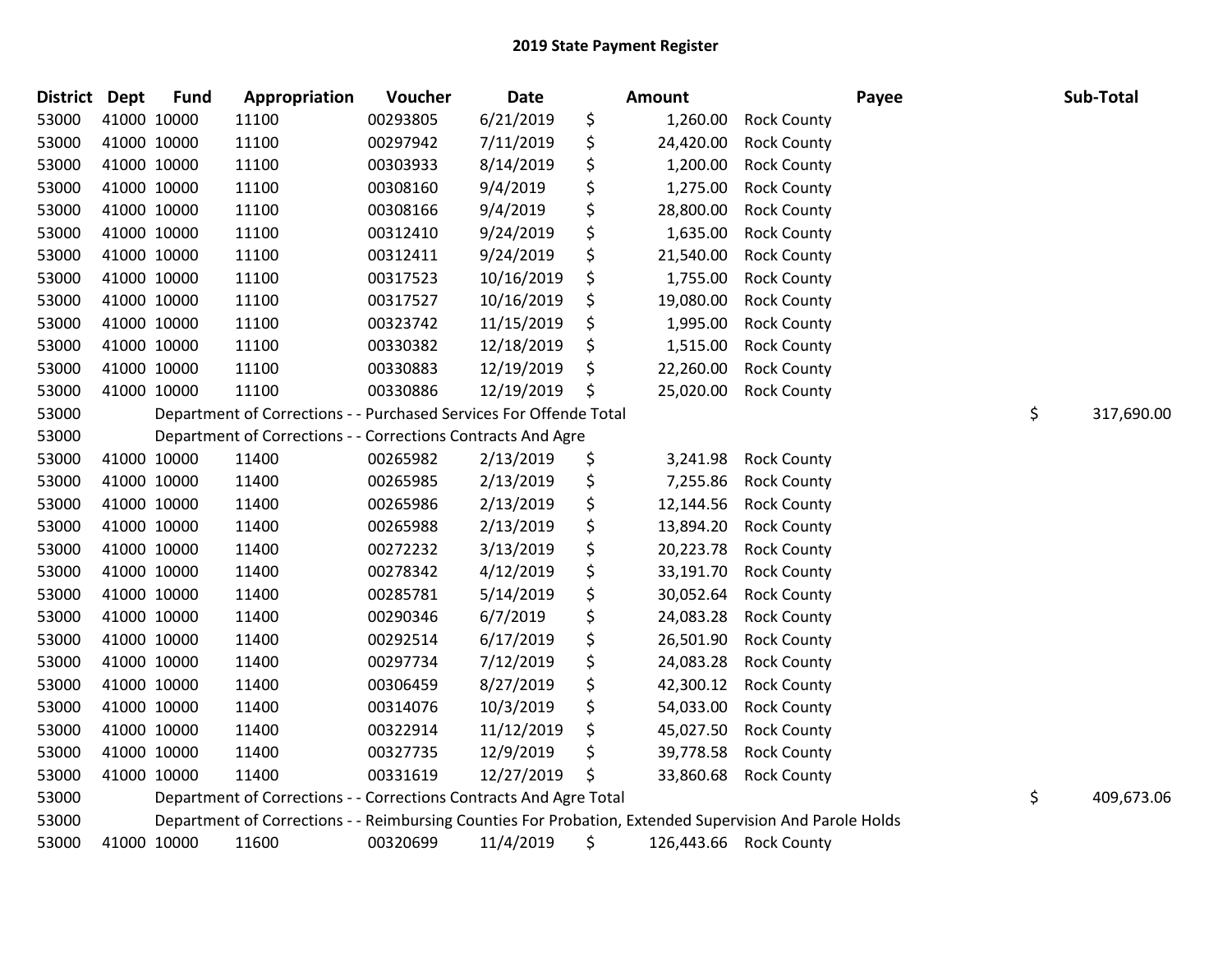| <b>District Dept</b> | <b>Fund</b> | Appropriation                                                          | Voucher  | <b>Date</b> | Amount             | Payee                                                                                                         | Sub-Total           |
|----------------------|-------------|------------------------------------------------------------------------|----------|-------------|--------------------|---------------------------------------------------------------------------------------------------------------|---------------------|
| 53000                |             |                                                                        |          |             |                    | Department of Corrections - - Reimbursing Counties For Probation, Extended Supervision And Parole Holds Total | \$<br>126,443.66    |
| 53000                |             | Department of Corrections - - Probation, Parole And Extended           |          |             |                    |                                                                                                               |                     |
| 53000                | 41000 10000 | 18700                                                                  | 00320699 | 11/4/2019   | \$                 | 53,036.34 Rock County                                                                                         |                     |
| 53000                |             | Department of Corrections - - Probation, Parole And Extended Total     |          |             |                    |                                                                                                               | \$<br>53,036.34     |
| 53000                |             | Department of Health Services - - State/Federal Aids                   |          |             |                    |                                                                                                               |                     |
| 53000                | 43500 10000 | 00000                                                                  | 90906    | 1/2/2019    | \$<br>513,339.00   | <b>Rock County</b>                                                                                            |                     |
| 53000                | 43500 10000 | 00000                                                                  | 90909    | 3/1/2019    | \$<br>1,142,474.00 | <b>Rock County</b>                                                                                            |                     |
| 53000                | 43500 10000 | 00000                                                                  | 90910    | 4/1/2019    | \$<br>1,515,975.00 | <b>Rock County</b>                                                                                            |                     |
| 53000                | 43500 10000 | 00000                                                                  | 90911    | 5/1/2019    | \$<br>2,188,080.00 | <b>Rock County</b>                                                                                            |                     |
| 53000                | 43500 10000 | 00000                                                                  | 90913    | 6/3/2019    | \$<br>4,882,593.00 | <b>Rock County</b>                                                                                            |                     |
| 53000                | 43500 10000 | 00000                                                                  | 90914    | 6/17/2019   | \$<br>31,766.00    | <b>Rock County</b>                                                                                            |                     |
| 53000                | 43500 10000 | 00000                                                                  | 92000    | 7/1/2019    | \$<br>5,628,822.00 | <b>Rock County</b>                                                                                            |                     |
| 53000                | 43500 10000 | 00000                                                                  | 92001    | 8/1/2019    | \$<br>5,694,784.00 | <b>Rock County</b>                                                                                            |                     |
| 53000                | 43500 10000 | 00000                                                                  | 92002    | 9/3/2019    | \$<br>1,749,281.00 | <b>Rock County</b>                                                                                            |                     |
| 53000                | 43500 10000 | 00000                                                                  | 92003    | 10/1/2019   | \$<br>1,104,041.00 | <b>Rock County</b>                                                                                            |                     |
| 53000                | 43500 10000 | 00000                                                                  | 92004    | 11/1/2019   | \$<br>1,018,890.00 | <b>Rock County</b>                                                                                            |                     |
| 53000                | 43500 10000 | 00000                                                                  | 92005    | 12/2/2019   | \$<br>1,072,508.00 | <b>Rock County</b>                                                                                            |                     |
| 53000                |             | Department of Health Services - - State/Federal Aids Total             |          |             |                    |                                                                                                               | \$<br>26,542,553.00 |
| 53000                |             | Department of Health Services - - Public Health Dispensaries And       |          |             |                    |                                                                                                               |                     |
| 53000                | 43500 10000 | 10700                                                                  | 00281630 | 5/24/2019   | \$<br>97.76        | <b>Rock County</b>                                                                                            |                     |
| 53000                | 43500 10000 | 10700                                                                  | 00283991 | 6/5/2019    | \$<br>23.52        | <b>Rock County</b>                                                                                            |                     |
| 53000                | 43500 10000 | 10700                                                                  | 00308051 | 9/13/2019   | \$<br>221.11       | <b>Rock County</b>                                                                                            |                     |
| 53000                |             | Department of Health Services - - Public Health Dispensaries And Total |          |             |                    |                                                                                                               | \$<br>342.39        |
| 53000                |             | Department of Health Services - - General Program Operations           |          |             |                    |                                                                                                               |                     |
| 53000                | 43500 10000 | 40100                                                                  | 00257367 | 1/16/2019   | \$<br>1.50         | <b>Rock County</b>                                                                                            |                     |
| 53000                | 43500 10000 | 40100                                                                  | 00257380 | 1/16/2019   | \$<br>1.50         | <b>Rock County</b>                                                                                            |                     |
| 53000                | 43500 10000 | 40100                                                                  | 00261706 | 2/6/2019    | \$<br>1.50         | <b>Rock County</b>                                                                                            |                     |
| 53000                | 43500 10000 | 40100                                                                  | 00263313 | 2/13/2019   | \$<br>1.50         | <b>Rock County</b>                                                                                            |                     |
| 53000                | 43500 10000 | 40100                                                                  | 00266591 | 2/27/2019   | \$<br>1.50         | <b>Rock County</b>                                                                                            |                     |
| 53000                | 43500 10000 | 40100                                                                  | 00267871 | 3/6/2019    | \$<br>1.00         | <b>Rock County</b>                                                                                            |                     |
| 53000                | 43500 10000 | 40100                                                                  | 00267874 | 3/6/2019    | \$<br>1.50         | <b>Rock County</b>                                                                                            |                     |
| 53000                | 43500 10000 | 40100                                                                  | 00269774 | 3/13/2019   | \$<br>1.50         | <b>Rock County</b>                                                                                            |                     |
| 53000                | 43500 10000 | 40100                                                                  | 00269782 | 3/13/2019   | \$<br>1.50         | <b>Rock County</b>                                                                                            |                     |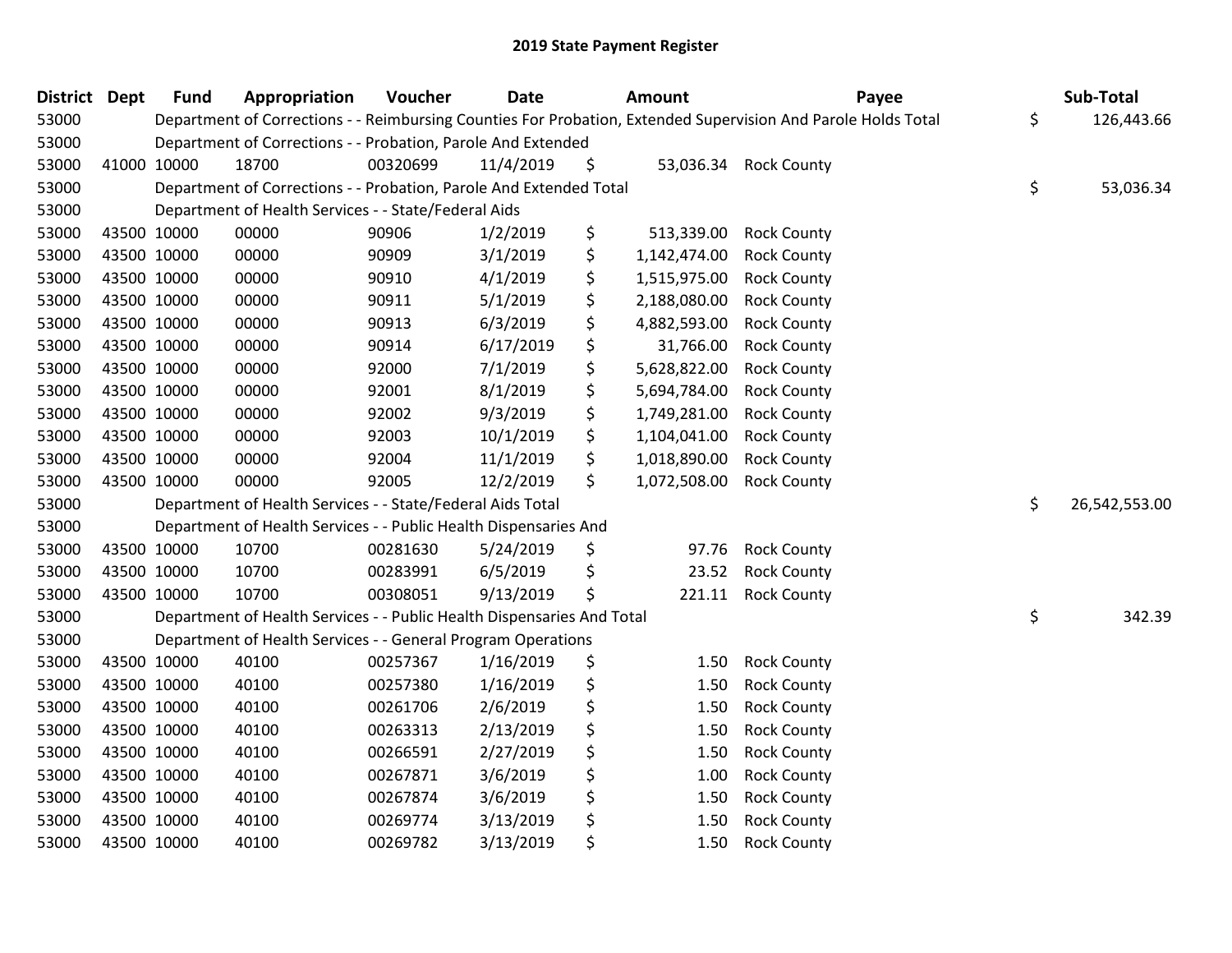| District Dept |             | <b>Fund</b> | Appropriation                                                      | Voucher  | <b>Date</b> | Amount      |                    | Payee | Sub-Total    |
|---------------|-------------|-------------|--------------------------------------------------------------------|----------|-------------|-------------|--------------------|-------|--------------|
| 53000         | 43500 10000 |             | 40100                                                              | 00274561 | 4/3/2019    | \$<br>1.50  | <b>Rock County</b> |       |              |
| 53000         | 43500 10000 |             | 40100                                                              | 00284212 | 5/15/2019   | \$<br>1.50  | <b>Rock County</b> |       |              |
| 53000         | 43500 10000 |             | 40100                                                              | 00291866 | 6/19/2019   | \$<br>1.00  | <b>Rock County</b> |       |              |
| 53000         | 43500 10000 |             | 40100                                                              | 00291867 | 6/19/2019   | \$<br>15.00 | <b>Rock County</b> |       |              |
| 53000         | 43500 10000 |             | 40100                                                              | 00297937 | 7/17/2019   | \$<br>1.00  | <b>Rock County</b> |       |              |
| 53000         | 43500 10000 |             | 40100                                                              | 00297938 | 7/17/2019   | \$<br>15.00 | <b>Rock County</b> |       |              |
| 53000         | 43500 10000 |             | 40100                                                              | 00305046 | 8/21/2019   | \$<br>1.50  | <b>Rock County</b> |       |              |
| 53000         | 43500 10000 |             | 40100                                                              | 00309235 | 9/11/2019   | \$<br>1.00  | <b>Rock County</b> |       |              |
| 53000         | 43500 10000 |             | 40100                                                              | 00309236 | 9/11/2019   | \$<br>15.00 | <b>Rock County</b> |       |              |
| 53000         | 43500 10000 |             | 40100                                                              | 00310790 | 9/18/2019   | \$<br>1.50  | <b>Rock County</b> |       |              |
| 53000         | 43500 10000 |             | 40100                                                              | 00312758 | 9/25/2019   | \$<br>1.50  | <b>Rock County</b> |       |              |
| 53000         | 43500 10000 |             | 40100                                                              | 00314505 | 10/2/2019   | \$<br>1.50  | <b>Rock County</b> |       |              |
| 53000         | 43500 10000 |             | 40100                                                              | 00314513 | 10/2/2019   | \$<br>1.00  | <b>Rock County</b> |       |              |
| 53000         | 43500 10000 |             | 40100                                                              | 00321250 | 10/30/2019  | \$<br>15.00 | <b>Rock County</b> |       |              |
| 53000         | 43500 10000 |             | 40100                                                              | 00322463 | 11/6/2019   | \$<br>1.50  | <b>Rock County</b> |       |              |
| 53000         | 43500 10000 |             | 40100                                                              | 00326852 | 11/27/2019  | \$<br>1.00  | <b>Rock County</b> |       |              |
| 53000         | 43500 10000 |             | 40100                                                              | 00326853 | 11/27/2019  | \$<br>15.00 | <b>Rock County</b> |       |              |
| 53000         | 43500 10000 |             | 40100                                                              | 00328039 | 12/4/2019   | \$<br>1.50  | <b>Rock County</b> |       |              |
| 53000         | 43500 10000 |             | 40100                                                              | 00329598 | 12/11/2019  | \$<br>1.00  | <b>Rock County</b> |       |              |
| 53000         |             |             | Department of Health Services - - General Program Operations Total |          |             |             |                    |       | \$<br>106.00 |
| 53000         |             |             | Department of Health Services - - Medical Assistance State Admin   |          |             |             |                    |       |              |
| 53000         | 43500 10000 |             | 44000                                                              | 00257367 | 1/16/2019   | \$<br>1.50  | <b>Rock County</b> |       |              |
| 53000         | 43500 10000 |             | 44000                                                              | 00257380 | 1/16/2019   | \$<br>1.50  | <b>Rock County</b> |       |              |
| 53000         | 43500 10000 |             | 44000                                                              | 00261706 | 2/6/2019    | \$<br>1.50  | <b>Rock County</b> |       |              |
| 53000         | 43500 10000 |             | 44000                                                              | 00263313 | 2/13/2019   | \$<br>1.50  | <b>Rock County</b> |       |              |
| 53000         | 43500 10000 |             | 44000                                                              | 00266591 | 2/27/2019   | \$<br>1.50  | <b>Rock County</b> |       |              |
| 53000         | 43500 10000 |             | 44000                                                              | 00267871 | 3/6/2019    | \$<br>1.00  | <b>Rock County</b> |       |              |
| 53000         | 43500 10000 |             | 44000                                                              | 00267874 | 3/6/2019    | \$<br>1.50  | <b>Rock County</b> |       |              |
| 53000         | 43500 10000 |             | 44000                                                              | 00269774 | 3/13/2019   | \$<br>1.50  | <b>Rock County</b> |       |              |
| 53000         | 43500 10000 |             | 44000                                                              | 00269782 | 3/13/2019   | \$<br>1.50  | <b>Rock County</b> |       |              |
| 53000         | 43500 10000 |             | 44000                                                              | 00271334 | 3/20/2019   | \$<br>1.00  | <b>Rock County</b> |       |              |
| 53000         | 43500 10000 |             | 44000                                                              | 00274561 | 4/3/2019    | \$<br>1.50  | <b>Rock County</b> |       |              |
| 53000         | 43500 10000 |             | 44000                                                              | 00284212 | 5/15/2019   | \$<br>1.50  | <b>Rock County</b> |       |              |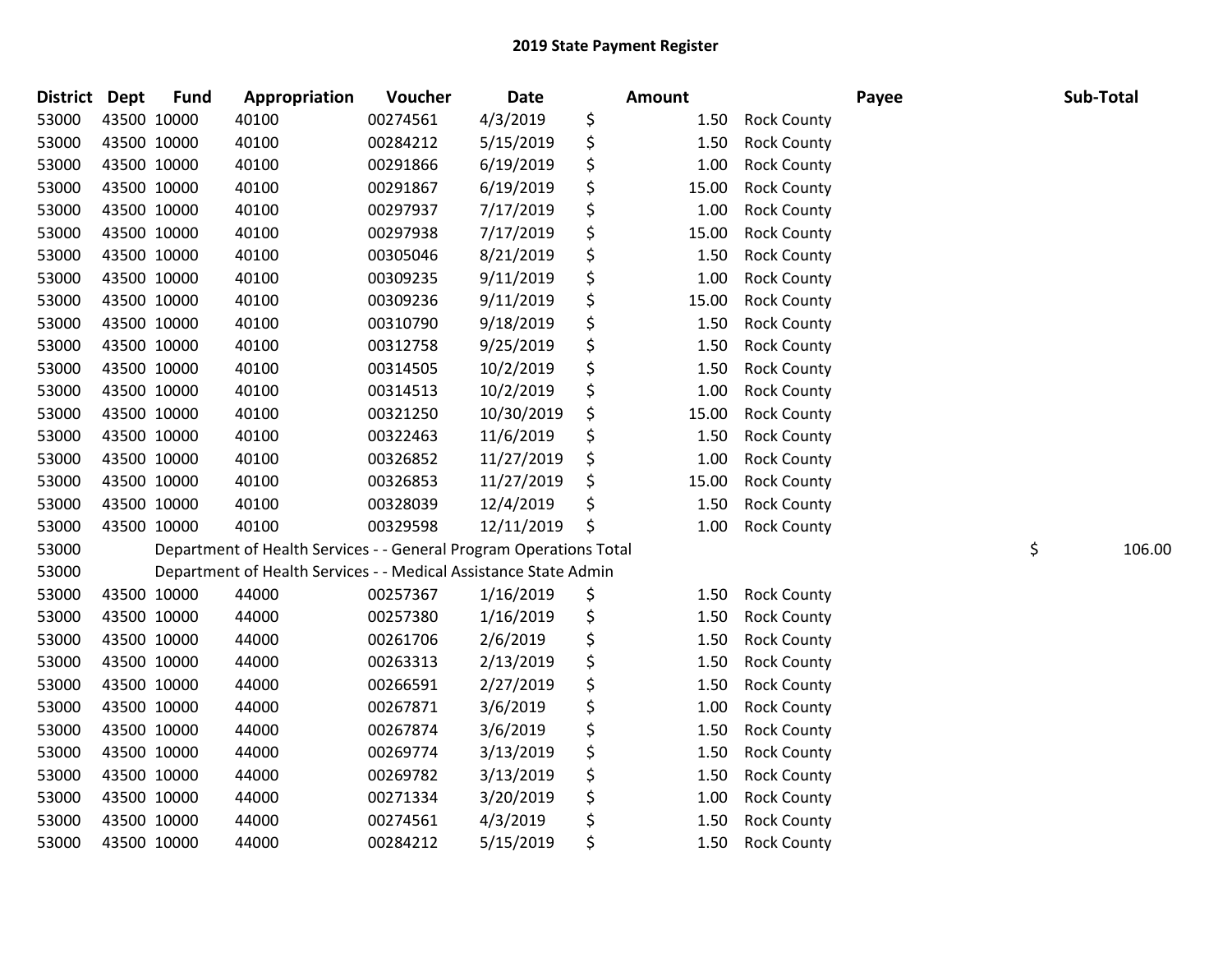| <b>District Dept</b> |             | <b>Fund</b> | Appropriation                                                          | Voucher  | Date       | Amount             |                    | Payee | Sub-Total          |
|----------------------|-------------|-------------|------------------------------------------------------------------------|----------|------------|--------------------|--------------------|-------|--------------------|
| 53000                |             | 43500 10000 | 44000                                                                  | 00291866 | 6/19/2019  | \$<br>1.00         | <b>Rock County</b> |       |                    |
| 53000                | 43500 10000 |             | 44000                                                                  | 00291867 | 6/19/2019  | \$<br>15.00        | <b>Rock County</b> |       |                    |
| 53000                |             | 43500 10000 | 44000                                                                  | 00297937 | 7/17/2019  | \$<br>1.00         | <b>Rock County</b> |       |                    |
| 53000                |             | 43500 10000 | 44000                                                                  | 00297938 | 7/17/2019  | \$<br>15.00        | <b>Rock County</b> |       |                    |
| 53000                |             | 43500 10000 | 44000                                                                  | 00305046 | 8/21/2019  | \$<br>1.50         | <b>Rock County</b> |       |                    |
| 53000                |             | 43500 10000 | 44000                                                                  | 00309235 | 9/11/2019  | \$<br>1.00         | <b>Rock County</b> |       |                    |
| 53000                |             | 43500 10000 | 44000                                                                  | 00309236 | 9/11/2019  | \$<br>15.00        | <b>Rock County</b> |       |                    |
| 53000                |             | 43500 10000 | 44000                                                                  | 00310790 | 9/18/2019  | \$<br>1.50         | <b>Rock County</b> |       |                    |
| 53000                |             | 43500 10000 | 44000                                                                  | 00312758 | 9/25/2019  | \$<br>1.50         | <b>Rock County</b> |       |                    |
| 53000                |             | 43500 10000 | 44000                                                                  | 00314505 | 10/2/2019  | \$<br>1.50         | <b>Rock County</b> |       |                    |
| 53000                |             | 43500 10000 | 44000                                                                  | 00314513 | 10/2/2019  | \$<br>1.00         | <b>Rock County</b> |       |                    |
| 53000                |             | 43500 10000 | 44000                                                                  | 00321250 | 10/30/2019 | \$<br>15.00        | <b>Rock County</b> |       |                    |
| 53000                |             | 43500 10000 | 44000                                                                  | 00322463 | 11/6/2019  | \$<br>1.50         | <b>Rock County</b> |       |                    |
| 53000                | 43500 10000 |             | 44000                                                                  | 00326852 | 11/27/2019 | \$<br>1.00         | <b>Rock County</b> |       |                    |
| 53000                |             | 43500 10000 | 44000                                                                  | 00326853 | 11/27/2019 | \$<br>15.00        | <b>Rock County</b> |       |                    |
| 53000                |             | 43500 10000 | 44000                                                                  | 00328039 | 12/4/2019  | \$<br>1.50         | <b>Rock County</b> |       |                    |
| 53000                |             | 43500 10000 | 44000                                                                  | 00329598 | 12/11/2019 | \$<br>1.00         | <b>Rock County</b> |       |                    |
| 53000                |             |             | Department of Health Services - - Medical Assistance State Admin Total |          |            |                    |                    |       | \$<br>107.00       |
| 53000                |             |             | Department of Health Services - - Interagency And Intra-Agency A       |          |            |                    |                    |       |                    |
| 53000                |             | 43500 10000 | 46800                                                                  | 00260359 | 2/1/2019   | \$<br>1,085,969.00 | <b>Rock County</b> |       |                    |
| 53000                |             | 43500 10000 | 46800                                                                  | 00317030 | 10/15/2019 | \$<br>716,093.00   | <b>Rock County</b> |       |                    |
| 53000                |             |             | Department of Health Services - - Interagency And Intra-Agency A Total |          |            |                    |                    |       | \$<br>1,802,062.00 |
| 53000                |             |             | Department of Health Services - - Administrative And Support-Fis       |          |            |                    |                    |       |                    |
| 53000                |             | 43500 10000 | 82100                                                                  | 00277411 | 4/16/2019  | \$<br>5.00         | <b>Rock County</b> |       |                    |
| 53000                |             | 43500 10000 | 82100                                                                  | 00307741 | 11/29/2019 | \$<br>5.00         | <b>Rock County</b> |       |                    |
| 53000                |             |             | Department of Health Services - - Administrative And Support-Fis Total |          |            |                    |                    |       | \$<br>10.00        |
| 53000                |             |             | Dept of Children and Families - - Fees For Administrative Servic       |          |            |                    |                    |       |                    |
| 53000                |             | 43700 10000 | 23100                                                                  | 00049879 | 2/5/2019   | \$<br>435.00       | <b>Rock County</b> |       |                    |
| 53000                |             | 43700 10000 | 23100                                                                  | 00054499 | 4/30/2019  | \$<br>1,025.00     | <b>Rock County</b> |       |                    |
| 53000                |             | 43700 10000 | 23100                                                                  | 00058421 | 7/26/2019  | \$<br>1,405.00     | <b>Rock County</b> |       |                    |
| 53000                |             | 43700 10000 | 23100                                                                  | 00062314 | 10/31/2019 | \$<br>1,275.00     | <b>Rock County</b> |       |                    |
| 53000                |             |             | Dept of Children and Families - - Fees For Administrative Servic Total |          |            |                    |                    |       | \$<br>4,140.00     |
| 53000                |             |             | Dept of Children and Families - - General Aids                         |          |            |                    |                    |       |                    |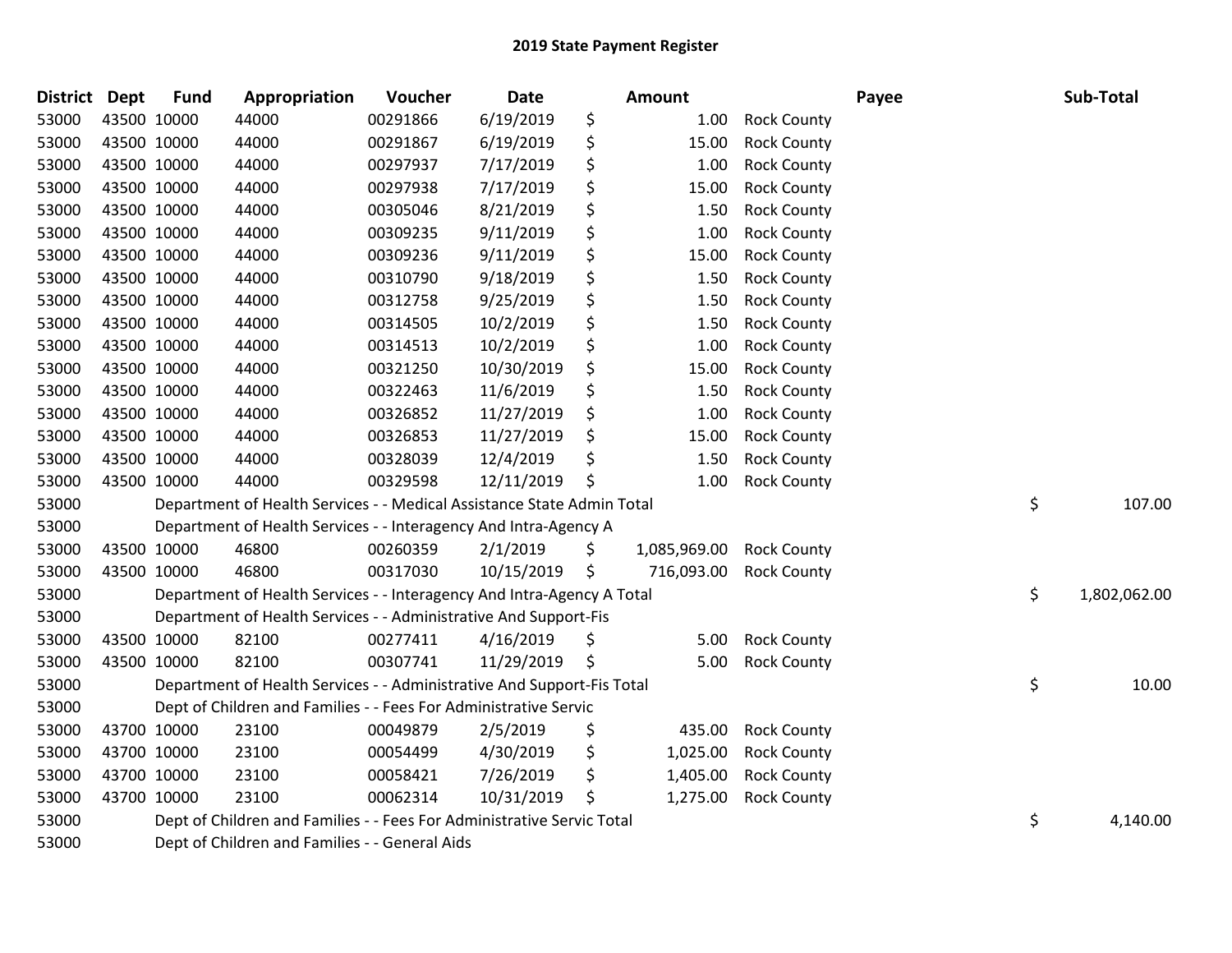| <b>District</b> | <b>Dept</b> | <b>Fund</b> | Appropriation | Voucher  | <b>Date</b> | <b>Amount</b>      |                    | Payee | Sub-Total |
|-----------------|-------------|-------------|---------------|----------|-------------|--------------------|--------------------|-------|-----------|
| 53000           | 43700 10000 |             | 99000         | 00048550 | 1/7/2019    | \$<br>34,892.19    | <b>Rock County</b> |       |           |
| 53000           | 43700 10000 |             | 99000         | 00049437 | 2/1/2019    | \$<br>543,617.14   | <b>Rock County</b> |       |           |
| 53000           | 43700 10000 |             | 99000         | 00049504 | 2/5/2019    | \$<br>158,228.20   | <b>Rock County</b> |       |           |
| 53000           | 43700 10000 |             | 99000         | 00049674 | 2/5/2019    | \$<br>4,344.23     | <b>Rock County</b> |       |           |
| 53000           | 43700 10000 |             | 99000         | 00049746 | 2/5/2019    | \$<br>2,286.00     | <b>Rock County</b> |       |           |
| 53000           | 43700 10000 |             | 99000         | 00050969 | 3/5/2019    | \$<br>21,738.13    | <b>Rock County</b> |       |           |
| 53000           | 43700 10000 |             | 99000         | 00051158 | 3/8/2019    | \$<br>2,023.36     | <b>Rock County</b> |       |           |
| 53000           | 43700 10000 |             | 99000         | 00051308 | 3/12/2019   | \$<br>65,697.92    | <b>Rock County</b> |       |           |
| 53000           | 43700 10000 |             | 99000         | 00052050 | 3/27/2019   | \$<br>148,674.41   | <b>Rock County</b> |       |           |
| 53000           | 43700 10000 |             | 99000         | 00052900 | 4/5/2019    | \$<br>1,226,718.00 | <b>Rock County</b> |       |           |
| 53000           | 43700 10000 |             | 99000         | 00052901 | 4/5/2019    | \$<br>401,321.30   | <b>Rock County</b> |       |           |
| 53000           | 43700 10000 |             | 99000         | 00054024 | 4/30/2019   | \$<br>42,020.00    | <b>Rock County</b> |       |           |
| 53000           | 43700 10000 |             | 99000         | 00054581 | 5/1/2019    | \$<br>5.00         | <b>Rock County</b> |       |           |
| 53000           | 43700 10000 |             | 99000         | 00054597 | 5/2/2019    | \$<br>770,425.87   | <b>Rock County</b> |       |           |
| 53000           | 43700 10000 |             | 99000         | 00054690 | 5/6/2019    | \$<br>437,581.85   | <b>Rock County</b> |       |           |
| 53000           | 43700 10000 |             | 99000         | 00055457 | 5/24/2019   | \$<br>100,216.31   | <b>Rock County</b> |       |           |
| 53000           | 43700 10000 |             | 99000         | 00056125 | 6/5/2019    | \$<br>323,267.55   | <b>Rock County</b> |       |           |
| 53000           | 43700 10000 |             | 99000         | 00057299 | 7/3/2019    | \$<br>36,739.00    | <b>Rock County</b> |       |           |
| 53000           | 43700 10000 |             | 99000         | 00057388 | 7/5/2019    | \$<br>617,898.07   | <b>Rock County</b> |       |           |
| 53000           | 43700 10000 |             | 99000         | 00057854 | 7/16/2019   | \$<br>84.00        | <b>Rock County</b> |       |           |
| 53000           | 43700 10000 |             | 99000         | 00058496 | 7/30/2019   | \$<br>594,698.30   | <b>Rock County</b> |       |           |
| 53000           | 43700 10000 |             | 99000         | 00058612 | 8/1/2019    | \$<br>8,715.82     | <b>Rock County</b> |       |           |
| 53000           | 43700 10000 |             | 99000         | 00058715 | 8/6/2019    | \$<br>138,522.00   | <b>Rock County</b> |       |           |
| 53000           | 43700 10000 |             | 99000         | 00058801 | 8/5/2019    | \$<br>126,937.48   | <b>Rock County</b> |       |           |
| 53000           | 43700 10000 |             | 99000         | 00058802 | 8/5/2019    | \$<br>407,502.60   | <b>Rock County</b> |       |           |
| 53000           | 43700 10000 |             | 99000         | 00059168 | 8/15/2019   | \$<br>162,733.00   | <b>Rock County</b> |       |           |
| 53000           | 43700 10000 |             | 99000         | 00060804 | 9/27/2019   | \$<br>12,244.00    | <b>Rock County</b> |       |           |
| 53000           | 43700 10000 |             | 99000         | 00060805 | 9/27/2019   | \$<br>4,042.94     | <b>Rock County</b> |       |           |
| 53000           | 43700 10000 |             | 99000         | 00061069 | 10/4/2019   | \$<br>2,774,534.65 | <b>Rock County</b> |       |           |
| 53000           | 43700 10000 |             | 99000         | 00061186 | 10/7/2019   | \$<br>436,422.97   | <b>Rock County</b> |       |           |
| 53000           | 43700 10000 |             | 99000         | 00061995 | 10/30/2019  | \$<br>561,825.65   | <b>Rock County</b> |       |           |
| 53000           | 43700 10000 |             | 99000         | 00062410 | 11/5/2019   | \$<br>445,837.30   | <b>Rock County</b> |       |           |
| 53000           | 43700 10000 |             | 99000         | 00062569 | 11/8/2019   | \$<br>144,359.24   | <b>Rock County</b> |       |           |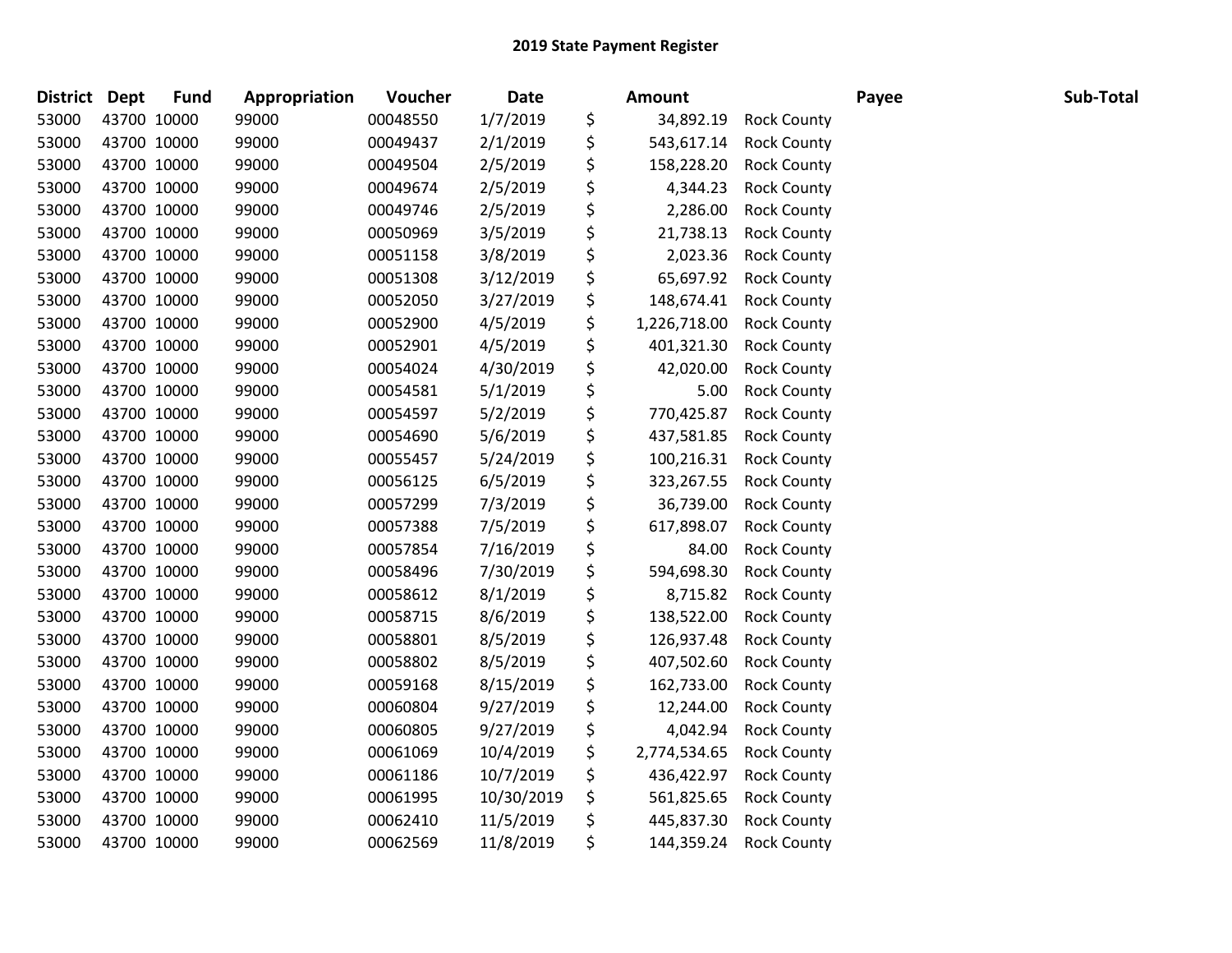| <b>District Dept</b> |             | <b>Fund</b> | Appropriation                                                 | Voucher  | <b>Date</b> | Amount           |                    | Payee | Sub-Total           |
|----------------------|-------------|-------------|---------------------------------------------------------------|----------|-------------|------------------|--------------------|-------|---------------------|
| 53000                |             | 43700 10000 | 99000                                                         | 00063576 | 12/5/2019   | \$<br>428,066.55 | <b>Rock County</b> |       |                     |
| 53000                | 43700 10000 |             | 99000                                                         | 00063655 | 12/5/2019   | \$<br>3,960.61   | <b>Rock County</b> |       |                     |
| 53000                |             |             | Dept of Children and Families - - General Aids Total          |          |             |                  |                    |       | \$<br>11,188,181.64 |
| 53000                |             |             | Dept of Workforce Development - - Workforce Invest And Assist |          |             |                  |                    |       |                     |
| 53000                |             | 44500 10000 | 14100                                                         | 00207000 | 1/23/2019   | \$<br>6,005.45   | <b>Rock County</b> |       |                     |
| 53000                |             | 44500 10000 | 14100                                                         | 00207362 | 1/24/2019   | \$<br>1,076.63   | <b>Rock County</b> |       |                     |
| 53000                | 44500 10000 |             | 14100                                                         | 00208719 | 2/5/2019    | \$<br>234.74     | <b>Rock County</b> |       |                     |
| 53000                | 44500 10000 |             | 14100                                                         | 00208720 | 2/5/2019    | \$<br>206.81     | <b>Rock County</b> |       |                     |
| 53000                |             | 44500 10000 | 14100                                                         | 00211080 | 2/20/2019   | \$<br>1,076.63   | <b>Rock County</b> |       |                     |
| 53000                |             | 44500 10000 | 14100                                                         | 00211091 | 2/20/2019   | \$<br>6,005.45   | <b>Rock County</b> |       |                     |
| 53000                |             | 44500 10000 | 14100                                                         | 00211331 | 2/19/2019   | \$<br>198.65     | <b>Rock County</b> |       |                     |
| 53000                | 44500 10000 |             | 14100                                                         | 00214515 | 3/11/2019   | \$<br>1,076.63   | <b>Rock County</b> |       |                     |
| 53000                | 44500 10000 |             | 14100                                                         | 00215004 | 3/14/2019   | \$<br>3,336.44   | <b>Rock County</b> |       |                     |
| 53000                |             | 44500 10000 | 14100                                                         | 00216003 | 3/19/2019   | \$<br>791.17     | <b>Rock County</b> |       |                     |
| 53000                |             | 44500 10000 | 14100                                                         | 00221791 | 4/25/2019   | \$<br>251.63     | <b>Rock County</b> |       |                     |
| 53000                |             | 44500 10000 | 14100                                                         | 00221875 | 4/25/2019   | \$<br>5,671.30   | <b>Rock County</b> |       |                     |
| 53000                | 44500 10000 |             | 14100                                                         | 00221898 | 4/25/2019   | \$<br>1,076.63   | <b>Rock County</b> |       |                     |
| 53000                |             | 44500 10000 | 14100                                                         | 00226500 | 5/24/2019   | \$<br>5,671.60   | <b>Rock County</b> |       |                     |
| 53000                |             | 44500 10000 | 14100                                                         | 00226712 | 5/24/2019   | \$<br>1,076.63   | <b>Rock County</b> |       |                     |
| 53000                |             | 44500 10000 | 14100                                                         | 00226986 | 5/28/2019   | \$<br>200.19     | <b>Rock County</b> |       |                     |
| 53000                |             | 44500 10000 | 14100                                                         | 00229191 | 6/6/2019    | \$<br>187.03     | <b>Rock County</b> |       |                     |
| 53000                | 44500 10000 |             | 14100                                                         | 00232520 | 6/27/2019   | \$<br>482.09     | <b>Rock County</b> |       |                     |
| 53000                | 44500 10000 |             | 14100                                                         | 00232522 | 6/28/2019   | \$<br>30.08      | <b>Rock County</b> |       |                     |
| 53000                |             | 44500 10000 | 14100                                                         | 00234118 | 7/9/2019    | \$<br>5,671.60   | <b>Rock County</b> |       |                     |
| 53000                |             | 44500 10000 | 14100                                                         | 00237264 | 7/29/2019   | \$<br>5,671.60   | <b>Rock County</b> |       |                     |
| 53000                |             | 44500 10000 | 14100                                                         | 00238977 | 8/28/2019   | \$<br>318.12     | <b>Rock County</b> |       |                     |
| 53000                | 44500 10000 |             | 14100                                                         | 00242740 | 8/28/2019   | \$<br>5,756.67   | <b>Rock County</b> |       |                     |
| 53000                |             | 44500 10000 | 14100                                                         | 00243828 | 8/29/2019   | \$<br>11.19      | <b>Rock County</b> |       |                     |
| 53000                |             | 44500 10000 | 14100                                                         | 00247584 | 9/25/2019   | \$<br>5,756.67   | <b>Rock County</b> |       |                     |
| 53000                |             | 44500 10000 | 14100                                                         | 00251136 | 10/16/2019  | \$<br>159.40     | <b>Rock County</b> |       |                     |
| 53000                |             | 44500 10000 | 14100                                                         | 00251139 | 10/16/2019  | \$<br>656.33     | <b>Rock County</b> |       |                     |
| 53000                | 44500 10000 |             | 14100                                                         | 00253081 | 10/23/2019  | \$<br>5,756.68   | <b>Rock County</b> |       |                     |
| 53000                |             | 44500 10000 | 14100                                                         | 00255215 | 11/1/2019   | \$<br>4.82       | <b>Rock County</b> |       |                     |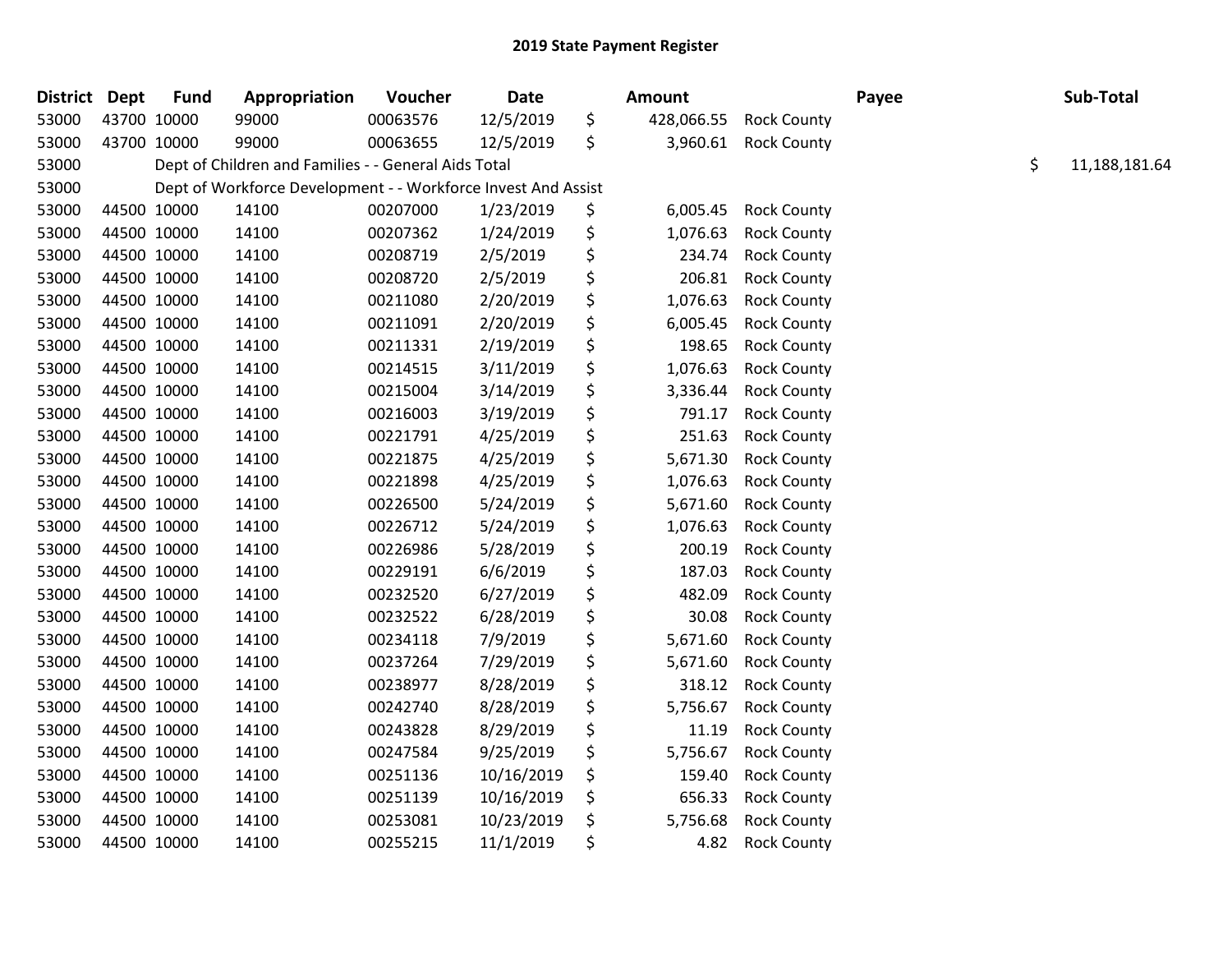| District Dept | <b>Fund</b> | Appropriation                                                       | Voucher  | <b>Date</b> | <b>Amount</b>  |                    | Payee | Sub-Total       |
|---------------|-------------|---------------------------------------------------------------------|----------|-------------|----------------|--------------------|-------|-----------------|
| 53000         | 44500 10000 | 14100                                                               | 00257760 | 11/18/2019  | \$<br>5,750.37 | <b>Rock County</b> |       |                 |
| 53000         | 44500 10000 | 14100                                                               | 00258165 | 11/19/2019  | \$<br>44.20    | <b>Rock County</b> |       |                 |
| 53000         | 44500 10000 | 14100                                                               | 00261377 | 12/5/2019   | \$<br>106.35   | <b>Rock County</b> |       |                 |
| 53000         | 44500 10000 | 14100                                                               | 00263720 | 12/18/2019  | \$<br>5,750.37 | <b>Rock County</b> |       |                 |
| 53000         |             | Dept of Workforce Development - - Workforce Invest And Assist Total |          |             |                |                    |       | \$<br>76,070.15 |
| 53000         |             | Dept of Workforce Development - - Ui Admin Fed                      |          |             |                |                    |       |                 |
| 53000         | 44500 10000 | 15100                                                               | 00204021 | 1/3/2019    | \$<br>155.00   | <b>Rock County</b> |       |                 |
| 53000         | 44500 10000 | 15100                                                               | 00208761 | 2/4/2019    | \$<br>245.00   | <b>Rock County</b> |       |                 |
| 53000         | 44500 10000 | 15100                                                               | 00213461 | 3/4/2019    | \$<br>210.00   | <b>Rock County</b> |       |                 |
| 53000         | 44500 10000 | 15100                                                               | 00218393 | 4/2/2019    | \$<br>280.00   | <b>Rock County</b> |       |                 |
| 53000         | 44500 10000 | 15100                                                               | 00223351 | 5/2/2019    | \$<br>230.00   | <b>Rock County</b> |       |                 |
| 53000         | 44500 10000 | 15100                                                               | 00224862 | 5/13/2019   | \$<br>66.90    | <b>Rock County</b> |       |                 |
| 53000         | 44500 10000 | 15100                                                               | 00228638 | 6/4/2019    | \$<br>180.00   | <b>Rock County</b> |       |                 |
| 53000         | 44500 10000 | 15100                                                               | 00233323 | 7/2/2019    | \$<br>180.00   | <b>Rock County</b> |       |                 |
| 53000         | 44500 10000 | 15100                                                               | 00238693 | 8/2/2019    | \$<br>215.00   | <b>Rock County</b> |       |                 |
| 53000         | 44500 10000 | 15100                                                               | 00241035 | 8/15/2019   | \$<br>65.00    | <b>Rock County</b> |       |                 |
| 53000         | 44500 10000 | 15100                                                               | 00244398 | 9/4/2019    | \$<br>185.00   | <b>Rock County</b> |       |                 |
| 53000         | 44500 10000 | 15100                                                               | 00249235 | 10/2/2019   | \$<br>190.00   | <b>Rock County</b> |       |                 |
| 53000         | 44500 10000 | 15100                                                               | 00249543 | 10/3/2019   | \$<br>90.00    | <b>Rock County</b> |       |                 |
| 53000         | 44500 10000 | 15100                                                               | 00255622 | 11/4/2019   | \$<br>225.00   | <b>Rock County</b> |       |                 |
| 53000         | 44500 10000 | 15100                                                               | 00261183 | 12/3/2019   | \$<br>170.00   | <b>Rock County</b> |       |                 |
| 53000         |             | Dept of Workforce Development - - Ui Admin Fed Total                |          |             |                |                    |       | \$<br>2,686.90  |
| 53000         |             | Dept of Workforce Development - - General Aids                      |          |             |                |                    |       |                 |
| 53000         | 44500 10000 | 19800                                                               | 00208126 | 1/30/2019   | \$<br>72.25    | <b>Rock County</b> |       |                 |
| 53000         | 44500 10000 | 19800                                                               | 00208451 | 2/4/2019    | \$<br>70.23    | <b>Rock County</b> |       |                 |
| 53000         | 44500 10000 | 19800                                                               | 00211732 | 2/21/2019   | \$<br>56.21    | <b>Rock County</b> |       |                 |
| 53000         | 44500 10000 | 19800                                                               | 00226753 | 5/28/2019   | \$<br>62.44    | <b>Rock County</b> |       |                 |
| 53000         | 44500 10000 | 19800                                                               | 00228617 | 6/4/2019    | \$<br>71.30    | <b>Rock County</b> |       |                 |
| 53000         | 44500 10000 | 19800                                                               | 00232522 | 6/28/2019   | \$<br>210.34   | <b>Rock County</b> |       |                 |
| 53000         | 44500 10000 | 19800                                                               | 00243828 | 8/29/2019   | \$<br>78.21    | <b>Rock County</b> |       |                 |
| 53000         | 44500 10000 | 19800                                                               | 00255215 | 11/1/2019   | \$<br>33.76    | <b>Rock County</b> |       |                 |
| 53000         |             | Dept of Workforce Development - - General Aids Total                |          |             |                |                    |       | \$<br>654.74    |
| 53000         |             | Dept of Workforce Development - - Title Ib Aids State GPR           |          |             |                |                    |       |                 |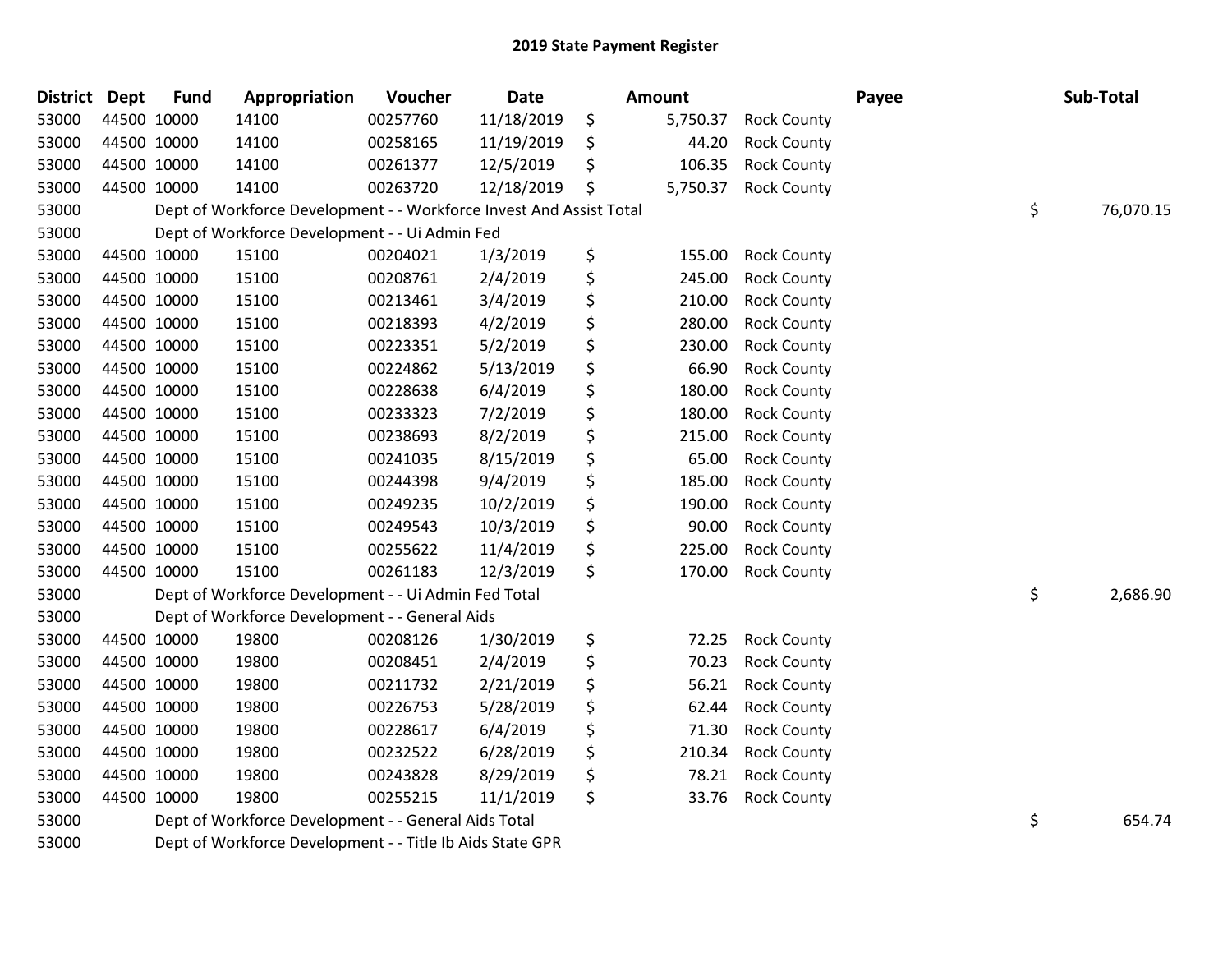| <b>District</b> | Dept        | <b>Fund</b> | Appropriation                                                   | Voucher  | <b>Date</b> | <b>Amount</b>  |                    | Payee | Sub-Total    |
|-----------------|-------------|-------------|-----------------------------------------------------------------|----------|-------------|----------------|--------------------|-------|--------------|
| 53000           | 44500 10000 |             | 50900                                                           | 00205166 | 1/9/2019    | \$<br>5.54     | <b>Rock County</b> |       |              |
| 53000           | 44500 10000 |             | 50900                                                           | 00205167 | 1/9/2019    | \$<br>5.54     | <b>Rock County</b> |       |              |
| 53000           | 44500 10000 |             | 50900                                                           | 00210542 | 2/13/2019   | \$<br>5.54     | <b>Rock County</b> |       |              |
| 53000           | 44500 10000 |             | 50900                                                           | 00216512 | 3/21/2019   | \$<br>5.54     | <b>Rock County</b> |       |              |
| 53000           | 44500 10000 |             | 50900                                                           | 00218846 | 4/3/2019    | \$<br>5.54     | <b>Rock County</b> |       |              |
| 53000           | 44500 10000 |             | 50900                                                           | 00218847 | 4/3/2019    | \$<br>5.54     | <b>Rock County</b> |       |              |
| 53000           | 44500 10000 |             | 50900                                                           | 00218848 | 4/3/2019    | \$<br>5.54     | <b>Rock County</b> |       |              |
| 53000           | 44500 10000 |             | 50900                                                           | 00223804 | 5/6/2019    | \$<br>5.54     | <b>Rock County</b> |       |              |
| 53000           | 44500 10000 |             | 50900                                                           | 00225618 | 5/17/2019   | \$<br>5.54     | <b>Rock County</b> |       |              |
| 53000           | 44500 10000 |             | 50900                                                           | 00227392 | 5/28/2019   | \$<br>2.98     | <b>Rock County</b> |       |              |
| 53000           | 44500 10000 |             | 50900                                                           | 00231725 | 6/24/2019   | \$<br>5.54     | <b>Rock County</b> |       |              |
| 53000           | 44500 10000 |             | 50900                                                           | 00237702 | 7/26/2019   | \$<br>5.54     | <b>Rock County</b> |       |              |
| 53000           | 44500 10000 |             | 50900                                                           | 00244565 | 9/4/2019    | \$<br>5.54     | <b>Rock County</b> |       |              |
| 53000           | 44500 10000 |             | 50900                                                           | 00246823 | 9/18/2019   | \$<br>5.54     | <b>Rock County</b> |       |              |
| 53000           | 44500 10000 |             | 50900                                                           | 00246824 | 9/18/2019   | \$<br>5.54     | <b>Rock County</b> |       |              |
| 53000           | 44500 10000 |             | 50900                                                           | 00246825 | 9/18/2019   | \$<br>5.54     | <b>Rock County</b> |       |              |
| 53000           | 44500 10000 |             | 50900                                                           | 00246826 | 9/18/2019   | \$<br>5.54     | <b>Rock County</b> |       |              |
| 53000           | 44500 10000 |             | 50900                                                           | 00248879 | 9/30/2019   | \$<br>5.54     | <b>Rock County</b> |       |              |
| 53000           | 44500 10000 |             | 50900                                                           | 00252992 | 10/21/2019  | \$<br>5.54     | <b>Rock County</b> |       |              |
| 53000           | 44500 10000 |             | 50900                                                           | 00255516 | 11/1/2019   | \$<br>5.54     | <b>Rock County</b> |       |              |
| 53000           | 44500 10000 |             | 50900                                                           | 00260583 | 11/27/2019  | \$<br>5.54     | <b>Rock County</b> |       |              |
| 53000           |             |             | Dept of Workforce Development - - Title Ib Aids State GPR Total |          |             |                |                    |       | \$<br>113.78 |
| 53000           |             |             | Dept of Workforce Development - - Title Ib Operations Federal   |          |             |                |                    |       |              |
| 53000           | 44500 10000 |             | 54100                                                           | 00207000 | 1/23/2019   | \$<br>4,352.99 | <b>Rock County</b> |       |              |
| 53000           | 44500 10000 |             | 54100                                                           | 00207362 | 1/24/2019   | \$<br>998.60   | <b>Rock County</b> |       |              |
| 53000           | 44500 10000 |             | 54100                                                           | 00208126 | 1/30/2019   | \$<br>121.71   | <b>Rock County</b> |       |              |
| 53000           | 44500 10000 |             | 54100                                                           | 00208451 | 2/4/2019    | \$<br>118.31   | <b>Rock County</b> |       |              |
| 53000           | 44500 10000 |             | 54100                                                           | 00211080 | 2/20/2019   | \$<br>998.60   | <b>Rock County</b> |       |              |
| 53000           | 44500 10000 |             | 54100                                                           | 00211091 | 2/20/2019   | \$<br>4,352.99 | <b>Rock County</b> |       |              |
| 53000           | 44500 10000 |             | 54100                                                           | 00211732 | 2/21/2019   | \$<br>94.69    | <b>Rock County</b> |       |              |
| 53000           | 44500 10000 |             | 54100                                                           | 00214515 | 3/11/2019   | \$<br>998.60   | <b>Rock County</b> |       |              |
| 53000           | 44500 10000 |             | 54100                                                           | 00215004 | 3/14/2019   | \$<br>2,418.64 | <b>Rock County</b> |       |              |
| 53000           | 44500 10000 |             | 54100                                                           | 00221875 | 4/25/2019   | \$<br>4,111.72 | <b>Rock County</b> |       |              |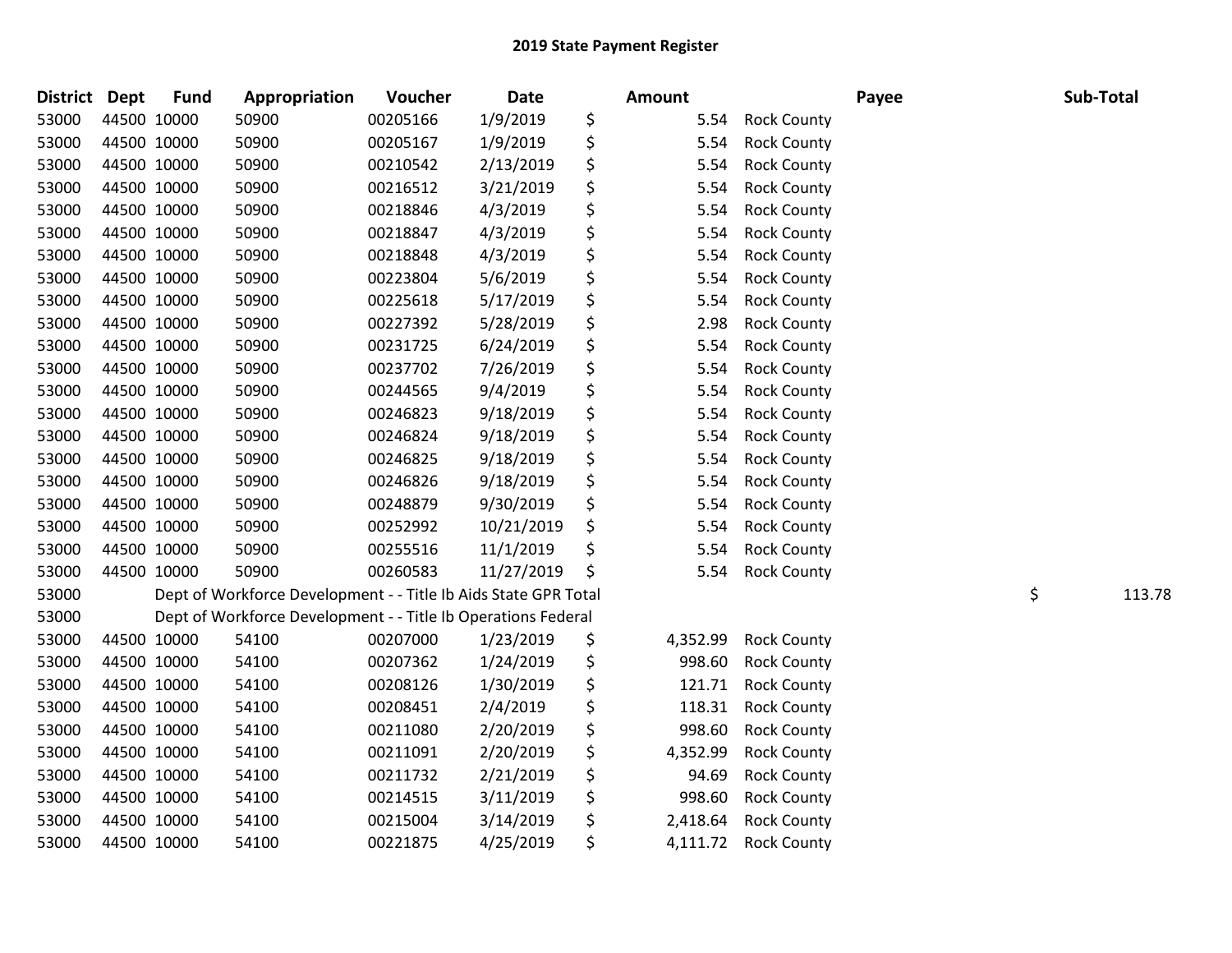| <b>District</b> | <b>Dept</b> | <b>Fund</b> | Appropriation                                                       | Voucher  | Date       | Amount         |                    | Payee | Sub-Total       |
|-----------------|-------------|-------------|---------------------------------------------------------------------|----------|------------|----------------|--------------------|-------|-----------------|
| 53000           |             | 44500 10000 | 54100                                                               | 00221898 | 4/25/2019  | \$<br>998.60   | <b>Rock County</b> |       |                 |
| 53000           | 44500 10000 |             | 54100                                                               | 00226500 | 5/24/2019  | \$<br>4,111.42 | <b>Rock County</b> |       |                 |
| 53000           | 44500 10000 |             | 54100                                                               | 00226712 | 5/24/2019  | \$<br>998.60   | <b>Rock County</b> |       |                 |
| 53000           | 44500 10000 |             | 54100                                                               | 00226753 | 5/28/2019  | \$<br>105.19   | <b>Rock County</b> |       |                 |
| 53000           | 44500 10000 |             | 54100                                                               | 00228617 | 6/4/2019   | \$<br>120.12   | <b>Rock County</b> |       |                 |
| 53000           |             | 44500 10000 | 54100                                                               | 00232522 | 6/28/2019  | \$<br>225.24   | <b>Rock County</b> |       |                 |
| 53000           | 44500 10000 |             | 54100                                                               | 00234118 | 7/9/2019   | \$<br>4,111.42 | <b>Rock County</b> |       |                 |
| 53000           | 44500 10000 |             | 54100                                                               | 00237264 | 7/29/2019  | \$<br>4,111.42 | <b>Rock County</b> |       |                 |
| 53000           | 44500 10000 |             | 54100                                                               | 00242740 | 8/28/2019  | \$<br>4,173.10 | <b>Rock County</b> |       |                 |
| 53000           | 44500 10000 |             | 54100                                                               | 00243828 | 8/29/2019  | \$<br>83.75    | <b>Rock County</b> |       |                 |
| 53000           |             | 44500 10000 | 54100                                                               | 00247584 | 9/25/2019  | \$<br>4,173.10 | <b>Rock County</b> |       |                 |
| 53000           | 44500 10000 |             | 54100                                                               | 00253081 | 10/23/2019 | \$<br>4,173.09 | <b>Rock County</b> |       |                 |
| 53000           | 44500 10000 |             | 54100                                                               | 00255215 | 11/1/2019  | \$<br>36.14    | <b>Rock County</b> |       |                 |
| 53000           | 44500 10000 |             | 54100                                                               | 00257760 | 11/18/2019 | \$<br>4,179.40 | <b>Rock County</b> |       |                 |
| 53000           |             | 44500 10000 | 54100                                                               | 00263720 | 12/18/2019 | \$<br>4,179.40 | <b>Rock County</b> |       |                 |
| 53000           |             |             | Dept of Workforce Development - - Title Ib Operations Federal Total |          |            |                |                    |       | \$<br>54,346.84 |
| 53000           |             |             | Dept of Workforce Development - - Title Ib Aids Federal Prf         |          |            |                |                    |       |                 |
| 53000           | 44500 10000 |             | 54400                                                               | 00205166 | 1/9/2019   | \$<br>20.46    | <b>Rock County</b> |       |                 |
| 53000           | 44500 10000 |             | 54400                                                               | 00205167 | 1/9/2019   | \$<br>20.46    | <b>Rock County</b> |       |                 |
| 53000           | 44500 10000 |             | 54400                                                               | 00210542 | 2/13/2019  | \$<br>20.46    | <b>Rock County</b> |       |                 |
| 53000           | 44500 10000 |             | 54400                                                               | 00216512 | 3/21/2019  | \$<br>20.46    | <b>Rock County</b> |       |                 |
| 53000           | 44500 10000 |             | 54400                                                               | 00218846 | 4/3/2019   | \$<br>20.46    | <b>Rock County</b> |       |                 |
| 53000           | 44500 10000 |             | 54400                                                               | 00218847 | 4/3/2019   | \$<br>20.46    | <b>Rock County</b> |       |                 |
| 53000           | 44500 10000 |             | 54400                                                               | 00218848 | 4/3/2019   | \$<br>20.46    | <b>Rock County</b> |       |                 |
| 53000           |             | 44500 10000 | 54400                                                               | 00223804 | 5/6/2019   | \$<br>20.46    | <b>Rock County</b> |       |                 |
| 53000           |             | 44500 10000 | 54400                                                               | 00225618 | 5/17/2019  | \$<br>20.46    | <b>Rock County</b> |       |                 |
| 53000           | 44500 10000 |             | 54400                                                               | 00227392 | 5/28/2019  | \$<br>11.02    | <b>Rock County</b> |       |                 |
| 53000           | 44500 10000 |             | 54400                                                               | 00231725 | 6/24/2019  | \$<br>20.46    | <b>Rock County</b> |       |                 |
| 53000           | 44500 10000 |             | 54400                                                               | 00237702 | 7/26/2019  | \$<br>20.46    | <b>Rock County</b> |       |                 |
| 53000           | 44500 10000 |             | 54400                                                               | 00244565 | 9/4/2019   | \$<br>20.46    | <b>Rock County</b> |       |                 |
| 53000           | 44500 10000 |             | 54400                                                               | 00246823 | 9/18/2019  | \$<br>20.46    | <b>Rock County</b> |       |                 |
| 53000           | 44500 10000 |             | 54400                                                               | 00246824 | 9/18/2019  | \$<br>20.46    | <b>Rock County</b> |       |                 |
| 53000           | 44500 10000 |             | 54400                                                               | 00246825 | 9/18/2019  | \$<br>20.46    | <b>Rock County</b> |       |                 |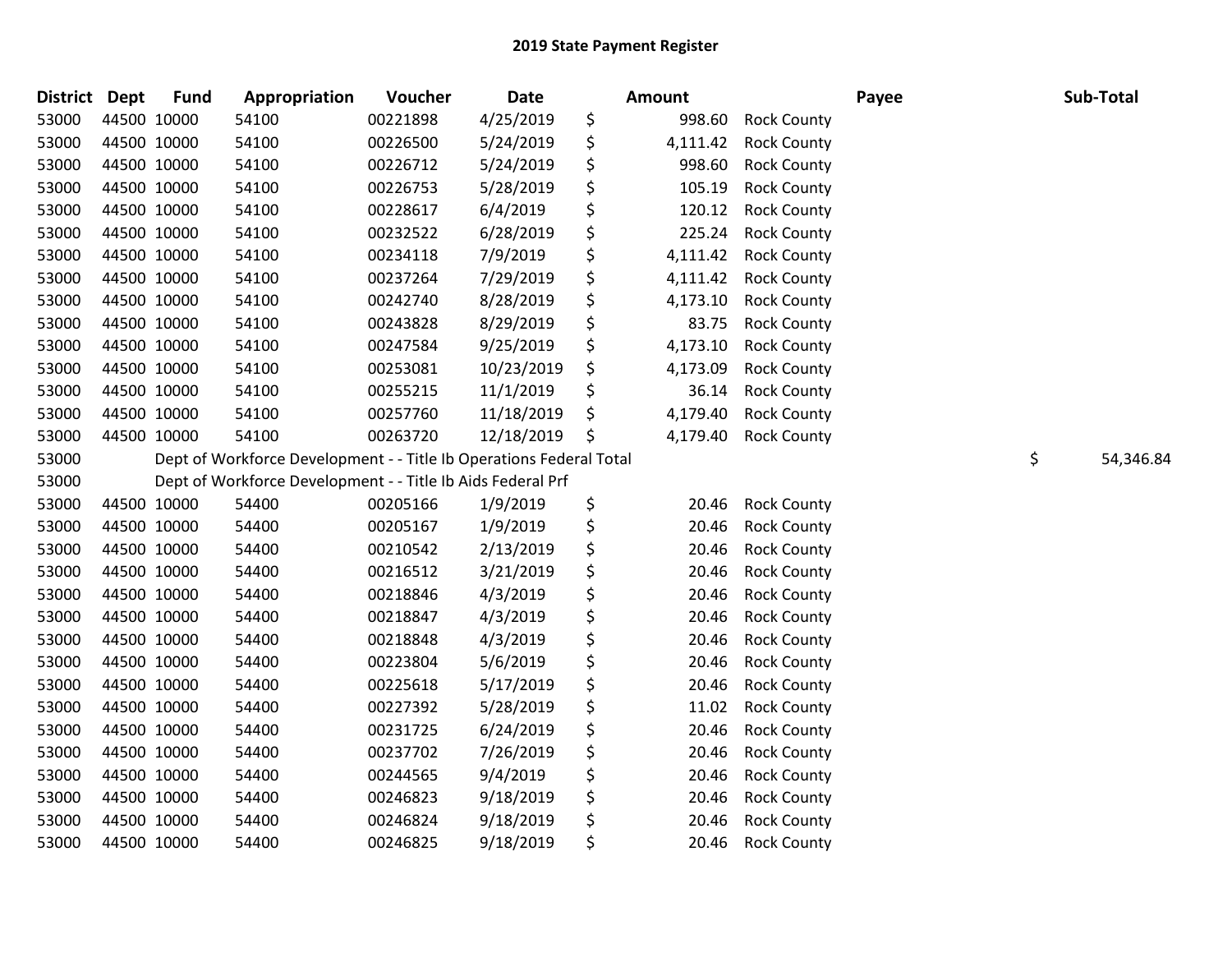| <b>District Dept</b> | <b>Fund</b> | Appropriation                                                         | Voucher  | <b>Date</b> | Amount          |                    | Payee | Sub-Total       |
|----------------------|-------------|-----------------------------------------------------------------------|----------|-------------|-----------------|--------------------|-------|-----------------|
| 53000                | 44500 10000 | 54400                                                                 | 00246826 | 9/18/2019   | \$<br>20.46     | <b>Rock County</b> |       |                 |
| 53000                | 44500 10000 | 54400                                                                 | 00248879 | 9/30/2019   | \$<br>20.46     | <b>Rock County</b> |       |                 |
| 53000                | 44500 10000 | 54400                                                                 | 00252992 | 10/21/2019  | \$<br>20.46     | <b>Rock County</b> |       |                 |
| 53000                | 44500 10000 | 54400                                                                 | 00255516 | 11/1/2019   | \$<br>20.46     | <b>Rock County</b> |       |                 |
| 53000                | 44500 10000 | 54400                                                                 | 00260583 | 11/27/2019  | \$<br>20.46     | <b>Rock County</b> |       |                 |
| 53000                |             | Dept of Workforce Development - - Title Ib Aids Federal Prf Total     |          |             |                 |                    |       | \$<br>420.22    |
| 53000                |             | Dept of Workforce Development - - Wc Ops Uninsured Emplyr Admin       |          |             |                 |                    |       |                 |
| 53000                | 44500 22700 | 17700                                                                 | 00219840 | 4/10/2019   | \$<br>100.00    | <b>Rock County</b> |       |                 |
| 53000                | 44500 22700 | 17700                                                                 | 00219843 | 4/10/2019   | \$<br>110.00    | <b>Rock County</b> |       |                 |
| 53000                | 44500 22700 | 17700                                                                 | 00248177 | 9/27/2019   | \$<br>15.00     | <b>Rock County</b> |       |                 |
| 53000                | 44500 22700 | 17700                                                                 | 00248243 | 9/26/2019   | \$<br>105.00    | <b>Rock County</b> |       |                 |
| 53000                |             | Dept of Workforce Development - - Wc Ops Uninsured Emplyr Admin Total |          |             |                 |                    |       | \$<br>330.00    |
| 53000                |             | Department of Justice - - Legal Expenses                              |          |             |                 |                    |       |                 |
| 53000                | 45500 10000 | 10400                                                                 | 00075759 | 12/5/2019   | \$<br>65.00     | <b>Rock County</b> |       |                 |
| 53000                |             | Department of Justice - - Legal Expenses Total                        |          |             |                 |                    |       | \$<br>65.00     |
| 53000                |             | Department of Justice - - Officer Training Reimbursement              |          |             |                 |                    |       |                 |
| 53000                | 45500 10000 | 20200                                                                 | 00059804 | 2/19/2019   | \$<br>4,046.86  | <b>Rock County</b> |       |                 |
| 53000                |             | Department of Justice - - Officer Training Reimbursement Total        |          |             |                 |                    |       | \$<br>4,046.86  |
| 53000                |             | Department of Justice - - Crime Laboratories, Dna                     |          |             |                 |                    |       |                 |
| 53000                | 45500 10000 | 22100                                                                 | 00068593 | 7/19/2019   | \$<br>7,750.00  | <b>Rock County</b> |       |                 |
| 53000                |             | Department of Justice - - Crime Laboratories, Dna Total               |          |             |                 |                    |       | \$<br>7,750.00  |
| 53000                |             | Department of Justice - - Law Enforcement Train, Local                |          |             |                 |                    |       |                 |
| 53000                | 45500 10000 | 23100                                                                 | 00058115 | 1/16/2019   | \$<br>400.00    | <b>Rock County</b> |       |                 |
| 53000                | 45500 10000 | 23100                                                                 | 00063058 | 4/11/2019   | \$<br>3,471.78  | <b>Rock County</b> |       |                 |
| 53000                | 45500 10000 | 23100                                                                 | 00070266 | 8/22/2019   | \$<br>1,926.97  | <b>Rock County</b> |       |                 |
| 53000                | 45500 10000 | 23100                                                                 | 00073236 | 10/18/2019  | \$<br>24,800.00 | <b>Rock County</b> |       |                 |
| 53000                | 45500 10000 | 23100                                                                 | 00074025 | 10/31/2019  | \$<br>2,201.27  | <b>Rock County</b> |       |                 |
| 53000                | 45500 10000 | 23100                                                                 | 00074608 | 11/12/2019  | \$<br>160.00    | <b>Rock County</b> |       |                 |
| 53000                | 45500 10000 | 23100                                                                 | 00076784 | 12/20/2019  | \$<br>3,520.00  | <b>Rock County</b> |       |                 |
| 53000                |             | Department of Justice - - Law Enforcement Train, Local Total          |          |             |                 |                    |       | \$<br>36,480.02 |
| 53000                |             | Department of Justice - - Federal Aid, State Operations               |          |             |                 |                    |       |                 |
| 53000                | 45500 10000 | 24100                                                                 | 00057892 | 1/7/2019    | \$<br>2,232.76  | <b>Rock County</b> |       |                 |
| 53000                |             | Department of Justice - - Federal Aid, State Operations Total         |          |             |                 |                    |       | \$<br>2,232.76  |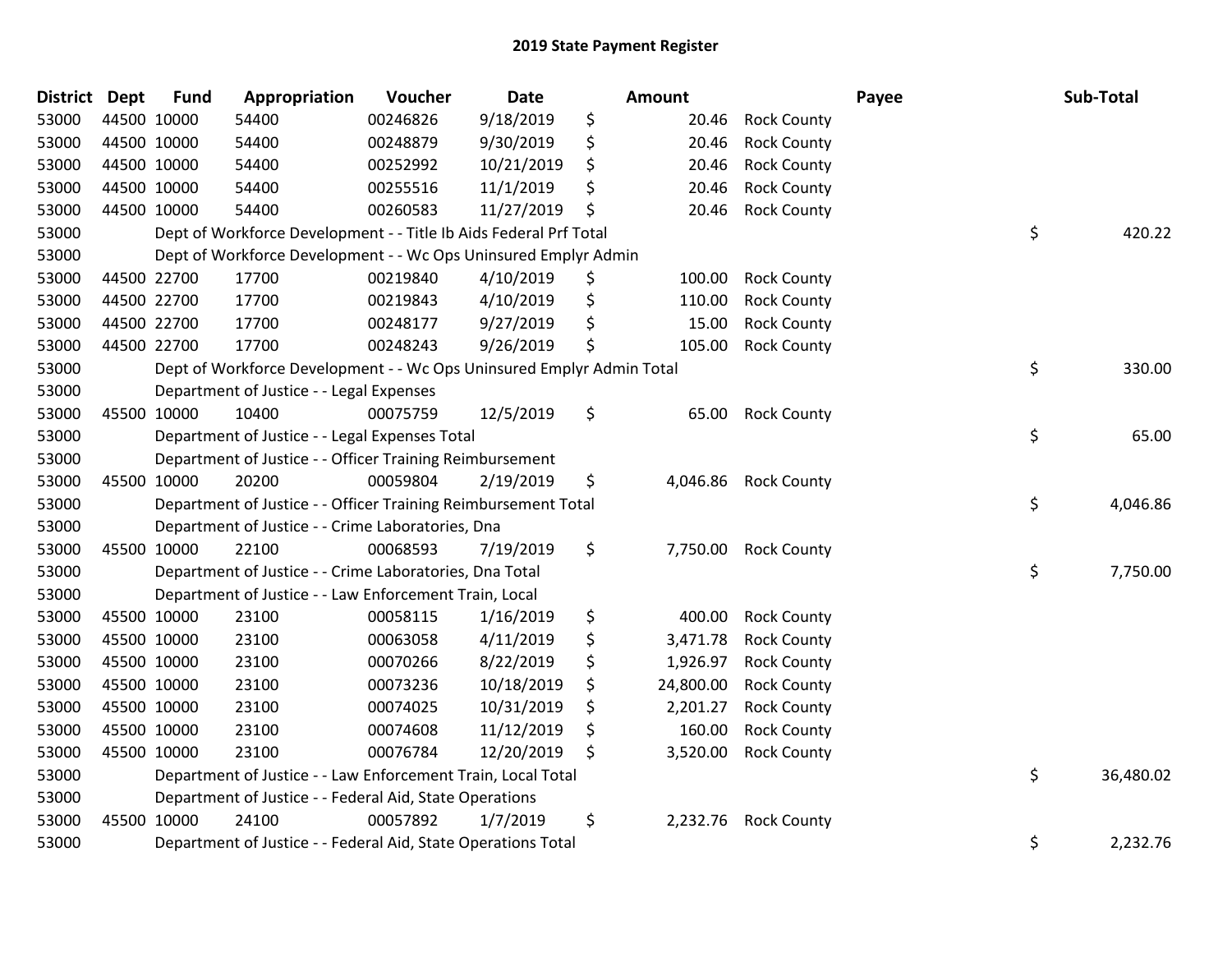| District | <b>Dept</b> | <b>Fund</b> | Appropriation                                                           | Voucher  | <b>Date</b> |                      | <b>Amount</b> |                    | Payee | Sub-Total  |
|----------|-------------|-------------|-------------------------------------------------------------------------|----------|-------------|----------------------|---------------|--------------------|-------|------------|
| 53000    |             |             | Department of Justice - - Federal Aid, Local Assistance                 |          |             |                      |               |                    |       |            |
| 53000    |             | 45500 10000 | 25100                                                                   | 00063625 | 4/26/2019   | \$                   | 1,041.95      | <b>Rock County</b> |       |            |
| 53000    |             | 45500 10000 | 25100                                                                   | 00073118 | 10/18/2019  | \$                   | 578.00        | <b>Rock County</b> |       |            |
| 53000    |             | 45500 10000 | 25100                                                                   | 00073811 | 10/28/2019  | \$                   | 12,491.00     | <b>Rock County</b> |       |            |
| 53000    |             |             | Department of Justice - - Federal Aid, Local Assistance Total           |          |             |                      |               |                    | \$    | 14,110.95  |
| 53000    |             |             | Department of Justice - - Alt Prosecut Justice Info Fees                |          |             |                      |               |                    |       |            |
| 53000    |             | 45500 10000 | 27900                                                                   | 00064736 | 5/15/2019   | \$                   | 44,021.82     | <b>Rock County</b> |       |            |
| 53000    |             | 45500 10000 | 27900                                                                   | 00069883 | 8/12/2019   | \$                   | 49,546.31     | <b>Rock County</b> |       |            |
| 53000    |             | 45500 10000 | 27900                                                                   | 00076430 | 12/19/2019  | \$                   | 31,431.87     | <b>Rock County</b> |       |            |
| 53000    |             |             | Department of Justice - - Alt Prosecut Justice Info Fees Total          |          |             |                      |               |                    | \$    | 125,000.00 |
| 53000    |             |             | Department of Justice - - Alternatives To Incarceration                 |          |             |                      |               |                    |       |            |
| 53000    |             | 45500 10000 | 28700                                                                   | 00076430 | 12/19/2019  | $\ddot{\phantom{1}}$ | 3,588.35      | <b>Rock County</b> |       |            |
| 53000    |             |             | Department of Justice - - Alternatives To Incarceration Total           |          |             |                      |               |                    | \$    | 3,588.35   |
| 53000    |             |             | Department of Justice - - Crime Victim Witness Assist                   |          |             |                      |               |                    |       |            |
| 53000    |             | 45500 10000 | 53200                                                                   | 00060592 | 2/28/2019   | \$                   | 120,153.71    | <b>Rock County</b> |       |            |
| 53000    |             | 45500 10000 | 53200                                                                   | 00068352 | 7/18/2019   | \$                   | 79,334.12     | <b>Rock County</b> |       |            |
| 53000    |             |             | Department of Justice - - Crime Victim Witness Assist Total             |          |             |                      |               |                    | \$    | 199,487.83 |
| 53000    |             |             | Department of Military Affairs - - Regional Emergency Response Tm       |          |             |                      |               |                    |       |            |
| 53000    |             | 46500 10000 | 30600                                                                   | 00055388 | 1/28/2019   | \$                   | 3,953.23      | <b>Rock County</b> |       |            |
| 53000    |             | 46500 10000 | 30600                                                                   | 00058723 | 4/5/2019    | \$                   | 3,953.23      | <b>Rock County</b> |       |            |
| 53000    |             | 46500 10000 | 30600                                                                   | 00061649 | 6/5/2019    | \$                   | 3,953.23      | <b>Rock County</b> |       |            |
| 53000    |             | 46500 10000 | 30600                                                                   | 00067839 | 10/8/2019   | \$                   | 3,953.23      | <b>Rock County</b> |       |            |
| 53000    |             |             | Department of Military Affairs - - Regional Emergency Response Tm Total |          |             |                      |               |                    | \$    | 15,812.92  |
| 53000    |             |             | Department of Military Affairs - - Emergency Response Equipment         |          |             |                      |               |                    |       |            |
| 53000    |             | 46500 10000 | 30800                                                                   | 00055036 | 1/22/2019   | \$                   | 7,876.63      | <b>Rock County</b> |       |            |
| 53000    |             |             | Department of Military Affairs - - Emergency Response Equipment Total   |          |             |                      |               |                    | \$    | 7,876.63   |
| 53000    |             |             | Department of Military Affairs - - Federal Aid, Local Assistance        |          |             |                      |               |                    |       |            |
| 53000    |             | 46500 10000 | 34200                                                                   | 00055562 | 1/31/2019   | \$                   | 48,066.48     | <b>Rock County</b> |       |            |
| 53000    |             |             | Department of Military Affairs - - Federal Aid, Local Assistance Total  |          |             |                      |               |                    | \$    | 48,066.48  |
| 53000    |             |             | Department of Military Affairs - - St Emerg Response Bd Grant Pif       |          |             |                      |               |                    |       |            |
| 53000    |             | 46500 27200 | 36400                                                                   | 00055496 | 1/31/2019   | \$                   | 19,114.96     | <b>Rock County</b> |       |            |
| 53000    |             |             | Department of Military Affairs - - St Emerg Response Bd Grant Pif Total |          |             |                      |               |                    | \$    | 19,114.96  |
| 53000    |             |             | Department of Veterans Affairs - - Grants To Counties                   |          |             |                      |               |                    |       |            |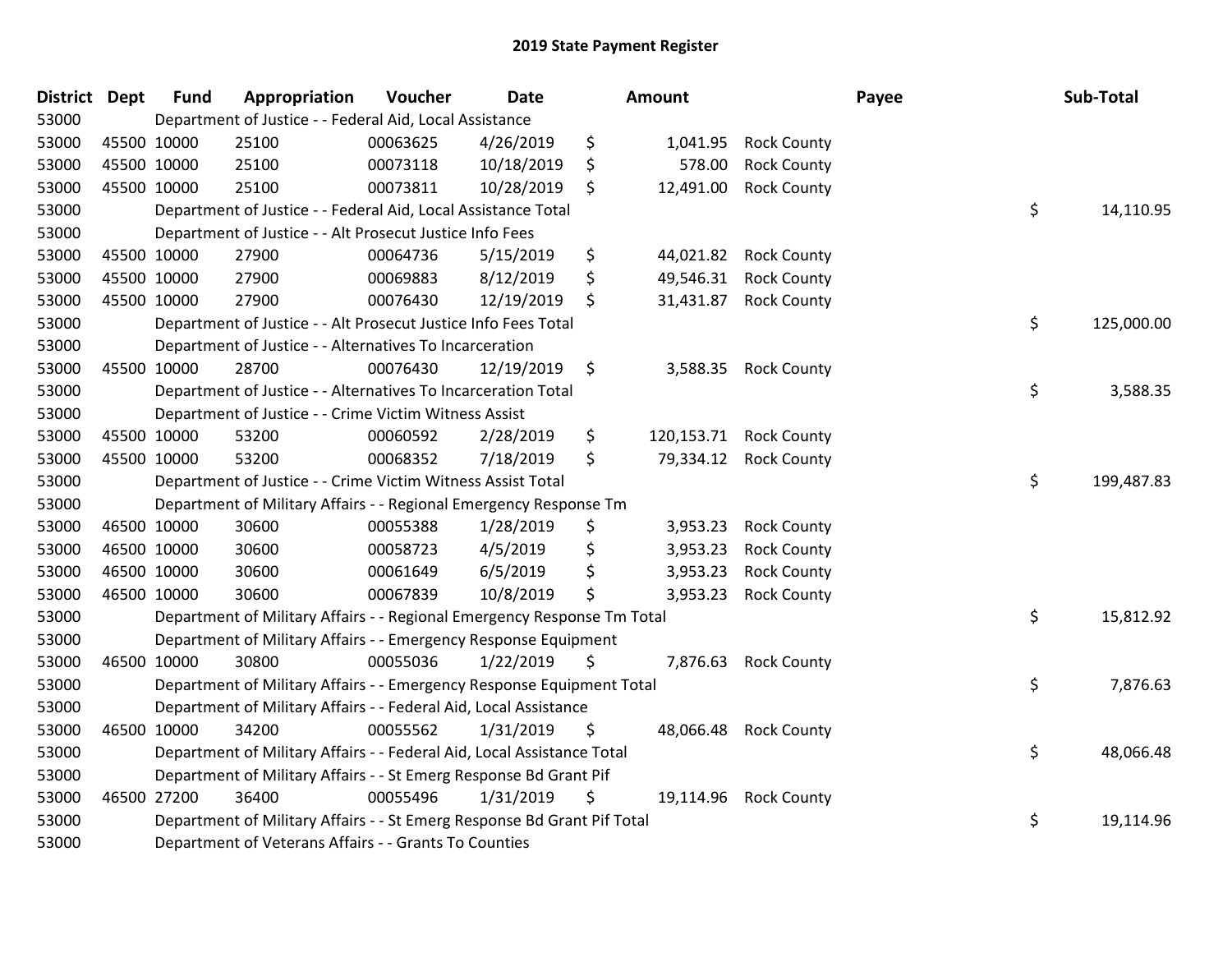| <b>District</b> | <b>Dept</b> | <b>Fund</b> | Appropriation                                                         | Voucher  | <b>Date</b> |    | Amount     |                    | Payee | Sub-Total        |
|-----------------|-------------|-------------|-----------------------------------------------------------------------|----------|-------------|----|------------|--------------------|-------|------------------|
| 53000           |             | 48500 15200 | 12700                                                                 | 00060715 | 2/22/2019   | \$ | 1,300.00   | <b>Rock County</b> |       |                  |
| 53000           |             |             | Department of Veterans Affairs - - Grants To Counties Total           |          |             |    |            |                    |       | \$<br>1,300.00   |
| 53000           |             |             | Department of Veterans Affairs - - County Grants                      |          |             |    |            |                    |       |                  |
| 53000           |             | 48500 58200 | 26700                                                                 | 00060715 | 2/22/2019   | \$ | 5,850.00   | <b>Rock County</b> |       |                  |
| 53000           |             |             | Department of Veterans Affairs - - County Grants Total                |          |             |    |            |                    |       | \$<br>5,850.00   |
| 53000           |             |             | Department of Veterans Affairs - - County Grants                      |          |             |    |            |                    |       |                  |
| 53000           |             | 48500 58300 | 37000                                                                 | 00060715 | 2/22/2019   | \$ | 5,850.00   | <b>Rock County</b> |       |                  |
| 53000           |             |             | Department of Veterans Affairs - - County Grants Total                |          |             |    |            |                    |       | \$<br>5,850.00   |
| 53000           |             |             | Department of Administration - - Federal Aid, Local Assistance        |          |             |    |            |                    |       |                  |
| 53000           |             | 50500 10000 | 15500                                                                 | 00097055 | 2/15/2019   | \$ | 14,419.57  | <b>Rock County</b> |       |                  |
| 53000           |             | 50500 10000 | 15500                                                                 | 00098877 | 3/15/2019   | \$ | 10,682.03  | <b>Rock County</b> |       |                  |
| 53000           |             | 50500 10000 | 15500                                                                 | 00100660 | 4/16/2019   | \$ | 12,292.14  | <b>Rock County</b> |       |                  |
| 53000           |             | 50500 10000 | 15500                                                                 | 00101643 | 4/30/2019   | \$ | 16,584.60  | <b>Rock County</b> |       |                  |
| 53000           |             | 50500 10000 | 15500                                                                 | 00104153 | 6/17/2019   | \$ | 17,558.26  | <b>Rock County</b> |       |                  |
| 53000           |             | 50500 10000 | 15500                                                                 | 00105015 | 7/1/2019    | \$ | 20,011.48  | <b>Rock County</b> |       |                  |
| 53000           |             | 50500 10000 | 15500                                                                 | 00106477 | 7/30/2019   | \$ | 14,580.94  | <b>Rock County</b> |       |                  |
| 53000           |             | 50500 10000 | 15500                                                                 | 00109290 | 9/20/2019   | \$ | 4,511.21   | <b>Rock County</b> |       |                  |
| 53000           |             | 50500 10000 | 15500                                                                 | 00110773 | 10/16/2019  | \$ | 4,388.61   | <b>Rock County</b> |       |                  |
| 53000           |             | 50500 10000 | 15500                                                                 | 00112570 | 11/15/2019  | \$ | 29,398.58  | <b>Rock County</b> |       |                  |
| 53000           |             | 50500 10000 | 15500                                                                 | 00115139 | 12/31/2019  | S  | 25,810.46  | <b>Rock County</b> |       |                  |
| 53000           |             |             | Department of Administration - - Federal Aid, Local Assistance Total  |          |             |    |            |                    |       | \$<br>170,237.88 |
| 53000           |             |             | Department of Administration - - Hv Trans Ln Environ Impact Fee       |          |             |    |            |                    |       |                  |
| 53000           |             | 50500 10000 | 17500                                                                 | 00101037 | 4/26/2019   | \$ | 834,397.00 | <b>Rock County</b> |       |                  |
| 53000           |             |             | Department of Administration - - Hv Trans Ln Environ Impact Fee Total |          |             |    |            |                    |       | \$<br>834,397.00 |
| 53000           |             |             | Department of Administration - - Low-Income Assistance Grants         |          |             |    |            |                    |       |                  |
| 53000           |             | 50500 23500 | 37100                                                                 | 00097055 | 2/15/2019   | \$ | 19,069.58  | <b>Rock County</b> |       |                  |
| 53000           |             | 50500 23500 | 37100                                                                 | 00098877 | 3/15/2019   | \$ | 14,143.34  | <b>Rock County</b> |       |                  |
| 53000           |             | 50500 23500 | 37100                                                                 | 00100660 | 4/16/2019   | \$ | 17,317.57  | <b>Rock County</b> |       |                  |
| 53000           |             | 50500 23500 | 37100                                                                 | 00101643 | 4/30/2019   | \$ | 17,020.54  | <b>Rock County</b> |       |                  |
| 53000           |             | 50500 23500 | 37100                                                                 | 00104153 | 6/17/2019   | \$ | 12,363.83  | <b>Rock County</b> |       |                  |
| 53000           |             | 50500 23500 | 37100                                                                 | 00105015 | 7/1/2019    | \$ | 6,378.26   | <b>Rock County</b> |       |                  |
| 53000           |             | 50500 23500 | 37100                                                                 | 00106477 | 7/30/2019   | \$ | 10,413.21  | <b>Rock County</b> |       |                  |
| 53000           |             | 50500 23500 | 37100                                                                 | 00109290 | 9/20/2019   | \$ | 10,465.03  | <b>Rock County</b> |       |                  |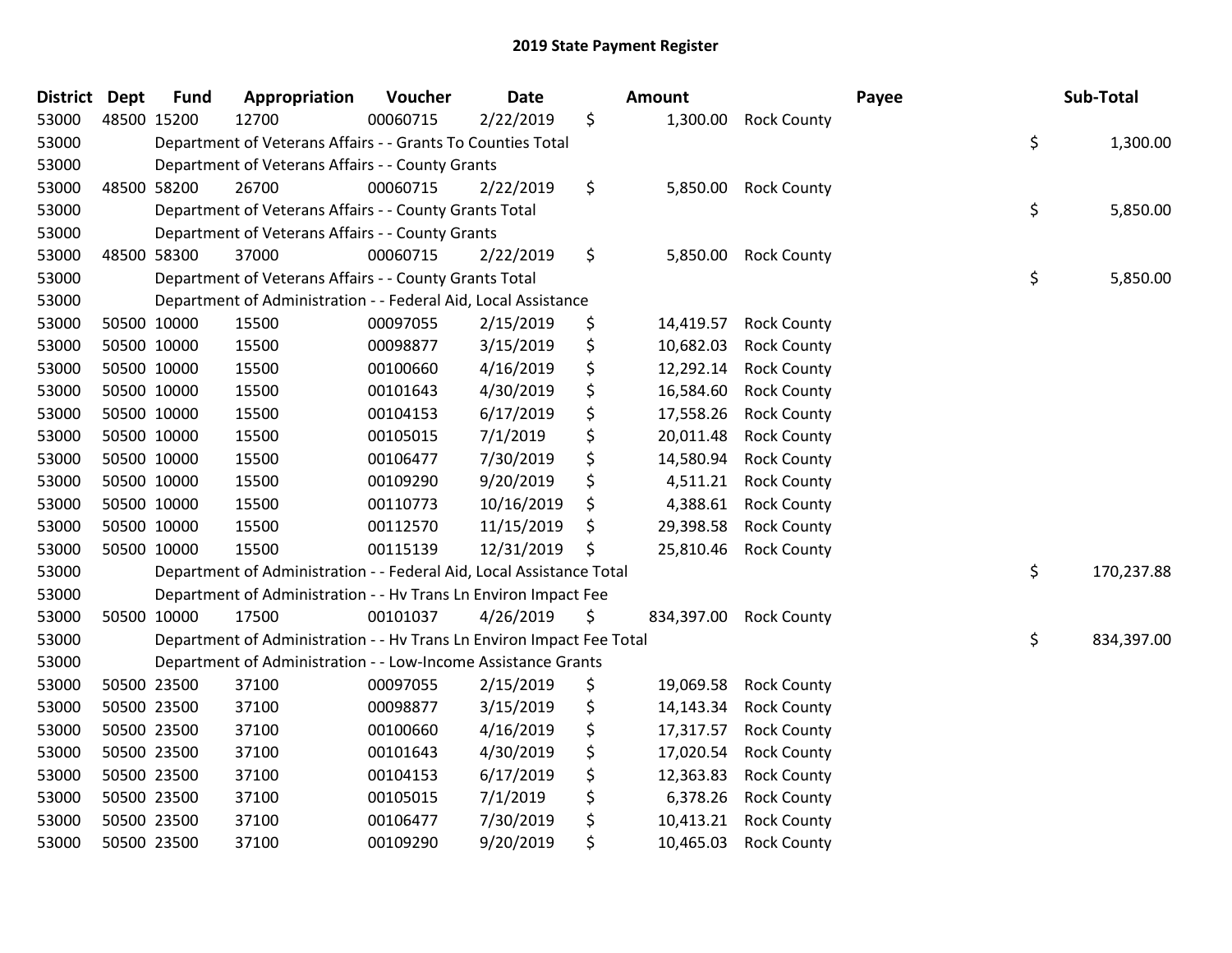| <b>District Dept</b> |             | <b>Fund</b> | Appropriation                                                         | Voucher  | <b>Date</b> | <b>Amount</b>   |                    | Payee | Sub-Total        |
|----------------------|-------------|-------------|-----------------------------------------------------------------------|----------|-------------|-----------------|--------------------|-------|------------------|
| 53000                | 50500 23500 |             | 37100                                                                 | 00110773 | 10/16/2019  | \$<br>19,898.53 | <b>Rock County</b> |       |                  |
| 53000                | 50500 23500 |             | 37100                                                                 | 00112570 | 11/15/2019  | \$<br>10,438.54 | <b>Rock County</b> |       |                  |
| 53000                | 50500 23500 |             | 37100                                                                 | 00115139 | 12/31/2019  | \$<br>16,501.63 | <b>Rock County</b> |       |                  |
| 53000                |             |             | Department of Administration - - Low-Income Assistance Grants Total   |          |             |                 |                    |       | \$<br>154,010.06 |
| 53000                |             |             | Department of Administration - - Land                                 |          |             |                 |                    |       |                  |
| 53000                | 50500 26900 |             | 16600                                                                 | 00095826 | 1/24/2019   | \$<br>25,000.00 | <b>Rock County</b> |       |                  |
| 53000                |             |             | Department of Administration - - Land Total                           |          |             |                 |                    |       | \$<br>25,000.00  |
| 53000                |             |             | Department of Administration - - Land Information Program; Loca       |          |             |                 |                    |       |                  |
| 53000                | 50500 26900 |             | 17300                                                                 | 00095166 | 1/17/2019   | \$<br>1,000.00  | <b>Rock County</b> |       |                  |
| 53000                | 50500 26900 |             | 17300                                                                 | 00102356 | 5/15/2019   | \$<br>25,000.00 | <b>Rock County</b> |       |                  |
| 53000                |             |             | Department of Administration - - Land Information Program; Loca Total |          |             |                 |                    |       | \$<br>26,000.00  |
| 53000                |             |             | Elections Commission - - 2018 Hava Election Security                  |          |             |                 |                    |       |                  |
| 53000                | 51000 22000 |             | 18200                                                                 | 00002209 | 11/1/2019   | \$<br>600.00    | <b>Rock County</b> |       |                  |
| 53000                |             |             | Elections Commission - - 2018 Hava Election Security Total            |          |             |                 |                    |       | \$<br>600.00     |
| 53000                |             |             | Public Defender Board - - Transcript, Discovery And Int               |          |             |                 |                    |       |                  |
| 53000                | 55000 10000 |             | 10600                                                                 | 00186190 | 3/7/2019    | \$<br>53.20     | <b>Rock County</b> |       |                  |
| 53000                | 55000 10000 |             | 10600                                                                 | 00186191 | 3/7/2019    | \$<br>3,616.71  | <b>Rock County</b> |       |                  |
| 53000                | 55000 10000 |             | 10600                                                                 | 00197490 | 5/30/2019   | \$<br>51.40     | <b>Rock County</b> |       |                  |
| 53000                | 55000 10000 |             | 10600                                                                 | 00197491 | 5/30/2019   | \$<br>4,400.23  | <b>Rock County</b> |       |                  |
| 53000                | 55000 10000 |             | 10600                                                                 | 00210132 | 8/20/2019   | \$<br>39.20     | <b>Rock County</b> |       |                  |
| 53000                | 55000 10000 |             | 10600                                                                 | 00213923 | 9/16/2019   | \$<br>3,792.41  | <b>Rock County</b> |       |                  |
| 53000                | 55000 10000 |             | 10600                                                                 | 00223654 | 11/25/2019  | \$<br>20.80     | <b>Rock County</b> |       |                  |
| 53000                | 55000 10000 |             | 10600                                                                 | 00227688 | 12/23/2019  | \$<br>3,200.00  | <b>Rock County</b> |       |                  |
| 53000                |             |             | Public Defender Board - - Transcript, Discovery And Int Total         |          |             |                 |                    |       | \$<br>15,173.95  |
| 53000                |             |             | Department of Revenue - - Warrants and Satisfactions                  |          |             |                 |                    |       |                  |
| 53000                | 56600 10000 |             | 10100                                                                 | 00119947 | 2/8/2019    | \$<br>210.50    | <b>Rock County</b> |       |                  |
| 53000                | 56600 10000 |             | 10100                                                                 | 00120139 | 2/6/2019    | \$<br>1,200.00  | <b>Rock County</b> |       |                  |
| 53000                | 56600 10000 |             | 10100                                                                 | 00120239 | 2/8/2019    | \$<br>67.23     | <b>Rock County</b> |       |                  |
| 53000                | 56600 10000 |             | 10100                                                                 | 00121655 | 2/14/2019   | \$<br>92.50     | <b>Rock County</b> |       |                  |
| 53000                | 56600 10000 |             | 10100                                                                 | 00122083 | 2/14/2019   | \$<br>210.50    | <b>Rock County</b> |       |                  |
| 53000                | 56600 10000 |             | 10100                                                                 | 00127306 | 3/28/2019   | \$<br>210.50    | <b>Rock County</b> |       |                  |
| 53000                | 56600 10000 |             | 10100                                                                 | 00130598 | 5/1/2019    | \$<br>92.50     | <b>Rock County</b> |       |                  |
| 53000                | 56600 10000 |             | 10100                                                                 | 00131977 | 5/8/2019    | \$<br>1,105.00  | <b>Rock County</b> |       |                  |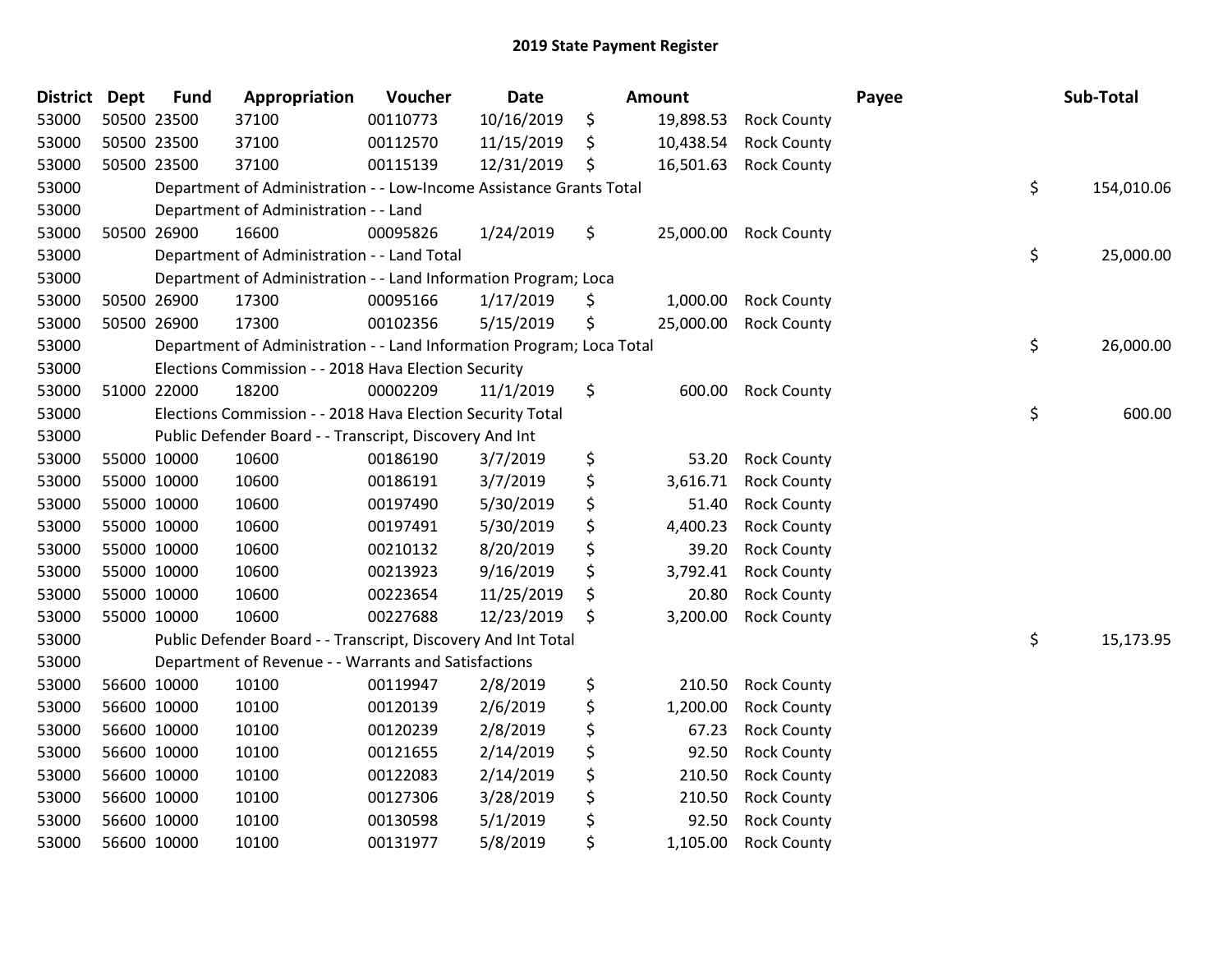| <b>District</b> | <b>Dept</b> | <b>Fund</b> | Appropriation                                                    | Voucher  | <b>Date</b> | Amount             |                        | Payee | Sub-Total          |
|-----------------|-------------|-------------|------------------------------------------------------------------|----------|-------------|--------------------|------------------------|-------|--------------------|
| 53000           |             | 56600 10000 | 10100                                                            | 00134164 | 5/29/2019   | \$<br>210.50       | <b>Rock County</b>     |       |                    |
| 53000           |             | 56600 10000 | 10100                                                            | 00139671 | 7/11/2019   | \$<br>210.50       | <b>Rock County</b>     |       |                    |
| 53000           | 56600 10000 |             | 10100                                                            | 00139672 | 7/11/2019   | \$<br>210.50       | <b>Rock County</b>     |       |                    |
| 53000           |             | 56600 10000 | 10100                                                            | 00142439 | 8/2/2019    | \$<br>890.00       | <b>Rock County</b>     |       |                    |
| 53000           |             | 56600 10000 | 10100                                                            | 00142900 | 8/15/2019   | \$<br>92.50        | <b>Rock County</b>     |       |                    |
| 53000           |             | 56600 10000 | 10100                                                            | 00145526 | 9/13/2019   | \$<br>210.50       | <b>Rock County</b>     |       |                    |
| 53000           |             | 56600 10000 | 10100                                                            | 00145534 | 9/12/2019   | \$<br>210.50       | <b>Rock County</b>     |       |                    |
| 53000           |             | 56600 10000 | 10100                                                            | 00145758 | 9/18/2019   | \$<br>210.50       | <b>Rock County</b>     |       |                    |
| 53000           |             | 56600 10000 | 10100                                                            | 00149996 | 11/8/2019   | \$<br>1,495.00     | <b>Rock County</b>     |       |                    |
| 53000           |             | 56600 10000 | 10100                                                            | 00153694 | 12/20/2019  | \$<br>210.50       | <b>Rock County</b>     |       |                    |
| 53000           |             |             | Department of Revenue - - Warrants and Satisfactions Total       |          |             |                    |                        |       | \$<br>7,139.73     |
| 53000           |             |             | Circuit Courts - - Circuit Court Costs                           |          |             |                    |                        |       |                    |
| 53000           | 62500 10000 |             | 10500                                                            | 00001257 | 1/17/2019   | \$<br>299,424.61   | <b>Rock County</b>     |       |                    |
| 53000           | 62500 10000 |             | 10500                                                            | 00001464 | 7/5/2019    | \$<br>21,839.00    | <b>Rock County</b>     |       |                    |
| 53000           |             | 62500 10000 | 10500                                                            | 00001567 | 8/1/2019    | \$<br>486,576.00   | <b>Rock County</b>     |       |                    |
| 53000           |             |             | Circuit Courts - - Circuit Court Costs Total                     |          |             |                    |                        |       | \$<br>807,839.61   |
| 53000           |             |             | Shared Revenue and Tax Relief - - County And Municipal Aid       |          |             |                    |                        |       |                    |
| 53000           | 83500 10000 |             | 10500                                                            | 00049628 | 7/22/2019   | \$<br>542,555.45   | <b>Rock County</b>     |       |                    |
| 53000           | 83500 10000 |             | 10500                                                            | 00053926 | 11/18/2019  | \$<br>3,079,342.87 | <b>Rock County</b>     |       |                    |
| 53000           |             |             | Shared Revenue and Tax Relief - - County And Municipal Aid Total |          |             |                    |                        |       | \$<br>3,621,898.32 |
| 53000           |             |             | Shared Revenue and Tax Relief - - Exempt Computer Aid            |          |             |                    |                        |       |                    |
| 53000           |             | 83500 10000 | 10900                                                            | 00045422 | 7/22/2019   | \$                 | 212,103.78 Rock County |       |                    |
| 53000           |             |             | Shared Revenue and Tax Relief - - Exempt Computer Aid Total      |          |             |                    |                        |       | \$<br>212,103.78   |
| 53000           |             |             | Shared Revenue and Tax Relief - - Utility Aid                    |          |             |                    |                        |       |                    |
| 53000           | 83500 10000 |             | 11000                                                            | 00049628 | 7/22/2019   | \$<br>306,137.32   | <b>Rock County</b>     |       |                    |
| 53000           |             | 83500 10000 | 11000                                                            | 00053926 | 11/18/2019  | \$<br>1,719,151.83 | <b>Rock County</b>     |       |                    |
| 53000           |             |             | Shared Revenue and Tax Relief - - Utility Aid Total              |          |             |                    |                        |       | \$<br>2,025,289.15 |
| 53000           |             |             | Shared Revenue and Tax Relief - - Personal Property Aid          |          |             |                    |                        |       |                    |
| 53000           |             | 83500 10000 | 11100                                                            | 00039945 | 5/6/2019    | \$<br>610,605.66   | <b>Rock County</b>     |       |                    |
| 53000           |             |             | Shared Revenue and Tax Relief - - Personal Property Aid Total    |          |             |                    |                        |       | \$<br>610,605.66   |
| 53000           |             |             | Shared Revenue and Tax Relief - - School Lvy Tx/First Dollar Cr  |          |             |                    |                        |       |                    |
| 53000           |             | 83500 10000 | 30200                                                            | 00045329 | 7/22/2019   | \$<br>8,900,778.45 | <b>Rock County</b>     |       |                    |
| 53000           | 83500 10000 |             | 30200                                                            | 00048212 | 7/22/2019   | \$<br>1,730,031.15 | <b>Rock County</b>     |       |                    |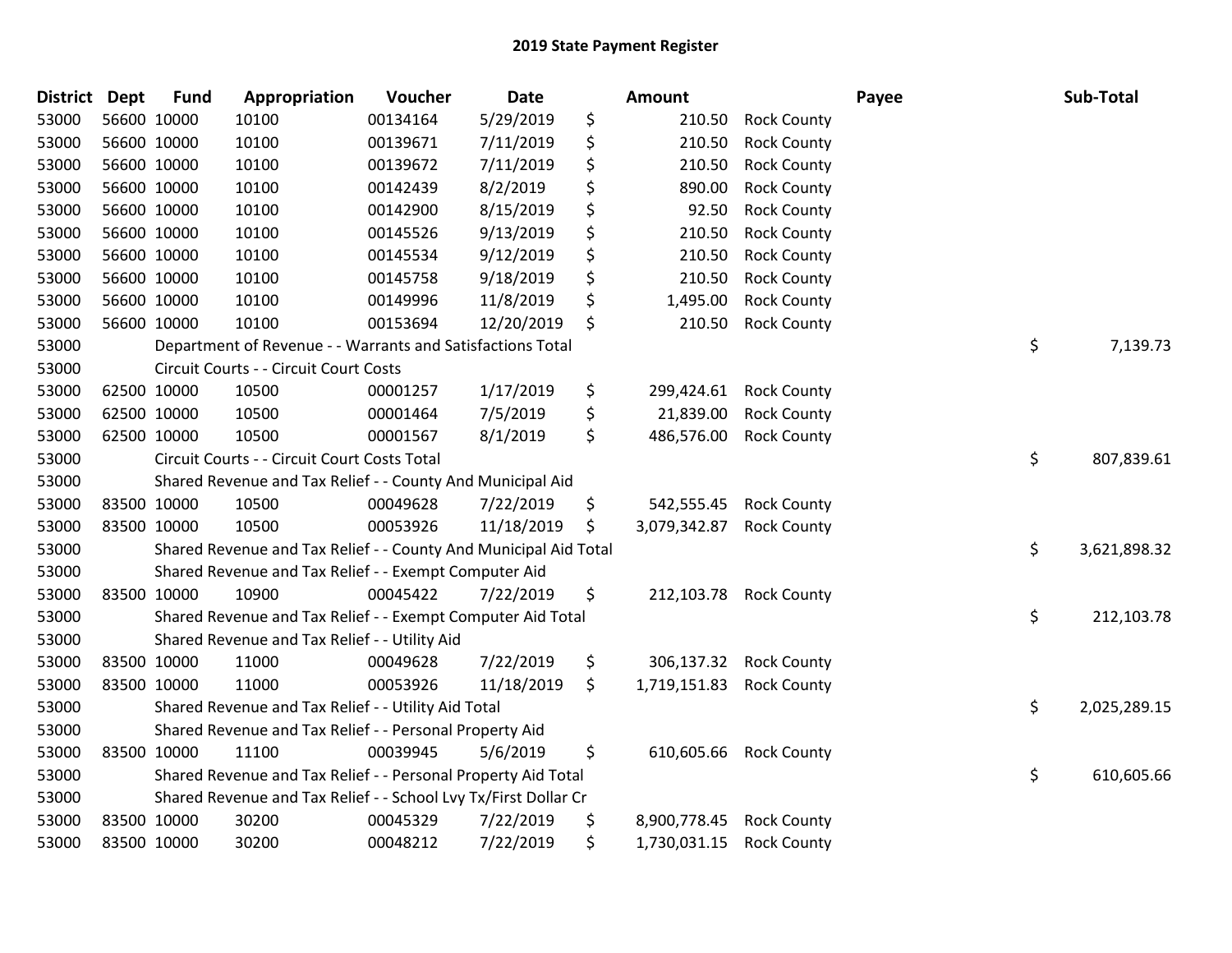| District Dept | <b>Fund</b> | Appropriation                                                         | Voucher  | Date      | Amount                   | Payee | Sub-Total     |
|---------------|-------------|-----------------------------------------------------------------------|----------|-----------|--------------------------|-------|---------------|
| 53000         |             | Shared Revenue and Tax Relief - - School Lvy Tx/First Dollar Cr Total |          |           |                          |       | 10,630,809.60 |
| 53000         |             | Shared Revenue and Tax Relief - - Lottery & Gaming Credit             |          |           |                          |       |               |
| 53000         | 83500 52100 | 36300                                                                 | 00038698 | 3/25/2019 | 3,009,825.00 Rock County |       |               |
| 53000         |             | Shared Revenue and Tax Relief - - Lottery & Gaming Credit Total       |          |           |                          |       | 3,009,825.00  |
| 53000 Total   |             |                                                                       |          |           |                          |       | 70,524,794.13 |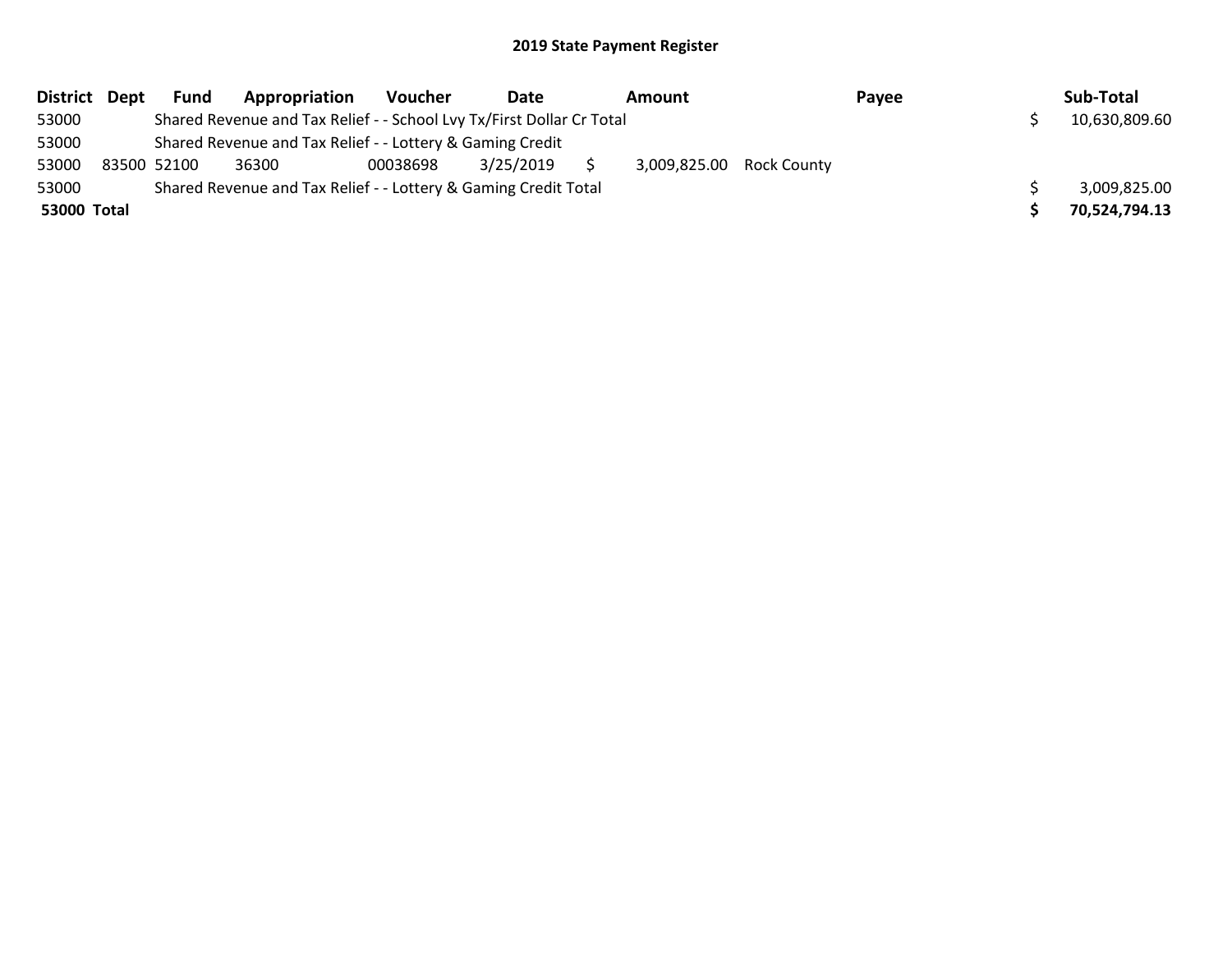| District Dept |             | <b>Fund</b> | Appropriation                                                      | Voucher  | Date       | Amount |                        | Payee | Sub-Total  |
|---------------|-------------|-------------|--------------------------------------------------------------------|----------|------------|--------|------------------------|-------|------------|
| 53002         |             |             | Dept of Safety & Prof Services - - Fire Dues Distribution          |          |            |        |                        |       |            |
| 53002         |             | 16500 10000 | 22500                                                              | 00031109 | 7/17/2019  | \$     | 2,030.54 Town Of Avon  |       |            |
| 53002         |             |             | Dept of Safety & Prof Services - - Fire Dues Distribution Total    |          |            |        |                        | \$    | 2,030.54   |
| 53002         |             |             | Dept of Natural Resources - - Aids In Lieu Of Taxes - Gener        |          |            |        |                        |       |            |
| 53002         |             | 37000 10000 | 50300                                                              | 00297878 | 2/12/2019  | \$     | 45,765.19 Town Of Avon |       |            |
| 53002         |             | 37000 10000 | 50300                                                              | 00313914 | 4/19/2019  | \$     | 1,284.66 Town Of Avon  |       |            |
| 53002         |             |             | Dept of Natural Resources - - Aids In Lieu Of Taxes - Gener Total  |          |            |        |                        | \$    | 47,049.85  |
| 53002         |             |             | Dept of Natural Resources - - Taxes & Assessmts-Conserv Fund       |          |            |        |                        |       |            |
| 53002         |             | 37000 21200 | 16900                                                              | 00293573 | 1/25/2019  | \$     | 1,010.35 Town Of Avon  |       |            |
| 53002         |             |             | Dept of Natural Resources - - Taxes & Assessmts-Conserv Fund Total |          |            |        |                        | \$    | 1,010.35   |
| 53002         |             |             | Dept of Natural Resources - - Resaids - Cnty Forst, Cl & Mfl       |          |            |        |                        |       |            |
| 53002         |             | 37000 21200 | 57100                                                              | 00333111 | 6/21/2019  | \$     | 13.20 Town Of Avon     |       |            |
| 53002         |             |             | Dept of Natural Resources - - Resaids - Cnty Forst, Cl & Mfl Total |          |            |        |                        | \$    | 13.20      |
| 53002         |             |             | Dept of Natural Resources - - Aids In Lieu Of Taxes - Sum S        |          |            |        |                        |       |            |
| 53002         |             | 37000 21200 | 57900                                                              | 00313915 | 4/19/2019  | \$     | 465.94 Town Of Avon    |       |            |
| 53002         |             |             | Dept of Natural Resources - - Aids In Lieu Of Taxes - Sum S Total  |          |            |        |                        | \$    | 465.94     |
| 53002         |             |             | Dept of Natural Resources - - Fin Asst For Responsible Units       |          |            |        |                        |       |            |
| 53002         |             | 37000 27400 | 67000                                                              | 00323124 | 5/22/2019  | \$     | 1,500.00 Town Of Avon  |       |            |
| 53002         |             |             | Dept of Natural Resources - - Fin Asst For Responsible Units Total |          |            |        |                        | \$    | 1,500.00   |
| 53002         |             |             | WI Dept of Transportation - - Trns Aids To Mnc.-Sf                 |          |            |        |                        |       |            |
| 53002         |             | 39500 21100 | 19100                                                              | 00337156 | 1/7/2019   | \$     | 26,296.91 Town Of Avon |       |            |
| 53002         |             | 39500 21100 | 19100                                                              | 00364470 | 4/1/2019   | \$     | 26,296.91 Town Of Avon |       |            |
| 53002         |             | 39500 21100 | 19100                                                              | 00402479 | 7/1/2019   | \$     | 26,296.91 Town Of Avon |       |            |
| 53002         |             | 39500 21100 | 19100                                                              | 00445297 | 10/7/2019  | \$     | 26,296.94 Town Of Avon |       |            |
| 53002         |             |             | WI Dept of Transportation - - Trns Aids To Mnc.-Sf Total           |          |            |        |                        | \$    | 105,187.67 |
| 53002         |             |             | Shared Revenue and Tax Relief - - County And Municipal Aid         |          |            |        |                        |       |            |
| 53002         |             | 83500 10000 | 10500                                                              | 00049600 | 7/22/2019  | \$     | 2,263.28 Town Of Avon  |       |            |
| 53002         | 83500 10000 |             | 10500                                                              | 00053898 | 11/18/2019 | \$     | 12,825.22 Town Of Avon |       |            |
| 53002         |             |             | Shared Revenue and Tax Relief - - County And Municipal Aid Total   |          |            |        |                        | \$    | 15,088.50  |
| 53002         |             |             | Shared Revenue and Tax Relief - - Exempt Computer Aid              |          |            |        |                        |       |            |
| 53002         |             | 83500 10000 | 10900                                                              | 00046676 | 7/22/2019  | \$     | 596.54 Town Of Avon    |       |            |
| 53002         |             |             | Shared Revenue and Tax Relief - - Exempt Computer Aid Total        |          |            |        |                        | \$    | 596.54     |
| 53002         |             |             | Shared Revenue and Tax Relief - - Utility Aid                      |          |            |        |                        |       |            |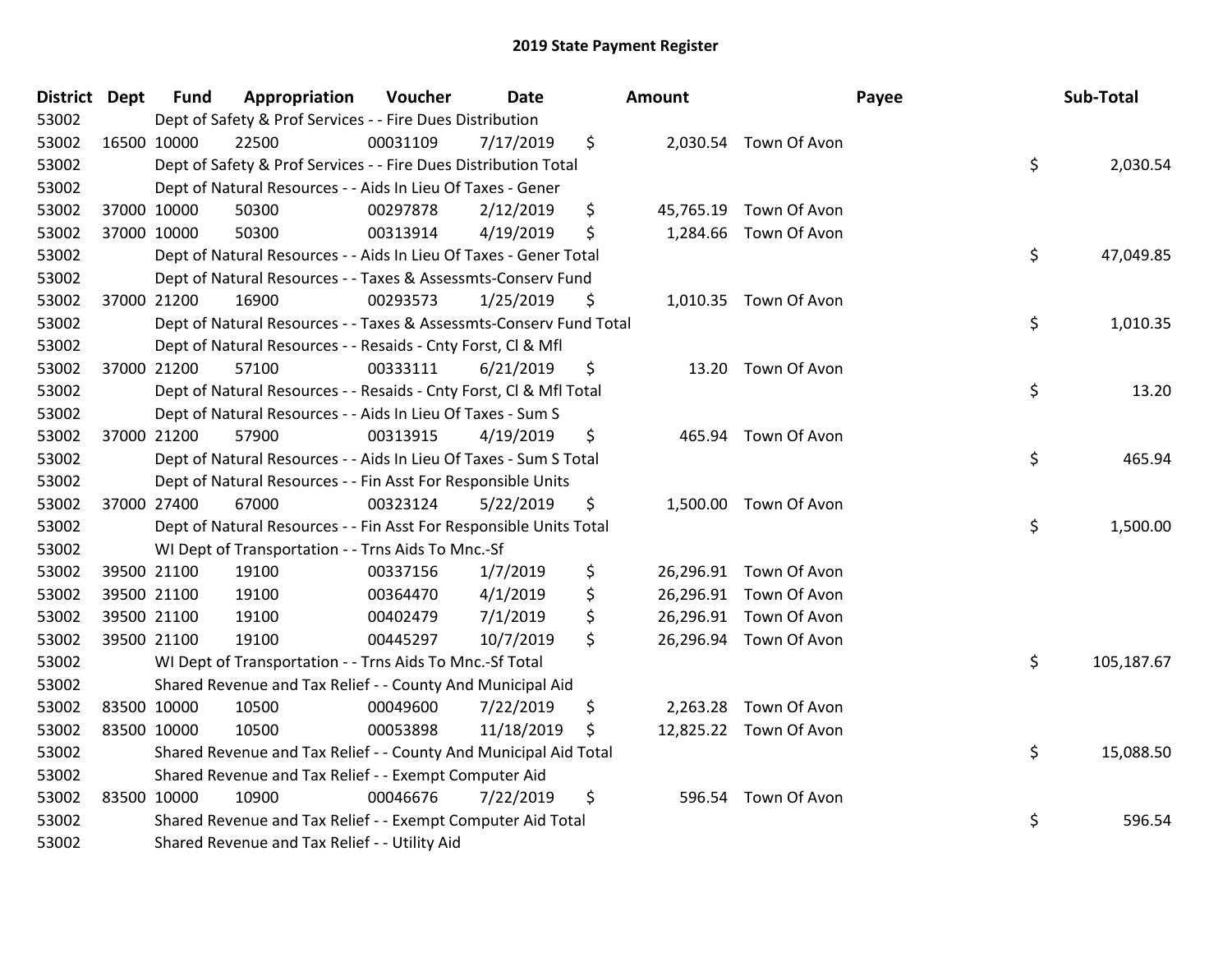| District Dept |             | <b>Fund</b> | Appropriation                                                 | Voucher  | Date       | Amount |          | Payee        |  | Sub-Total  |  |
|---------------|-------------|-------------|---------------------------------------------------------------|----------|------------|--------|----------|--------------|--|------------|--|
| 53002         | 83500 10000 |             | 11000                                                         | 00049600 | 7/22/2019  |        | 223.34   | Town Of Avon |  |            |  |
| 53002         | 83500 10000 |             | 11000                                                         | 00053898 | 11/18/2019 |        | 1,254.35 | Town Of Avon |  |            |  |
| 53002         |             |             | Shared Revenue and Tax Relief - - Utility Aid Total           |          |            |        |          |              |  | 1,477.69   |  |
| 53002         |             |             | Shared Revenue and Tax Relief - - Personal Property Aid       |          |            |        |          |              |  |            |  |
| 53002         | 83500 10000 |             | 11100                                                         | 00041245 | 5/6/2019   |        | 1,295.99 | Town Of Avon |  |            |  |
| 53002         |             |             | Shared Revenue and Tax Relief - - Personal Property Aid Total |          |            |        |          |              |  | 1,295.99   |  |
| 53002 Total   |             |             |                                                               |          |            |        |          |              |  | 175,716.27 |  |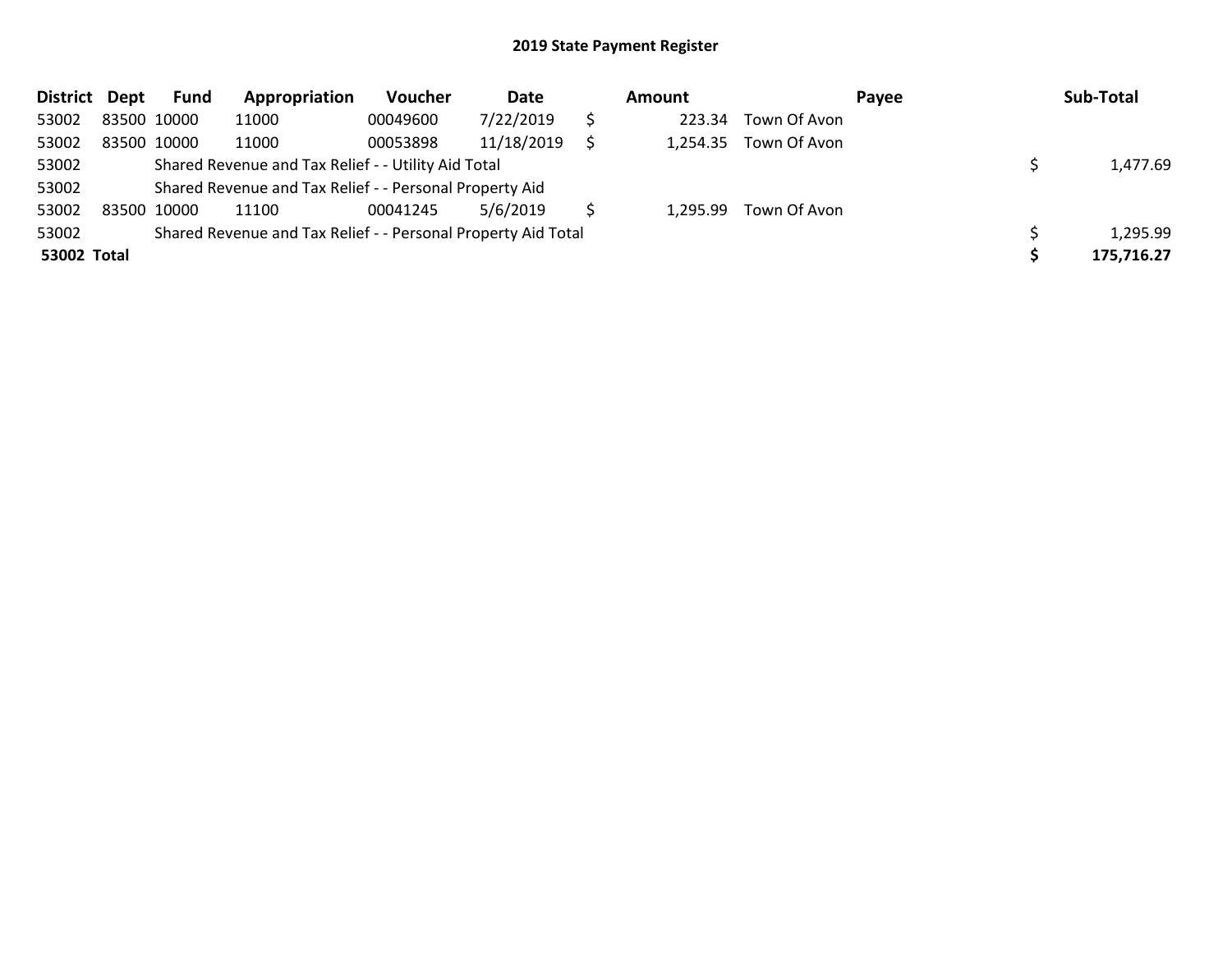| District Dept | <b>Fund</b> | Appropriation                                                      | Voucher  | Date      | Amount |                          | Payee | Sub-Total  |
|---------------|-------------|--------------------------------------------------------------------|----------|-----------|--------|--------------------------|-------|------------|
| 53004         |             | Dept of Safety & Prof Services - - Fire Dues Distribution          |          |           |        |                          |       |            |
| 53004         | 16500 10000 | 22500                                                              | 00030003 | 7/15/2019 | \$     | 20,835.84 Town Of Beloit |       |            |
| 53004         |             | Dept of Safety & Prof Services - - Fire Dues Distribution Total    |          |           |        |                          | \$    | 20,835.84  |
| 53004         |             | Dept of Natural Resources - - Aids In Lieu Of Taxes - Gener        |          |           |        |                          |       |            |
| 53004         | 37000 10000 | 50300                                                              | 00297927 | 2/12/2019 | \$     | 7,832.20 Town Of Beloit  |       |            |
| 53004         |             | Dept of Natural Resources - - Aids In Lieu Of Taxes - Gener Total  |          |           |        |                          | \$    | 7,832.20   |
| 53004         |             | Dept of Natural Resources - - GPO -Federal Funds                   |          |           |        |                          |       |            |
| 53004         | 37000 21200 | 38100                                                              | 00307324 | 3/27/2019 | \$     | 2,857.76 Town Of Beloit  |       |            |
| 53004         |             | Dept of Natural Resources - - GPO -Federal Funds Total             |          |           |        |                          | \$    | 2,857.76   |
| 53004         |             | Dept of Natural Resources - - Enf A - Boating Enforcement          |          |           |        |                          |       |            |
| 53004         | 37000 21200 | 55000                                                              | 00307324 | 3/27/2019 | \$     | 5,381.61 Town Of Beloit  |       |            |
| 53004         |             | Dept of Natural Resources - - Enf A - Boating Enforcement Total    |          |           |        |                          | \$    | 5,381.61   |
| 53004         |             | Dept of Natural Resources - - Resaids - Cnty Forst, Cl & Mfl       |          |           |        |                          |       |            |
| 53004         | 37000 21200 | 57100                                                              | 00333112 | 6/21/2019 | \$     | 2.20 Town Of Beloit      |       |            |
| 53004         |             | Dept of Natural Resources - - Resaids - Cnty Forst, Cl & Mfl Total |          |           |        |                          | \$    | 2.20       |
| 53004         |             | Dept of Natural Resources - - Ra- Rec Boat & Other Projects        |          |           |        |                          |       |            |
| 53004         | 37000 21200 | 57300                                                              | 00355754 | 9/5/2019  | \$     | 79,200.32 Town Of Beloit |       |            |
| 53004         |             | Dept of Natural Resources - - Ra- Rec Boat & Other Projects Total  |          |           |        |                          | \$    | 79,200.32  |
| 53004         |             | Dept of Natural Resources - - Fin Asst For Responsible Units       |          |           |        |                          |       |            |
| 53004         | 37000 27400 | 67000                                                              | 00322754 | 5/22/2019 | \$     | 7,767.02 Town Of Beloit  |       |            |
| 53004         |             | Dept of Natural Resources - - Fin Asst For Responsible Units Total |          |           |        |                          | \$    | 7,767.02   |
| 53004         |             | Dept of Natural Resources - - Recycling Consolidation Grants       |          |           |        |                          |       |            |
| 53004         | 37000 27400 | 67300                                                              | 00322754 | 5/22/2019 | \$     | 1,936.91 Town Of Beloit  |       |            |
| 53004         |             | Dept of Natural Resources - - Recycling Consolidation Grants Total |          |           |        |                          | \$    | 1,936.91   |
| 53004         |             | Dept of Natural Resources - - Land Acquisition                     |          |           |        |                          |       |            |
| 53004         | 37000 36300 | <b>TA100</b>                                                       | 00355753 | 9/5/2019  | \$     | 70,462.18 Town Of Beloit |       |            |
| 53004         |             | Dept of Natural Resources - - Land Acquisition Total               |          |           |        |                          | \$    | 70,462.18  |
| 53004         |             | WI Dept of Transportation - - Trns Aids To Mnc.-Sf                 |          |           |        |                          |       |            |
| 53004         | 39500 21100 | 19100                                                              | 00337157 | 1/7/2019  | \$     | 57,452.28 Town Of Beloit |       |            |
| 53004         | 39500 21100 | 19100                                                              | 00364471 | 4/1/2019  | \$     | 57,452.28 Town Of Beloit |       |            |
| 53004         | 39500 21100 | 19100                                                              | 00402480 | 7/1/2019  | \$     | 57,452.28 Town Of Beloit |       |            |
| 53004         | 39500 21100 | 19100                                                              | 00445298 | 10/7/2019 | \$     | 57,452.30 Town Of Beloit |       |            |
| 53004         |             | WI Dept of Transportation - - Trns Aids To Mnc.-Sf Total           |          |           |        |                          | \$    | 229,809.14 |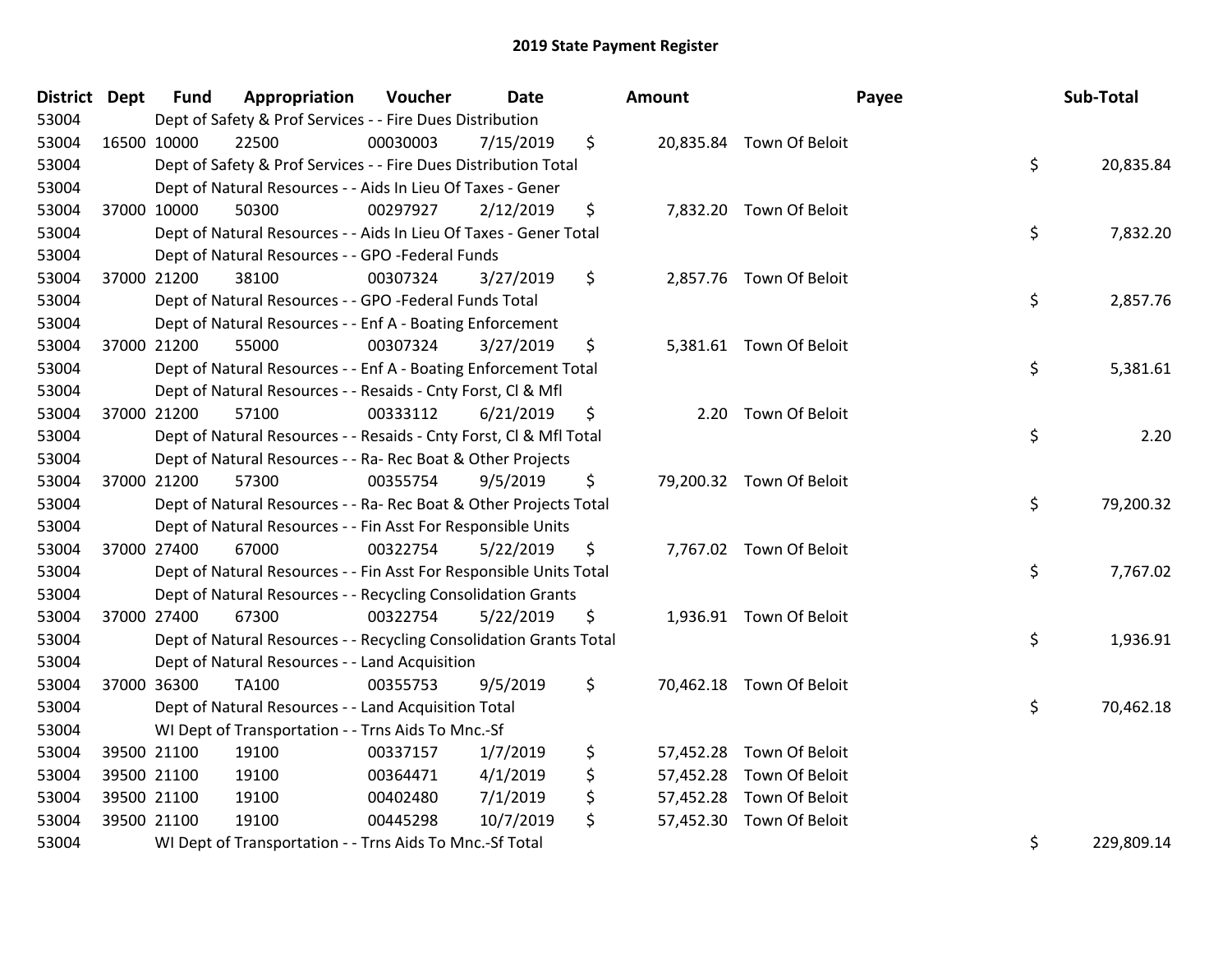| <b>District</b> | <b>Dept</b> | Fund        | Appropriation                                                                   | Voucher   | Date          |               | Amount     |                           | Payee | Sub-Total  |
|-----------------|-------------|-------------|---------------------------------------------------------------------------------|-----------|---------------|---------------|------------|---------------------------|-------|------------|
| 53004           |             |             | Department of Health Services - - Emergency Medical Services, Ai                |           |               |               |            |                           |       |            |
| 53004           |             | 43500 10000 | 11900                                                                           | 00307851  | 9/4/2019      | S             |            | 5,908.02 Town Of Beloit   |       |            |
| 53004           |             |             | Department of Health Services - - Emergency Medical Services, Ai Total          |           |               |               |            |                           | \$    | 5,908.02   |
| 53004           |             |             | Department of Health Services - - Prepaid Medical Transport Reimbursement       |           |               |               |            |                           |       |            |
| 53004           |             | 43500 10000 | 16300                                                                           | AMBULANCE | 11/18/2019 \$ |               | 11,277.38  | Town Of Beloit            |       |            |
| 53004           |             |             | Department of Health Services - - Prepaid Medical Transport Reimbursement Total |           |               |               |            |                           | \$    | 11,277.38  |
| 53004           |             |             | Department of Justice - - Law Enforcement Train, Local                          |           |               |               |            |                           |       |            |
| 53004           |             | 45500 10000 | 23100                                                                           | 00072388  | 10/9/2019     | \$            |            | 2,400.00 Town Of Beloit   |       |            |
| 53004           |             |             | Department of Justice - - Law Enforcement Train, Local Total                    |           |               |               |            |                           | \$    | 2,400.00   |
| 53004           |             |             | Department of Justice - - Federal Aid, State Operations                         |           |               |               |            |                           |       |            |
| 53004           |             | 45500 10000 | 24100                                                                           | 00067404  | 6/26/2019     | \$            |            | 246.00 Town Of Beloit     |       |            |
| 53004           |             |             | Department of Justice - - Federal Aid, State Operations Total                   |           |               |               |            |                           | \$    | 246.00     |
| 53004           |             |             | Department of Administration - - Hv Trans Ln Annual Impact Fee                  |           |               |               |            |                           |       |            |
| 53004           |             | 50500 10000 | 17400                                                                           | 00101039  | 4/26/2019     | \$            | 75,096.00  | Town Of Beloit            |       |            |
| 53004           |             | 50500 10000 | 17400                                                                           | 00101207  | 5/1/2019      | \$            | 2,912.00   | Town Of Beloit            |       |            |
| 53004           |             | 50500 10000 | 17400                                                                           | 00101208  | 5/1/2019      | \$            | 31,644.00  | Town Of Beloit            |       |            |
| 53004           |             | 50500 10000 | 17400                                                                           | 00101209  | 5/1/2019      | \$            | 100,128.00 | Town Of Beloit            |       |            |
| 53004           |             |             | Department of Administration - - Hv Trans Ln Annual Impact Fee Total            |           |               |               |            |                           | \$    | 209,780.00 |
| 53004           |             |             | Department of Administration - - Hv Trans Ln Environ Impact Fee                 |           |               |               |            |                           |       |            |
| 53004           |             | 50500 10000 | 17500                                                                           | 00101039  | 4/26/2019     | \$            |            | 834,397.00 Town Of Beloit |       |            |
| 53004           |             |             | Department of Administration - - Hv Trans Ln Environ Impact Fee Total           |           |               |               |            |                           | \$    | 834,397.00 |
| 53004           |             |             | Elections Commission - - 2018 Hava Election Security                            |           |               |               |            |                           |       |            |
| 53004           |             | 51000 22000 | 18200                                                                           | 00002523  | 11/15/2019    | $\ddot{\phi}$ |            | 600.00 Town Of Beloit     |       |            |
| 53004           |             |             | Elections Commission - - 2018 Hava Election Security Total                      |           |               |               |            |                           | \$    | 600.00     |
| 53004           |             |             | Public Defender Board - - Transcript, Discovery And Int                         |           |               |               |            |                           |       |            |
| 53004           |             | 55000 10000 | 10600                                                                           | 00227592  | 12/23/2019    | \$            | 15.00      | Town Of Beloit            |       |            |
| 53004           |             |             | Public Defender Board - - Transcript, Discovery And Int Total                   |           |               |               |            |                           | \$    | 15.00      |
| 53004           |             |             | Shared Revenue and Tax Relief - - County And Municipal Aid                      |           |               |               |            |                           |       |            |
| 53004           |             | 83500 10000 | 10500                                                                           | 00049601  | 7/22/2019     | \$.           | 28,593.45  | Town Of Beloit            |       |            |
| 53004           |             | 83500 10000 | 10500                                                                           | 00053899  | 11/18/2019    | \$            |            | 150,752.18 Town Of Beloit |       |            |
| 53004           |             |             | Shared Revenue and Tax Relief - - County And Municipal Aid Total                |           |               |               |            |                           | \$    | 179,345.63 |
| 53004           |             |             | Shared Revenue and Tax Relief - - Exempt Computer Aid                           |           |               |               |            |                           |       |            |
| 53004           |             | 83500 10000 | 10900                                                                           | 00046677  | 7/22/2019     | \$            |            | 4,396.05 Town Of Beloit   |       |            |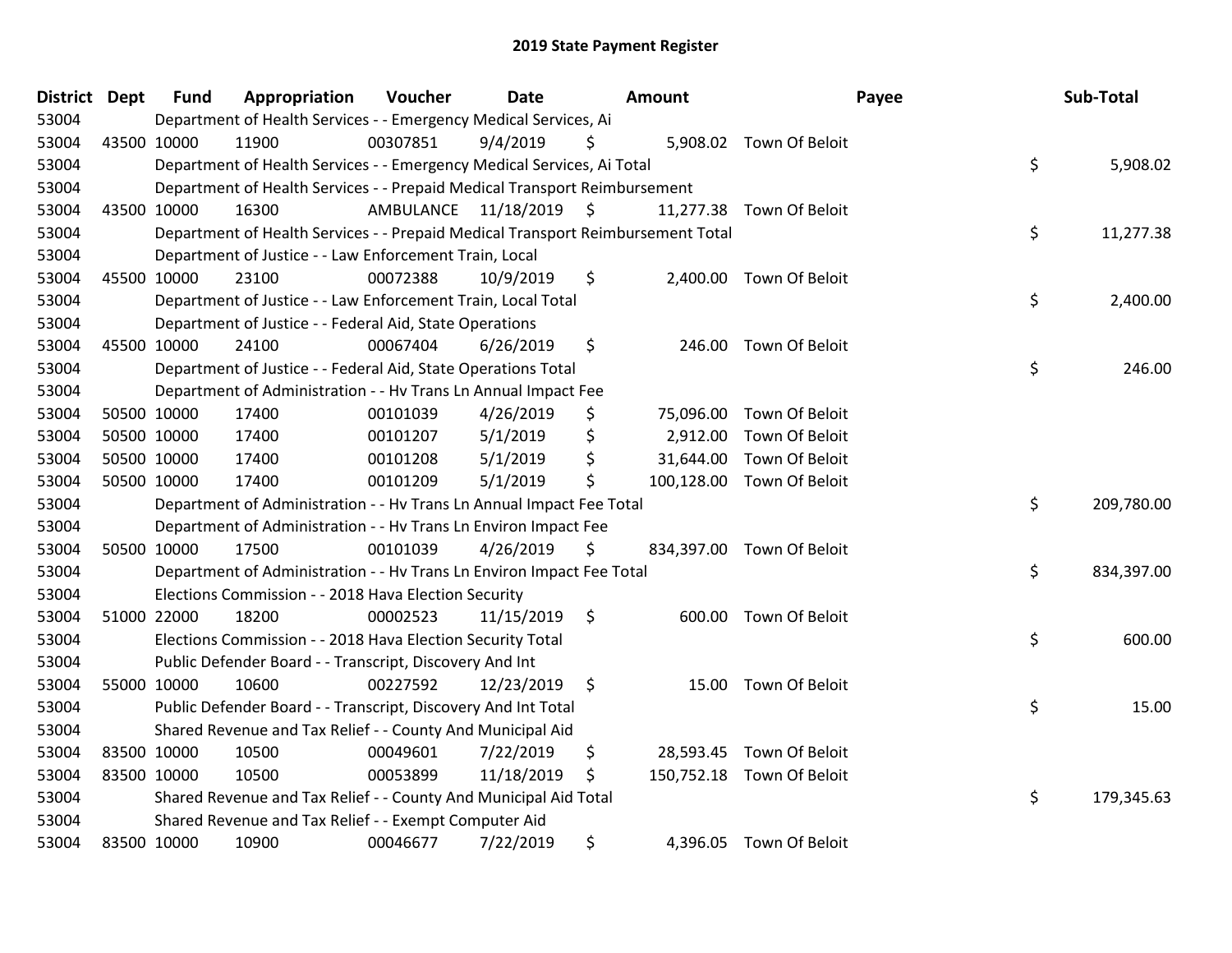| <b>District</b> | Dept        | Fund        | Appropriation                                                   | <b>Voucher</b> | Date       |    | <b>Amount</b> |                | Payee | Sub-Total    |
|-----------------|-------------|-------------|-----------------------------------------------------------------|----------------|------------|----|---------------|----------------|-------|--------------|
| 53004           |             |             | Shared Revenue and Tax Relief - - Exempt Computer Aid Total     |                |            |    |               |                |       | 4,396.05     |
| 53004           |             |             | Shared Revenue and Tax Relief - - Utility Aid                   |                |            |    |               |                |       |              |
| 53004           | 83500 10000 |             | 11000                                                           | 00049601       | 7/22/2019  | \$ | 159,418.04    | Town Of Beloit |       |              |
| 53004           |             | 83500 10000 | 11000                                                           | 00053899       | 11/18/2019 | S. | 893,543.75    | Town Of Beloit |       |              |
| 53004           |             |             | Shared Revenue and Tax Relief - - Utility Aid Total             |                |            |    |               |                |       | 1,052,961.79 |
| 53004           |             |             | Shared Revenue and Tax Relief - - Personal Property Aid         |                |            |    |               |                |       |              |
| 53004           | 83500 10000 |             | 11100                                                           | 00041246       | 5/6/2019   | \$ | 42,653.27     | Town Of Beloit |       |              |
| 53004           |             |             | Shared Revenue and Tax Relief - - Personal Property Aid Total   |                |            |    |               |                |       | 42,653.27    |
| 53004           |             |             | Shared Revenue and Tax Relief - - Lottery & Gaming Credit       |                |            |    |               |                |       |              |
| 53004           | 83500 52100 |             | 36300                                                           | 00038458       | 3/25/2019  | S  | 5,493.77      | Town Of Beloit |       |              |
| 53004           |             |             | Shared Revenue and Tax Relief - - Lottery & Gaming Credit Total |                |            |    |               |                |       | 5,493.77     |
| 53004 Total     |             |             |                                                                 |                |            |    |               |                |       | 2,775,559.09 |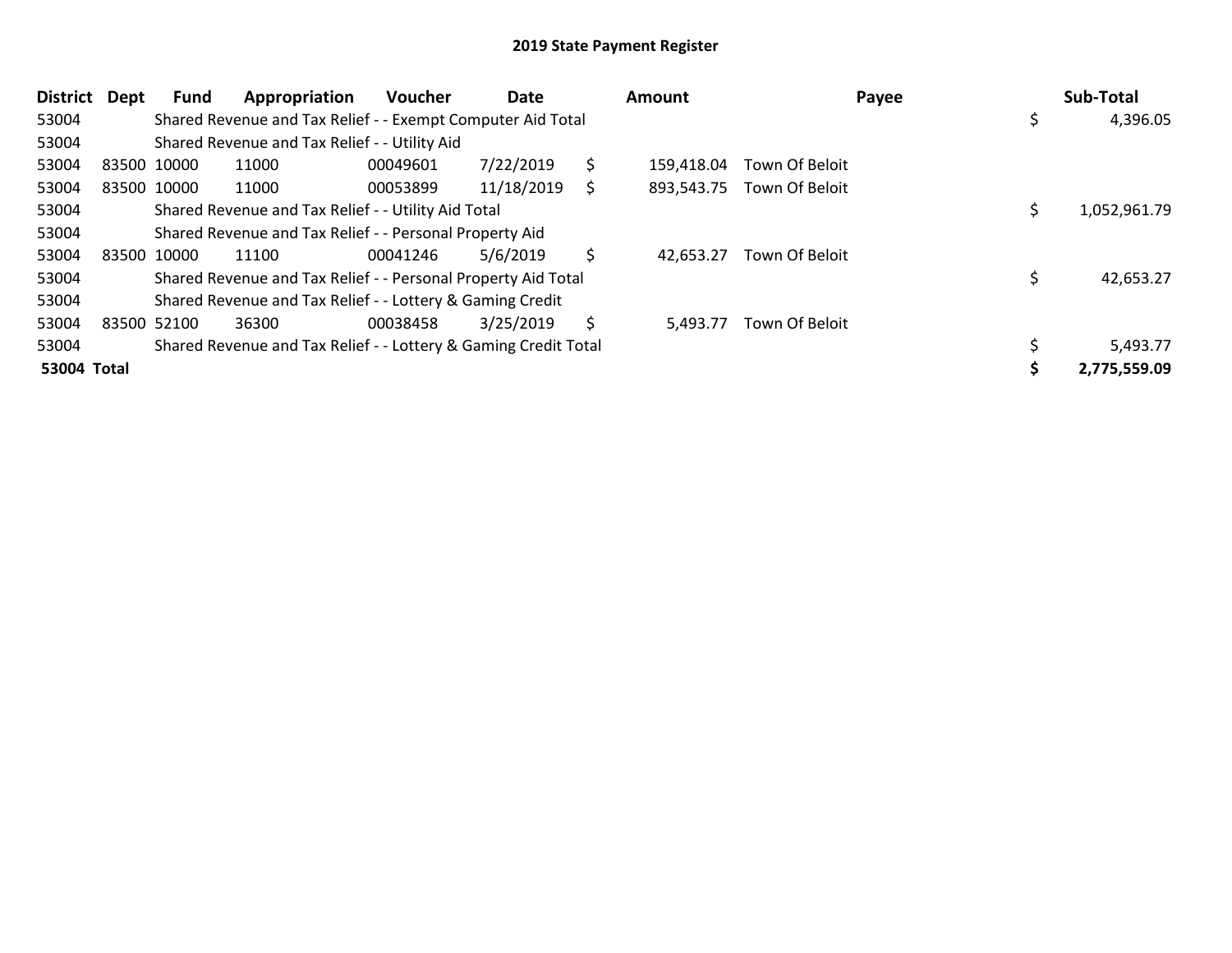| District Dept |             | <b>Fund</b> | Appropriation                                                      | Voucher  | <b>Date</b> | Amount       | Payee                      | Sub-Total        |
|---------------|-------------|-------------|--------------------------------------------------------------------|----------|-------------|--------------|----------------------------|------------------|
| 53006         |             |             | Dept of Safety & Prof Services - - Fire Dues Distribution          |          |             |              |                            |                  |
| 53006         |             | 16500 10000 | 22500                                                              | 00030657 | 7/16/2019   | \$           | 3,888.92 Town Of Bradford  |                  |
| 53006         |             |             | Dept of Safety & Prof Services - - Fire Dues Distribution Total    |          |             |              |                            | \$<br>3,888.92   |
| 53006         |             |             | Dept of Natural Resources - - Aids In Lieu Of Taxes - Gener        |          |             |              |                            |                  |
| 53006         |             | 37000 10000 | 50300                                                              | 00297859 | 2/12/2019   | \$<br>973.40 | Town Of Bradford           |                  |
| 53006         |             | 37000 10000 | 50300                                                              | 00313624 | 4/19/2019   | \$<br>67.69  | Town Of Bradford           |                  |
| 53006         |             |             | Dept of Natural Resources - - Aids In Lieu Of Taxes - Gener Total  |          |             |              |                            | \$<br>1,041.09   |
| 53006         |             |             | Dept of Natural Resources - - Resaids - Cnty Forst, Cl & Mfl       |          |             |              |                            |                  |
| 53006         |             | 37000 21200 | 57100                                                              | 00333113 | 6/21/2019   | \$<br>26.80  | Town Of Bradford           |                  |
| 53006         |             |             | Dept of Natural Resources - - Resaids - Cnty Forst, Cl & Mfl Total |          |             |              |                            | \$<br>26.80      |
| 53006         |             |             | Dept of Natural Resources - - Aids In Lieu Of Taxes - Sum S        |          |             |              |                            |                  |
| 53006         |             | 37000 21200 | 57900                                                              | 00313625 | 4/19/2019   | \$           | 204.78 Town Of Bradford    |                  |
| 53006         |             |             | Dept of Natural Resources - - Aids In Lieu Of Taxes - Sum S Total  |          |             |              |                            | \$<br>204.78     |
| 53006         |             |             | Dept of Natural Resources - - Fin Asst For Responsible Units       |          |             |              |                            |                  |
| 53006         |             | 37000 27400 | 67000                                                              | 00322924 | 5/22/2019   | \$           | 840.81 Town Of Bradford    |                  |
| 53006         |             |             | Dept of Natural Resources - - Fin Asst For Responsible Units Total |          |             |              |                            | \$<br>840.81     |
| 53006         |             |             | WI Dept of Transportation - - Trns Aids To Mnc.-Sf                 |          |             |              |                            |                  |
| 53006         |             | 39500 21100 | 19100                                                              | 00337158 | 1/7/2019    | \$           | 31,725.92 Town Of Bradford |                  |
| 53006         |             | 39500 21100 | 19100                                                              | 00364472 | 4/1/2019    | \$           | 31,725.92 Town Of Bradford |                  |
| 53006         |             | 39500 21100 | 19100                                                              | 00402481 | 7/1/2019    | \$           | 31,725.92 Town Of Bradford |                  |
| 53006         |             | 39500 21100 | 19100                                                              | 00445299 | 10/7/2019   | \$           | 31,725.92 Town Of Bradford |                  |
| 53006         |             |             | WI Dept of Transportation - - Trns Aids To Mnc.-Sf Total           |          |             |              |                            | \$<br>126,903.68 |
| 53006         |             |             | Shared Revenue and Tax Relief - - County And Municipal Aid         |          |             |              |                            |                  |
| 53006         | 83500 10000 |             | 10500                                                              | 00049602 | 7/22/2019   | \$           | 1,970.15 Town Of Bradford  |                  |
| 53006         |             | 83500 10000 | 10500                                                              | 00053900 | 11/18/2019  | \$           | 11,164.16 Town Of Bradford |                  |
| 53006         |             |             | Shared Revenue and Tax Relief - - County And Municipal Aid Total   |          |             |              |                            | \$<br>13,134.31  |
| 53006         |             |             | Shared Revenue and Tax Relief - - Exempt Computer Aid              |          |             |              |                            |                  |
| 53006         | 83500 10000 |             | 10900                                                              | 00046678 | 7/22/2019   | \$<br>104.96 | <b>Town Of Bradford</b>    |                  |
| 53006         |             |             | Shared Revenue and Tax Relief - - Exempt Computer Aid Total        |          |             |              |                            | \$<br>104.96     |
| 53006         |             |             | Shared Revenue and Tax Relief - - Utility Aid                      |          |             |              |                            |                  |
| 53006         |             | 83500 10000 | 11000                                                              | 00049602 | 7/22/2019   | \$           | 306.41 Town Of Bradford    |                  |
| 53006         |             | 83500 10000 | 11000                                                              | 00053900 | 11/18/2019  | \$           | 1,780.63 Town Of Bradford  |                  |
| 53006         |             |             | Shared Revenue and Tax Relief - - Utility Aid Total                |          |             |              |                            | \$<br>2,087.04   |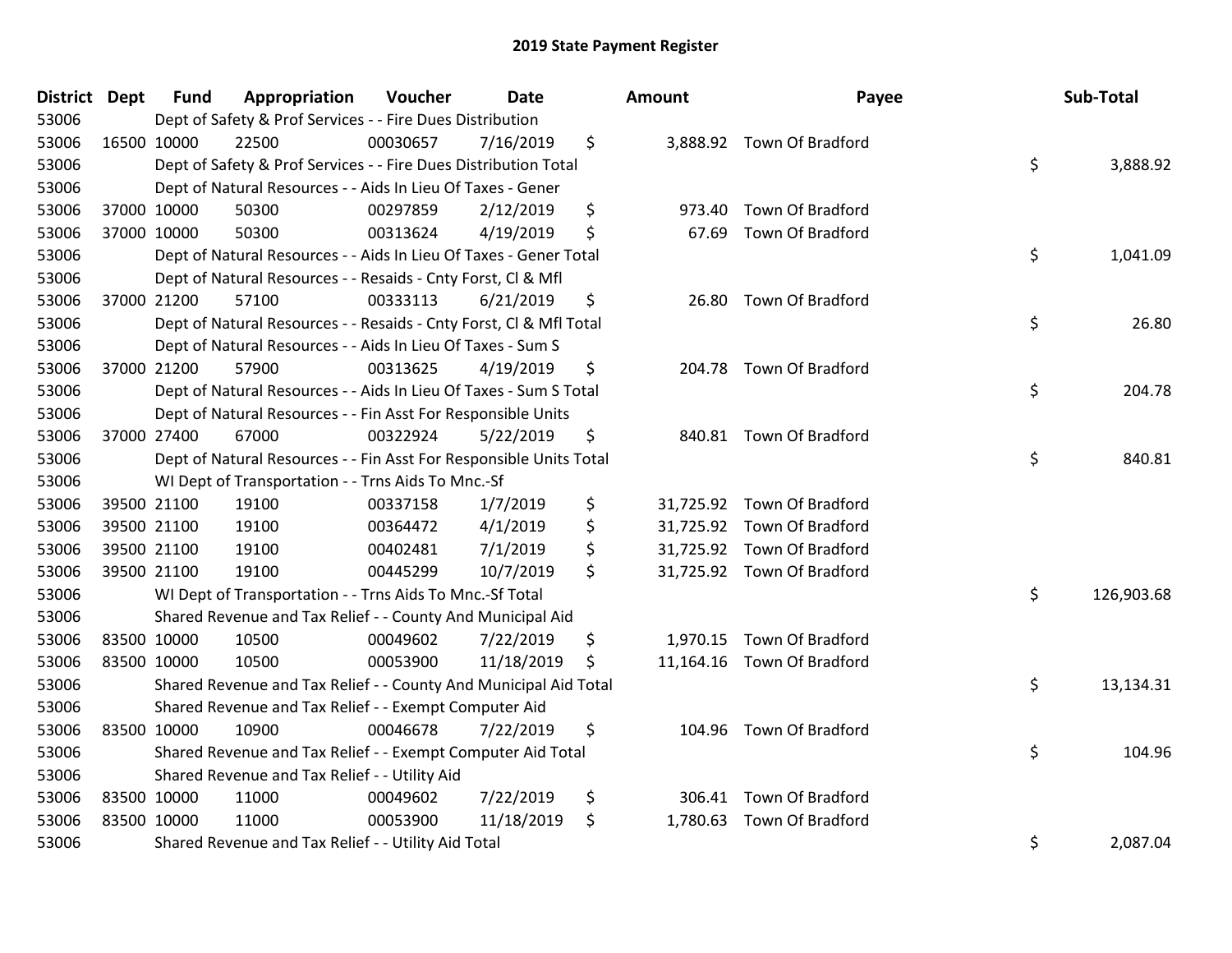| District Dept |             | <b>Fund</b> | Appropriation                                                   | Voucher  | Date      | <b>Amount</b> | Payee                      | Sub-Total  |
|---------------|-------------|-------------|-----------------------------------------------------------------|----------|-----------|---------------|----------------------------|------------|
| 53006         |             |             | Shared Revenue and Tax Relief - - Personal Property Aid         |          |           |               |                            |            |
| 53006         | 83500 10000 |             | 11100                                                           | 00041247 | 5/6/2019  |               | 17,392.60 Town Of Bradford |            |
| 53006         |             |             | Shared Revenue and Tax Relief - - Personal Property Aid Total   |          |           |               |                            | 17,392.60  |
| 53006         |             |             | Shared Revenue and Tax Relief - - Lottery & Gaming Credit       |          |           |               |                            |            |
| 53006         | 83500 52100 |             | 36300                                                           | 00038459 | 3/25/2019 |               | 2,123.52 Town Of Bradford  |            |
| 53006         |             |             | Shared Revenue and Tax Relief - - Lottery & Gaming Credit Total |          |           |               |                            | 2,123.52   |
| 53006 Total   |             |             |                                                                 |          |           |               |                            | 167,748.51 |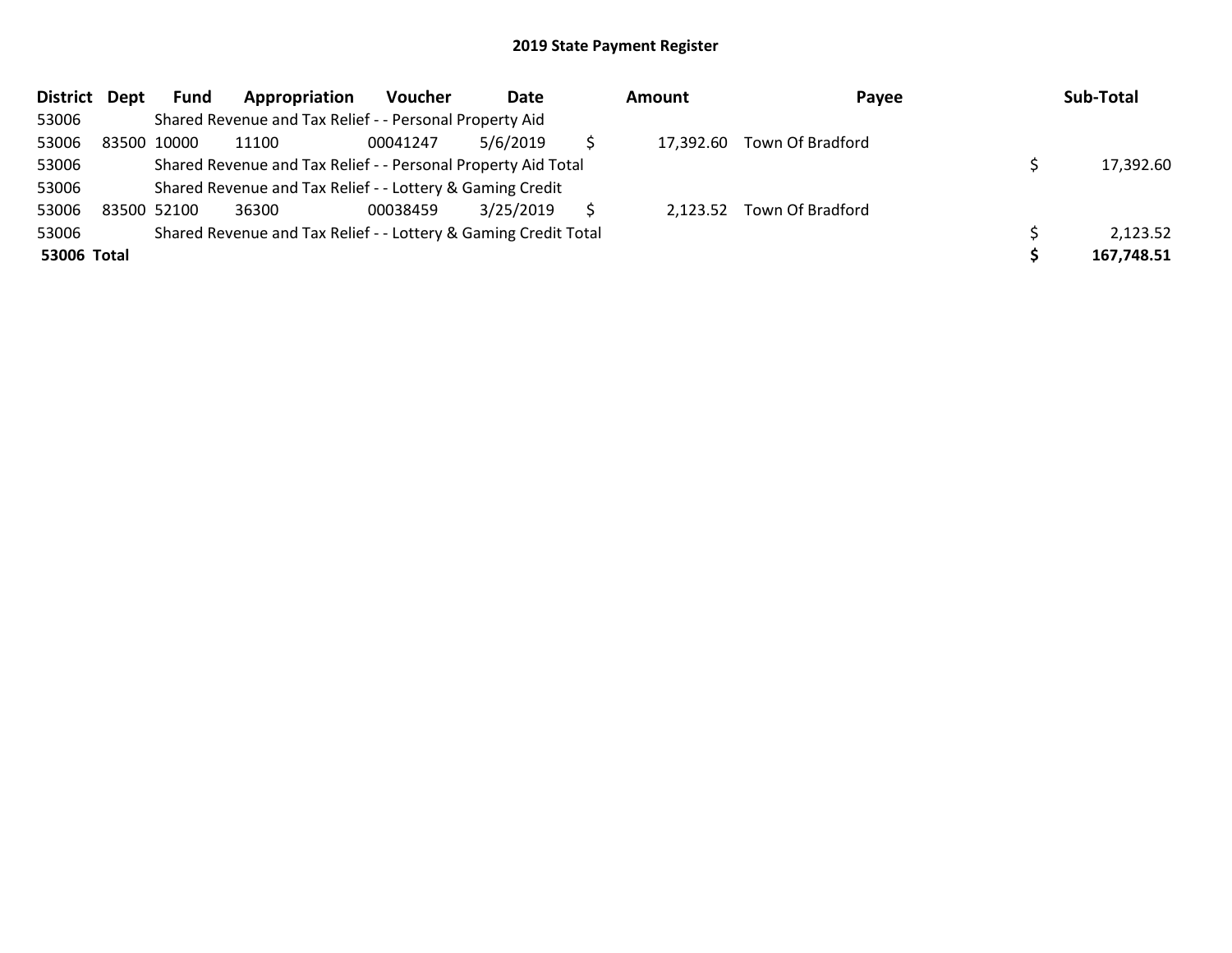| District Dept |             | <b>Fund</b> | Appropriation                                                      | Voucher  | <b>Date</b> | Amount |                          | Payee | Sub-Total  |
|---------------|-------------|-------------|--------------------------------------------------------------------|----------|-------------|--------|--------------------------|-------|------------|
| 53008         |             |             | Dept of Safety & Prof Services - - Fire Dues Distribution          |          |             |        |                          |       |            |
| 53008         | 16500 10000 |             | 22500                                                              | 00030601 | 7/16/2019   | \$     | 4,323.52 Town Of Center  |       |            |
| 53008         |             |             | Dept of Safety & Prof Services - - Fire Dues Distribution Total    |          |             |        |                          | \$    | 4,323.52   |
| 53008         |             |             | Dept of Natural Resources - - Aids In Lieu Of Taxes - Gener        |          |             |        |                          |       |            |
| 53008         | 37000 10000 |             | 50300                                                              | 00297887 | 2/12/2019   | \$     | 1,350.26 Town Of Center  |       |            |
| 53008         |             |             | Dept of Natural Resources - - Aids In Lieu Of Taxes - Gener Total  |          |             |        |                          | \$    | 1,350.26   |
| 53008         |             |             | Dept of Natural Resources - - Resaids - Cnty Forst, Cl & Mfl       |          |             |        |                          |       |            |
| 53008         |             | 37000 21200 | 57100                                                              | 00333114 | 6/21/2019   | \$     | 18.80 Town Of Center     |       |            |
| 53008         |             |             | Dept of Natural Resources - - Resaids - Cnty Forst, Cl & Mfl Total |          |             |        |                          | \$    | 18.80      |
| 53008         |             |             | Dept of Natural Resources - - Fin Asst For Responsible Units       |          |             |        |                          |       |            |
| 53008         |             | 37000 27400 | 67000                                                              | 00323022 | 5/22/2019   | \$     | 6,186.57 Town Of Center  |       |            |
| 53008         |             |             | Dept of Natural Resources - - Fin Asst For Responsible Units Total |          |             |        |                          | \$    | 6,186.57   |
| 53008         |             |             | WI Dept of Transportation - - Trns Aids To Mnc.-Sf                 |          |             |        |                          |       |            |
| 53008         |             | 39500 21100 | 19100                                                              | 00337159 | 1/7/2019    | \$     | 28,811.34 Town Of Center |       |            |
| 53008         |             | 39500 21100 | 19100                                                              | 00364473 | 4/1/2019    | \$     | 28,811.34 Town Of Center |       |            |
| 53008         |             | 39500 21100 | 19100                                                              | 00402482 | 7/1/2019    | \$     | 28,811.34 Town Of Center |       |            |
| 53008         | 39500 21100 |             | 19100                                                              | 00445300 | 10/7/2019   | \$     | 28,811.34 Town Of Center |       |            |
| 53008         |             |             | WI Dept of Transportation - - Trns Aids To Mnc.-Sf Total           |          |             |        |                          | \$    | 115,245.36 |
| 53008         |             |             | Elections Commission - - 2018 Hava Election Security               |          |             |        |                          |       |            |
| 53008         | 51000 22000 |             | 18200                                                              | 00002635 | 11/18/2019  | \$     | 1,100.00 Town Of Center  |       |            |
| 53008         |             |             | Elections Commission - - 2018 Hava Election Security Total         |          |             |        |                          | \$    | 1,100.00   |
| 53008         |             |             | Shared Revenue and Tax Relief - - County And Municipal Aid         |          |             |        |                          |       |            |
| 53008         | 83500 10000 |             | 10500                                                              | 00049603 | 7/22/2019   | \$     | 1,737.74 Town Of Center  |       |            |
| 53008         | 83500 10000 |             | 10500                                                              | 00053901 | 11/18/2019  | \$     | 9,847.22 Town Of Center  |       |            |
| 53008         |             |             | Shared Revenue and Tax Relief - - County And Municipal Aid Total   |          |             |        |                          | \$    | 11,584.96  |
| 53008         |             |             | Shared Revenue and Tax Relief - - Exempt Computer Aid              |          |             |        |                          |       |            |
| 53008         | 83500 10000 |             | 10900                                                              | 00046679 | 7/22/2019   | \$     | 31.18 Town Of Center     |       |            |
| 53008         |             |             | Shared Revenue and Tax Relief - - Exempt Computer Aid Total        |          |             |        |                          | \$    | 31.18      |
| 53008         |             |             | Shared Revenue and Tax Relief - - Utility Aid                      |          |             |        |                          |       |            |
| 53008         | 83500 10000 |             | 11000                                                              | 00049603 | 7/22/2019   | \$     | 50.69 Town Of Center     |       |            |
| 53008         | 83500 10000 |             | 11000                                                              | 00053901 | 11/18/2019  | \$     | 277.40 Town Of Center    |       |            |
| 53008         |             |             | Shared Revenue and Tax Relief - - Utility Aid Total                |          |             |        |                          | \$    | 328.09     |
| 53008         |             |             | Shared Revenue and Tax Relief - - Personal Property Aid            |          |             |        |                          |       |            |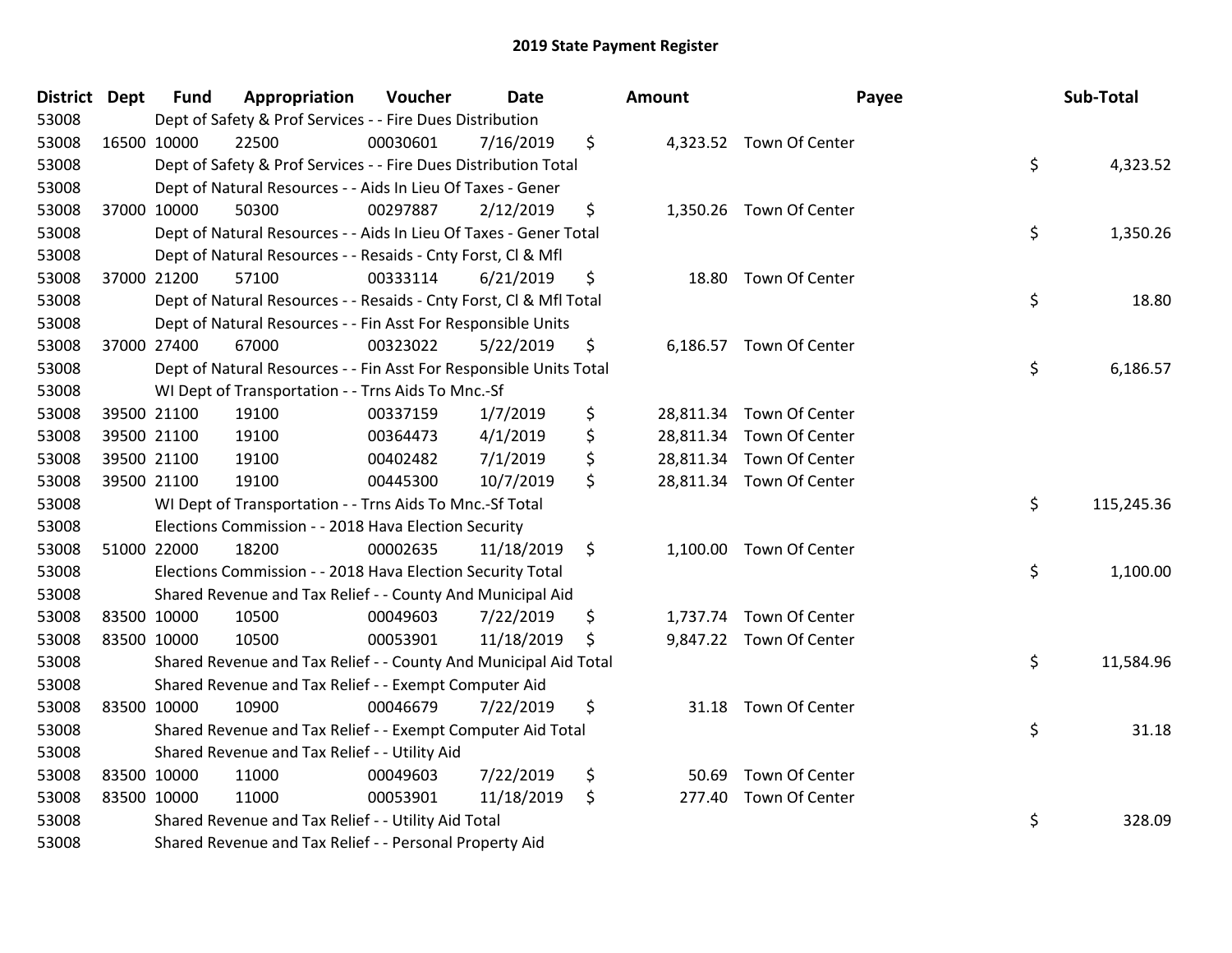| District Dept |             | Fund | Appropriation                                                 | <b>Voucher</b> | Date     | Amount | Pavee          | Sub-Total  |
|---------------|-------------|------|---------------------------------------------------------------|----------------|----------|--------|----------------|------------|
| 53008         | 83500 10000 |      | 11100                                                         | 00041248       | 5/6/2019 | 57.88  | Town Of Center |            |
| 53008         |             |      | Shared Revenue and Tax Relief - - Personal Property Aid Total |                |          |        |                | 57.88      |
| 53008 Total   |             |      |                                                               |                |          |        |                | 140,226.62 |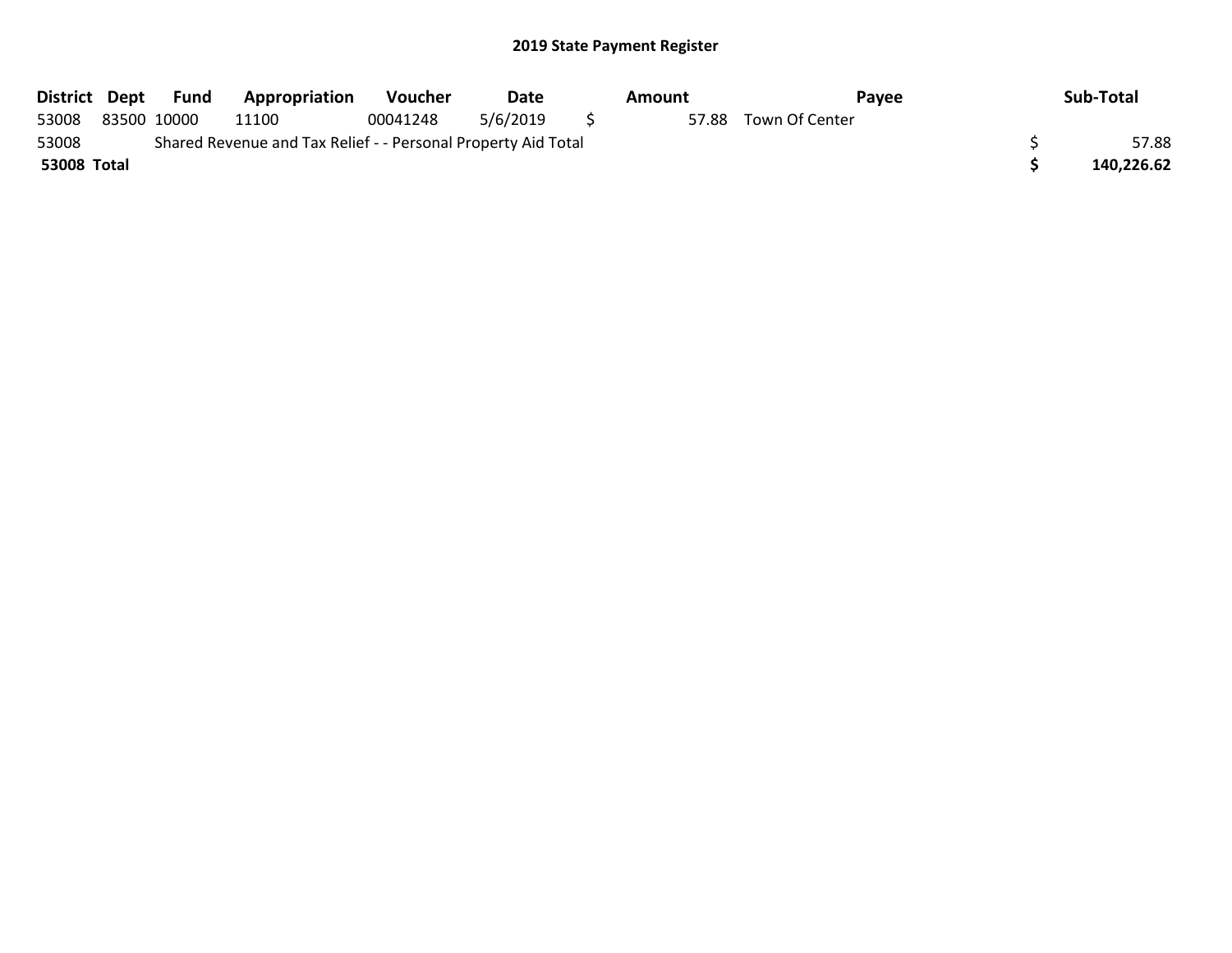| District Dept      | Fund        | Appropriation                                                      | Voucher  | Date       | Amount      | Payee                     |    | Sub-Total  |
|--------------------|-------------|--------------------------------------------------------------------|----------|------------|-------------|---------------------------|----|------------|
| 53010              |             | Dept of Safety & Prof Services - - Fire Dues Distribution          |          |            |             |                           |    |            |
| 53010              | 16500 10000 | 22500                                                              | 00030869 | 7/17/2019  | \$          | 2,824.65 Town Of Clinton  |    |            |
| 53010              |             | Dept of Safety & Prof Services - - Fire Dues Distribution Total    |          |            |             |                           | \$ | 2,824.65   |
| 53010              |             | Dept of Natural Resources - - Resaids - Cnty Forst, CI & Mfl       |          |            |             |                           |    |            |
| 53010              | 37000 21200 | 57100                                                              | 00333115 | 6/21/2019  | \$          | 13.12 Town Of Clinton     |    |            |
| 53010              |             | Dept of Natural Resources - - Resaids - Cnty Forst, CI & Mfl Total |          |            |             |                           | \$ | 13.12      |
| 53010              |             | Dept of Natural Resources - - Fin Asst For Responsible Units       |          |            |             |                           |    |            |
| 53010              | 37000 27400 | 67000                                                              | 00323536 | 5/22/2019  | \$          | 771.87 Town Of Clinton    |    |            |
| 53010              |             | Dept of Natural Resources - - Fin Asst For Responsible Units Total |          |            |             |                           | \$ | 771.87     |
| 53010              |             | WI Dept of Transportation - - Trns Aids To Mnc.-Sf                 |          |            |             |                           |    |            |
| 53010              | 39500 21100 | 19100                                                              | 00337160 | 1/7/2019   | \$          | 23,107.60 Town Of Clinton |    |            |
| 53010              | 39500 21100 | 19100                                                              | 00364474 | 4/1/2019   | \$          | 23,107.60 Town Of Clinton |    |            |
| 53010              | 39500 21100 | 19100                                                              | 00402483 | 7/1/2019   | \$          | 23,107.60 Town Of Clinton |    |            |
| 53010              | 39500 21100 | 19100                                                              | 00445301 | 10/7/2019  | \$          | 23,107.61 Town Of Clinton |    |            |
| 53010              |             | WI Dept of Transportation - - Trns Aids To Mnc.-Sf Total           |          |            |             |                           | \$ | 92,430.41  |
| 53010              |             | Elections Commission - - 2018 Hava Election Security               |          |            |             |                           |    |            |
| 53010              | 51000 22000 | 18200                                                              | 00002726 | 11/21/2019 | \$          | 1,100.00 Town Of Clinton  |    |            |
| 53010              |             | Elections Commission - - 2018 Hava Election Security Total         |          |            |             |                           | \$ | 1,100.00   |
| 53010              |             | Shared Revenue and Tax Relief - - County And Municipal Aid         |          |            |             |                           |    |            |
| 53010              | 83500 10000 | 10500                                                              | 00049604 | 7/22/2019  | \$          | 980.24 Town Of Clinton    |    |            |
| 53010              | 83500 10000 | 10500                                                              | 00053902 | 11/18/2019 | \$          | 9,821.68 Town Of Clinton  |    |            |
| 53010              |             | Shared Revenue and Tax Relief - - County And Municipal Aid Total   |          |            |             |                           | \$ | 10,801.92  |
| 53010              |             | Shared Revenue and Tax Relief - - Exempt Computer Aid              |          |            |             |                           |    |            |
| 53010              | 83500 10000 | 10900                                                              | 00046680 | 7/22/2019  | \$<br>87.29 | Town Of Clinton           |    |            |
| 53010              |             | Shared Revenue and Tax Relief - - Exempt Computer Aid Total        |          |            |             |                           | \$ | 87.29      |
| 53010              |             | Shared Revenue and Tax Relief - - Utility Aid                      |          |            |             |                           |    |            |
| 53010              | 83500 10000 | 11000                                                              | 00049604 | 7/22/2019  | \$<br>3.79  | Town Of Clinton           |    |            |
| 53010              | 83500 10000 | 11000                                                              | 00053902 | 11/18/2019 | \$          | 20.72 Town Of Clinton     |    |            |
| 53010              |             | Shared Revenue and Tax Relief - - Utility Aid Total                |          |            |             |                           | \$ | 24.51      |
| 53010              |             | Shared Revenue and Tax Relief - - Personal Property Aid            |          |            |             |                           |    |            |
| 53010              | 83500 10000 | 11100                                                              | 00041249 | 5/6/2019   | \$          | 2,620.80 Town Of Clinton  |    |            |
| 53010              |             | Shared Revenue and Tax Relief - - Personal Property Aid Total      |          |            |             |                           | \$ | 2,620.80   |
| <b>53010 Total</b> |             |                                                                    |          |            |             |                           | Ś  | 110,674.57 |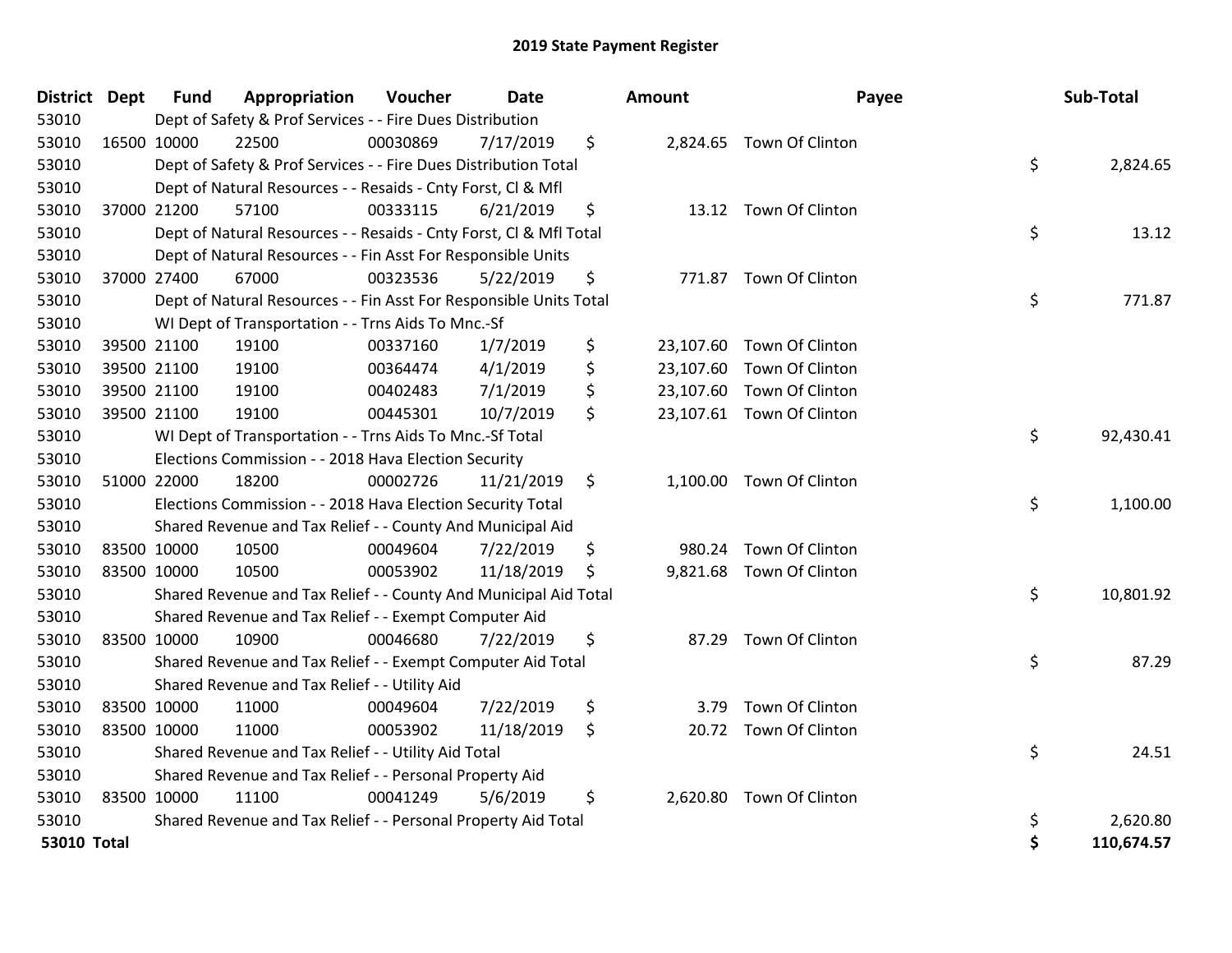| District Dept |             | <b>Fund</b> | Appropriation                                                        | Voucher  | <b>Date</b> | Amount         |                          | Payee | Sub-Total  |
|---------------|-------------|-------------|----------------------------------------------------------------------|----------|-------------|----------------|--------------------------|-------|------------|
| 53012         |             |             | Dept of Safety & Prof Services - - Fire Dues Distribution            |          |             |                |                          |       |            |
| 53012         | 16500 10000 |             | 22500                                                                | 00030063 | 7/15/2019   | \$             | 15,624.33 Town Of Fulton |       |            |
| 53012         |             |             | Dept of Safety & Prof Services - - Fire Dues Distribution Total      |          |             |                |                          | \$    | 15,624.33  |
| 53012         |             |             | Dept of Natural Resources - - Aids In Lieu Of Taxes - Gener          |          |             |                |                          |       |            |
| 53012         | 37000 10000 |             | 50300                                                                | 00313844 | 4/19/2019   | \$             | 12.50 Town Of Fulton     |       |            |
| 53012         |             |             | Dept of Natural Resources - - Aids In Lieu Of Taxes - Gener Total    |          |             |                |                          | \$    | 12.50      |
| 53012         |             |             | Dept of Natural Resources - - Resaids - Cnty Forst, Cl & Mfl         |          |             |                |                          |       |            |
| 53012         | 37000 21200 |             | 57100                                                                | 00333116 | 6/21/2019   | \$             | 47.60 Town Of Fulton     |       |            |
| 53012         |             |             | Dept of Natural Resources - - Resaids - Cnty Forst, Cl & Mfl Total   |          |             |                |                          | \$    | 47.60      |
| 53012         |             |             | Dept of Natural Resources - - Aids In Lieu Of Taxes - Sum S          |          |             |                |                          |       |            |
| 53012         | 37000 21200 |             | 57900                                                                | 00313843 | 4/19/2019   | \$             | 5.87 Town Of Fulton      |       |            |
| 53012         |             |             | Dept of Natural Resources - - Aids In Lieu Of Taxes - Sum S Total    |          |             |                |                          | \$    | 5.87       |
| 53012         |             |             | Dept of Natural Resources - - Fin Asst For Responsible Units         |          |             |                |                          |       |            |
| 53012         | 37000 27400 |             | 67000                                                                | 00322679 | 5/22/2019   | \$             | 10,841.02 Town Of Fulton |       |            |
| 53012         |             |             | Dept of Natural Resources - - Fin Asst For Responsible Units Total   |          |             |                |                          | \$    | 10,841.02  |
| 53012         |             |             | WI Dept of Transportation - - Hwy Sfty Loc Aid Ffd                   |          |             |                |                          |       |            |
| 53012         | 39500 21100 |             | 18500                                                                | 00362678 | 3/27/2019   | \$<br>3,928.23 | Town Of Fulton           |       |            |
| 53012         | 39500 21100 |             | 18500                                                                | 00425539 | 8/20/2019   | \$             | 4,000.00 Town Of Fulton  |       |            |
| 53012         | 39500 21100 |             | 18500                                                                | 00425540 | 8/20/2019   | \$             | 3,945.00 Town Of Fulton  |       |            |
| 53012         |             |             | WI Dept of Transportation - - Hwy Sfty Loc Aid Ffd Total             |          |             |                |                          | \$    | 11,873.23  |
| 53012         |             |             | WI Dept of Transportation - - Trns Aids To Mnc.-Sf                   |          |             |                |                          |       |            |
| 53012         | 39500 21100 |             | 19100                                                                | 00337161 | 1/7/2019    | \$             | 37,758.14 Town Of Fulton |       |            |
| 53012         | 39500 21100 |             | 19100                                                                | 00364475 | 4/1/2019    | \$             | 37,758.14 Town Of Fulton |       |            |
| 53012         | 39500 21100 |             | 19100                                                                | 00402484 | 7/1/2019    | \$             | 37,758.14 Town Of Fulton |       |            |
| 53012         | 39500 21100 |             | 19100                                                                | 00445302 | 10/7/2019   | \$             | 37,758.16 Town Of Fulton |       |            |
| 53012         |             |             | WI Dept of Transportation - - Trns Aids To Mnc.-Sf Total             |          |             |                |                          | \$    | 151,032.58 |
| 53012         |             |             | Department of Administration - - Hv Trans Ln Annual Impact Fee       |          |             |                |                          |       |            |
| 53012         | 50500 10000 |             | 17400                                                                | 00101122 | 5/1/2019    | \$             | 51,080.00 Town Of Fulton |       |            |
| 53012         |             |             | Department of Administration - - Hv Trans Ln Annual Impact Fee Total |          |             |                |                          | \$    | 51,080.00  |
| 53012         |             |             | Elections Commission - - 2018 Hava Election Security                 |          |             |                |                          |       |            |
| 53012         | 51000 22000 |             | 18200                                                                | 00002715 | 11/19/2019  | \$             | 500.00 Town Of Fulton    |       |            |
| 53012         |             |             | Elections Commission - - 2018 Hava Election Security Total           |          |             |                |                          | \$    | 500.00     |
| 53012         |             |             | Shared Revenue and Tax Relief - - County And Municipal Aid           |          |             |                |                          |       |            |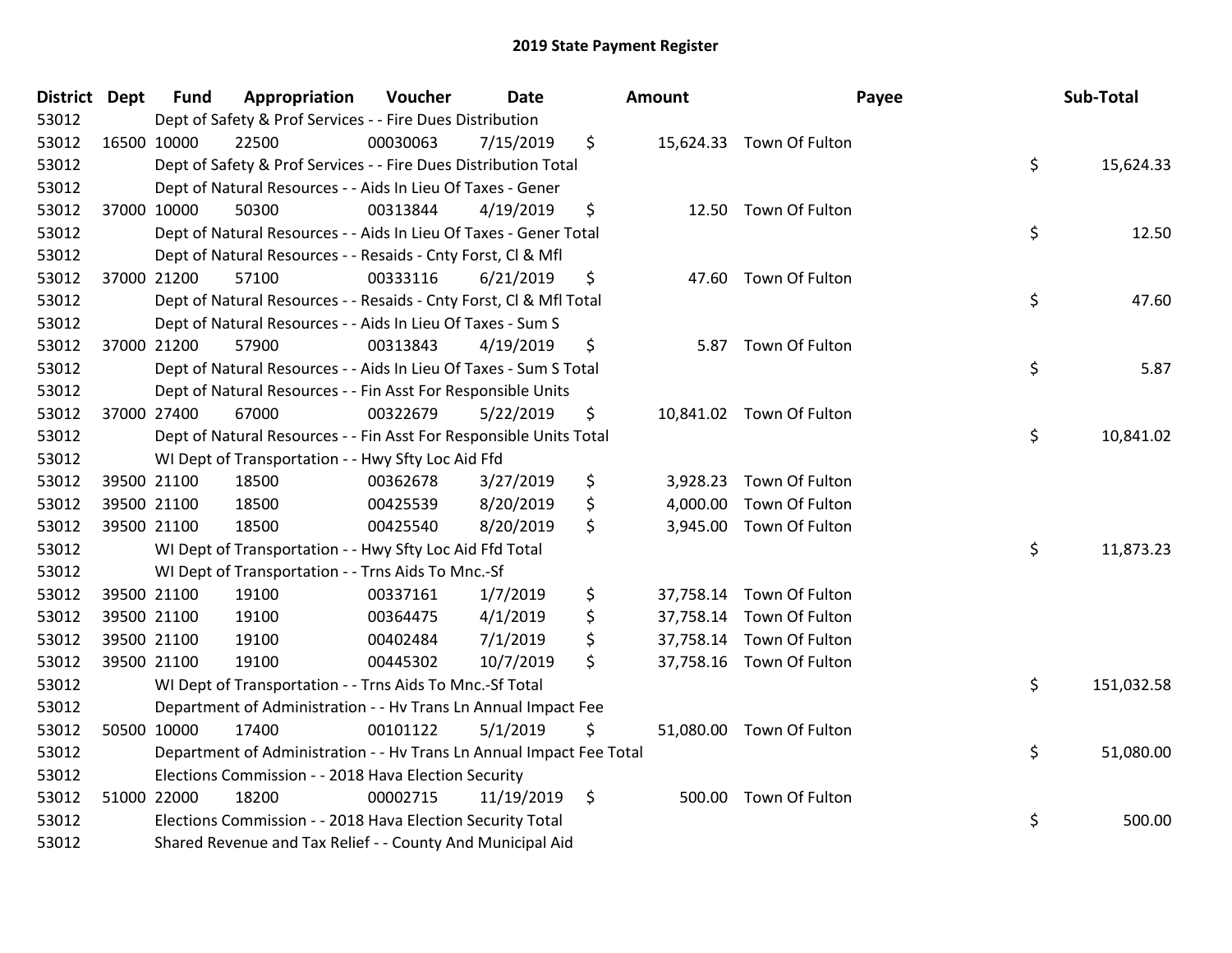| <b>District</b>    | Dept | Fund        | Appropriation                                                       | <b>Voucher</b> | Date       | Amount          | Payee          | Sub-Total       |
|--------------------|------|-------------|---------------------------------------------------------------------|----------------|------------|-----------------|----------------|-----------------|
| 53012              |      | 83500 10000 | 10500                                                               | 00049605       | 7/22/2019  | \$<br>5,991.00  | Town Of Fulton |                 |
| 53012              |      | 83500 10000 | 10500                                                               | 00053903       | 11/18/2019 | \$<br>33,949.00 | Town Of Fulton |                 |
| 53012              |      |             | Shared Revenue and Tax Relief - - County And Municipal Aid Total    |                |            |                 |                | \$<br>39,940.00 |
| 53012              |      |             | Shared Revenue and Tax Relief - - Exempt Computer Aid               |                |            |                 |                |                 |
| 53012              |      | 83500 10000 | 10900                                                               | 00046681       | 7/22/2019  | \$<br>266.05    | Town Of Fulton |                 |
| 53012              |      |             | Shared Revenue and Tax Relief - - Exempt Computer Aid Total         |                |            |                 |                | \$<br>266.05    |
| 53012              |      |             | Shared Revenue and Tax Relief - - Utility Aid                       |                |            |                 |                |                 |
| 53012              |      | 83500 10000 | 11000                                                               | 00049605       | 7/22/2019  | \$<br>5,434.75  | Town Of Fulton |                 |
| 53012              |      | 83500 10000 | 11000                                                               | 00053903       | 11/18/2019 | \$<br>30,845.07 | Town Of Fulton |                 |
| 53012              |      |             | Shared Revenue and Tax Relief - - Utility Aid Total                 |                |            |                 |                | \$<br>36,279.82 |
| 53012              |      |             | Shared Revenue and Tax Relief - - Personal Property Aid             |                |            |                 |                |                 |
| 53012              |      | 83500 10000 | 11100                                                               | 00041250       | 5/6/2019   | \$<br>1,989.29  | Town Of Fulton |                 |
| 53012              |      |             | Shared Revenue and Tax Relief - - Personal Property Aid Total       |                |            |                 |                | \$<br>1,989.29  |
| 53012              |      |             | Shared Revenue and Tax Relief - - Payments For Municipal Svcs       |                |            |                 |                |                 |
| 53012              |      | 83500 10000 | 50100                                                               | 00037771       | 1/31/2019  | \$<br>106.12    | Town Of Fulton |                 |
| 53012              |      |             | Shared Revenue and Tax Relief - - Payments For Municipal Svcs Total |                |            |                 |                | \$<br>106.12    |
| 53012              |      |             | Shared Revenue and Tax Relief - - Lottery & Gaming Credit           |                |            |                 |                |                 |
| 53012              |      | 83500 52100 | 36300                                                               | 00038460       | 3/25/2019  | \$<br>1,149.47  | Town Of Fulton |                 |
| 53012              |      |             | Shared Revenue and Tax Relief - - Lottery & Gaming Credit Total     |                |            |                 |                | 1,149.47        |
| <b>53012 Total</b> |      |             |                                                                     |                |            |                 |                | 320,747.88      |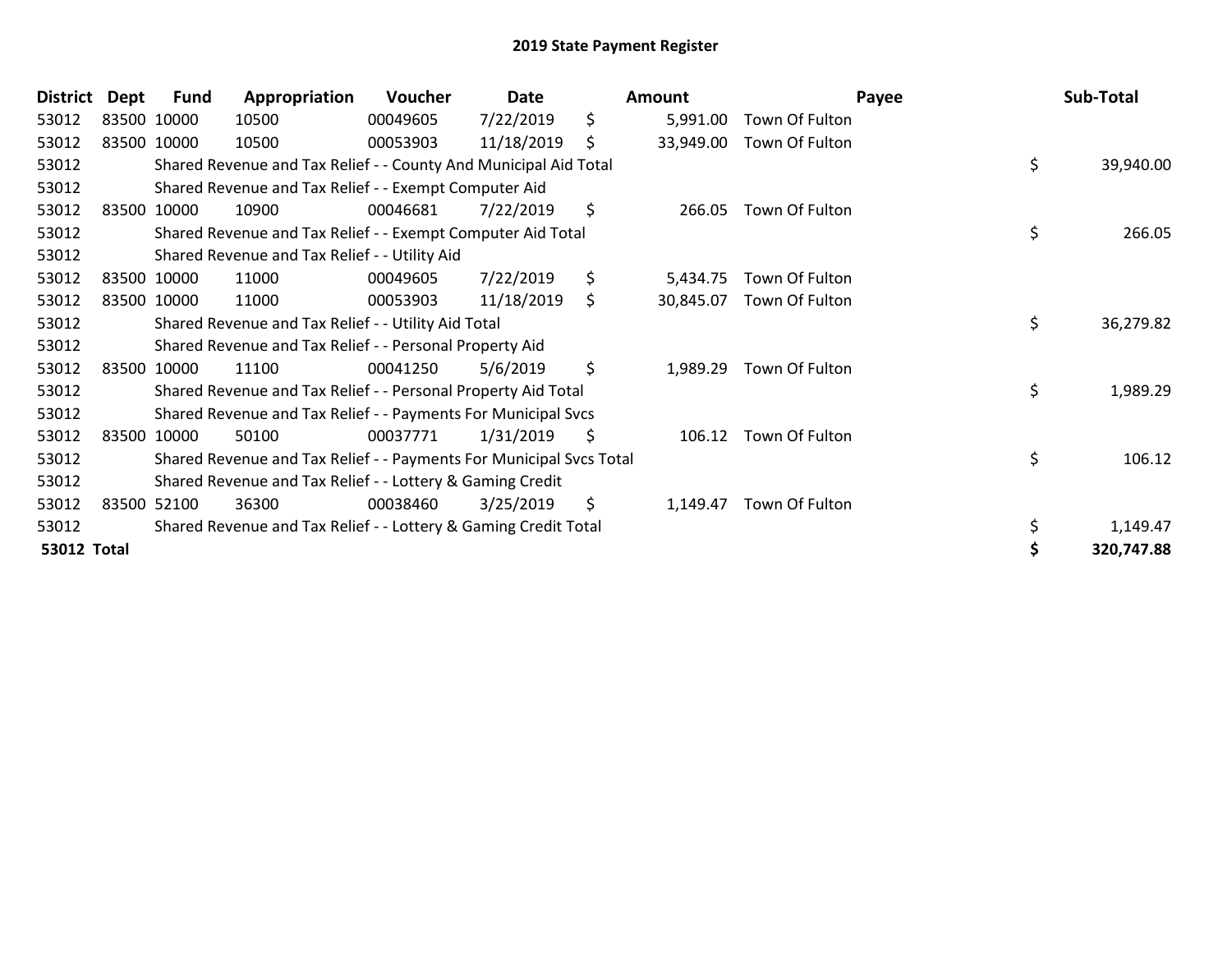| District Dept | <b>Fund</b> | Appropriation                                                      | Voucher  | Date       | Amount | Payee                     | Sub-Total        |
|---------------|-------------|--------------------------------------------------------------------|----------|------------|--------|---------------------------|------------------|
| 53014         |             | Dept of Safety & Prof Services - - Fire Dues Distribution          |          |            |        |                           |                  |
| 53014         | 16500 10000 | 22500                                                              | 00030132 | 7/16/2019  | \$     | 12,043.31 Town Of Harmony |                  |
| 53014         |             | Dept of Safety & Prof Services - - Fire Dues Distribution Total    |          |            |        |                           | \$<br>12,043.31  |
| 53014         |             | Dept of Natural Resources - - Resaids - Cnty Forst, Cl & Mfl       |          |            |        |                           |                  |
| 53014         | 37000 21200 | 57100                                                              | 00333117 | 6/21/2019  | \$     | 7.60 Town Of Harmony      |                  |
| 53014         |             | Dept of Natural Resources - - Resaids - Cnty Forst, Cl & Mfl Total |          |            |        |                           | \$<br>7.60       |
| 53014         |             | Dept of Natural Resources - - Fin Asst For Responsible Units       |          |            |        |                           |                  |
| 53014         | 37000 27400 | 67000                                                              | 00323190 | 5/22/2019  | \$     | 8,067.37 Town Of Harmony  |                  |
| 53014         |             | Dept of Natural Resources - - Fin Asst For Responsible Units Total |          |            |        |                           | \$<br>8,067.37   |
| 53014         |             | Dept of Natural Resources - - Recycling Consolidation Grants       |          |            |        |                           |                  |
| 53014         | 37000 27400 | 67300                                                              | 00323190 | 5/22/2019  | \$     | 656.92 Town Of Harmony    |                  |
| 53014         |             | Dept of Natural Resources - - Recycling Consolidation Grants Total |          |            |        |                           | \$<br>656.92     |
| 53014         |             | WI Dept of Transportation - - Trns Aids To Mnc.-Sf                 |          |            |        |                           |                  |
| 53014         | 39500 21100 | 19100                                                              | 00337162 | 1/7/2019   | \$     | 29,151.77 Town Of Harmony |                  |
| 53014         | 39500 21100 | 19100                                                              | 00364476 | 4/1/2019   | \$     | 29,151.77 Town Of Harmony |                  |
| 53014         | 39500 21100 | 19100                                                              | 00402485 | 7/1/2019   | \$     | 29,151.77 Town Of Harmony |                  |
| 53014         | 39500 21100 | 19100                                                              | 00445303 | 10/7/2019  | \$     | 29,151.78 Town Of Harmony |                  |
| 53014         |             | WI Dept of Transportation - - Trns Aids To Mnc.-Sf Total           |          |            |        |                           | \$<br>116,607.09 |
| 53014         |             | Elections Commission - - 2018 Hava Election Security               |          |            |        |                           |                  |
| 53014         | 51000 22000 | 18200                                                              | 00002140 | 10/23/2019 | \$     | 1,100.00 Town Of Harmony  |                  |
| 53014         |             | Elections Commission - - 2018 Hava Election Security Total         |          |            |        |                           | \$<br>1,100.00   |
| 53014         |             | Shared Revenue and Tax Relief - - County And Municipal Aid         |          |            |        |                           |                  |
| 53014         | 83500 10000 | 10500                                                              | 00049606 | 7/22/2019  | \$     | 4,163.39 Town Of Harmony  |                  |
| 53014         | 83500 10000 | 10500                                                              | 00053904 | 11/18/2019 | \$     | 23,592.57 Town Of Harmony |                  |
| 53014         |             | Shared Revenue and Tax Relief - - County And Municipal Aid Total   |          |            |        |                           | \$<br>27,755.96  |
| 53014         |             | Shared Revenue and Tax Relief - - Exempt Computer Aid              |          |            |        |                           |                  |
| 53014         | 83500 10000 | 10900                                                              | 00046682 | 7/22/2019  | \$     | 282.68 Town Of Harmony    |                  |
| 53014         |             | Shared Revenue and Tax Relief - - Exempt Computer Aid Total        |          |            |        |                           | \$<br>282.68     |
| 53014         |             | Shared Revenue and Tax Relief - - Utility Aid                      |          |            |        |                           |                  |
| 53014         | 83500 10000 | 11000                                                              | 00049606 | 7/22/2019  | \$     | 984.21 Town Of Harmony    |                  |
| 53014         | 83500 10000 | 11000                                                              | 00053904 | 11/18/2019 | \$     | 6,635.01 Town Of Harmony  |                  |
| 53014         |             | Shared Revenue and Tax Relief - - Utility Aid Total                |          |            |        |                           | \$<br>7,619.22   |
| 53014         |             | Shared Revenue and Tax Relief - - Personal Property Aid            |          |            |        |                           |                  |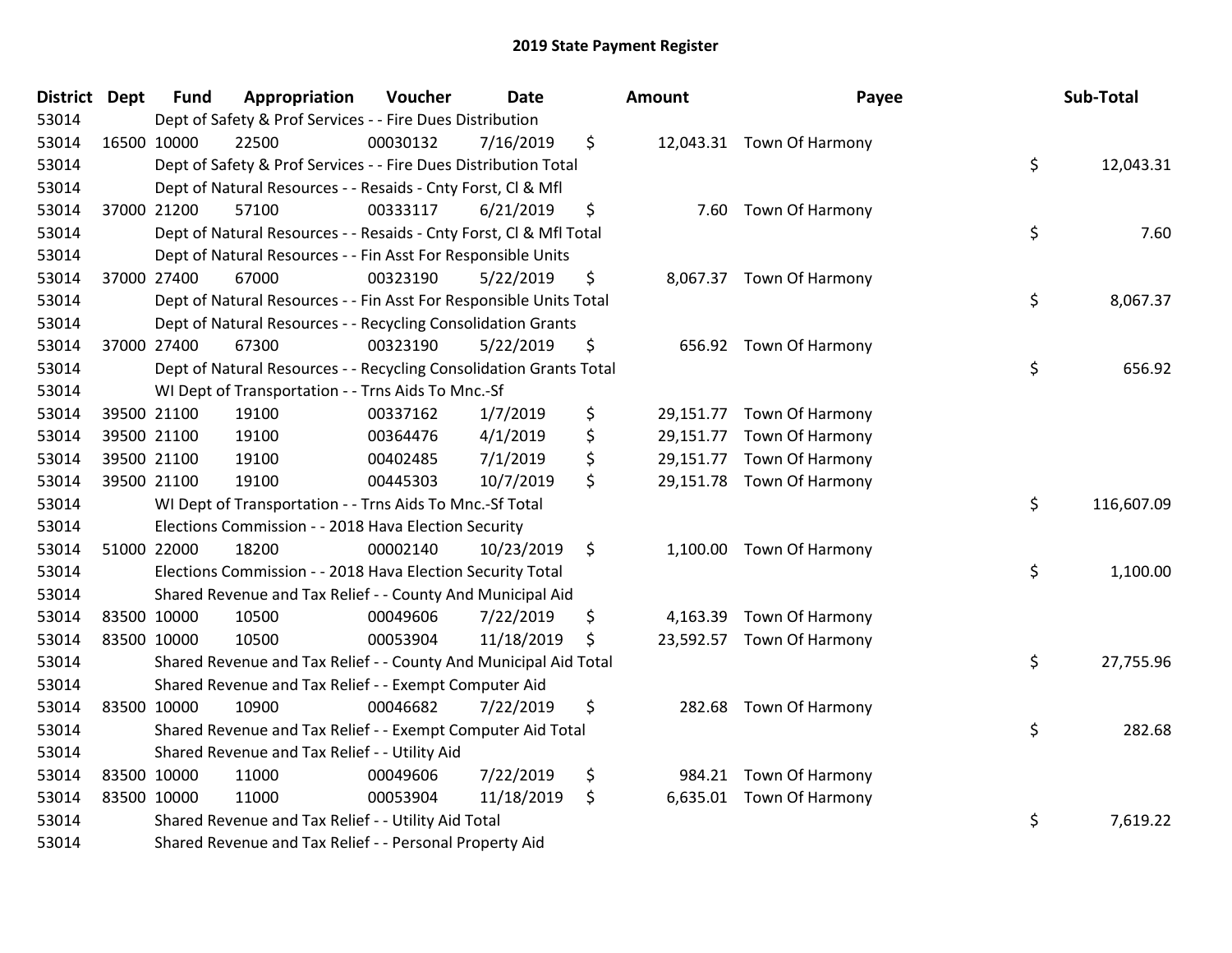|             | District Dept Fund | <b>Appropriation</b>                                          | Voucher  | Date     |   | Amount | Payee                    | Sub-Total  |
|-------------|--------------------|---------------------------------------------------------------|----------|----------|---|--------|--------------------------|------------|
| 53014       | 83500 10000        | 11100                                                         | 00041251 | 5/6/2019 | S |        | 5,377.71 Town Of Harmony |            |
| 53014       |                    | Shared Revenue and Tax Relief - - Personal Property Aid Total |          |          |   |        |                          | 5.377.71   |
| 53014 Total |                    |                                                               |          |          |   |        |                          | 179,517.86 |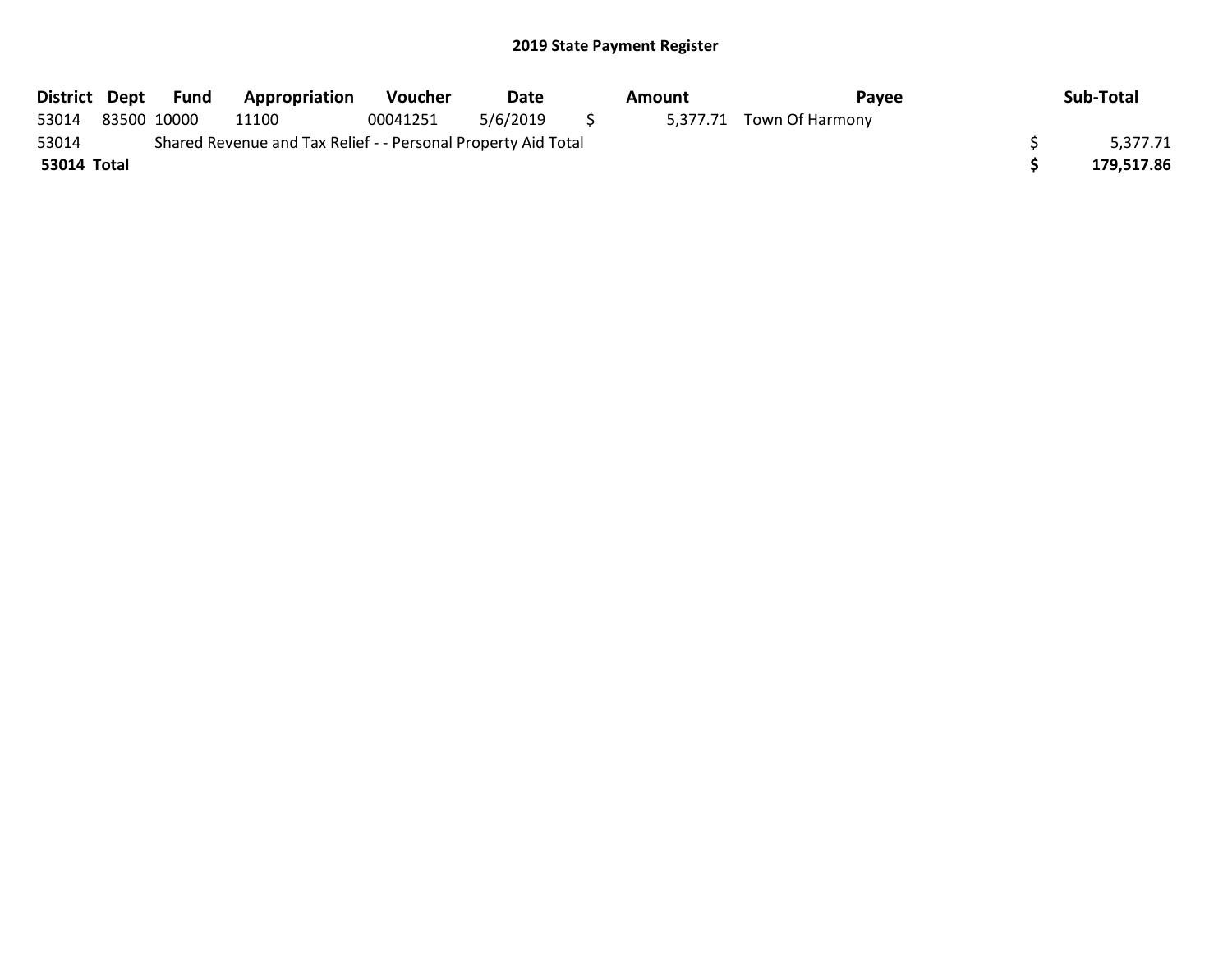| <b>District</b> | <b>Dept</b> | <b>Fund</b> | Appropriation                                                        | Voucher  | <b>Date</b> |                    | Amount | Payee                        | Sub-Total        |
|-----------------|-------------|-------------|----------------------------------------------------------------------|----------|-------------|--------------------|--------|------------------------------|------------------|
| 53016           |             |             | Dept of Safety & Prof Services - - Fire Dues Distribution            |          |             |                    |        |                              |                  |
| 53016           |             | 16500 10000 | 22500                                                                | 00030044 | 7/15/2019   | \$                 |        | 17,099.26 Town Of Janesville |                  |
| 53016           |             |             | Dept of Safety & Prof Services - - Fire Dues Distribution Total      |          |             |                    |        |                              | \$<br>17,099.26  |
| 53016           |             |             | Dept of Natural Resources - - Resaids - Cnty Forst, Cl & Mfl         |          |             |                    |        |                              |                  |
| 53016           |             | 37000 21200 | 57100                                                                | 00333118 | 6/21/2019   | \$                 |        | 56.74 Town Of Janesville     |                  |
| 53016           |             |             | Dept of Natural Resources - - Resaids - Cnty Forst, Cl & Mfl Total   |          |             |                    |        |                              | \$<br>56.74      |
| 53016           |             |             | Dept of Natural Resources - - Fin Asst For Responsible Units         |          |             |                    |        |                              |                  |
| 53016           |             | 37000 27400 | 67000                                                                | 00323048 | 5/22/2019   | \$                 |        | 6,716.99 Town Of Janesville  |                  |
| 53016           |             |             | Dept of Natural Resources - - Fin Asst For Responsible Units Total   |          |             |                    |        |                              | \$<br>6,716.99   |
| 53016           |             |             | Dept of Natural Resources - - Recycling Consolidation Grants         |          |             |                    |        |                              |                  |
| 53016           |             | 37000 27400 | 67300                                                                | 00323048 | 5/22/2019   | \$                 |        | 887.68 Town Of Janesville    |                  |
| 53016           |             |             | Dept of Natural Resources - - Recycling Consolidation Grants Total   |          |             |                    |        |                              | \$<br>887.68     |
| 53016           |             |             | WI Dept of Transportation - - Trns Aids To Mnc.-Sf                   |          |             |                    |        |                              |                  |
| 53016           |             | 39500 21100 | 19100                                                                | 00337163 | 1/7/2019    | \$                 |        | 30,573.22 Town Of Janesville |                  |
| 53016           |             | 39500 21100 | 19100                                                                | 00364477 | 4/1/2019    | \$                 |        | 30,573.22 Town Of Janesville |                  |
| 53016           |             | 39500 21100 | 19100                                                                | 00402486 | 7/1/2019    | \$                 |        | 30,573.22 Town Of Janesville |                  |
| 53016           |             | 39500 21100 | 19100                                                                | 00445304 | 10/7/2019   | \$                 |        | 30,573.25 Town Of Janesville |                  |
| 53016           |             |             | WI Dept of Transportation - - Trns Aids To Mnc.-Sf Total             |          |             |                    |        |                              | \$<br>122,292.91 |
| 53016           |             |             | Department of Administration - - Hv Trans Ln Annual Impact Fee       |          |             |                    |        |                              |                  |
| 53016           |             | 50500 10000 | 17400                                                                | 00101120 | 5/1/2019    | \$                 |        | 53,249.00 Town Of Janesville |                  |
| 53016           |             |             | Department of Administration - - Hv Trans Ln Annual Impact Fee Total |          |             |                    |        |                              | \$<br>53,249.00  |
| 53016           |             |             | Elections Commission - - 2018 Hava Election Security                 |          |             |                    |        |                              |                  |
| 53016           |             | 51000 22000 | 18200                                                                | 00002805 | 11/21/2019  | $\ddot{\varsigma}$ |        | 1,100.00 Town Of Janesville  |                  |
| 53016           |             |             | Elections Commission - - 2018 Hava Election Security Total           |          |             |                    |        |                              | \$<br>1,100.00   |
| 53016           |             |             | Shared Revenue and Tax Relief - - County And Municipal Aid           |          |             |                    |        |                              |                  |
| 53016           | 83500 10000 |             | 10500                                                                | 00049607 | 7/22/2019   | \$                 |        | 6,055.54 Town Of Janesville  |                  |
| 53016           | 83500 10000 |             | 10500                                                                | 00053905 | 11/18/2019  | \$                 |        | 34,314.74 Town Of Janesville |                  |
| 53016           |             |             | Shared Revenue and Tax Relief - - County And Municipal Aid Total     |          |             |                    |        |                              | \$<br>40,370.28  |
| 53016           |             |             | Shared Revenue and Tax Relief - - Exempt Computer Aid                |          |             |                    |        |                              |                  |
| 53016           | 83500 10000 |             | 10900                                                                | 00046683 | 7/22/2019   | \$                 |        | 352.30 Town Of Janesville    |                  |
| 53016           |             |             | Shared Revenue and Tax Relief - - Exempt Computer Aid Total          |          |             |                    |        |                              | \$<br>352.30     |
| 53016           |             |             | Shared Revenue and Tax Relief - - Utility Aid                        |          |             |                    |        |                              |                  |
| 53016           | 83500 10000 |             | 11000                                                                | 00049607 | 7/22/2019   | \$                 |        | 1,766.24 Town Of Janesville  |                  |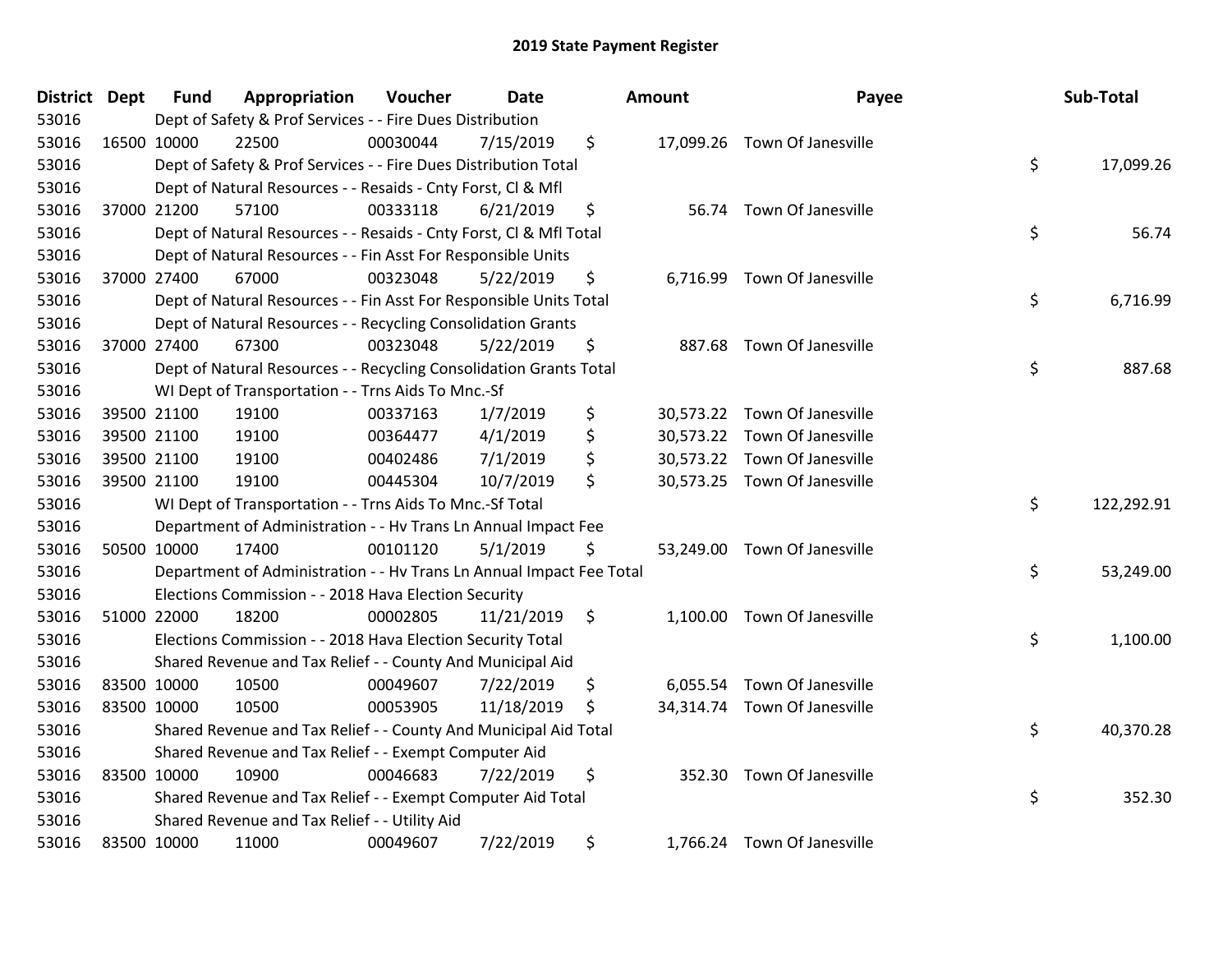| District Dept |             | <b>Fund</b> | Appropriation                                                 | Voucher  | Date       | Amount    | Pavee                       |  | Sub-Total  |  |
|---------------|-------------|-------------|---------------------------------------------------------------|----------|------------|-----------|-----------------------------|--|------------|--|
| 53016         |             | 83500 10000 | 11000                                                         | 00053905 | 11/18/2019 | 12,253.81 | Town Of Janesville          |  |            |  |
| 53016         |             |             | Shared Revenue and Tax Relief - - Utility Aid Total           |          |            |           |                             |  | 14,020.05  |  |
| 53016         |             |             | Shared Revenue and Tax Relief - - Personal Property Aid       |          |            |           |                             |  |            |  |
| 53016         | 83500 10000 |             | 11100                                                         | 00041252 | 5/6/2019   |           | 3,554.23 Town Of Janesville |  |            |  |
| 53016         |             |             | Shared Revenue and Tax Relief - - Personal Property Aid Total |          |            |           |                             |  | 3,554.23   |  |
| 53016 Total   |             |             |                                                               |          |            |           |                             |  | 259,699.44 |  |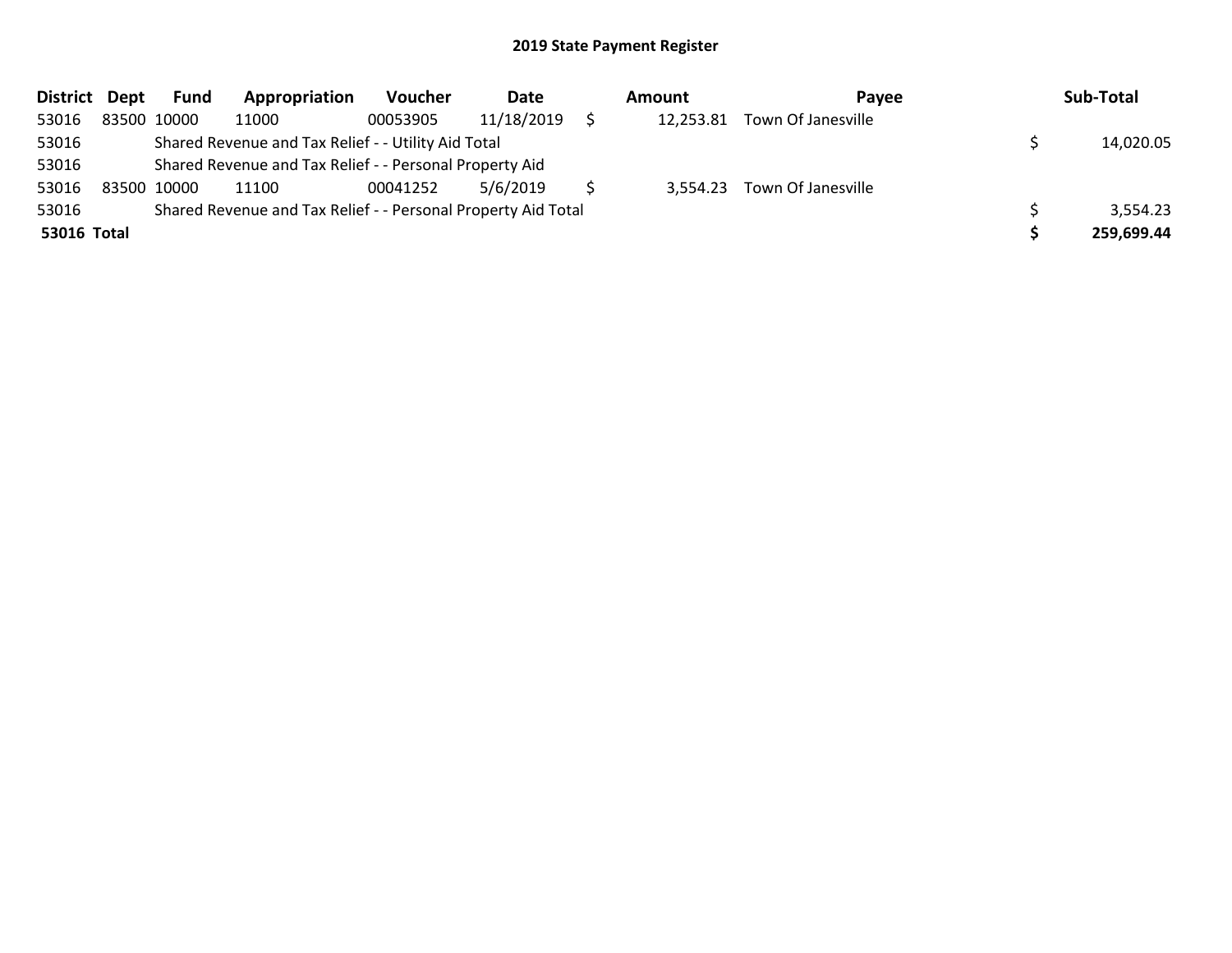| <b>District</b>    | <b>Dept</b> | <b>Fund</b> | Appropriation                                                      | Voucher  | <b>Date</b> |    | Amount   | Payee                       | Sub-Total        |
|--------------------|-------------|-------------|--------------------------------------------------------------------|----------|-------------|----|----------|-----------------------------|------------------|
| 53018              |             |             | Dept of Safety & Prof Services - - Fire Dues Distribution          |          |             |    |          |                             |                  |
| 53018              |             | 16500 10000 | 22500                                                              | 00030780 | 7/17/2019   | \$ |          | 3,169.51 Town Of Johnstown  |                  |
| 53018              |             |             | Dept of Safety & Prof Services - - Fire Dues Distribution Total    |          |             |    |          |                             | \$<br>3,169.51   |
| 53018              |             |             | Dept of Natural Resources - - Resaids - Cnty Forst, Cl & Mfl       |          |             |    |          |                             |                  |
| 53018              |             | 37000 21200 | 57100                                                              | 00333119 | 6/21/2019   | \$ |          | 50.91 Town Of Johnstown     |                  |
| 53018              |             |             | Dept of Natural Resources - - Resaids - Cnty Forst, CI & Mfl Total |          |             |    |          |                             | \$<br>50.91      |
| 53018              |             |             | Dept of Natural Resources - - Fin Asst For Responsible Units       |          |             |    |          |                             |                  |
| 53018              |             | 37000 27400 | 67000                                                              | 00322957 | 5/22/2019   | \$ |          | 2,753.84 Town Of Johnstown  |                  |
| 53018              |             |             | Dept of Natural Resources - - Fin Asst For Responsible Units Total |          |             |    |          |                             | \$<br>2,753.84   |
| 53018              |             |             | WI Dept of Transportation - - Trns Aids To Mnc.-Sf                 |          |             |    |          |                             |                  |
| 53018              |             | 39500 21100 | 19100                                                              | 00337164 | 1/7/2019    | \$ |          | 23,161.35 Town Of Johnstown |                  |
| 53018              |             | 39500 21100 | 19100                                                              | 00364478 | 4/1/2019    | \$ |          | 23,161.35 Town Of Johnstown |                  |
| 53018              |             | 39500 21100 | 19100                                                              | 00402487 | 7/1/2019    | \$ |          | 23,161.35 Town Of Johnstown |                  |
| 53018              |             | 39500 21100 | 19100                                                              | 00445305 | 10/7/2019   | \$ |          | 23,161.37 Town Of Johnstown |                  |
| 53018              |             |             | WI Dept of Transportation - - Trns Aids To Mnc.-Sf Total           |          |             |    |          |                             | \$<br>92,645.42  |
| 53018              |             |             | Elections Commission - - 2018 Hava Election Security               |          |             |    |          |                             |                  |
| 53018              |             | 51000 22000 | 18200                                                              | 00002096 | 10/16/2019  | \$ |          | 1,100.00 Town Of Johnstown  |                  |
| 53018              |             |             | Elections Commission - - 2018 Hava Election Security Total         |          |             |    |          |                             | \$<br>1,100.00   |
| 53018              |             |             | Shared Revenue and Tax Relief - - County And Municipal Aid         |          |             |    |          |                             |                  |
| 53018              |             | 83500 10000 | 10500                                                              | 00049608 | 7/22/2019   | \$ |          | 1,783.42 Town Of Johnstown  |                  |
| 53018              |             | 83500 10000 | 10500                                                              | 00053906 | 11/18/2019  | S  |          | 10,106.07 Town Of Johnstown |                  |
| 53018              |             |             | Shared Revenue and Tax Relief - - County And Municipal Aid Total   |          |             |    |          |                             | \$<br>11,889.49  |
| 53018              |             |             | Shared Revenue and Tax Relief - - Exempt Computer Aid              |          |             |    |          |                             |                  |
| 53018              |             | 83500 10000 | 10900                                                              | 00046684 | 7/22/2019   | \$ |          | 75.86 Town Of Johnstown     |                  |
| 53018              |             |             | Shared Revenue and Tax Relief - - Exempt Computer Aid Total        |          |             |    |          |                             | \$<br>75.86      |
| 53018              |             |             | Shared Revenue and Tax Relief - - Personal Property Aid            |          |             |    |          |                             |                  |
| 53018              |             | 83500 10000 | 11100                                                              | 00041253 | 5/6/2019    | \$ | 1,047.12 | Town Of Johnstown           |                  |
| 53018              |             |             | Shared Revenue and Tax Relief - - Personal Property Aid Total      |          |             |    |          |                             | \$<br>1,047.12   |
| <b>53018 Total</b> |             |             |                                                                    |          |             |    |          |                             | \$<br>112,732.15 |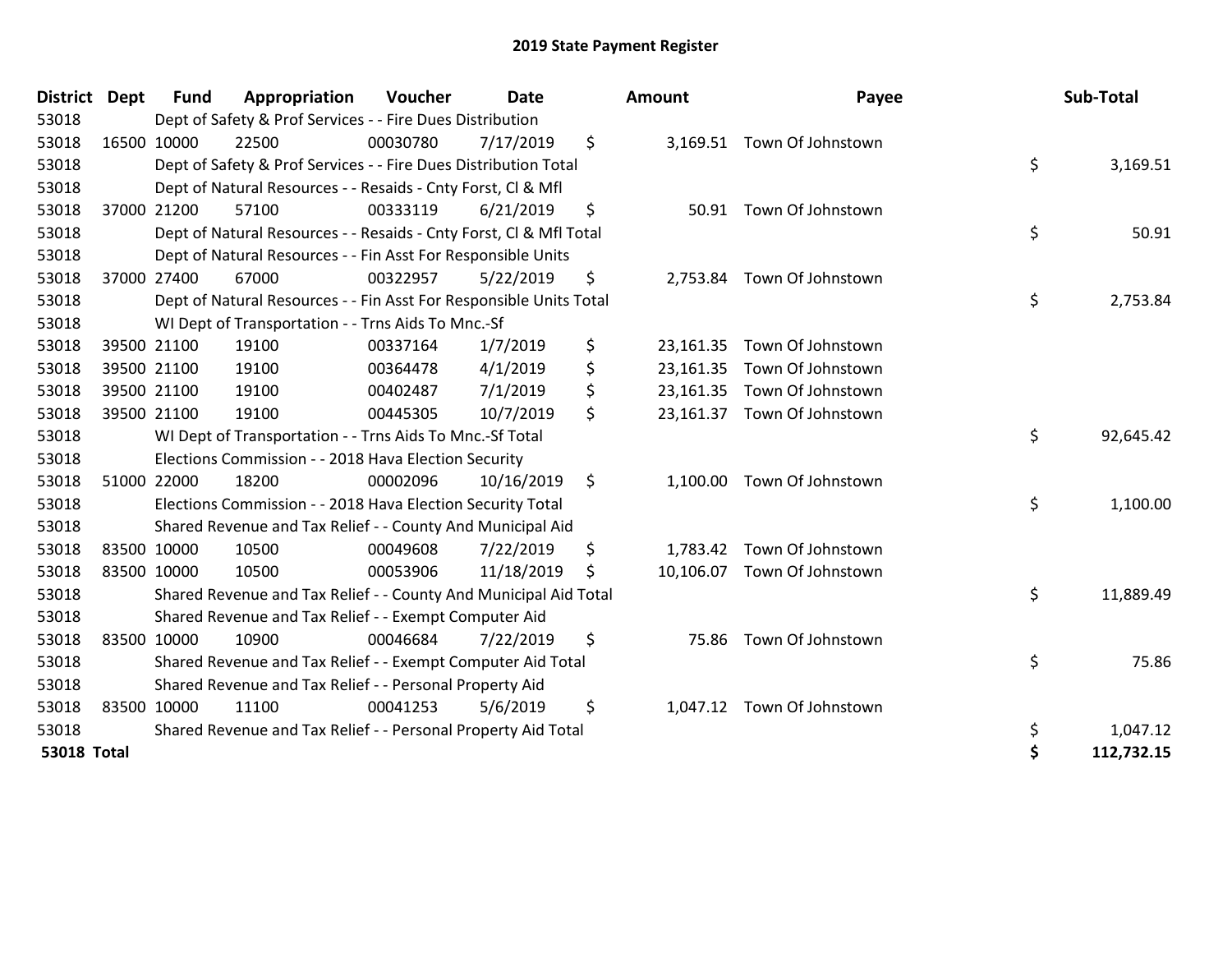| <b>District</b> | <b>Dept</b> | Fund        | Appropriation                                                      | Voucher  | <b>Date</b> | Amount          | Payee                        | Sub-Total        |
|-----------------|-------------|-------------|--------------------------------------------------------------------|----------|-------------|-----------------|------------------------------|------------------|
| 53020           |             |             | Dept of Safety & Prof Services - - Fire Dues Distribution          |          |             |                 |                              |                  |
| 53020           |             | 16500 10000 | 22500                                                              | 00030837 | 7/17/2019   | \$              | 2,955.52 Town of La Prairie  |                  |
| 53020           |             |             | Dept of Safety & Prof Services - - Fire Dues Distribution Total    |          |             |                 |                              | \$<br>2,955.52   |
| 53020           |             |             | Dept of Natural Resources - - Resaids - Cnty Forst, Cl & Mfl       |          |             |                 |                              |                  |
| 53020           |             | 37000 21200 | 57100                                                              | 00333120 | 6/21/2019   | \$<br>6.40      | Town of La Prairie           |                  |
| 53020           |             |             | Dept of Natural Resources - - Resaids - Cnty Forst, Cl & Mfl Total |          |             |                 |                              | \$<br>6.40       |
| 53020           |             |             | Dept of Natural Resources - - Fin Asst For Responsible Units       |          |             |                 |                              |                  |
| 53020           |             | 37000 27400 | 67000                                                              | 00323046 | 5/22/2019   | \$<br>2,386.13  | Town of La Prairie           |                  |
| 53020           |             |             | Dept of Natural Resources - - Fin Asst For Responsible Units Total |          |             |                 |                              | \$<br>2,386.13   |
| 53020           |             |             | WI Dept of Transportation - - Trns Aids To Mnc.-Sf                 |          |             |                 |                              |                  |
| 53020           |             | 39500 21100 | 19100                                                              | 00337165 | 1/7/2019    | \$<br>25,825.09 | Town of La Prairie           |                  |
| 53020           |             | 39500 21100 | 19100                                                              | 00364479 | 4/1/2019    | \$<br>25,825.09 | Town of La Prairie           |                  |
| 53020           |             | 39500 21100 | 19100                                                              | 00402488 | 7/1/2019    | \$<br>25,825.09 | Town of La Prairie           |                  |
| 53020           |             | 39500 21100 | 19100                                                              | 00445306 | 10/7/2019   | \$              | 25,825.09 Town of La Prairie |                  |
| 53020           |             |             | WI Dept of Transportation - - Trns Aids To Mnc.-Sf Total           |          |             |                 |                              | \$<br>103,300.36 |
| 53020           |             |             | Shared Revenue and Tax Relief - - County And Municipal Aid         |          |             |                 |                              |                  |
| 53020           |             | 83500 10000 | 10500                                                              | 00049609 | 7/22/2019   | \$<br>1,868.29  | Town of La Prairie           |                  |
| 53020           |             | 83500 10000 | 10500                                                              | 00053907 | 11/18/2019  | \$<br>10,586.99 | Town of La Prairie           |                  |
| 53020           |             |             | Shared Revenue and Tax Relief - - County And Municipal Aid Total   |          |             |                 |                              | \$<br>12,455.28  |
| 53020           |             |             | Shared Revenue and Tax Relief - - Exempt Computer Aid              |          |             |                 |                              |                  |
| 53020           | 83500 10000 |             | 10900                                                              | 00046685 | 7/22/2019   | \$<br>610.04    | Town of La Prairie           |                  |
| 53020           |             |             | Shared Revenue and Tax Relief - - Exempt Computer Aid Total        |          |             |                 |                              | \$<br>610.04     |
| 53020           |             |             | Shared Revenue and Tax Relief - - Utility Aid                      |          |             |                 |                              |                  |
| 53020           |             | 83500 10000 | 11000                                                              | 00049609 | 7/22/2019   | \$<br>1,231.80  | Town of La Prairie           |                  |
| 53020           | 83500 10000 |             | 11000                                                              | 00053907 | 11/18/2019  | \$              | 7,017.93 Town of La Prairie  |                  |
| 53020           |             |             | Shared Revenue and Tax Relief - - Utility Aid Total                |          |             |                 |                              | \$<br>8,249.73   |
| 53020           |             |             | Shared Revenue and Tax Relief - - Personal Property Aid            |          |             |                 |                              |                  |
| 53020           |             | 83500 10000 | 11100                                                              | 00041254 | 5/6/2019    | \$<br>9,910.06  | Town of La Prairie           |                  |
| 53020           |             |             | Shared Revenue and Tax Relief - - Personal Property Aid Total      |          |             |                 |                              | \$<br>9,910.06   |
| 53020 Total     |             |             |                                                                    |          |             |                 |                              | \$<br>139,873.52 |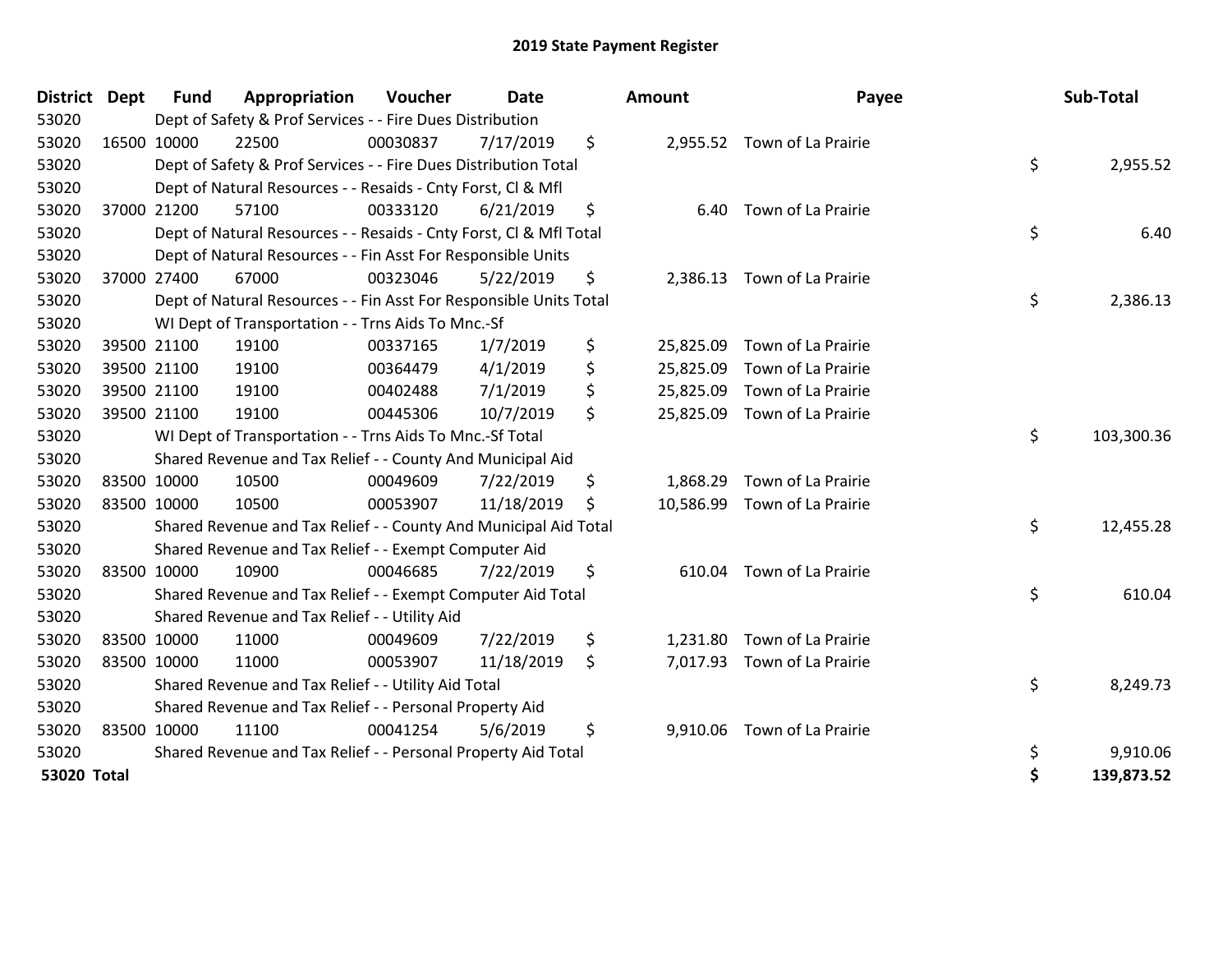| <b>District</b> | <b>Dept</b> | <b>Fund</b> | Appropriation                                                      | Voucher  | <b>Date</b> | Amount          |                        | Payee | Sub-Total  |
|-----------------|-------------|-------------|--------------------------------------------------------------------|----------|-------------|-----------------|------------------------|-------|------------|
| 53022           |             |             | Dept of Safety & Prof Services - - Fire Dues Distribution          |          |             |                 |                        |       |            |
| 53022           | 16500 10000 |             | 22500                                                              | 00030674 | 7/17/2019   | \$              | 3,793.01 Lima, Town of |       |            |
| 53022           |             |             | Dept of Safety & Prof Services - - Fire Dues Distribution Total    |          |             |                 |                        | \$    | 3,793.01   |
| 53022           |             |             | Dept of Natural Resources - - Aids In Lieu Of Taxes - Gener        |          |             |                 |                        |       |            |
| 53022           | 37000 10000 |             | 50300                                                              | 00297874 | 2/12/2019   | \$<br>107.82    | Lima, Town of          |       |            |
| 53022           | 37000 10000 |             | 50300                                                              | 00297875 | 2/12/2019   | \$<br>6,834.15  | Lima, Town of          |       |            |
| 53022           | 37000 10000 |             | 50300                                                              | 00313874 | 4/19/2019   | \$<br>1,332.82  | Lima, Town of          |       |            |
| 53022           |             |             | Dept of Natural Resources - - Aids In Lieu Of Taxes - Gener Total  |          |             |                 |                        | \$    | 8,274.79   |
| 53022           |             |             | Dept of Natural Resources - - Resaids - Cnty Forst, Cl & Mfl       |          |             |                 |                        |       |            |
| 53022           | 37000 21200 |             | 57100                                                              | 00333121 | 6/21/2019   | \$<br>35.00     | Lima, Town of          |       |            |
| 53022           |             |             | Dept of Natural Resources - - Resaids - Cnty Forst, Cl & Mfl Total |          |             |                 |                        | \$    | 35.00      |
| 53022           |             |             | Dept of Natural Resources - - Aids In Lieu Of Taxes - Sum S        |          |             |                 |                        |       |            |
| 53022           | 37000 21200 |             | 57900                                                              | 00313875 | 4/19/2019   | \$<br>16.76     | Lima, Town of          |       |            |
| 53022           | 37000 21200 |             | 57900                                                              | 00313876 | 4/19/2019   | \$<br>430.75    | Lima, Town of          |       |            |
| 53022           |             |             | Dept of Natural Resources - - Aids In Lieu Of Taxes - Sum S Total  |          |             |                 |                        | \$    | 447.51     |
| 53022           |             |             | WI Dept of Transportation - - Trns Aids To Mnc.-Sf                 |          |             |                 |                        |       |            |
| 53022           | 39500 21100 |             | 19100                                                              | 00337166 | 1/7/2019    | \$<br>27,264.46 | Lima, Town of          |       |            |
| 53022           | 39500 21100 |             | 19100                                                              | 00364480 | 4/1/2019    | \$<br>27,264.46 | Lima, Town of          |       |            |
| 53022           | 39500 21100 |             | 19100                                                              | 00402489 | 7/1/2019    | \$<br>27,264.46 | Lima, Town of          |       |            |
| 53022           | 39500 21100 |             | 19100                                                              | 00445307 | 10/7/2019   | \$<br>27,264.47 | Lima, Town of          |       |            |
| 53022           |             |             | WI Dept of Transportation - - Trns Aids To Mnc.-Sf Total           |          |             |                 |                        | \$    | 109,057.85 |
| 53022           |             |             | Elections Commission - - 2018 Hava Election Security               |          |             |                 |                        |       |            |
| 53022           | 51000 22000 |             | 18200                                                              | 00002846 | 11/21/2019  | \$<br>1,200.00  | Lima, Town of          |       |            |
| 53022           |             |             | Elections Commission - - 2018 Hava Election Security Total         |          |             |                 |                        | \$    | 1,200.00   |
| 53022           |             |             | Shared Revenue and Tax Relief - - County And Municipal Aid         |          |             |                 |                        |       |            |
| 53022           | 83500 10000 |             | 10500                                                              | 00049610 | 7/22/2019   | \$<br>1,332.70  | Lima, Town of          |       |            |
| 53022           | 83500 10000 |             | 10500                                                              | 00053908 | 11/18/2019  | \$<br>18,975.94 | Lima, Town of          |       |            |
| 53022           |             |             | Shared Revenue and Tax Relief - - County And Municipal Aid Total   |          |             |                 |                        | \$    | 20,308.64  |
| 53022           |             |             | Shared Revenue and Tax Relief - - Exempt Computer Aid              |          |             |                 |                        |       |            |
| 53022           | 83500 10000 |             | 10900                                                              | 00046686 | 7/22/2019   | \$<br>37.41     | Lima, Town of          |       |            |
| 53022           |             |             | Shared Revenue and Tax Relief - - Exempt Computer Aid Total        |          |             |                 |                        | \$    | 37.41      |
| 53022           |             |             | Shared Revenue and Tax Relief - - Personal Property Aid            |          |             |                 |                        |       |            |
| 53022           | 83500 10000 |             | 11100                                                              | 00041255 | 5/6/2019    | \$<br>982.58    | Lima, Town of          |       |            |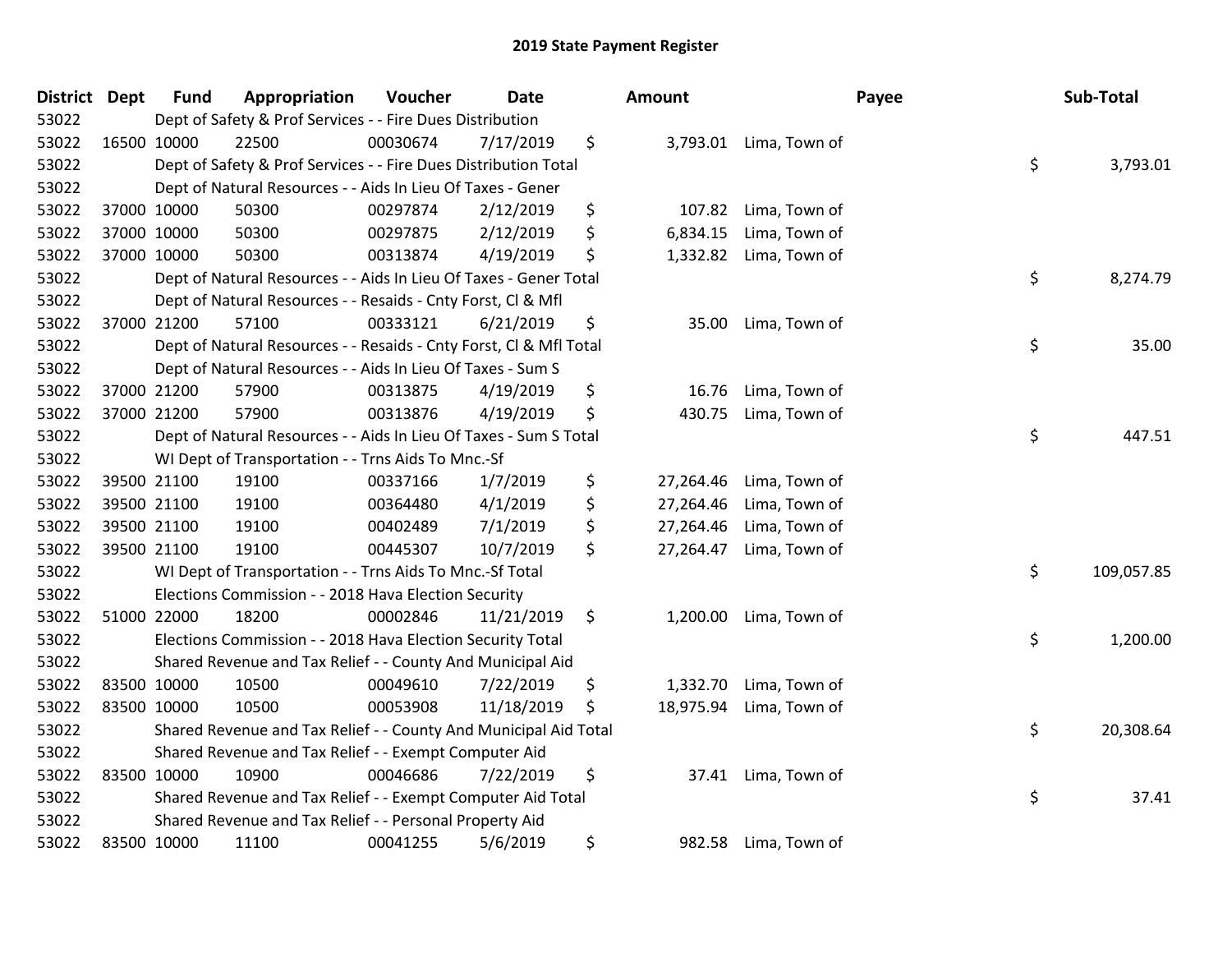| District Dept | <b>Fund</b> | Appropriation                                                   | Voucher  | Date      | Amount |                         | Payee | Sub-Total  |
|---------------|-------------|-----------------------------------------------------------------|----------|-----------|--------|-------------------------|-------|------------|
| 53022         |             | Shared Revenue and Tax Relief - - Personal Property Aid Total   |          |           |        |                         |       | 982.58     |
| 53022         |             | Shared Revenue and Tax Relief - - Lottery & Gaming Credit       |          |           |        |                         |       |            |
| 53022         | 83500 52100 | 36300                                                           | 00038461 | 3/25/2019 |        | 14,564.98 Lima, Town of |       |            |
| 53022         |             | Shared Revenue and Tax Relief - - Lottery & Gaming Credit Total |          |           |        |                         |       | 14,564.98  |
| 53022 Total   |             |                                                                 |          |           |        |                         |       | 158,701.77 |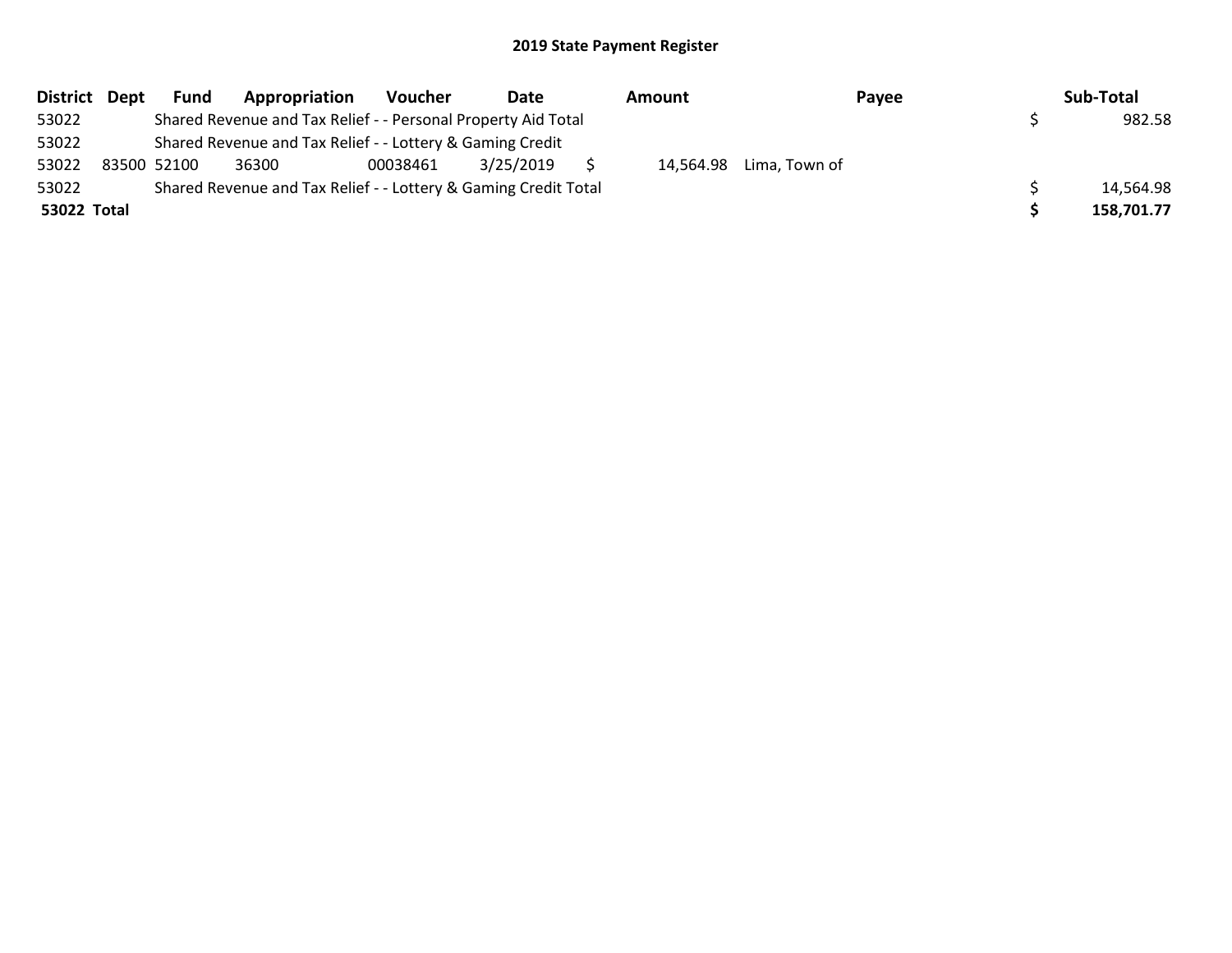| <b>District Dept</b> | <b>Fund</b> | Appropriation                                                      | Voucher  | <b>Date</b> | Amount          | Payee                      | Sub-Total        |
|----------------------|-------------|--------------------------------------------------------------------|----------|-------------|-----------------|----------------------------|------------------|
| 53024                |             | Dept of Safety & Prof Services - - Fire Dues Distribution          |          |             |                 |                            |                  |
| 53024                | 16500 10000 | 22500                                                              | 00030865 | 7/17/2019   | \$              | 2,832.72 Town Of Magnolia  |                  |
| 53024                |             | Dept of Safety & Prof Services - - Fire Dues Distribution Total    |          |             |                 |                            | \$<br>2,832.72   |
| 53024                |             | Dept of Natural Resources - - Aids In Lieu Of Taxes - Gener        |          |             |                 |                            |                  |
| 53024                | 37000 10000 | 50300                                                              | 00297883 | 2/12/2019   | \$<br>4,259.97  | Town Of Magnolia           |                  |
| 53024                | 37000 10000 | 50300                                                              | 00313976 | 4/19/2019   | \$<br>240.65    | Town Of Magnolia           |                  |
| 53024                |             | Dept of Natural Resources - - Aids In Lieu Of Taxes - Gener Total  |          |             |                 |                            | \$<br>4,500.62   |
| 53024                |             | Dept of Natural Resources - - Resaids - Cnty Forst, Cl & Mfl       |          |             |                 |                            |                  |
| 53024                | 37000 21200 | 57100                                                              | 00333122 | 6/21/2019   | \$<br>93.40     | Town Of Magnolia           |                  |
| 53024                |             | Dept of Natural Resources - - Resaids - Cnty Forst, Cl & Mfl Total |          |             |                 |                            | \$<br>93.40      |
| 53024                |             | Dept of Natural Resources - - Aids In Lieu Of Taxes - Sum S        |          |             |                 |                            |                  |
| 53024                | 37000 21200 | 57900                                                              | 00313977 | 4/19/2019   | \$<br>19.89     | <b>Town Of Magnolia</b>    |                  |
| 53024                |             | Dept of Natural Resources - - Aids In Lieu Of Taxes - Sum S Total  |          |             |                 |                            | \$<br>19.89      |
| 53024                |             | Dept of Natural Resources - - Fin Asst For Responsible Units       |          |             |                 |                            |                  |
| 53024                | 37000 27400 | 67000                                                              | 00323232 | 5/22/2019   | \$<br>992.97    | <b>Town Of Magnolia</b>    |                  |
| 53024                |             | Dept of Natural Resources - - Fin Asst For Responsible Units Total |          |             |                 |                            | \$<br>992.97     |
| 53024                |             | WI Dept of Transportation - - Trns Aids To Mnc.-Sf                 |          |             |                 |                            |                  |
| 53024                | 39500 21100 | 19100                                                              | 00337167 | 1/7/2019    | \$<br>25,245.75 | <b>Town Of Magnolia</b>    |                  |
| 53024                | 39500 21100 | 19100                                                              | 00364481 | 4/1/2019    | \$<br>25,245.75 | Town Of Magnolia           |                  |
| 53024                | 39500 21100 | 19100                                                              | 00402490 | 7/1/2019    | \$<br>25,245.75 | Town Of Magnolia           |                  |
| 53024                | 39500 21100 | 19100                                                              | 00445308 | 10/7/2019   | \$              | 25,245.78 Town Of Magnolia |                  |
| 53024                |             | WI Dept of Transportation - - Trns Aids To Mnc.-Sf Total           |          |             |                 |                            | \$<br>100,983.03 |
| 53024                |             | WI Dept of Transportation - - Hwy Mgmt & Opers Sf                  |          |             |                 |                            |                  |
| 53024                | 39500 21100 | 36500                                                              | 00346715 | 2/1/2019    | \$<br>500.00    | Town Of Magnolia           |                  |
| 53024                | 39500 21100 | 36500                                                              | 00346716 | 1/29/2019   | \$<br>500.00    | Town Of Magnolia           |                  |
| 53024                |             | WI Dept of Transportation - - Hwy Mgmt & Opers Sf Total            |          |             |                 |                            | \$<br>1,000.00   |
| 53024                |             | Shared Revenue and Tax Relief - - County And Municipal Aid         |          |             |                 |                            |                  |
| 53024                | 83500 10000 | 10500                                                              | 00049611 | 7/22/2019   | \$<br>1,422.53  | Town Of Magnolia           |                  |
| 53024                | 83500 10000 | 10500                                                              | 00053909 | 11/18/2019  | \$<br>8,060.97  | Town Of Magnolia           |                  |
| 53024                |             | Shared Revenue and Tax Relief - - County And Municipal Aid Total   |          |             |                 |                            | \$<br>9,483.50   |
| 53024                |             | Shared Revenue and Tax Relief - - Exempt Computer Aid              |          |             |                 |                            |                  |
| 53024                | 83500 10000 | 10900                                                              | 00046687 | 7/22/2019   | \$<br>106.00    | Town Of Magnolia           |                  |
| 53024                |             | Shared Revenue and Tax Relief - - Exempt Computer Aid Total        |          |             |                 |                            | \$<br>106.00     |

| unt       | Payee            | Sub-Total        |
|-----------|------------------|------------------|
| 2,832.72  | Town Of Magnolia | \$<br>2,832.72   |
| 4,259.97  | Town Of Magnolia |                  |
| 240.65    | Town Of Magnolia | \$<br>4,500.62   |
| 93.40     | Town Of Magnolia | \$<br>93.40      |
| 19.89     | Town Of Magnolia | \$<br>19.89      |
| 992.97    | Town Of Magnolia | \$<br>992.97     |
| 25,245.75 | Town Of Magnolia |                  |
| 25,245.75 | Town Of Magnolia |                  |
| 25,245.75 | Town Of Magnolia |                  |
| 25,245.78 | Town Of Magnolia | \$<br>100,983.03 |
| 500.00    | Town Of Magnolia |                  |
| 500.00    | Town Of Magnolia |                  |
|           |                  | \$<br>1,000.00   |
| 1,422.53  | Town Of Magnolia |                  |
| 8,060.97  | Town Of Magnolia | \$<br>9,483.50   |
| 106.00    | Town Of Magnolia | \$<br>106.00     |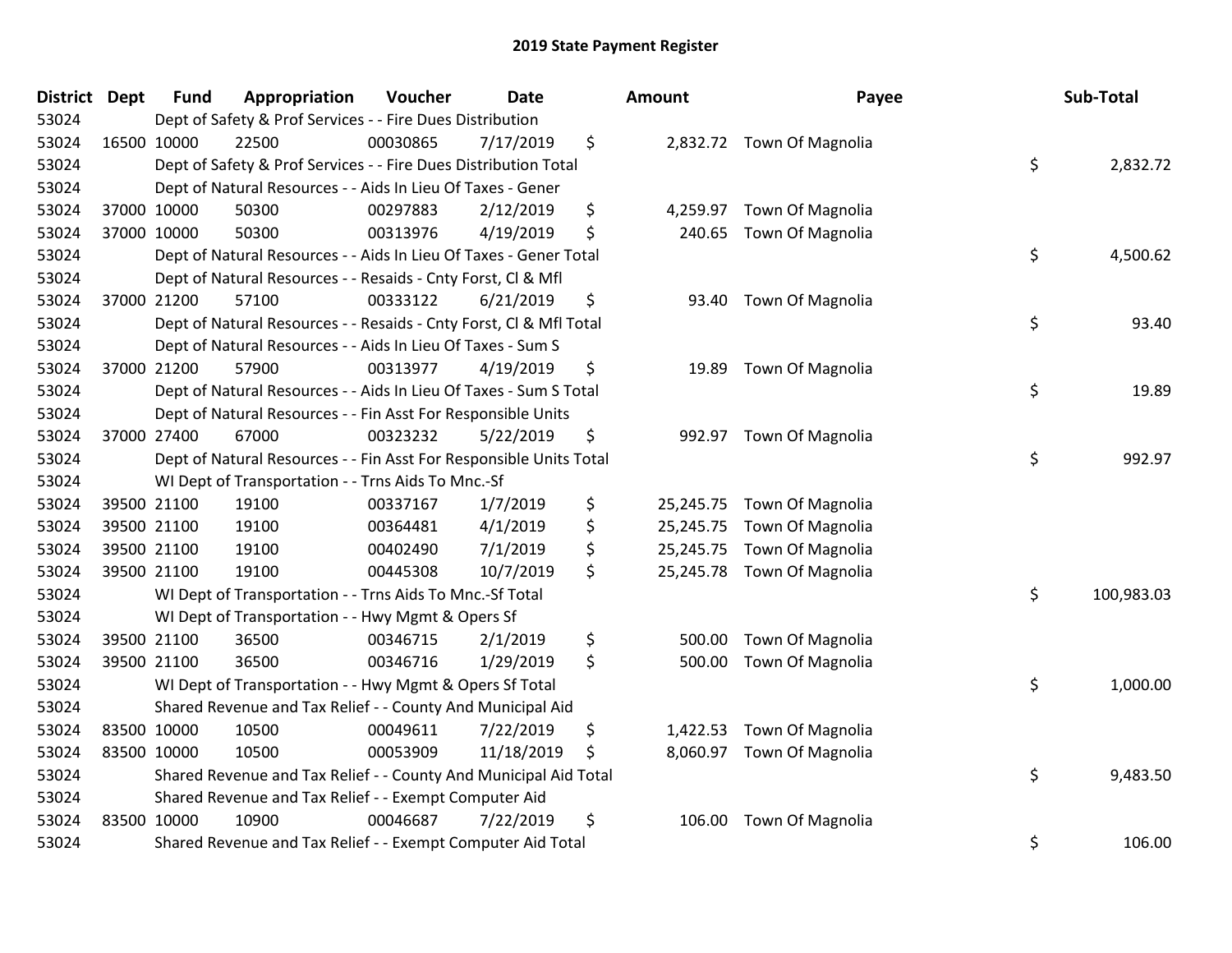| District Dept |             | Fund | Appropriation                                                   | Voucher  | Date      | <b>Amount</b> | Payee                     | Sub-Total  |
|---------------|-------------|------|-----------------------------------------------------------------|----------|-----------|---------------|---------------------------|------------|
| 53024         |             |      | Shared Revenue and Tax Relief - - Personal Property Aid         |          |           |               |                           |            |
| 53024         | 83500 10000 |      | 11100                                                           | 00041256 | 5/6/2019  | 766.61        | <b>Town Of Magnolia</b>   |            |
| 53024         |             |      | Shared Revenue and Tax Relief - - Personal Property Aid Total   |          |           |               |                           | 766.61     |
| 53024         |             |      | Shared Revenue and Tax Relief - - Lottery & Gaming Credit       |          |           |               |                           |            |
| 53024         | 83500 52100 |      | 36300                                                           | 00038462 | 3/25/2019 |               | 3,964.56 Town Of Magnolia |            |
| 53024         |             |      | Shared Revenue and Tax Relief - - Lottery & Gaming Credit Total |          |           |               |                           | 3,964.56   |
| 53024 Total   |             |      |                                                                 |          |           |               |                           | 124,743.30 |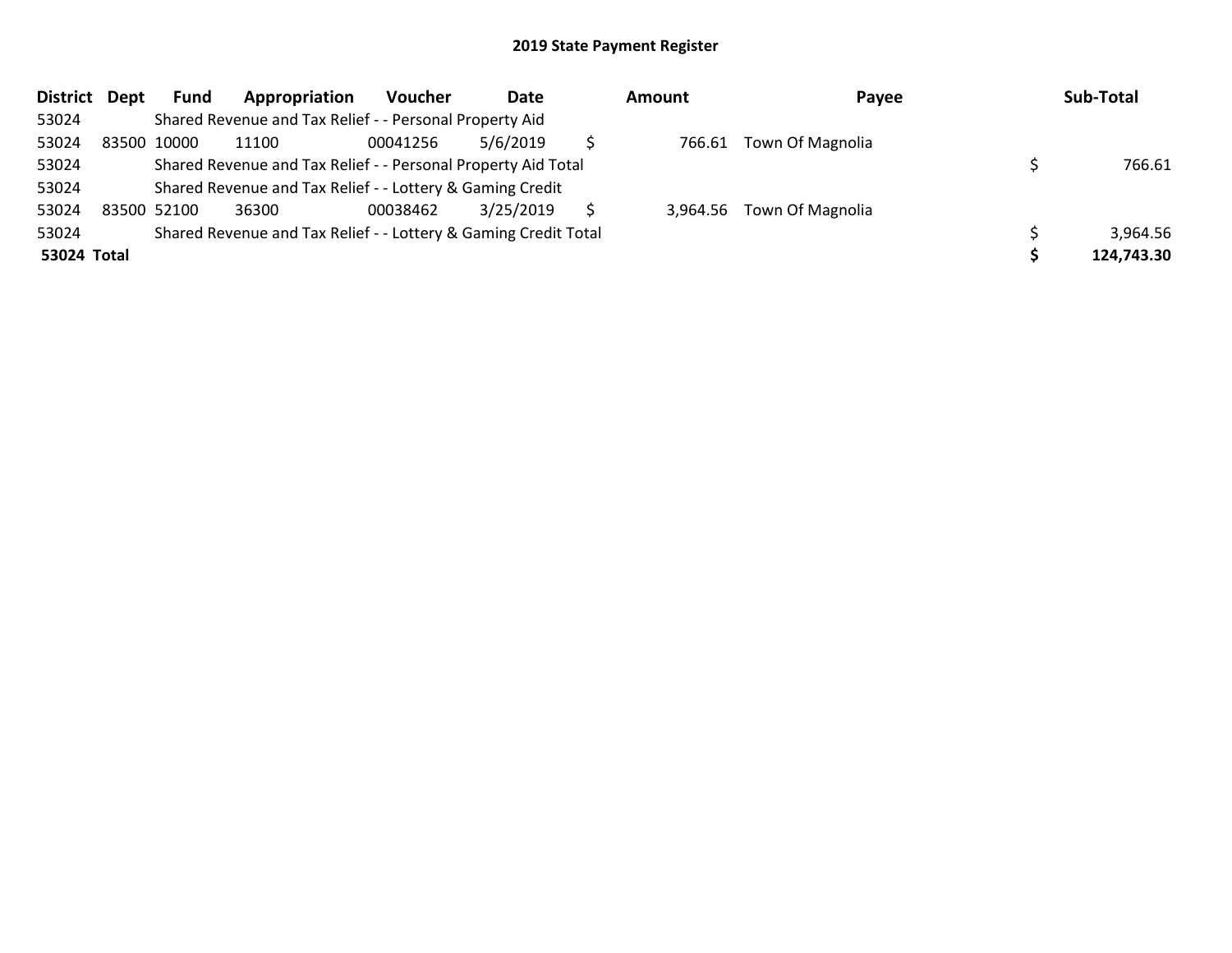| <b>District Dept</b> | <b>Fund</b> | Appropriation                                                      | Voucher  | Date       | Amount      | Payee                    | Sub-Total        |
|----------------------|-------------|--------------------------------------------------------------------|----------|------------|-------------|--------------------------|------------------|
| 53026                |             | Dept of Safety & Prof Services - - Fire Dues Distribution          |          |            |             |                          |                  |
| 53026                | 16500 10000 | 22500                                                              | 00030071 | 7/15/2019  | \$          | 15,264.15 Town Of Milton |                  |
| 53026                |             | Dept of Safety & Prof Services - - Fire Dues Distribution Total    |          |            |             |                          | \$<br>15,264.15  |
| 53026                |             | Dept of Natural Resources - - Aids In Lieu Of Taxes - Gener        |          |            |             |                          |                  |
| 53026                | 37000 10000 | 50300                                                              | 00314925 | 4/19/2019  | \$<br>96.88 | Town Of Milton           |                  |
| 53026                | 37000 10000 | 50300                                                              | 00314926 | 4/19/2019  | \$          | 338.41 Town Of Milton    |                  |
| 53026                |             | Dept of Natural Resources - - Aids In Lieu Of Taxes - Gener Total  |          |            |             |                          | \$<br>435.29     |
| 53026                |             | Dept of Natural Resources - - Resaids - Cnty Forst, Cl & Mfl       |          |            |             |                          |                  |
| 53026                | 37000 21200 | 57100                                                              | 00333123 | 6/21/2019  | \$          | 83.03 Town Of Milton     |                  |
| 53026                |             | Dept of Natural Resources - - Resaids - Cnty Forst, Cl & Mfl Total |          |            |             |                          | \$<br>83.03      |
| 53026                |             | Dept of Natural Resources - - Aids In Lieu Of Taxes - Sum S        |          |            |             |                          |                  |
| 53026                | 37000 21200 | 57900                                                              | 00314927 | 4/19/2019  | \$          | 321.26 Town Of Milton    |                  |
| 53026                |             | Dept of Natural Resources - - Aids In Lieu Of Taxes - Sum S Total  |          |            |             |                          | \$<br>321.26     |
| 53026                |             | Dept of Natural Resources - - Fin Asst For Responsible Units       |          |            |             |                          |                  |
| 53026                | 37000 27400 | 67000                                                              | 00322609 | 5/22/2019  | \$          | 9,612.69 Town Of Milton  |                  |
| 53026                |             | Dept of Natural Resources - - Fin Asst For Responsible Units Total |          |            |             |                          | \$<br>9,612.69   |
| 53026                |             | WI Dept of Transportation - - Hwy Sfty Loc Aid Ffd                 |          |            |             |                          |                  |
| 53026                | 39500 21100 | 18500                                                              | 00366102 | 3/27/2019  | \$          | 3,040.67 Town Of Milton  |                  |
| 53026                | 39500 21100 | 18500                                                              | 00428768 | 9/3/2019   | \$          | 4,000.00 Town Of Milton  |                  |
| 53026                |             | WI Dept of Transportation - - Hwy Sfty Loc Aid Ffd Total           |          |            |             |                          | \$<br>7,040.67   |
| 53026                |             | WI Dept of Transportation - - Trns Aids To Mnc.-Sf                 |          |            |             |                          |                  |
| 53026                | 39500 21100 | 19100                                                              | 00337168 | 1/7/2019   | \$          | 30,489.61 Town Of Milton |                  |
| 53026                | 39500 21100 | 19100                                                              | 00364482 | 4/1/2019   | \$          | 30,489.61 Town Of Milton |                  |
| 53026                | 39500 21100 | 19100                                                              | 00402491 | 7/1/2019   | \$          | 30,489.61 Town Of Milton |                  |
| 53026                | 39500 21100 | 19100                                                              | 00445309 | 10/7/2019  | \$          | 30,489.62 Town Of Milton |                  |
| 53026                |             | WI Dept of Transportation - - Trns Aids To Mnc.-Sf Total           |          |            |             |                          | \$<br>121,958.45 |
| 53026                |             | Department of Justice - - Law Enforcement Train, Local             |          |            |             |                          |                  |
| 53026                | 45500 10000 | 23100                                                              | 00073617 | 10/28/2019 | \$          | 480.00 Town Of Milton    |                  |
| 53026                |             | Department of Justice - - Law Enforcement Train, Local Total       |          |            |             |                          | \$<br>480.00     |
| 53026                |             | Elections Commission - - 2018 Hava Election Security               |          |            |             |                          |                  |
| 53026                | 51000 22000 | 18200                                                              | 00002055 | 10/7/2019  | \$          | 1,100.00 Town Of Milton  |                  |
| 53026                |             | Elections Commission - - 2018 Hava Election Security Total         |          |            |             |                          | \$<br>1,100.00   |
| 53026                |             | Shared Revenue and Tax Relief - - County And Municipal Aid         |          |            |             |                          |                  |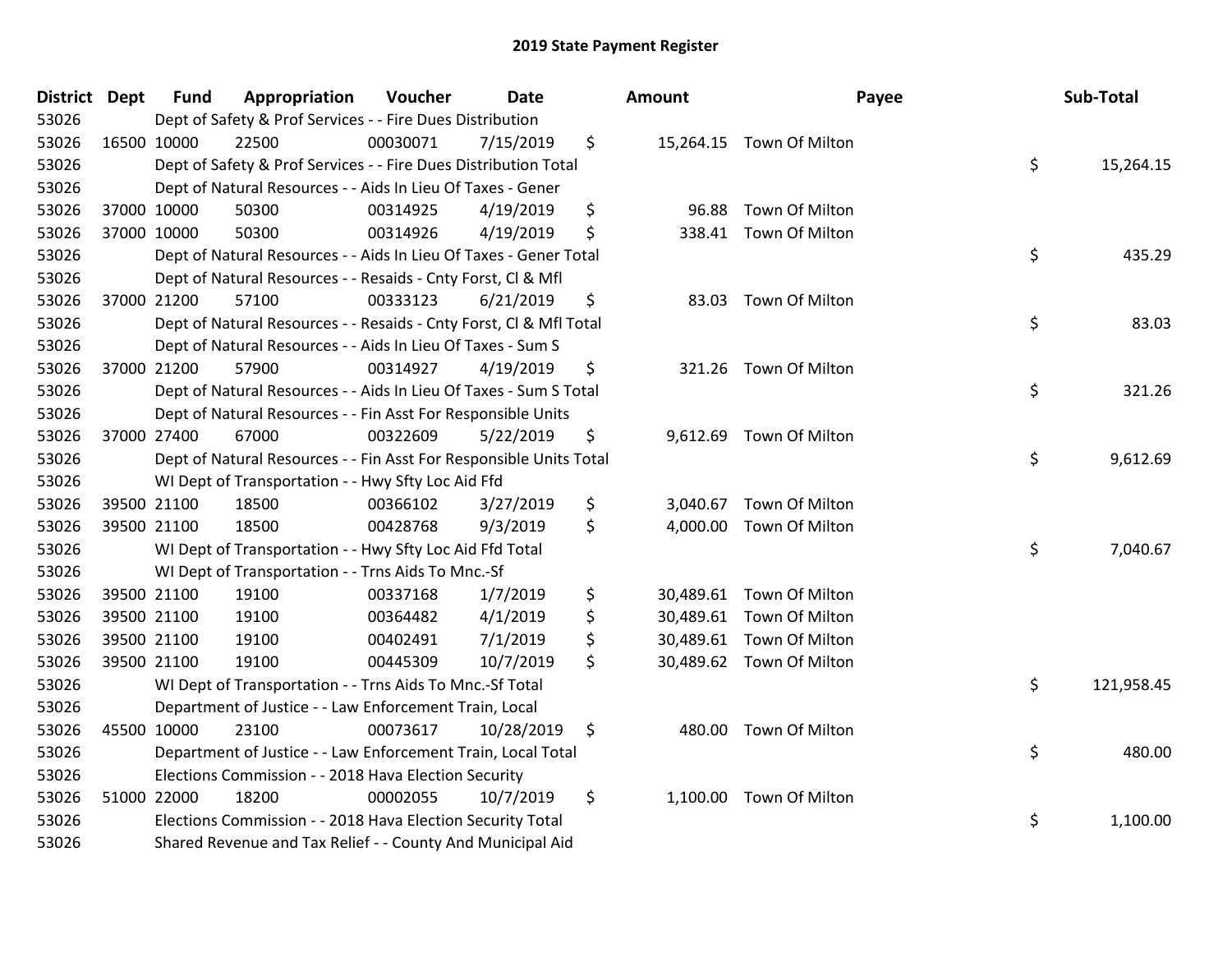| District    | Dept | Fund        | Appropriation                                                       | <b>Voucher</b> | Date       |     | <b>Amount</b> | Payee          | Sub-Total       |
|-------------|------|-------------|---------------------------------------------------------------------|----------------|------------|-----|---------------|----------------|-----------------|
| 53026       |      | 83500 10000 | 10500                                                               | 00049612       | 7/22/2019  | \$  | 5,317.26      | Town Of Milton |                 |
| 53026       |      | 83500 10000 | 10500                                                               | 00053910       | 11/18/2019 | \$  | 30,131.12     | Town Of Milton |                 |
| 53026       |      |             | Shared Revenue and Tax Relief - - County And Municipal Aid Total    |                |            |     |               |                | \$<br>35,448.38 |
| 53026       |      |             | Shared Revenue and Tax Relief - - Exempt Computer Aid               |                |            |     |               |                |                 |
| 53026       |      | 83500 10000 | 10900                                                               | 00046688       | 7/22/2019  | \$  | 70.67         | Town Of Milton |                 |
| 53026       |      |             | Shared Revenue and Tax Relief - - Exempt Computer Aid Total         |                |            |     |               |                | \$<br>70.67     |
| 53026       |      |             | Shared Revenue and Tax Relief - - Utility Aid                       |                |            |     |               |                |                 |
| 53026       |      | 83500 10000 | 11000                                                               | 00049612       | 7/22/2019  | \$  | 500.89        | Town Of Milton |                 |
| 53026       |      | 83500 10000 | 11000                                                               | 00053910       | 11/18/2019 | \$. | 2,827.33      | Town Of Milton |                 |
| 53026       |      |             | Shared Revenue and Tax Relief - - Utility Aid Total                 |                |            |     |               |                | \$<br>3,328.22  |
| 53026       |      |             | Shared Revenue and Tax Relief - - Personal Property Aid             |                |            |     |               |                |                 |
| 53026       |      | 83500 10000 | 11100                                                               | 00041257       | 5/6/2019   | \$  | 681.93        | Town Of Milton |                 |
| 53026       |      |             | Shared Revenue and Tax Relief - - Personal Property Aid Total       |                |            |     |               |                | \$<br>681.93    |
| 53026       |      |             | Shared Revenue and Tax Relief - - Payments For Municipal Svcs       |                |            |     |               |                |                 |
| 53026       |      | 83500 10000 | 50100                                                               | 00038009       | 1/31/2019  | \$  | 298.35        | Town Of Milton |                 |
| 53026       |      |             | Shared Revenue and Tax Relief - - Payments For Municipal Svcs Total |                |            |     |               |                | 298.35          |
| 53026 Total |      |             |                                                                     |                |            |     |               |                | 196,123.09      |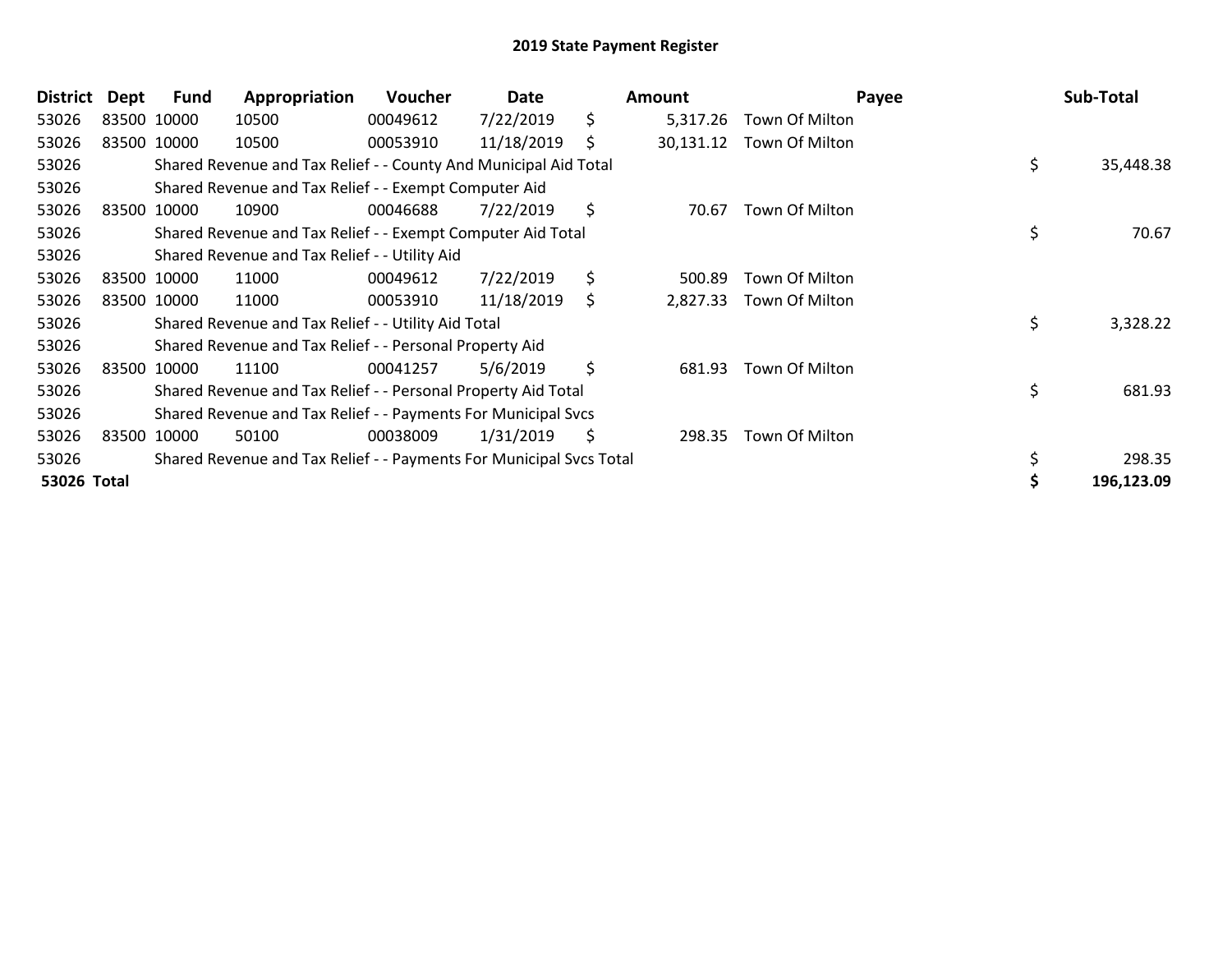| District Dept |             | <b>Fund</b> | Appropriation                                                        | Voucher  | <b>Date</b> | Amount | Payee                    | Sub-Total        |
|---------------|-------------|-------------|----------------------------------------------------------------------|----------|-------------|--------|--------------------------|------------------|
| 53028         |             |             | Dept of Safety & Prof Services - - Fire Dues Distribution            |          |             |        |                          |                  |
| 53028         | 16500 10000 |             | 22500                                                                | 00030470 | 7/16/2019   | \$     | 5,372.26 Town Of Newark  |                  |
| 53028         |             |             | Dept of Safety & Prof Services - - Fire Dues Distribution Total      |          |             |        |                          | \$<br>5,372.26   |
| 53028         |             |             | Dept of Natural Resources - - Aids In Lieu Of Taxes - Gener          |          |             |        |                          |                  |
| 53028         | 37000 10000 |             | 50300                                                                | 00313571 | 4/19/2019   | \$     | 140.72 Town Of Newark    |                  |
| 53028         |             |             | Dept of Natural Resources - - Aids In Lieu Of Taxes - Gener Total    |          |             |        |                          | \$<br>140.72     |
| 53028         |             |             | Dept of Natural Resources - - Resaids - Cnty Forst, Cl & Mfl         |          |             |        |                          |                  |
| 53028         |             | 37000 21200 | 57100                                                                | 00333124 | 6/21/2019   | \$     | 76.60 Town Of Newark     |                  |
| 53028         |             |             | Dept of Natural Resources - - Resaids - Cnty Forst, CI & Mfl Total   |          |             |        |                          | \$<br>76.60      |
| 53028         |             |             | Dept of Natural Resources - - Aids In Lieu Of Taxes - Sum S          |          |             |        |                          |                  |
| 53028         | 37000 21200 |             | 57900                                                                | 00313572 | 4/19/2019   | \$     | 33.77 Town Of Newark     |                  |
| 53028         |             |             | Dept of Natural Resources - - Aids In Lieu Of Taxes - Sum S Total    |          |             |        |                          | \$<br>33.77      |
| 53028         |             |             | Dept of Natural Resources - - Fin Asst For Responsible Units         |          |             |        |                          |                  |
| 53028         | 37000 27400 |             | 67000                                                                | 00323344 | 5/22/2019   | \$     | 5,532.25 Town Of Newark  |                  |
| 53028         |             |             | Dept of Natural Resources - - Fin Asst For Responsible Units Total   |          |             |        |                          | \$<br>5,532.25   |
| 53028         |             |             | WI Dept of Transportation - - Trns Aids To Mnc.-Sf                   |          |             |        |                          |                  |
| 53028         |             | 39500 21100 | 19100                                                                | 00337169 | 1/7/2019    | \$     | 30,429.88 Town Of Newark |                  |
| 53028         |             | 39500 21100 | 19100                                                                | 00364483 | 4/1/2019    | \$     | 30,429.88 Town Of Newark |                  |
| 53028         | 39500 21100 |             | 19100                                                                | 00402492 | 7/1/2019    | \$     | 30,429.88 Town Of Newark |                  |
| 53028         | 39500 21100 |             | 19100                                                                | 00445310 | 10/7/2019   | \$     | 30,429.91 Town Of Newark |                  |
| 53028         |             |             | WI Dept of Transportation - - Trns Aids To Mnc.-Sf Total             |          |             |        |                          | \$<br>121,719.55 |
| 53028         |             |             | Department of Administration - - Hv Trans Ln Annual Impact Fee       |          |             |        |                          |                  |
| 53028         |             | 50500 10000 | 17400                                                                | 00101092 | 5/1/2019    | \$     | 755.00 Town Of Newark    |                  |
| 53028         |             |             | Department of Administration - - Hv Trans Ln Annual Impact Fee Total |          |             |        |                          | \$<br>755.00     |
| 53028         |             |             | Shared Revenue and Tax Relief - - County And Municipal Aid           |          |             |        |                          |                  |
| 53028         |             | 83500 10000 | 10500                                                                | 00049613 | 7/22/2019   | \$     | 3,578.24 Town Of Newark  |                  |
| 53028         |             | 83500 10000 | 10500                                                                | 00053911 | 11/18/2019  | \$     | 20,276.68 Town Of Newark |                  |
| 53028         |             |             | Shared Revenue and Tax Relief - - County And Municipal Aid Total     |          |             |        |                          | \$<br>23,854.92  |
| 53028         |             |             | Shared Revenue and Tax Relief - - Exempt Computer Aid                |          |             |        |                          |                  |
| 53028         | 83500 10000 |             | 10900                                                                | 00046689 | 7/22/2019   | \$     | 46.76 Town Of Newark     |                  |
| 53028         |             |             | Shared Revenue and Tax Relief - - Exempt Computer Aid Total          |          |             |        |                          | \$<br>46.76      |
| 53028         |             |             | Shared Revenue and Tax Relief - - Utility Aid                        |          |             |        |                          |                  |
| 53028         | 83500 10000 |             | 11000                                                                | 00049613 | 7/22/2019   | \$     | 23.48 Town Of Newark     |                  |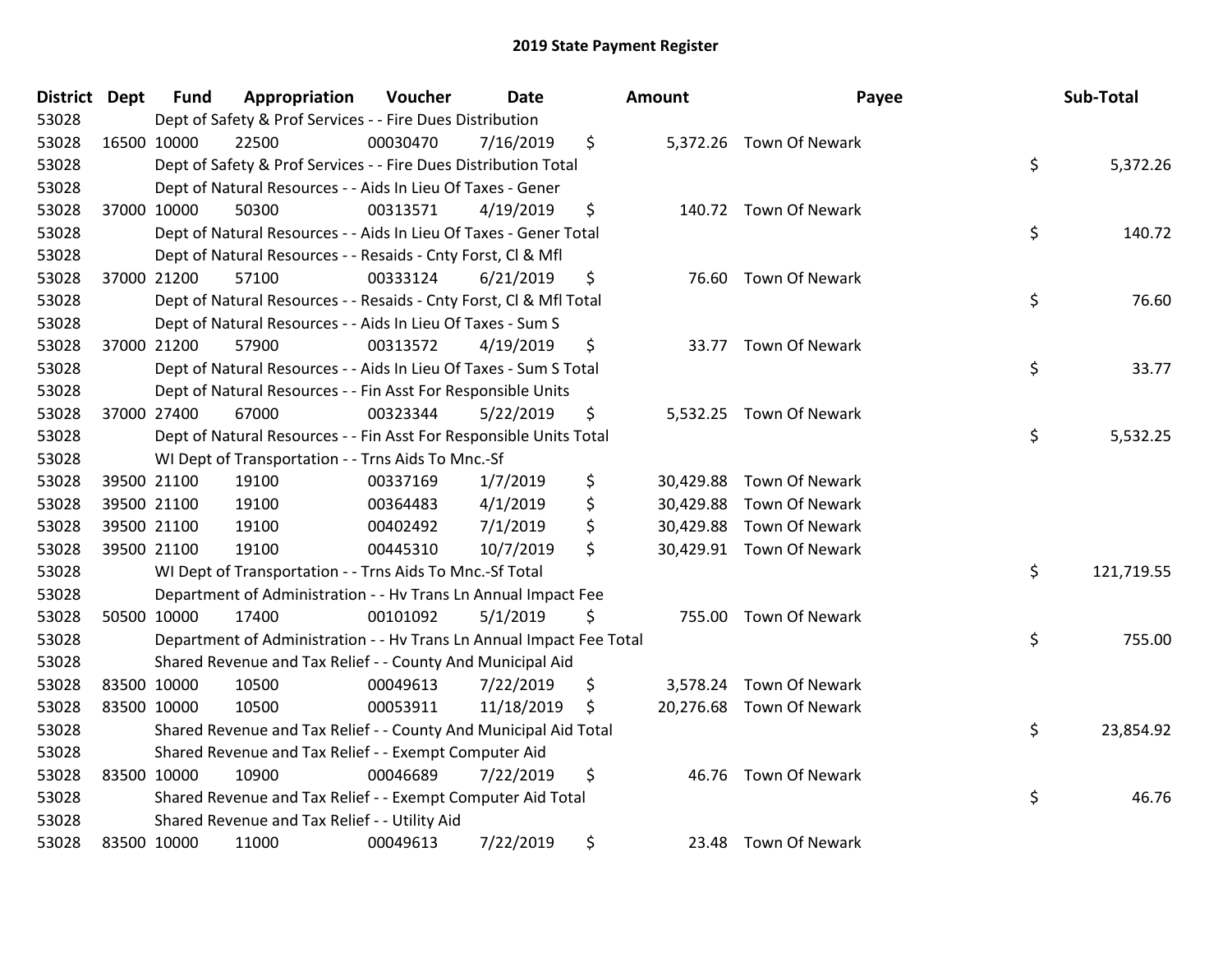| District Dept |             | Fund        | Appropriation                                                 | <b>Voucher</b> | Date       | <b>Amount</b> | Pavee                 | Sub-Total  |
|---------------|-------------|-------------|---------------------------------------------------------------|----------------|------------|---------------|-----------------------|------------|
| 53028         |             | 83500 10000 | 11000                                                         | 00053911       | 11/18/2019 | 119.64        | Town Of Newark        |            |
| 53028         |             |             | Shared Revenue and Tax Relief - - Utility Aid Total           |                |            |               |                       | 143.12     |
| 53028         |             |             | Shared Revenue and Tax Relief - - Personal Property Aid       |                |            |               |                       |            |
| 53028         | 83500 10000 |             | 11100                                                         | 00041258       | 5/6/2019   |               | 236.48 Town Of Newark |            |
| 53028         |             |             | Shared Revenue and Tax Relief - - Personal Property Aid Total |                |            |               |                       | 236.48     |
| 53028 Total   |             |             |                                                               |                |            |               |                       | 157,911.43 |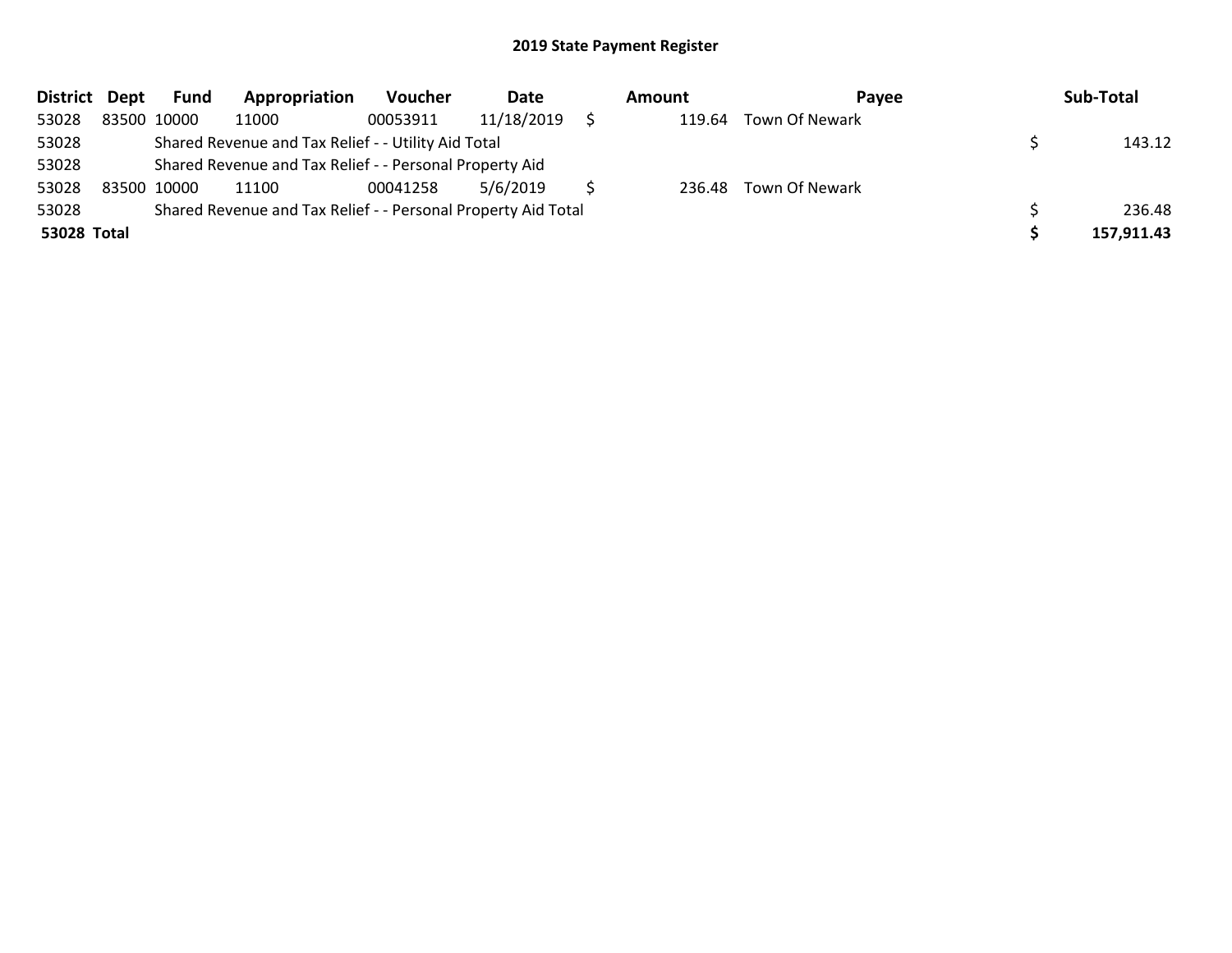| <b>District</b> | <b>Dept</b> | <b>Fund</b> | Appropriation                                                      | Voucher  | <b>Date</b> | <b>Amount</b>   |                            | Payee | Sub-Total  |
|-----------------|-------------|-------------|--------------------------------------------------------------------|----------|-------------|-----------------|----------------------------|-------|------------|
| 53030           |             |             | Dept of Safety & Prof Services - - Fire Dues Distribution          |          |             |                 |                            |       |            |
| 53030           | 16500 10000 |             | 22500                                                              | 00030608 | 7/16/2019   | \$              | 4,259.60 Town Of Plymouth  |       |            |
| 53030           |             |             | Dept of Safety & Prof Services - - Fire Dues Distribution Total    |          |             |                 |                            | \$    | 4,259.60   |
| 53030           |             |             | Dept of Natural Resources - - Aids In Lieu Of Taxes - Gener        |          |             |                 |                            |       |            |
| 53030           |             | 37000 10000 | 50300                                                              | 00297837 | 2/12/2019   | \$<br>1,434.47  | Town Of Plymouth           |       |            |
| 53030           |             | 37000 10000 | 50300                                                              | 00313232 | 4/19/2019   | \$<br>15.73     | Town Of Plymouth           |       |            |
| 53030           |             | 37000 10000 | 50300                                                              | 00313233 | 4/19/2019   | \$<br>136.29    | Town Of Plymouth           |       |            |
| 53030           |             |             | Dept of Natural Resources - - Aids In Lieu Of Taxes - Gener Total  |          |             |                 |                            | \$    | 1,586.49   |
| 53030           |             |             | Dept of Natural Resources - - Resaids - Cnty Forst, Cl & Mfl       |          |             |                 |                            |       |            |
| 53030           |             | 37000 21200 | 57100                                                              | 00333125 | 6/21/2019   | \$<br>83.32     | Town Of Plymouth           |       |            |
| 53030           |             |             | Dept of Natural Resources - - Resaids - Cnty Forst, CI & Mfl Total |          |             |                 |                            | \$    | 83.32      |
| 53030           |             |             | Dept of Natural Resources - - Fin Asst For Responsible Units       |          |             |                 |                            |       |            |
| 53030           |             | 37000 27400 | 67000                                                              | 00322745 | 5/22/2019   | \$<br>3,821.30  | Town Of Plymouth           |       |            |
| 53030           |             |             | Dept of Natural Resources - - Fin Asst For Responsible Units Total |          |             |                 |                            | \$    | 3,821.30   |
| 53030           |             |             | WI Dept of Transportation - - Trns Aids To Mnc.-Sf                 |          |             |                 |                            |       |            |
| 53030           |             | 39500 21100 | 19100                                                              | 00337170 | 1/7/2019    | \$<br>29,486.23 | Town Of Plymouth           |       |            |
| 53030           |             | 39500 21100 | 19100                                                              | 00364484 | 4/1/2019    | \$<br>29,486.23 | Town Of Plymouth           |       |            |
| 53030           |             | 39500 21100 | 19100                                                              | 00402493 | 7/1/2019    | \$<br>29,486.23 | Town Of Plymouth           |       |            |
| 53030           | 39500 21100 |             | 19100                                                              | 00445311 | 10/7/2019   | \$              | 29,486.24 Town Of Plymouth |       |            |
| 53030           |             |             | WI Dept of Transportation - - Trns Aids To Mnc.-Sf Total           |          |             |                 |                            | \$    | 117,944.93 |
| 53030           |             |             | Shared Revenue and Tax Relief - - County And Municipal Aid         |          |             |                 |                            |       |            |
| 53030           | 83500 10000 |             | 10500                                                              | 00049614 | 7/22/2019   | \$<br>3,238.08  | Town Of Plymouth           |       |            |
| 53030           | 83500 10000 |             | 10500                                                              | 00053912 | 11/18/2019  | \$<br>18,349.11 | Town Of Plymouth           |       |            |
| 53030           |             |             | Shared Revenue and Tax Relief - - County And Municipal Aid Total   |          |             |                 |                            | \$    | 21,587.19  |
| 53030           |             |             | Shared Revenue and Tax Relief - - Exempt Computer Aid              |          |             |                 |                            |       |            |
| 53030           | 83500 10000 |             | 10900                                                              | 00046690 | 7/22/2019   | \$<br>6.24      | Town Of Plymouth           |       |            |
| 53030           |             |             | Shared Revenue and Tax Relief - - Exempt Computer Aid Total        |          |             |                 |                            | \$    | 6.24       |
| 53030           |             |             | Shared Revenue and Tax Relief - - Utility Aid                      |          |             |                 |                            |       |            |
| 53030           | 83500 10000 |             | 11000                                                              | 00049614 | 7/22/2019   | \$<br>10.13     | Town Of Plymouth           |       |            |
| 53030           | 83500 10000 |             | 11000                                                              | 00053912 | 11/18/2019  | \$<br>58.98     | Town Of Plymouth           |       |            |
| 53030           |             |             | Shared Revenue and Tax Relief - - Utility Aid Total                |          |             |                 |                            | \$    | 69.11      |
| 53030           |             |             | Shared Revenue and Tax Relief - - Personal Property Aid            |          |             |                 |                            |       |            |
| 53030           | 83500 10000 |             | 11100                                                              | 00041259 | 5/6/2019    | \$<br>654.41    | Town Of Plymouth           |       |            |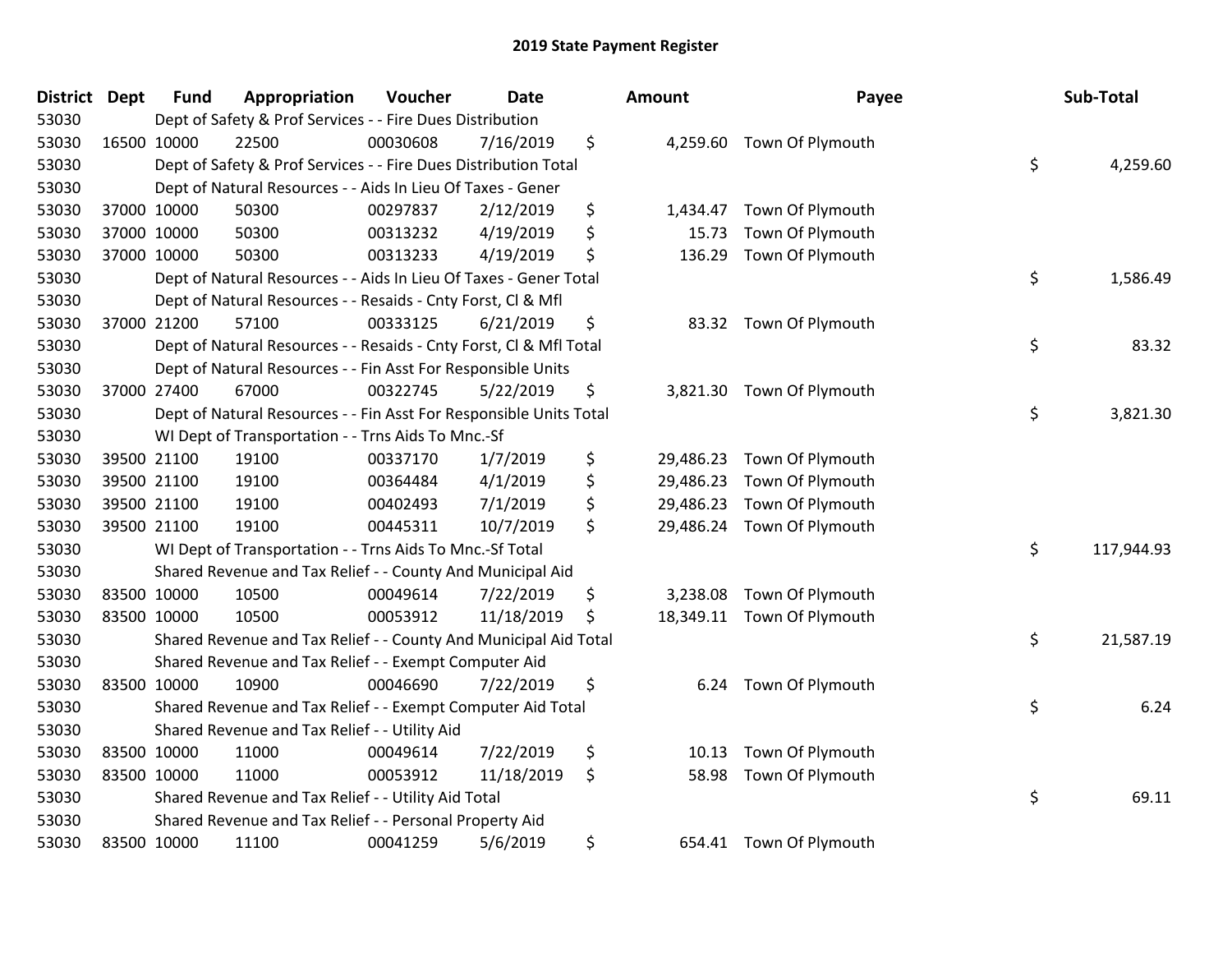| District Dept | Fund | <b>Appropriation</b>                                          | Voucher | Date | Amount | Payee | Sub-Total  |
|---------------|------|---------------------------------------------------------------|---------|------|--------|-------|------------|
| 53030         |      | Shared Revenue and Tax Relief - - Personal Property Aid Total |         |      |        |       | 654.41     |
| 53030 Total   |      |                                                               |         |      |        |       | 150,012.59 |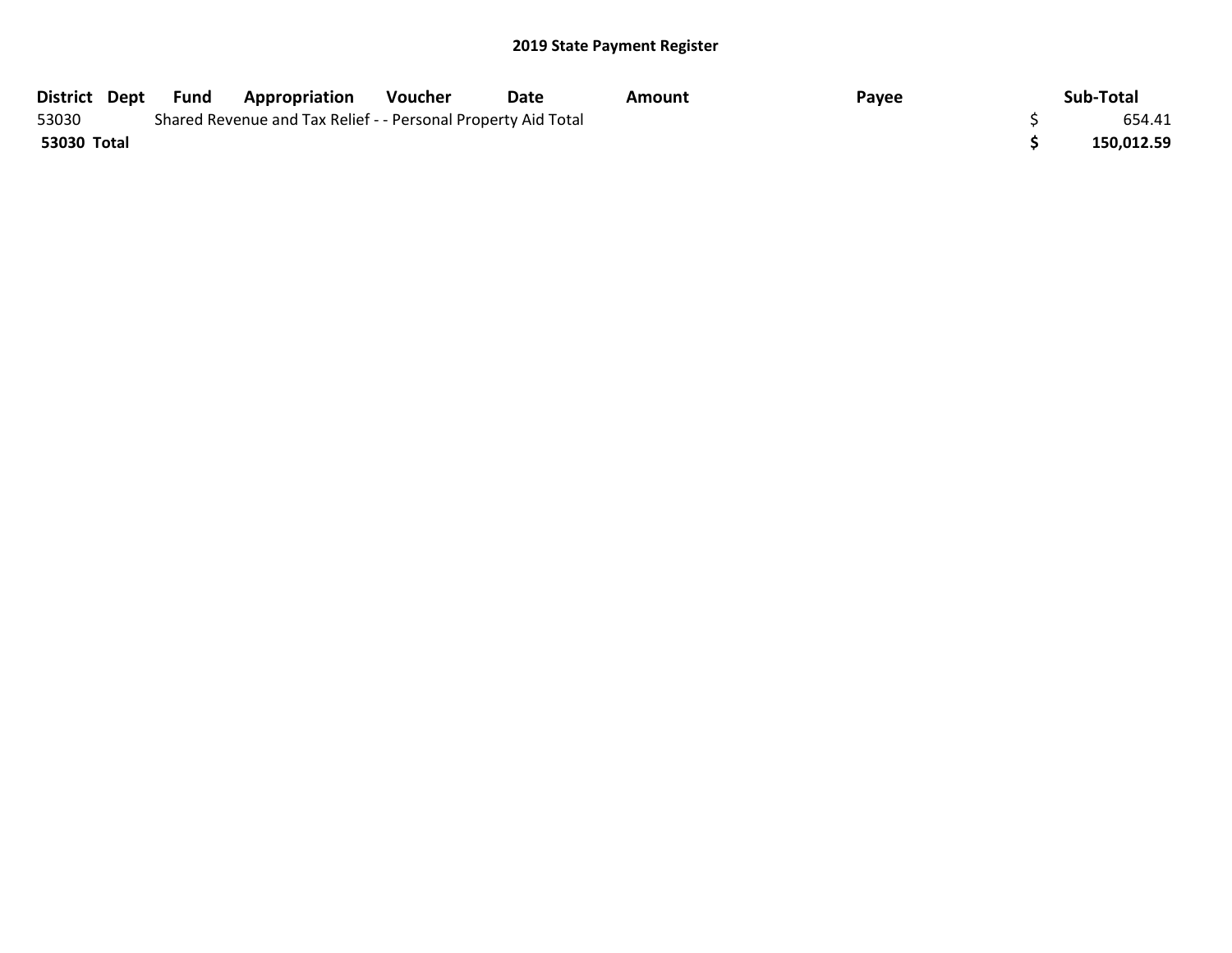| District Dept |             | <b>Fund</b> | Appropriation                                                      | Voucher  | <b>Date</b> | Amount       | Payee                    | Sub-Total        |
|---------------|-------------|-------------|--------------------------------------------------------------------|----------|-------------|--------------|--------------------------|------------------|
| 53032         |             |             | Dept of Safety & Prof Services - - Fire Dues Distribution          |          |             |              |                          |                  |
| 53032         |             | 16500 10000 | 22500                                                              | 00030581 | 7/16/2019   | \$           | 4,469.31 Town Of Porter  |                  |
| 53032         |             |             | Dept of Safety & Prof Services - - Fire Dues Distribution Total    |          |             |              |                          | \$<br>4,469.31   |
| 53032         |             |             | Dept of Natural Resources - - Resaids - Cnty Forst, CI & Mfl       |          |             |              |                          |                  |
| 53032         |             | 37000 21200 | 57100                                                              | 00333126 | 6/21/2019   | \$<br>65.20  | Town Of Porter           |                  |
| 53032         |             |             | Dept of Natural Resources - - Resaids - Cnty Forst, Cl & Mfl Total |          |             |              |                          | \$<br>65.20      |
| 53032         |             |             | Dept of Natural Resources - - Resaids - Urban Forestry Grant       |          |             |              |                          |                  |
| 53032         |             | 37000 21200 | 58700                                                              | 00312465 | 4/17/2019   | \$           | 3,104.07 Town Of Porter  |                  |
| 53032         |             |             | Dept of Natural Resources - - Resaids - Urban Forestry Grant Total |          |             |              |                          | \$<br>3,104.07   |
| 53032         |             |             | Dept of Natural Resources - - Fin Asst For Responsible Units       |          |             |              |                          |                  |
| 53032         |             | 37000 27400 | 67000                                                              | 00323516 | 5/22/2019   | \$           | 4,397.44 Town Of Porter  |                  |
| 53032         |             |             | Dept of Natural Resources - - Fin Asst For Responsible Units Total |          |             |              |                          | \$<br>4,397.44   |
| 53032         |             |             | WI Dept of Transportation - - Trns Aids To Mnc.-Sf                 |          |             |              |                          |                  |
| 53032         |             | 39500 21100 | 19100                                                              | 00337171 | 1/7/2019    | \$           | 32,627.76 Town Of Porter |                  |
| 53032         |             | 39500 21100 | 19100                                                              | 00364485 | 4/1/2019    | \$           | 32,627.76 Town Of Porter |                  |
| 53032         |             | 39500 21100 | 19100                                                              | 00402494 | 7/1/2019    | \$           | 32,627.76 Town Of Porter |                  |
| 53032         |             | 39500 21100 | 19100                                                              | 00445312 | 10/7/2019   | \$           | 32,627.79 Town Of Porter |                  |
| 53032         |             |             | WI Dept of Transportation - - Trns Aids To Mnc.-Sf Total           |          |             |              |                          | \$<br>130,511.07 |
| 53032         |             |             | WI Dept of Transportation - - Hwy Mgmt & Opers Sf                  |          |             |              |                          |                  |
| 53032         |             | 39500 21100 | 36500                                                              | 00346720 | 2/7/2019    | \$<br>500.00 | Town Of Porter           |                  |
| 53032         |             |             | WI Dept of Transportation - - Hwy Mgmt & Opers Sf Total            |          |             |              |                          | \$<br>500.00     |
| 53032         |             |             | Shared Revenue and Tax Relief - - County And Municipal Aid         |          |             |              |                          |                  |
| 53032         |             | 83500 10000 | 10500                                                              | 00049615 | 7/22/2019   | \$           | 1,872.63 Town Of Porter  |                  |
| 53032         | 83500 10000 |             | 10500                                                              | 00053913 | 11/18/2019  | \$           | 10,611.55 Town Of Porter |                  |
| 53032         |             |             | Shared Revenue and Tax Relief - - County And Municipal Aid Total   |          |             |              |                          | \$<br>12,484.18  |
| 53032         |             |             | Shared Revenue and Tax Relief - - Exempt Computer Aid              |          |             |              |                          |                  |
| 53032         |             | 83500 10000 | 10900                                                              | 00046691 | 7/22/2019   | \$<br>6.24   | Town Of Porter           |                  |
| 53032         |             |             | Shared Revenue and Tax Relief - - Exempt Computer Aid Total        |          |             |              |                          | \$<br>6.24       |
| 53032         |             |             | Shared Revenue and Tax Relief - - Personal Property Aid            |          |             |              |                          |                  |
| 53032         |             | 83500 10000 | 11100                                                              | 00041260 | 5/6/2019    | \$           | 817.77 Town Of Porter    |                  |
| 53032         |             |             | Shared Revenue and Tax Relief - - Personal Property Aid Total      |          |             |              |                          | \$<br>817.77     |
| 53032 Total   |             |             |                                                                    |          |             |              |                          | \$<br>156,355.28 |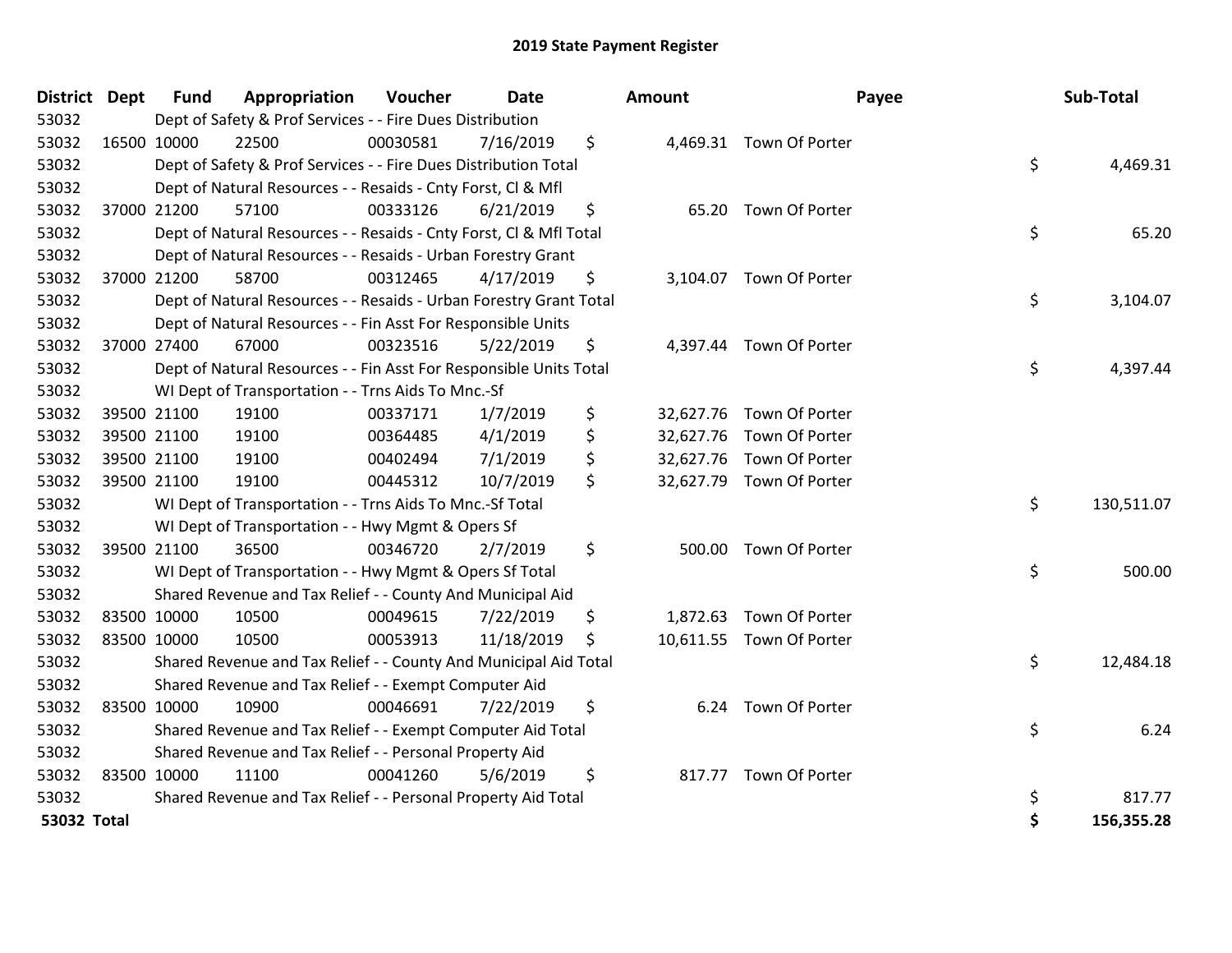| District | <b>Dept</b> | <b>Fund</b> | Appropriation                                                        | Voucher  | <b>Date</b> |               | Amount    |                        | Payee | Sub-Total  |
|----------|-------------|-------------|----------------------------------------------------------------------|----------|-------------|---------------|-----------|------------------------|-------|------------|
| 53034    |             |             | Dept of Safety & Prof Services - - Fire Dues Distribution            |          |             |               |           |                        |       |            |
| 53034    | 16500 10000 |             | 22500                                                                | 00030268 | 7/16/2019   | \$            |           | 8,266.47 Town Of Rock  |       |            |
| 53034    |             |             | Dept of Safety & Prof Services - - Fire Dues Distribution Total      |          |             |               |           |                        | \$    | 8,266.47   |
| 53034    |             |             | Dept of Natural Resources - - Aids In Lieu Of Taxes - Gener          |          |             |               |           |                        |       |            |
| 53034    |             | 37000 10000 | 50300                                                                | 00297931 | 2/12/2019   | \$            |           | 1,573.21 Town Of Rock  |       |            |
| 53034    |             |             | Dept of Natural Resources - - Aids In Lieu Of Taxes - Gener Total    |          |             |               |           |                        | \$    | 1,573.21   |
| 53034    |             |             | Dept of Natural Resources - - Resaids - Cnty Forst, Cl & Mfl         |          |             |               |           |                        |       |            |
| 53034    |             | 37000 21200 | 57100                                                                | 00333127 | 6/21/2019   | \$            |           | 31.20 Town Of Rock     |       |            |
| 53034    |             |             | Dept of Natural Resources - - Resaids - Cnty Forst, CI & Mfl Total   |          |             |               |           |                        | \$    | 31.20      |
| 53034    |             |             | Dept of Natural Resources - - Fin Asst For Responsible Units         |          |             |               |           |                        |       |            |
| 53034    |             | 37000 27400 | 67000                                                                | 00323037 | 5/22/2019   | \$            |           | 10,134.13 Town Of Rock |       |            |
| 53034    |             |             | Dept of Natural Resources - - Fin Asst For Responsible Units Total   |          |             |               |           |                        | \$    | 10,134.13  |
| 53034    |             |             | WI Dept of Transportation - - Trns Aids To Mnc.-Sf                   |          |             |               |           |                        |       |            |
| 53034    |             | 39500 21100 | 19100                                                                | 00337172 | 1/7/2019    | \$            | 30,417.94 | Town Of Rock           |       |            |
| 53034    |             | 39500 21100 | 19100                                                                | 00364486 | 4/1/2019    | \$            | 30,417.94 | Town Of Rock           |       |            |
| 53034    |             | 39500 21100 | 19100                                                                | 00402495 | 7/1/2019    | \$            | 30,417.94 | Town Of Rock           |       |            |
| 53034    |             | 39500 21100 | 19100                                                                | 00445313 | 10/7/2019   | \$            |           | 30,417.95 Town Of Rock |       |            |
| 53034    |             |             | WI Dept of Transportation - - Trns Aids To Mnc.-Sf Total             |          |             |               |           |                        | \$    | 121,671.77 |
| 53034    |             |             | Department of Administration - - Hv Trans Ln Annual Impact Fee       |          |             |               |           |                        |       |            |
| 53034    |             | 50500 10000 | 17400                                                                | 00101217 | 5/1/2019    | \$            |           | 53,775.00 Town Of Rock |       |            |
| 53034    |             |             | Department of Administration - - Hv Trans Ln Annual Impact Fee Total |          |             |               |           |                        | \$    | 53,775.00  |
| 53034    |             |             | Elections Commission - - 2018 Hava Election Security                 |          |             |               |           |                        |       |            |
| 53034    | 51000 22000 |             | 18200                                                                | 00002626 | 11/19/2019  | $\ddot{\phi}$ |           | 1,100.00 Town Of Rock  |       |            |
| 53034    |             |             | Elections Commission - - 2018 Hava Election Security Total           |          |             |               |           |                        | \$    | 1,100.00   |
| 53034    |             |             | Shared Revenue and Tax Relief - - County And Municipal Aid           |          |             |               |           |                        |       |            |
| 53034    | 83500 10000 |             | 10500                                                                | 00049616 | 7/22/2019   | \$            | 15,211.03 | Town Of Rock           |       |            |
| 53034    | 83500 10000 |             | 10500                                                                | 00053914 | 11/18/2019  | \$            |           | 86,195.86 Town Of Rock |       |            |
| 53034    |             |             | Shared Revenue and Tax Relief - - County And Municipal Aid Total     |          |             |               |           |                        | \$    | 101,406.89 |
| 53034    |             |             | Shared Revenue and Tax Relief - - Exempt Computer Aid                |          |             |               |           |                        |       |            |
| 53034    |             | 83500 10000 | 10900                                                                | 00046692 | 7/22/2019   | \$            | 407.39    | <b>Town Of Rock</b>    |       |            |
| 53034    |             |             | Shared Revenue and Tax Relief - - Exempt Computer Aid Total          |          |             |               |           |                        | \$    | 407.39     |
| 53034    |             |             | Shared Revenue and Tax Relief - - Utility Aid                        |          |             |               |           |                        |       |            |
| 53034    | 83500 10000 |             | 11000                                                                | 00049616 | 7/22/2019   | \$            | 53.23     | <b>Town Of Rock</b>    |       |            |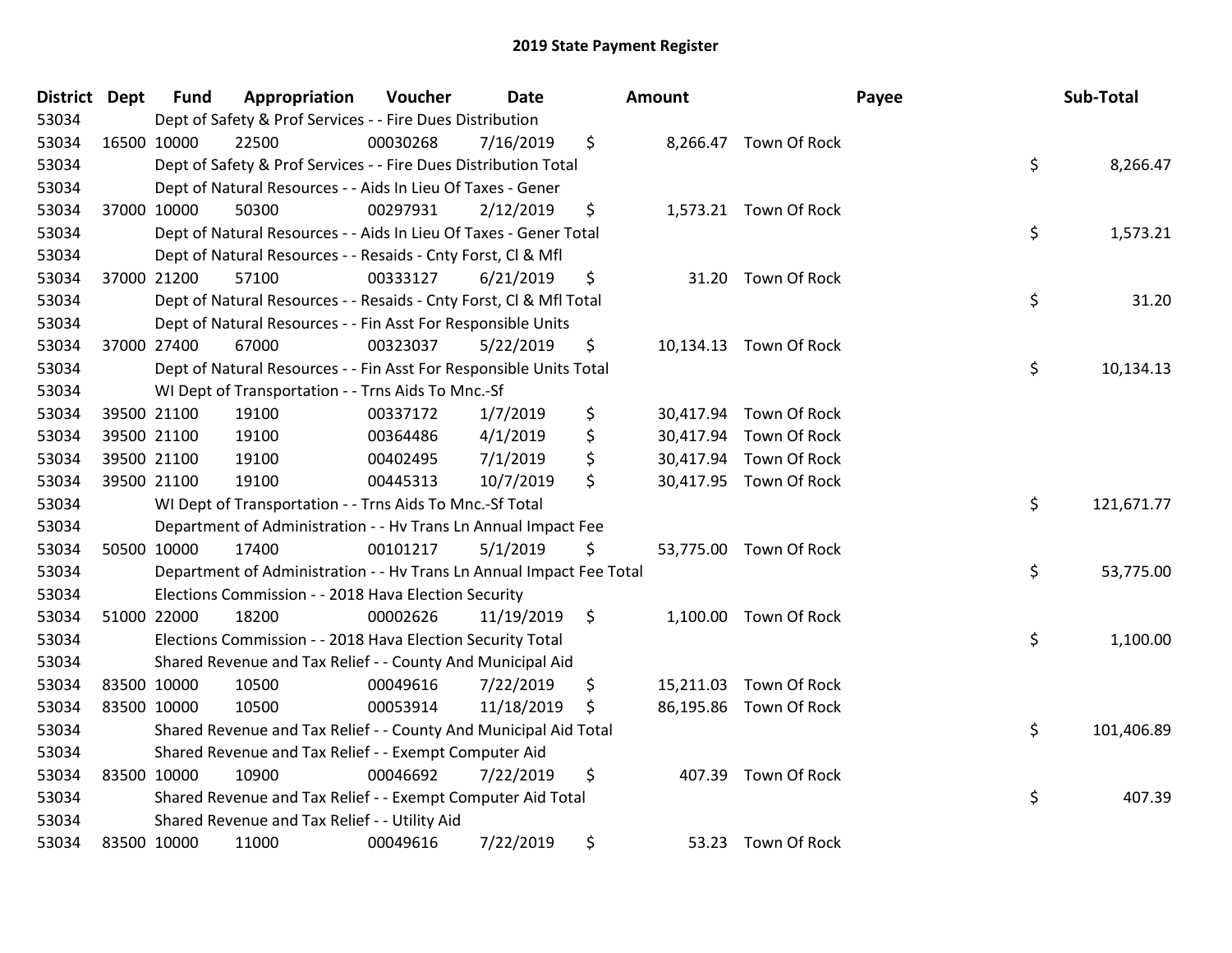| <b>District</b> | Dept | Fund        | Appropriation                                                   | <b>Voucher</b> | Date       |    | Amount   |                        | Payee | Sub-Total  |
|-----------------|------|-------------|-----------------------------------------------------------------|----------------|------------|----|----------|------------------------|-------|------------|
| 53034           |      | 83500 10000 | 11000                                                           | 00053914       | 11/18/2019 | Ś. | 953.91   | Town Of Rock           |       |            |
| 53034           |      |             | Shared Revenue and Tax Relief - - Utility Aid Total             |                |            |    |          |                        |       | 1,007.14   |
| 53034           |      |             | Shared Revenue and Tax Relief - - Personal Property Aid         |                |            |    |          |                        |       |            |
| 53034           |      | 83500 10000 | 11100                                                           | 00041261       | 5/6/2019   |    | 2,553.45 | Town Of Rock           |       |            |
| 53034           |      |             | Shared Revenue and Tax Relief - - Personal Property Aid Total   |                |            |    |          |                        |       | 2,553.45   |
| 53034           |      |             | Shared Revenue and Tax Relief - - Lottery & Gaming Credit       |                |            |    |          |                        |       |            |
| 53034           |      | 83500 52100 | 36300                                                           | 00038463       | 3/25/2019  | S  |          | 24,322.56 Town Of Rock |       |            |
| 53034           |      |             | Shared Revenue and Tax Relief - - Lottery & Gaming Credit Total |                |            |    |          |                        |       | 24,322.56  |
| 53034 Total     |      |             |                                                                 |                |            |    |          |                        |       | 326,249.21 |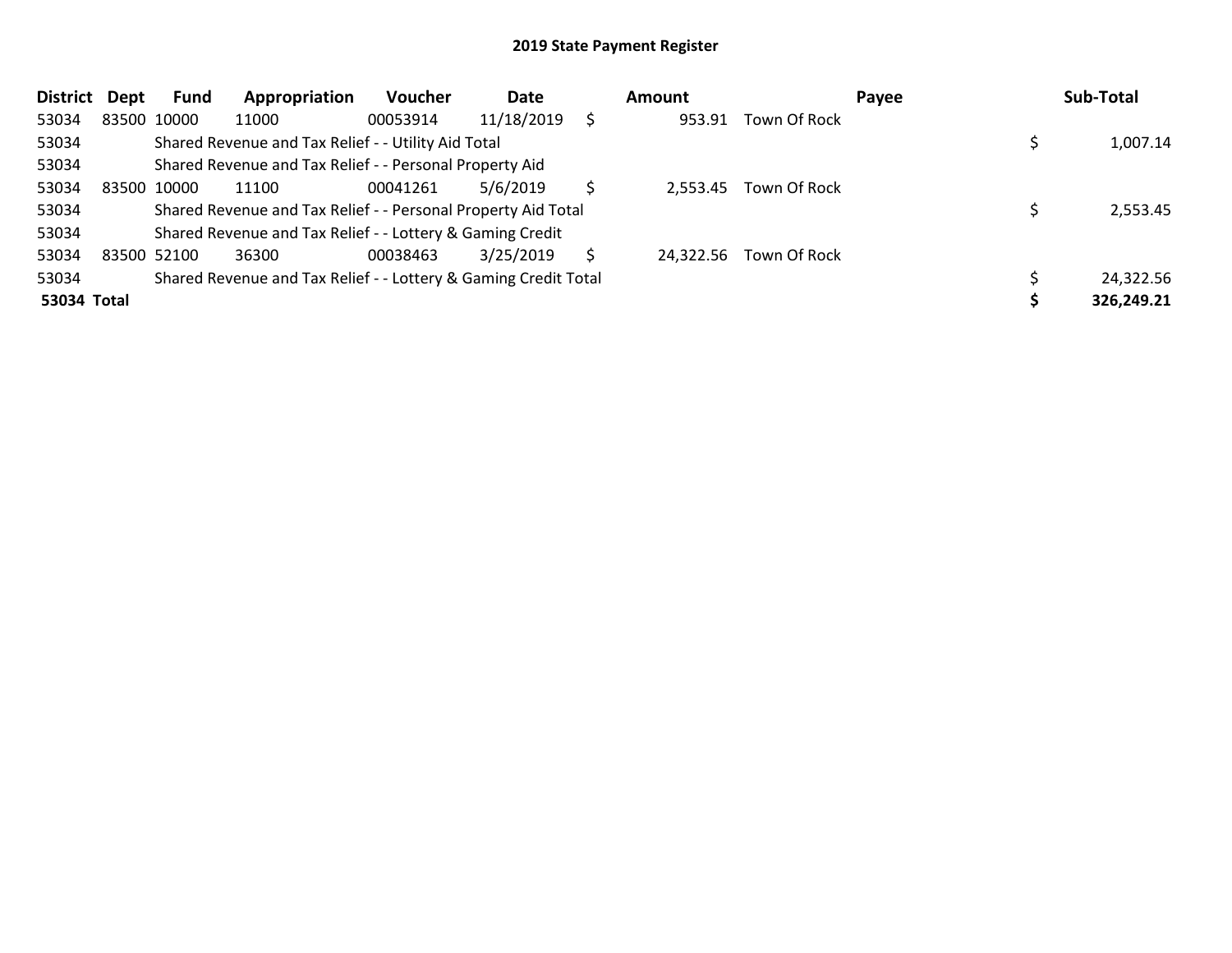| District      | <b>Dept</b> | <b>Fund</b> | Appropriation                                                      | Voucher  | <b>Date</b> | <b>Amount</b>   | Payee                           |    | Sub-Total  |
|---------------|-------------|-------------|--------------------------------------------------------------------|----------|-------------|-----------------|---------------------------------|----|------------|
| 53036         |             |             | Dept of Safety & Prof Services - - Fire Dues Distribution          |          |             |                 |                                 |    |            |
| 53036         |             | 16500 10000 | 22500                                                              | 00030846 | 7/17/2019   | \$              | 2,900.39 Town Of Spring Valley  |    |            |
| 53036         |             |             | Dept of Safety & Prof Services - - Fire Dues Distribution Total    |          |             |                 |                                 | \$ | 2,900.39   |
| 53036         |             |             | Dept of Natural Resources - - Aids In Lieu Of Taxes - Gener        |          |             |                 |                                 |    |            |
| 53036         |             | 37000 10000 | 50300                                                              | 00297867 | 2/12/2019   | \$<br>564.63    | Town Of Spring Valley           |    |            |
| 53036         |             |             | Dept of Natural Resources - - Aids In Lieu Of Taxes - Gener Total  |          |             |                 |                                 | \$ | 564.63     |
| 53036         |             |             | Dept of Natural Resources - - Resaids - Cnty Forst, Cl & Mfl       |          |             |                 |                                 |    |            |
| 53036         |             | 37000 21200 | 57100                                                              | 00333128 | 6/21/2019   | \$<br>129.60    | Town Of Spring Valley           |    |            |
| 53036         |             |             | Dept of Natural Resources - - Resaids - Cnty Forst, Cl & Mfl Total |          |             |                 |                                 | \$ | 129.60     |
| 53036         |             |             | Dept of Natural Resources - - Fin Asst For Responsible Units       |          |             |                 |                                 |    |            |
| 53036         |             | 37000 27400 | 67000                                                              | 00323555 | 5/22/2019   | \$              | 866.96 Town Of Spring Valley    |    |            |
| 53036         |             |             | Dept of Natural Resources - - Fin Asst For Responsible Units Total |          |             |                 |                                 | \$ | 866.96     |
| 53036         |             |             | WI Dept of Transportation - - Trns Aids To Mnc.-Sf                 |          |             |                 |                                 |    |            |
| 53036         |             | 39500 21100 | 19100                                                              | 00337173 | 1/7/2019    | \$              | 31,791.91 Town Of Spring Valley |    |            |
| 53036         |             | 39500 21100 | 19100                                                              | 00364487 | 4/1/2019    | \$<br>31,791.91 | Town Of Spring Valley           |    |            |
| 53036         |             | 39500 21100 | 19100                                                              | 00402496 | 7/1/2019    | \$              | 31,791.91 Town Of Spring Valley |    |            |
| 53036         |             | 39500 21100 | 19100                                                              | 00445314 | 10/7/2019   | \$              | 31,791.92 Town Of Spring Valley |    |            |
| 53036         |             |             | WI Dept of Transportation - - Trns Aids To Mnc.-Sf Total           |          |             |                 |                                 | \$ | 127,167.65 |
| 53036         |             |             | Shared Revenue and Tax Relief - - County And Municipal Aid         |          |             |                 |                                 |    |            |
| 53036         |             | 83500 10000 | 10500                                                              | 00049617 | 7/22/2019   | \$<br>1,795.09  | Town Of Spring Valley           |    |            |
| 53036         |             | 83500 10000 | 10500                                                              | 00053915 | 11/18/2019  | \$              | 10,172.20 Town Of Spring Valley |    |            |
| 53036         |             |             | Shared Revenue and Tax Relief - - County And Municipal Aid Total   |          |             |                 |                                 | \$ | 11,967.29  |
| 53036         |             |             | Shared Revenue and Tax Relief - - Exempt Computer Aid              |          |             |                 |                                 |    |            |
| 53036         |             | 83500 10000 | 10900                                                              | 00046693 | 7/22/2019   | \$<br>7.27      | Town Of Spring Valley           |    |            |
| 53036         |             |             | Shared Revenue and Tax Relief - - Exempt Computer Aid Total        |          |             |                 |                                 | \$ | 7.27       |
| 53036         |             |             | Shared Revenue and Tax Relief - - Utility Aid                      |          |             |                 |                                 |    |            |
| 53036         |             | 83500 10000 | 11000                                                              | 00049617 | 7/22/2019   | \$<br>24.60     | Town Of Spring Valley           |    |            |
| 53036         |             | 83500 10000 | 11000                                                              | 00053915 | 11/18/2019  | \$<br>152.79    | Town Of Spring Valley           |    |            |
| 53036         |             |             | Shared Revenue and Tax Relief - - Utility Aid Total                |          |             |                 |                                 | \$ | 177.39     |
| 53036         |             |             | Shared Revenue and Tax Relief - - Personal Property Aid            |          |             |                 |                                 |    |            |
| 53036         |             | 83500 10000 | 11100                                                              | 00041262 | 5/6/2019    | \$<br>438.19    | Town Of Spring Valley           |    |            |
| 53036         |             |             | Shared Revenue and Tax Relief - - Personal Property Aid Total      |          |             |                 |                                 | \$ | 438.19     |
| $53036$ Total |             |             |                                                                    |          |             |                 |                                 | ¢  | 144 219 37 |

| District Dept |             | <b>Fund</b> | Appropriation                                                      | Voucher  | <b>Date</b> |    | Amount    | Payee                           | Sub-Total        |
|---------------|-------------|-------------|--------------------------------------------------------------------|----------|-------------|----|-----------|---------------------------------|------------------|
| 53036         |             |             | Dept of Safety & Prof Services - - Fire Dues Distribution          |          |             |    |           |                                 |                  |
| 53036         | 16500 10000 |             | 22500                                                              | 00030846 | 7/17/2019   | \$ |           | 2,900.39 Town Of Spring Valley  |                  |
| 53036         |             |             | Dept of Safety & Prof Services - - Fire Dues Distribution Total    |          |             |    |           |                                 | \$<br>2,900.39   |
| 53036         |             |             | Dept of Natural Resources - - Aids In Lieu Of Taxes - Gener        |          |             |    |           |                                 |                  |
| 53036         |             | 37000 10000 | 50300                                                              | 00297867 | 2/12/2019   | \$ |           | 564.63 Town Of Spring Valley    |                  |
| 53036         |             |             | Dept of Natural Resources - - Aids In Lieu Of Taxes - Gener Total  |          |             |    |           |                                 | \$<br>564.63     |
| 53036         |             |             | Dept of Natural Resources - - Resaids - Cnty Forst, Cl & Mfl       |          |             |    |           |                                 |                  |
| 53036         |             | 37000 21200 | 57100                                                              | 00333128 | 6/21/2019   | \$ | 129.60    | Town Of Spring Valley           |                  |
| 53036         |             |             | Dept of Natural Resources - - Resaids - Cnty Forst, Cl & Mfl Total |          |             |    |           |                                 | \$<br>129.60     |
| 53036         |             |             | Dept of Natural Resources - - Fin Asst For Responsible Units       |          |             |    |           |                                 |                  |
| 53036         |             | 37000 27400 | 67000                                                              | 00323555 | 5/22/2019   | \$ |           | 866.96 Town Of Spring Valley    |                  |
| 53036         |             |             | Dept of Natural Resources - - Fin Asst For Responsible Units Total |          |             |    |           |                                 | \$<br>866.96     |
| 53036         |             |             | WI Dept of Transportation - - Trns Aids To Mnc.-Sf                 |          |             |    |           |                                 |                  |
| 53036         |             | 39500 21100 | 19100                                                              | 00337173 | 1/7/2019    | \$ |           | 31,791.91 Town Of Spring Valley |                  |
| 53036         |             | 39500 21100 | 19100                                                              | 00364487 | 4/1/2019    | \$ |           | 31,791.91 Town Of Spring Valley |                  |
| 53036         |             | 39500 21100 | 19100                                                              | 00402496 | 7/1/2019    | \$ |           | 31,791.91 Town Of Spring Valley |                  |
| 53036         |             | 39500 21100 | 19100                                                              | 00445314 | 10/7/2019   | \$ |           | 31,791.92 Town Of Spring Valley |                  |
| 53036         |             |             | WI Dept of Transportation - - Trns Aids To Mnc.-Sf Total           |          |             |    |           |                                 | \$<br>127,167.65 |
| 53036         |             |             | Shared Revenue and Tax Relief - - County And Municipal Aid         |          |             |    |           |                                 |                  |
| 53036         |             | 83500 10000 | 10500                                                              | 00049617 | 7/22/2019   | \$ |           | 1,795.09 Town Of Spring Valley  |                  |
| 53036         |             | 83500 10000 | 10500                                                              | 00053915 | 11/18/2019  | S  | 10,172.20 | Town Of Spring Valley           |                  |
| 53036         |             |             | Shared Revenue and Tax Relief - - County And Municipal Aid Total   |          |             |    |           |                                 | \$<br>11,967.29  |
| 53036         |             |             | Shared Revenue and Tax Relief - - Exempt Computer Aid              |          |             |    |           |                                 |                  |
| 53036         |             | 83500 10000 | 10900                                                              | 00046693 | 7/22/2019   | \$ |           | 7.27 Town Of Spring Valley      |                  |
| 53036         |             |             | Shared Revenue and Tax Relief - - Exempt Computer Aid Total        |          |             |    |           |                                 | \$<br>7.27       |
| 53036         |             |             | Shared Revenue and Tax Relief - - Utility Aid                      |          |             |    |           |                                 |                  |
| 53036         |             | 83500 10000 | 11000                                                              | 00049617 | 7/22/2019   | \$ | 24.60     | Town Of Spring Valley           |                  |
| 53036         |             | 83500 10000 | 11000                                                              | 00053915 | 11/18/2019  | \$ | 152.79    | Town Of Spring Valley           |                  |
| 53036         |             |             | Shared Revenue and Tax Relief - - Utility Aid Total                |          |             |    |           |                                 | \$<br>177.39     |
| 53036         |             |             | Shared Revenue and Tax Relief - - Personal Property Aid            |          |             |    |           |                                 |                  |
| 53036         |             | 83500 10000 | 11100                                                              | 00041262 | 5/6/2019    | \$ | 438.19    | Town Of Spring Valley           |                  |
| 53036         |             |             | Shared Revenue and Tax Relief - - Personal Property Aid Total      |          |             |    |           |                                 | \$<br>438.19     |
| 53036 Total   |             |             |                                                                    |          |             |    |           |                                 | \$<br>144,219.37 |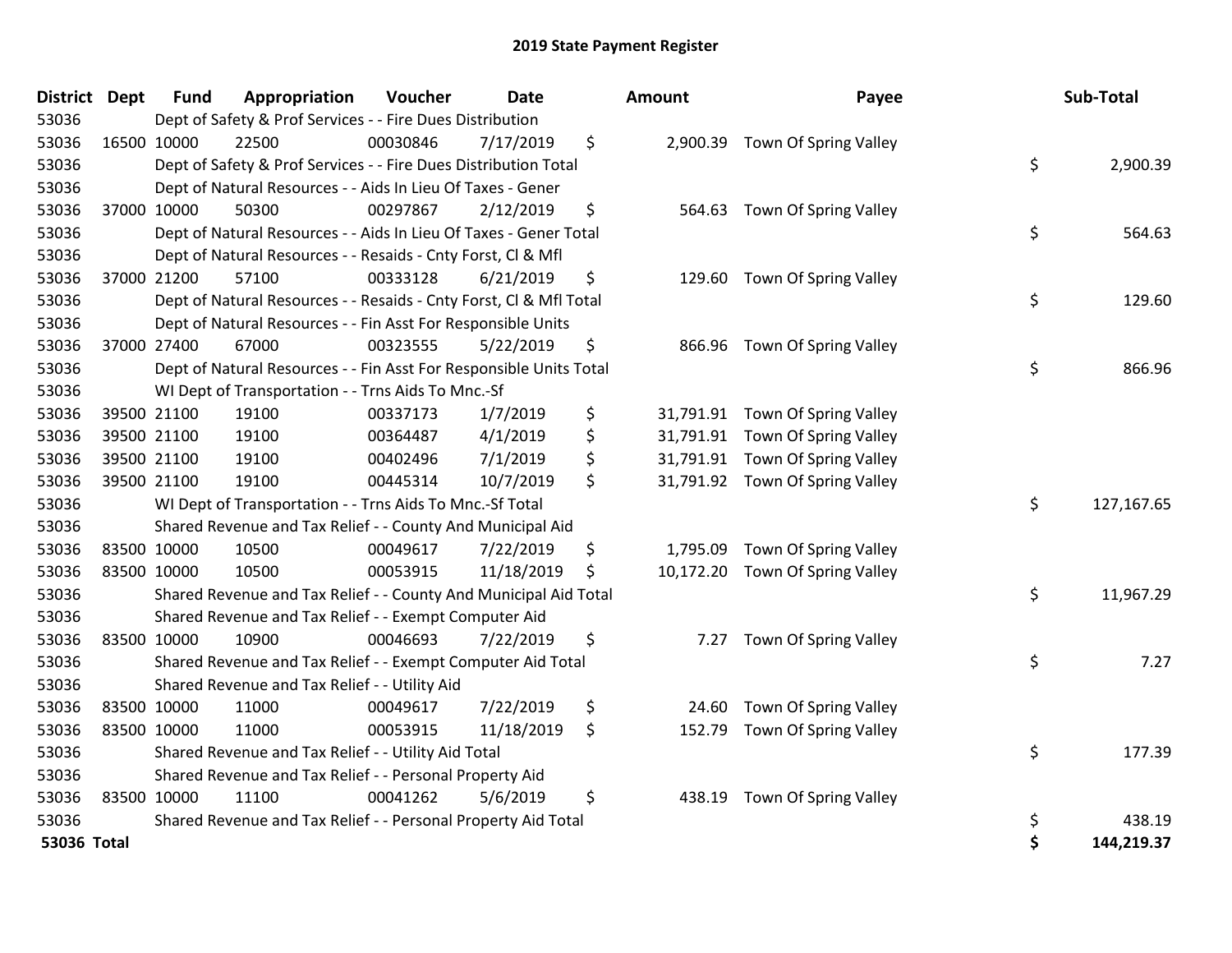| District Dept |             | <b>Fund</b> | Appropriation                                                      | Voucher  | <b>Date</b> |      | <b>Amount</b> |                         | Payee | Sub-Total  |
|---------------|-------------|-------------|--------------------------------------------------------------------|----------|-------------|------|---------------|-------------------------|-------|------------|
| 53038         |             |             | Dept of Safety & Prof Services - - Fire Dues Distribution          |          |             |      |               |                         |       |            |
| 53038         | 16500 10000 |             | 22500                                                              | 00030252 | 7/16/2019   | \$   |               | 8,572.17 Town Of Turtle |       |            |
| 53038         |             |             | Dept of Safety & Prof Services - - Fire Dues Distribution Total    |          |             |      |               |                         | \$    | 8,572.17   |
| 53038         |             |             | Dept of Natural Resources - - Resaids - Cnty Forst, CI & Mfl       |          |             |      |               |                         |       |            |
| 53038         |             | 37000 21200 | 57100                                                              | 00333129 | 6/21/2019   | \$   | 56.99         | Town Of Turtle          |       |            |
| 53038         |             |             | Dept of Natural Resources - - Resaids - Cnty Forst, Cl & Mfl Total |          |             |      |               |                         | \$    | 56.99      |
| 53038         |             |             | Dept of Natural Resources - - Fin Asst For Responsible Units       |          |             |      |               |                         |       |            |
| 53038         |             | 37000 27400 | 67000                                                              | 00322987 | 5/22/2019   | \$   | 8,813.08      | Town Of Turtle          |       |            |
| 53038         |             |             | Dept of Natural Resources - - Fin Asst For Responsible Units Total |          |             |      |               |                         | \$    | 8,813.08   |
| 53038         |             |             | Dept of Natural Resources - - Recycling Consolidation Grants       |          |             |      |               |                         |       |            |
| 53038         |             | 37000 27400 | 67300                                                              | 00322987 | 5/22/2019   | \$   | 597.89        | Town Of Turtle          |       |            |
| 53038         |             |             | Dept of Natural Resources - - Recycling Consolidation Grants Total |          |             |      |               |                         | \$    | 597.89     |
| 53038         |             |             | WI Dept of Transportation - - Trns Aids To Mnc.-Sf                 |          |             |      |               |                         |       |            |
| 53038         |             | 39500 21100 | 19100                                                              | 00337174 | 1/7/2019    | \$   | 28,160.33     | Town Of Turtle          |       |            |
| 53038         |             | 39500 21100 | 19100                                                              | 00364488 | 4/1/2019    | \$   | 28,160.33     | Town Of Turtle          |       |            |
| 53038         |             | 39500 21100 | 19100                                                              | 00402497 | 7/1/2019    | \$   | 28,160.33     | Town Of Turtle          |       |            |
| 53038         |             | 39500 21100 | 19100                                                              | 00445315 | 10/7/2019   | \$   | 28,160.36     | Town Of Turtle          |       |            |
| 53038         |             |             | WI Dept of Transportation - - Trns Aids To Mnc.-Sf Total           |          |             |      |               |                         | \$    | 112,641.35 |
| 53038         |             |             | Department of Justice - - Law Enforcement Train, Local             |          |             |      |               |                         |       |            |
| 53038         | 45500 10000 |             | 23100                                                              | 00074640 | 11/13/2019  | \$   | 320.00        | Town Of Turtle          |       |            |
| 53038         |             |             | Department of Justice - - Law Enforcement Train, Local Total       |          |             |      |               |                         | \$    | 320.00     |
| 53038         |             |             | Elections Commission - - 2018 Hava Election Security               |          |             |      |               |                         |       |            |
| 53038         | 51000 22000 |             | 18200                                                              | 00002394 | 11/13/2019  | - \$ |               | 600.00 Town Of Turtle   |       |            |
| 53038         |             |             | Elections Commission - - 2018 Hava Election Security Total         |          |             |      |               |                         | \$    | 600.00     |
| 53038         |             |             | Shared Revenue and Tax Relief - - County And Municipal Aid         |          |             |      |               |                         |       |            |
| 53038         | 83500 10000 |             | 10500                                                              | 00049618 | 7/22/2019   | \$   | 5,772.27      | Town Of Turtle          |       |            |
| 53038         | 83500 10000 |             | 10500                                                              | 00053916 | 11/18/2019  | \$   | 32,709.52     | Town Of Turtle          |       |            |
| 53038         |             |             | Shared Revenue and Tax Relief - - County And Municipal Aid Total   |          |             |      |               |                         | \$    | 38,481.79  |
| 53038         |             |             | Shared Revenue and Tax Relief - - Exempt Computer Aid              |          |             |      |               |                         |       |            |
| 53038         | 83500 10000 |             | 10900                                                              | 00046694 | 7/22/2019   | \$   | 60.27         | Town Of Turtle          |       |            |
| 53038         |             |             | Shared Revenue and Tax Relief - - Exempt Computer Aid Total        |          |             |      |               |                         | \$    | 60.27      |
| 53038         |             |             | Shared Revenue and Tax Relief - - Utility Aid                      |          |             |      |               |                         |       |            |
| 53038         | 83500 10000 |             | 11000                                                              | 00049618 | 7/22/2019   | \$   |               | 2,613.53 Town Of Turtle |       |            |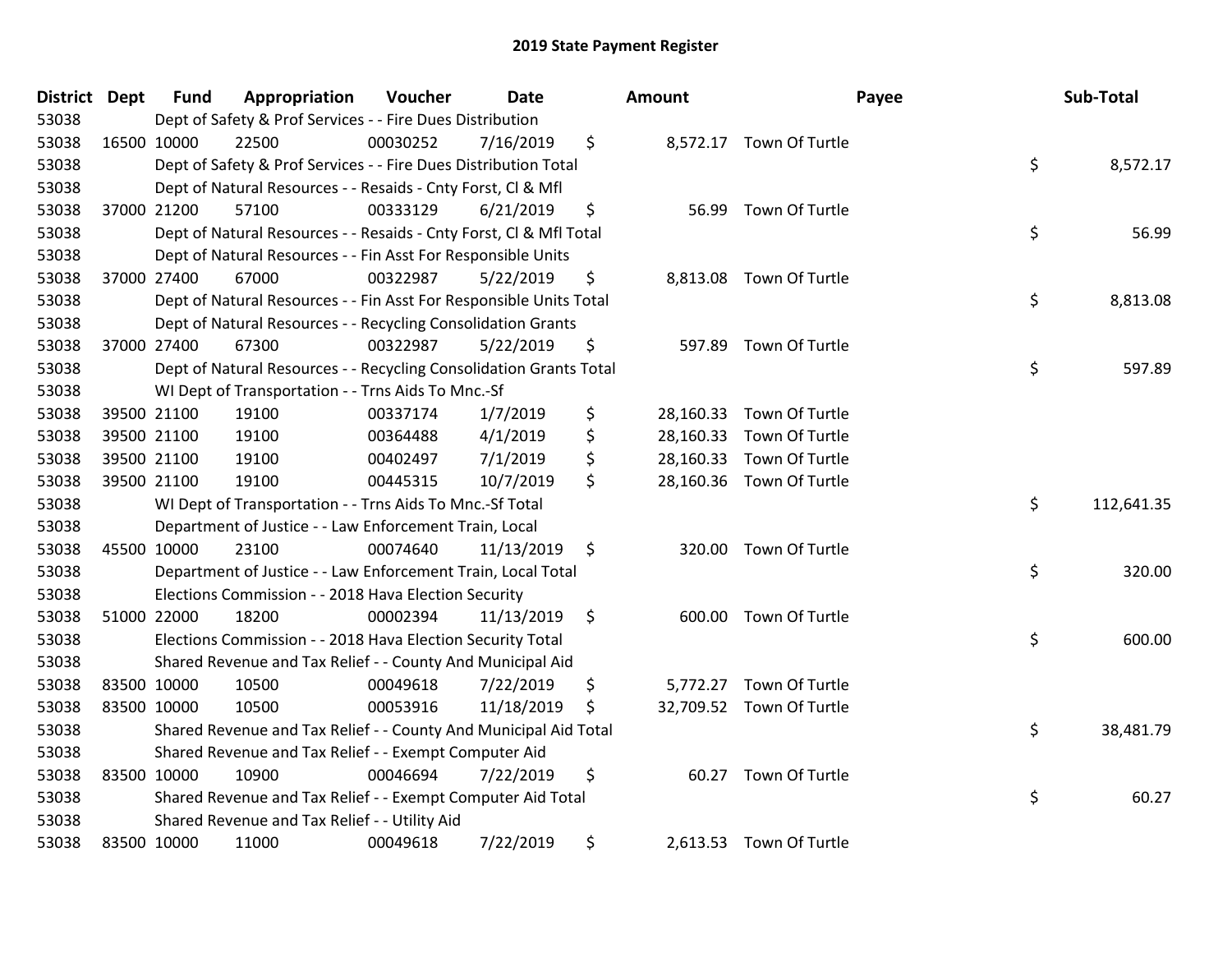| District Dept | <b>Fund</b> | Appropriation                                                 | Voucher  | Date       | Amount | Payee                    | Sub-Total  |
|---------------|-------------|---------------------------------------------------------------|----------|------------|--------|--------------------------|------------|
| 53038         | 83500 10000 | 11000                                                         | 00053916 | 11/18/2019 |        | 10,296.11 Town Of Turtle |            |
| 53038         |             | Shared Revenue and Tax Relief - - Utility Aid Total           |          |            |        |                          | 12,909.64  |
| 53038         |             | Shared Revenue and Tax Relief - - Personal Property Aid       |          |            |        |                          |            |
| 53038         | 83500 10000 | 11100                                                         | 00041263 | 5/6/2019   |        | 731.34 Town Of Turtle    |            |
| 53038         |             | Shared Revenue and Tax Relief - - Personal Property Aid Total |          |            |        |                          | 731.34     |
| 53038 Total   |             |                                                               |          |            |        |                          | 183,784.52 |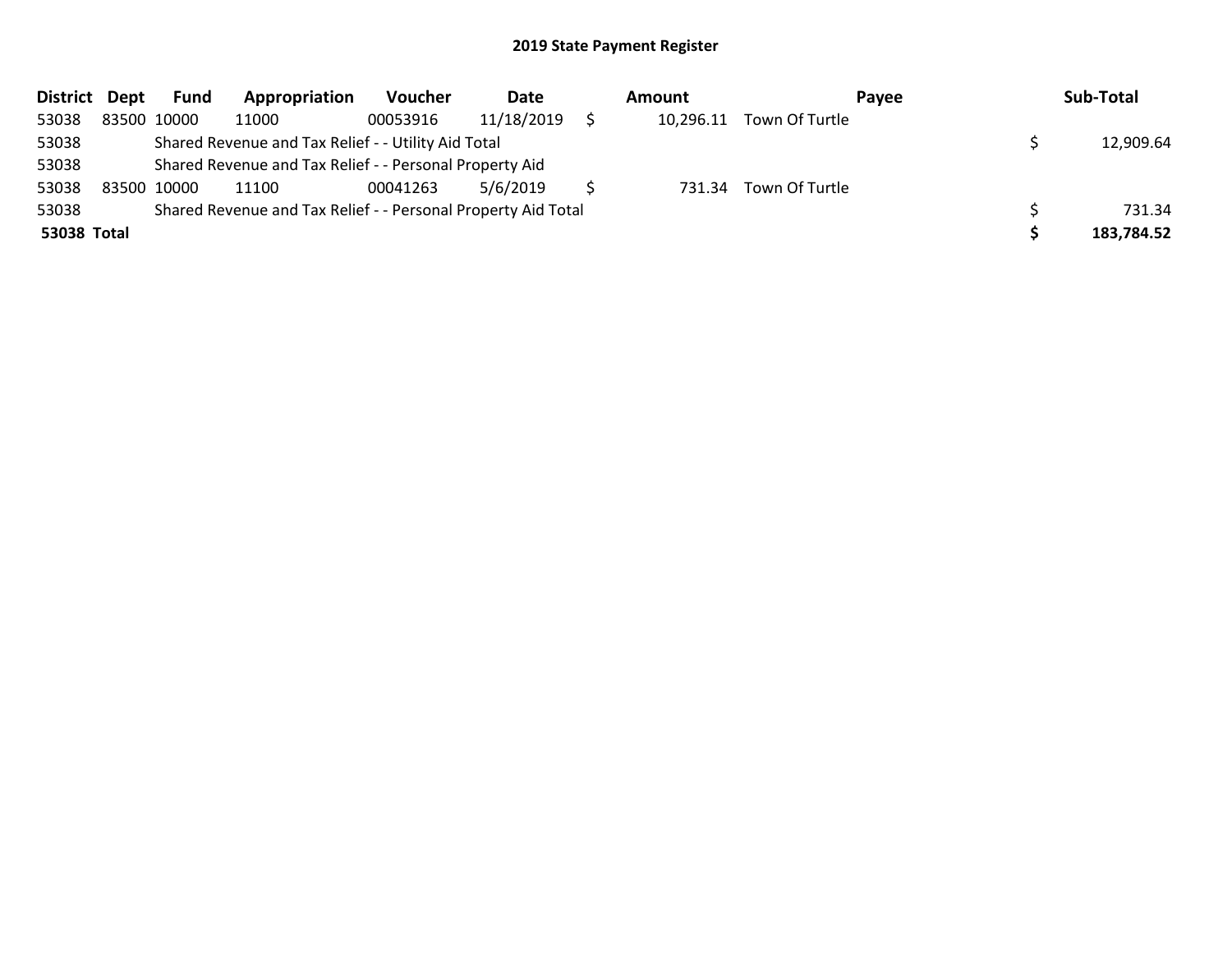| District Dept | <b>Fund</b> | Appropriation                                                      | Voucher  | <b>Date</b> | <b>Amount</b>  |                         | Payee | Sub-Total  |
|---------------|-------------|--------------------------------------------------------------------|----------|-------------|----------------|-------------------------|-------|------------|
| 53040         |             | Dept of Safety & Prof Services - - Fire Dues Distribution          |          |             |                |                         |       |            |
| 53040         | 16500 10000 | 22500                                                              | 00030297 | 7/17/2019   | \$             | 7,807.42 Town Of Union  |       |            |
| 53040         |             | Dept of Safety & Prof Services - - Fire Dues Distribution Total    |          |             |                |                         | \$    | 7,807.42   |
| 53040         |             | Dept of Natural Resources - - Aids In Lieu Of Taxes - Gener        |          |             |                |                         |       |            |
| 53040         | 37000 10000 | 50300                                                              | 00297888 | 2/13/2019   | \$             | 10,464.01 Town Of Union |       |            |
| 53040         | 37000 10000 | 50300                                                              | 00314059 | 4/19/2019   | \$<br>2.46     | Town Of Union           |       |            |
| 53040         | 37000 10000 | 50300                                                              | 00314060 | 4/19/2019   | \$<br>165.40   | Town Of Union           |       |            |
| 53040         |             | Dept of Natural Resources - - Aids In Lieu Of Taxes - Gener Total  |          |             |                |                         | \$    | 10,631.87  |
| 53040         |             | Dept of Natural Resources - - Resaids - Cnty Forst, CI & Mfl       |          |             |                |                         |       |            |
| 53040         | 37000 21200 | 57100                                                              | 00333130 | 6/24/2019   | \$             | 14.00 Town Of Union     |       |            |
| 53040         |             | Dept of Natural Resources - - Resaids - Cnty Forst, Cl & Mfl Total |          |             |                |                         | \$    | 14.00      |
| 53040         |             | Dept of Natural Resources - - Aids In Lieu Of Taxes - Sum S        |          |             |                |                         |       |            |
| 53040         | 37000 21200 | 57900                                                              | 00314061 | 4/19/2019   | \$             | 44.56 Town Of Union     |       |            |
| 53040         |             | Dept of Natural Resources - - Aids In Lieu Of Taxes - Sum S Total  |          |             |                |                         | \$    | 44.56      |
| 53040         |             | WI Dept of Transportation - - Trns Aids To Mnc.-Sf                 |          |             |                |                         |       |            |
| 53040         | 39500 21100 | 19100                                                              | 00337175 | 1/7/2019    | \$             | 32,161.91 Town Of Union |       |            |
| 53040         | 39500 21100 | 19100                                                              | 00364489 | 4/1/2019    | \$             | 32,161.91 Town Of Union |       |            |
| 53040         | 39500 21100 | 19100                                                              | 00402498 | 7/1/2019    | \$             | 32,161.91 Town Of Union |       |            |
| 53040         | 39500 21100 | 19100                                                              | 00445316 | 10/7/2019   | \$             | 32,161.92 Town Of Union |       |            |
| 53040         |             | WI Dept of Transportation - - Trns Aids To Mnc.-Sf Total           |          |             |                |                         | \$    | 128,647.65 |
| 53040         |             | WI Dept of Transportation - - Hwy Mgmt & Opers Sf                  |          |             |                |                         |       |            |
| 53040         | 39500 21100 | 36500                                                              | 00395487 | 6/21/2019   | \$<br>500.00   | Town Of Union           |       |            |
| 53040         | 39500 21100 | 36500                                                              | 00420256 | 8/7/2019    | \$<br>500.00   | Town Of Union           |       |            |
| 53040         | 39500 21100 | 36500                                                              | 00435560 | 9/18/2019   | \$<br>500.00   | Town Of Union           |       |            |
| 53040         |             | WI Dept of Transportation - - Hwy Mgmt & Opers Sf Total            |          |             |                |                         | \$    | 1,500.00   |
| 53040         |             | Elections Commission - - 2018 Hava Election Security               |          |             |                |                         |       |            |
| 53040         | 51000 22000 | 18200                                                              | 00002840 | 11/21/2019  | \$             | 1,200.00 Town Of Union  |       |            |
| 53040         |             | Elections Commission - - 2018 Hava Election Security Total         |          |             |                |                         | \$    | 1,200.00   |
| 53040         |             | Shared Revenue and Tax Relief - - County And Municipal Aid         |          |             |                |                         |       |            |
| 53040         | 83500 10000 | 10500                                                              | 00049619 | 7/22/2019   | \$<br>3,403.47 | Town Of Union           |       |            |
| 53040         | 83500 10000 | 10500                                                              | 00053917 | 11/18/2019  | \$             | 19,287.29 Town Of Union |       |            |
| 53040         |             | Shared Revenue and Tax Relief - - County And Municipal Aid Total   |          |             |                |                         | \$    | 22,690.76  |
| 53040         |             | Shared Revenue and Tax Relief - - Exempt Computer Aid              |          |             |                |                         |       |            |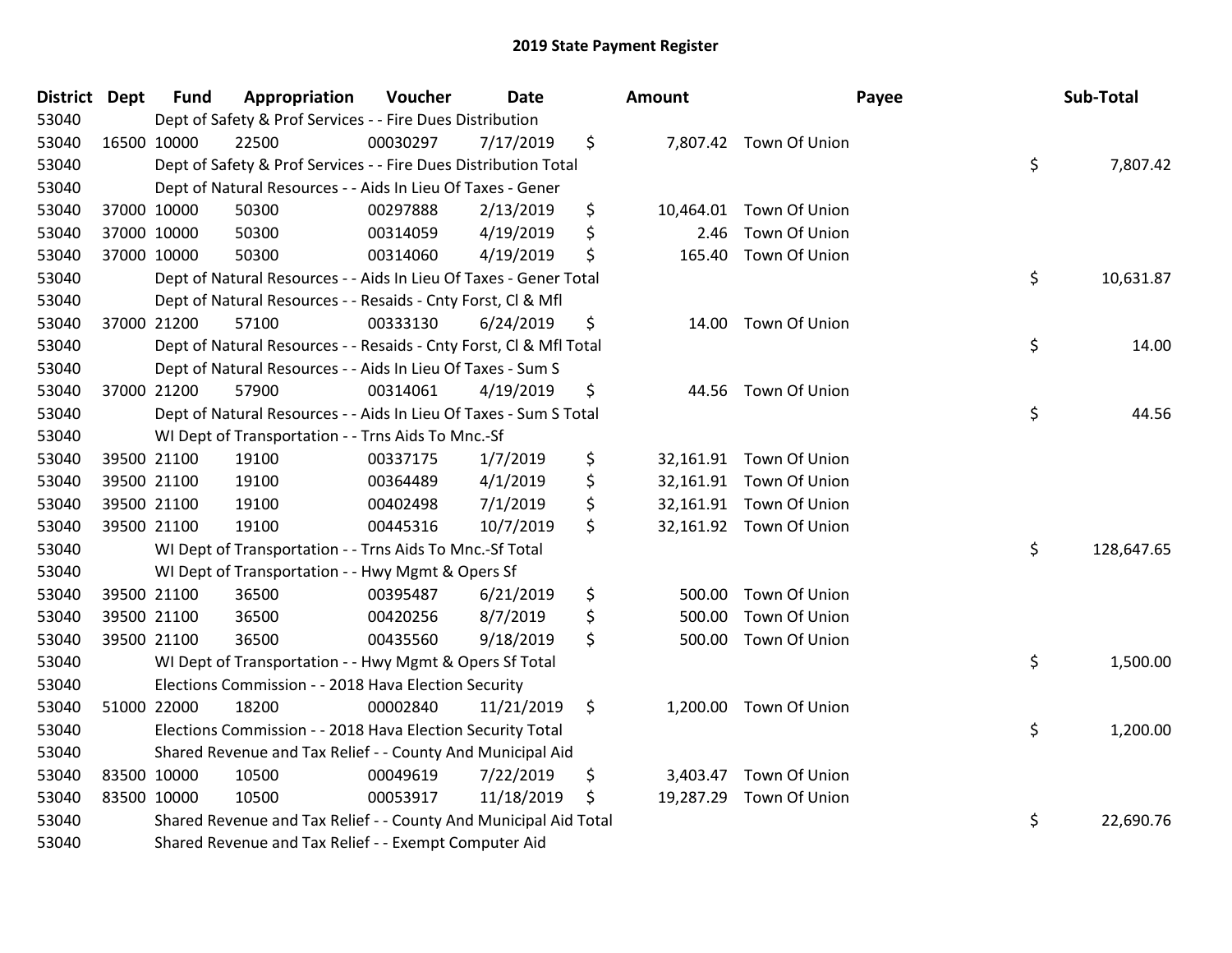| <b>District</b> | Dept        | Fund | Appropriation                                                   | <b>Voucher</b> | Date       |     | Amount   |               | Payee | Sub-Total  |
|-----------------|-------------|------|-----------------------------------------------------------------|----------------|------------|-----|----------|---------------|-------|------------|
| 53040           | 83500 10000 |      | 10900                                                           | 00046695       | 7/22/2019  | \$. | 66.51    | Town Of Union |       |            |
| 53040           |             |      | Shared Revenue and Tax Relief - - Exempt Computer Aid Total     |                |            |     |          |               |       | 66.51      |
| 53040           |             |      | Shared Revenue and Tax Relief - - Utility Aid                   |                |            |     |          |               |       |            |
| 53040           | 83500 10000 |      | 11000                                                           | 00053917       | 11/18/2019 | S   | 4.05     | Town Of Union |       |            |
| 53040           |             |      | Shared Revenue and Tax Relief - - Utility Aid Total             |                |            |     |          |               |       | 4.05       |
| 53040           |             |      | Shared Revenue and Tax Relief - - Personal Property Aid         |                |            |     |          |               |       |            |
| 53040           | 83500 10000 |      | 11100                                                           | 00041264       | 5/6/2019   | \$  | 3.382.83 | Town Of Union |       |            |
| 53040           |             |      | Shared Revenue and Tax Relief - - Personal Property Aid Total   |                |            |     |          |               |       | 3,382.83   |
| 53040           |             |      | Shared Revenue and Tax Relief - - Lottery & Gaming Credit       |                |            |     |          |               |       |            |
| 53040           | 83500 52100 |      | 36300                                                           | 00038464       | 3/25/2019  | \$  | 6,107.90 | Town Of Union |       |            |
| 53040           |             |      | Shared Revenue and Tax Relief - - Lottery & Gaming Credit Total |                |            |     |          |               |       | 6,107.90   |
| 53040 Total     |             |      |                                                                 |                |            |     |          |               |       | 182,097.55 |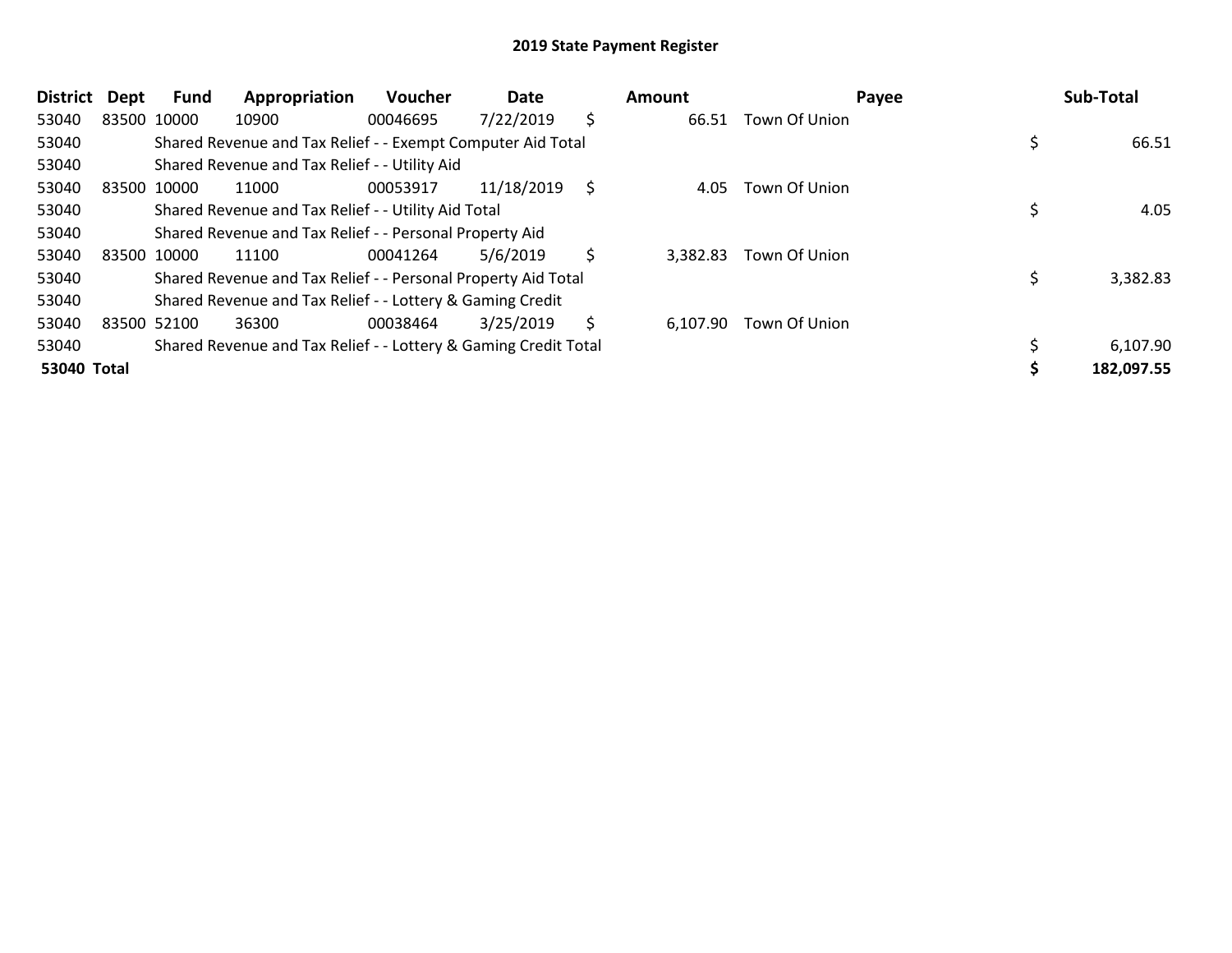| District Dept |             | <b>Fund</b> | Appropriation                                                                   | Voucher   | <b>Date</b>   | <b>Amount</b>   | Payee                         | Sub-Total        |
|---------------|-------------|-------------|---------------------------------------------------------------------------------|-----------|---------------|-----------------|-------------------------------|------------------|
| 53111         |             |             | Dept of Safety & Prof Services - - Fire Dues Distribution                       |           |               |                 |                               |                  |
| 53111         | 16500 10000 |             | 22500                                                                           | 00030454  | 7/15/2019     | \$              | 5,650.98 Village Of Clinton   |                  |
| 53111         |             |             | Dept of Safety & Prof Services - - Fire Dues Distribution Total                 |           |               |                 |                               | \$<br>5,650.98   |
| 53111         |             |             | Dept of Natural Resources - - Fin Asst For Responsible Units                    |           |               |                 |                               |                  |
| 53111         |             | 37000 27400 | 67000                                                                           | 00323331  | 5/22/2019     | \$<br>7,096.59  | Village Of Clinton            |                  |
| 53111         |             |             | Dept of Natural Resources - - Fin Asst For Responsible Units Total              |           |               |                 |                               | \$<br>7,096.59   |
| 53111         |             |             | WI Dept of Transportation - - Trns Aids To Mnc.-Sf                              |           |               |                 |                               |                  |
| 53111         |             | 39500 21100 | 19100                                                                           | 00337176  | 1/7/2019      | \$              | 28,912.72 Village Of Clinton  |                  |
| 53111         | 39500 21100 |             | 19100                                                                           | 00364490  | 4/1/2019      | \$              | 28,912.72 Village Of Clinton  |                  |
| 53111         |             | 39500 21100 | 19100                                                                           | 00402499  | 7/1/2019      | \$<br>28,912.72 | Village Of Clinton            |                  |
| 53111         |             | 39500 21100 | 19100                                                                           | 00445317  | 10/7/2019     | \$<br>28,912.74 | Village Of Clinton            |                  |
| 53111         |             |             | WI Dept of Transportation - - Trns Aids To Mnc.-Sf Total                        |           |               |                 |                               | \$<br>115,650.90 |
| 53111         |             |             | Department of Health Services - - Prepaid Medical Transport Reimbursement       |           |               |                 |                               |                  |
| 53111         | 43500 10000 |             | 16300                                                                           | AMBULANCE | 11/18/2019 \$ | 7,663.63        | Village Of Clinton            |                  |
| 53111         |             |             | Department of Health Services - - Prepaid Medical Transport Reimbursement Total |           |               |                 |                               | \$<br>7,663.63   |
| 53111         |             |             | Department of Justice - - Law Enforcement Train, Local                          |           |               |                 |                               |                  |
| 53111         | 45500 10000 |             | 23100                                                                           | 00069885  | 8/12/2019     | \$<br>1,300.00  | Village Of Clinton            |                  |
| 53111         | 45500 10000 |             | 23100                                                                           | 00072507  | 10/9/2019     | \$<br>800.00    | Village Of Clinton            |                  |
| 53111         |             |             | Department of Justice - - Law Enforcement Train, Local Total                    |           |               |                 |                               | \$<br>2,100.00   |
| 53111         |             |             | Elections Commission - - 2018 Hava Election Security                            |           |               |                 |                               |                  |
| 53111         |             | 51000 22000 | 18200                                                                           | 00002780  | 11/19/2019    | \$              | 600.00 Village Of Clinton     |                  |
| 53111         |             |             | Elections Commission - - 2018 Hava Election Security Total                      |           |               |                 |                               | \$<br>600.00     |
| 53111         |             |             | Shared Revenue and Tax Relief - - Expenditure Restraint Program                 |           |               |                 |                               |                  |
| 53111         | 83500 10000 |             | 10100                                                                           | 00049620  | 7/22/2019     | \$              | 27,852.14 Village Of Clinton  |                  |
| 53111         |             |             | Shared Revenue and Tax Relief - - Expenditure Restraint Program Total           |           |               |                 |                               | \$<br>27,852.14  |
| 53111         |             |             | Shared Revenue and Tax Relief - - County And Municipal Aid                      |           |               |                 |                               |                  |
| 53111         | 83500 10000 |             | 10500                                                                           | 00049620  | 7/22/2019     | \$<br>45,898.31 | Village Of Clinton            |                  |
| 53111         | 83500 10000 |             | 10500                                                                           | 00053918  | 11/18/2019    | \$              | 252,426.81 Village Of Clinton |                  |
| 53111         |             |             | Shared Revenue and Tax Relief - - County And Municipal Aid Total                |           |               |                 |                               | \$<br>298,325.12 |
| 53111         |             |             | Shared Revenue and Tax Relief - - Exempt Computer Aid                           |           |               |                 |                               |                  |
| 53111         | 83500 10000 |             | 10900                                                                           | 00046696  | 7/22/2019     | \$<br>672.40    | Village Of Clinton            |                  |
| 53111         | 83500 10000 |             | 10900                                                                           | 00047976  | 7/22/2019     | \$<br>3,866.55  | Village Of Clinton            |                  |
| 53111         |             |             | Shared Revenue and Tax Relief - - Exempt Computer Aid Total                     |           |               |                 |                               | \$<br>4,538.95   |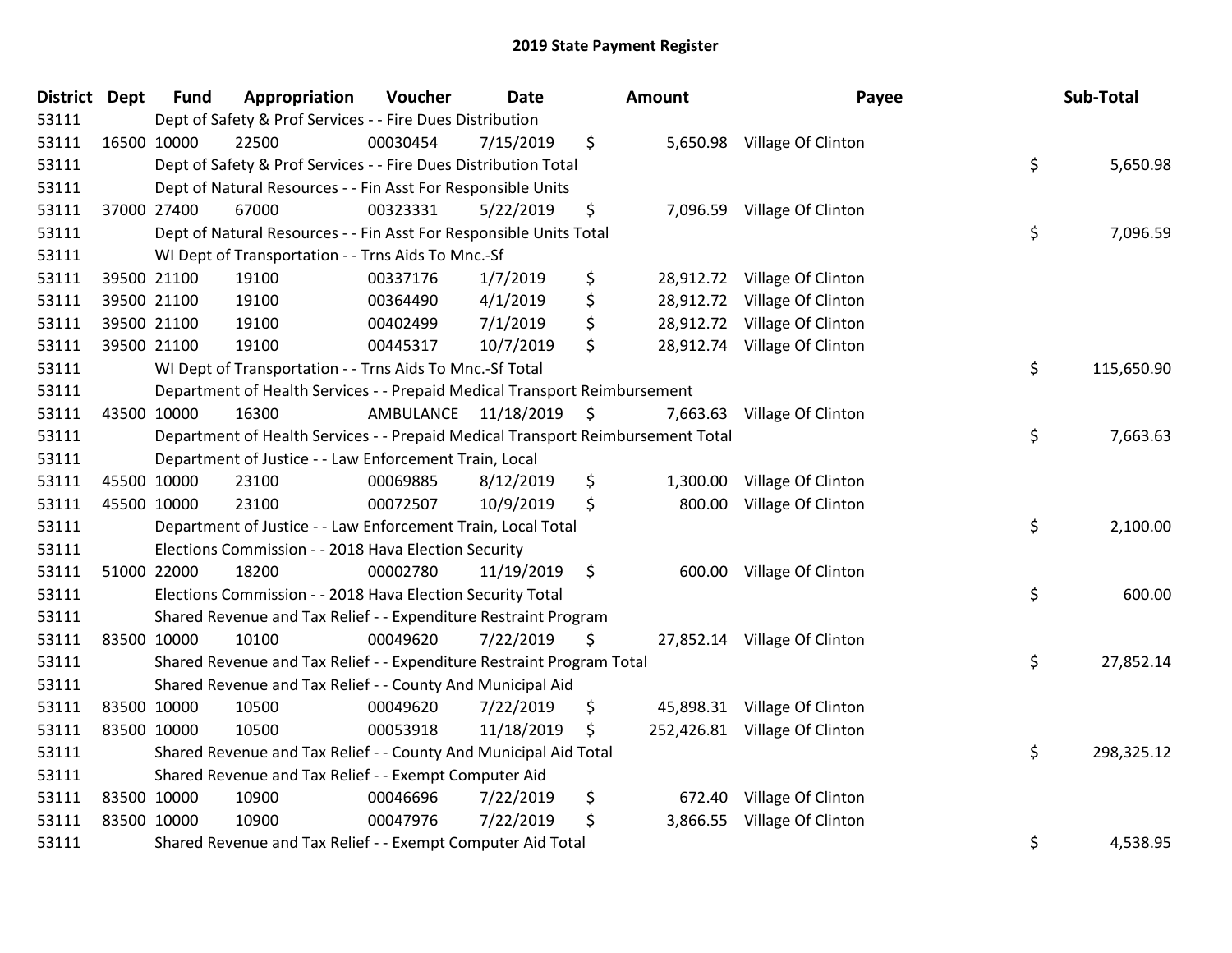| <b>District</b>    | Dept | Fund        | Appropriation                                                   | <b>Voucher</b> | Date       |    | Amount    | Payee              | Sub-Total  |
|--------------------|------|-------------|-----------------------------------------------------------------|----------------|------------|----|-----------|--------------------|------------|
| 53111              |      |             | Shared Revenue and Tax Relief - - Utility Aid                   |                |            |    |           |                    |            |
| 53111              |      | 83500 10000 | 11000                                                           | 00049620       | 7/22/2019  | \$ | 3,398.06  | Village Of Clinton |            |
| 53111              |      | 83500 10000 | 11000                                                           | 00053918       | 11/18/2019 | S  | 19,368.42 | Village Of Clinton |            |
| 53111              |      |             | Shared Revenue and Tax Relief - - Utility Aid Total             |                |            |    |           |                    | 22,766.48  |
| 53111              |      |             | Shared Revenue and Tax Relief - - Personal Property Aid         |                |            |    |           |                    |            |
| 53111              |      | 83500 10000 | 11100                                                           | 00041265       | 5/6/2019   | \$ | 10,572.37 | Village Of Clinton |            |
| 53111              |      | 83500 10000 | 11100                                                           | 00042731       | 5/6/2019   | \$ | 5,840.55  | Village Of Clinton |            |
| 53111              |      |             | Shared Revenue and Tax Relief - - Personal Property Aid Total   |                |            |    |           |                    | 16,412.92  |
| 53111              |      |             | Shared Revenue and Tax Relief - - Lottery & Gaming Credit       |                |            |    |           |                    |            |
| 53111              |      | 83500 52100 | 36300                                                           | 00038465       | 3/25/2019  | \$ | 1,388.64  | Village Of Clinton |            |
| 53111              |      |             | Shared Revenue and Tax Relief - - Lottery & Gaming Credit Total |                |            |    |           |                    | 1,388.64   |
| <b>53111 Total</b> |      |             |                                                                 |                |            |    |           |                    | 510,046.35 |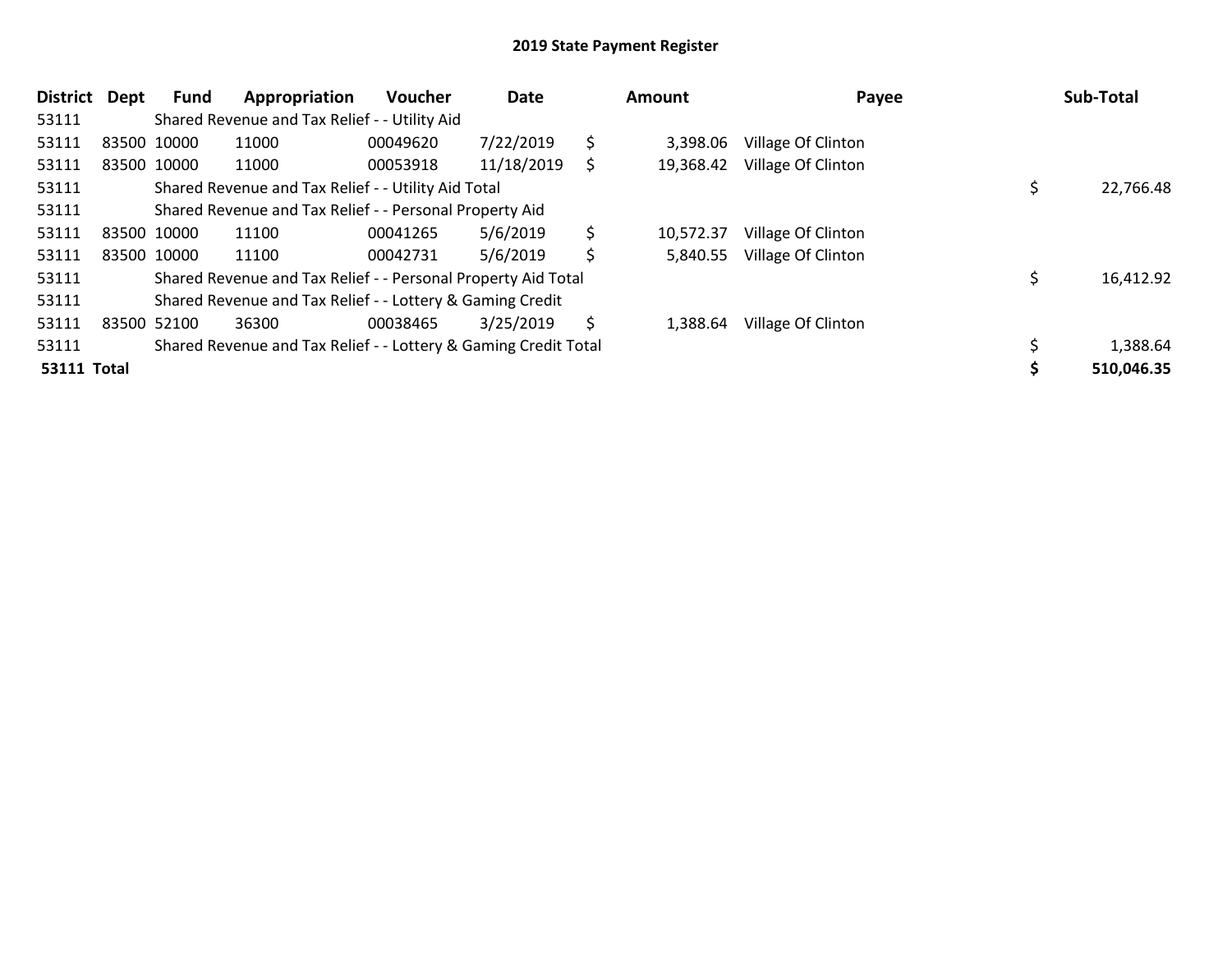| District Dept | <b>Fund</b> | Appropriation                                                                   | Voucher   | <b>Date</b>     | <b>Amount</b>   | Payee                          | Sub-Total        |
|---------------|-------------|---------------------------------------------------------------------------------|-----------|-----------------|-----------------|--------------------------------|------------------|
| 53126         |             | Dept of Safety & Prof Services - - Fire Dues Distribution                       |           |                 |                 |                                |                  |
| 53126         | 16500 10000 | 22500                                                                           | 00031151  | 7/17/2019       | \$              | 1,886.25 Village Of Footville  |                  |
| 53126         |             | Dept of Safety & Prof Services - - Fire Dues Distribution Total                 |           |                 |                 |                                | \$<br>1,886.25   |
| 53126         |             | Dept of Natural Resources - - Fin Asst For Responsible Units                    |           |                 |                 |                                |                  |
| 53126         | 37000 27400 | 67000                                                                           | 00322661  | 5/22/2019       | \$<br>3,263.40  | Village Of Footville           |                  |
| 53126         |             | Dept of Natural Resources - - Fin Asst For Responsible Units Total              |           |                 |                 |                                | \$<br>3,263.40   |
| 53126         |             | WI Dept of Transportation - - Trns Aids To Mnc.-Sf                              |           |                 |                 |                                |                  |
| 53126         | 39500 21100 | 19100                                                                           | 00337177  | 1/7/2019        | \$<br>8,862.06  | Village Of Footville           |                  |
| 53126         | 39500 21100 | 19100                                                                           | 00364491  | 4/1/2019        | \$<br>8,862.06  | Village Of Footville           |                  |
| 53126         | 39500 21100 | 19100                                                                           | 00402500  | 7/1/2019        | \$<br>8,862.06  | Village Of Footville           |                  |
| 53126         | 39500 21100 | 19100                                                                           | 00445318  | 10/7/2019       | \$<br>8,862.09  | Village Of Footville           |                  |
| 53126         |             | WI Dept of Transportation - - Trns Aids To Mnc.-Sf Total                        |           |                 |                 |                                | \$<br>35,448.27  |
| 53126         |             | Department of Health Services - - Prepaid Medical Transport Reimbursement       |           |                 |                 |                                |                  |
| 53126         | 43500 10000 | 16300                                                                           | AMBULANCE | $11/18/2019$ \$ | 2,803.77        | Village Of Footville           |                  |
| 53126         |             | Department of Health Services - - Prepaid Medical Transport Reimbursement Total |           |                 |                 |                                | \$<br>2,803.77   |
| 53126         |             | Shared Revenue and Tax Relief - - Expenditure Restraint Program                 |           |                 |                 |                                |                  |
| 53126         | 83500 10000 | 10100                                                                           | 00049621  | 7/22/2019       | \$<br>12,716.39 | Village Of Footville           |                  |
| 53126         |             | Shared Revenue and Tax Relief - - Expenditure Restraint Program Total           |           |                 |                 |                                | \$<br>12,716.39  |
| 53126         |             | Shared Revenue and Tax Relief - - County And Municipal Aid                      |           |                 |                 |                                |                  |
| 53126         | 83500 10000 | 10500                                                                           | 00049621  | 7/22/2019       | \$<br>16,071.23 | Village Of Footville           |                  |
| 53126         | 83500 10000 | 10500                                                                           | 00053919  | 11/18/2019      | \$              | 88,266.55 Village Of Footville |                  |
| 53126         |             | Shared Revenue and Tax Relief - - County And Municipal Aid Total                |           |                 |                 |                                | \$<br>104,337.78 |
| 53126         |             | Shared Revenue and Tax Relief - - Exempt Computer Aid                           |           |                 |                 |                                |                  |
| 53126         | 83500 10000 | 10900                                                                           | 00046697  | 7/22/2019       | \$<br>112.24    | Village Of Footville           |                  |
| 53126         | 83500 10000 | 10900                                                                           | 00047977  | 7/22/2019       | \$<br>81.59     | Village Of Footville           |                  |
| 53126         |             | Shared Revenue and Tax Relief - - Exempt Computer Aid Total                     |           |                 |                 |                                | \$<br>193.83     |
| 53126         |             | Shared Revenue and Tax Relief - - Utility Aid                                   |           |                 |                 |                                |                  |
| 53126         | 83500 10000 | 11000                                                                           | 00049621  | 7/22/2019       | \$              | 1,549.78 Village Of Footville  |                  |
| 53126         | 83500 10000 | 11000                                                                           | 00053919  | 11/18/2019      | \$<br>8,903.58  | Village Of Footville           |                  |
| 53126         |             | Shared Revenue and Tax Relief - - Utility Aid Total                             |           |                 |                 |                                | \$<br>10,453.36  |
| 53126         |             | Shared Revenue and Tax Relief - - Personal Property Aid                         |           |                 |                 |                                |                  |
| 53126         | 83500 10000 | 11100                                                                           | 00041266  | 5/6/2019        | \$<br>1,482.88  | Village Of Footville           |                  |
| 53126         | 83500 10000 | 11100                                                                           | 00042732  | 5/6/2019        | \$              | 1,065.60 Village Of Footville  |                  |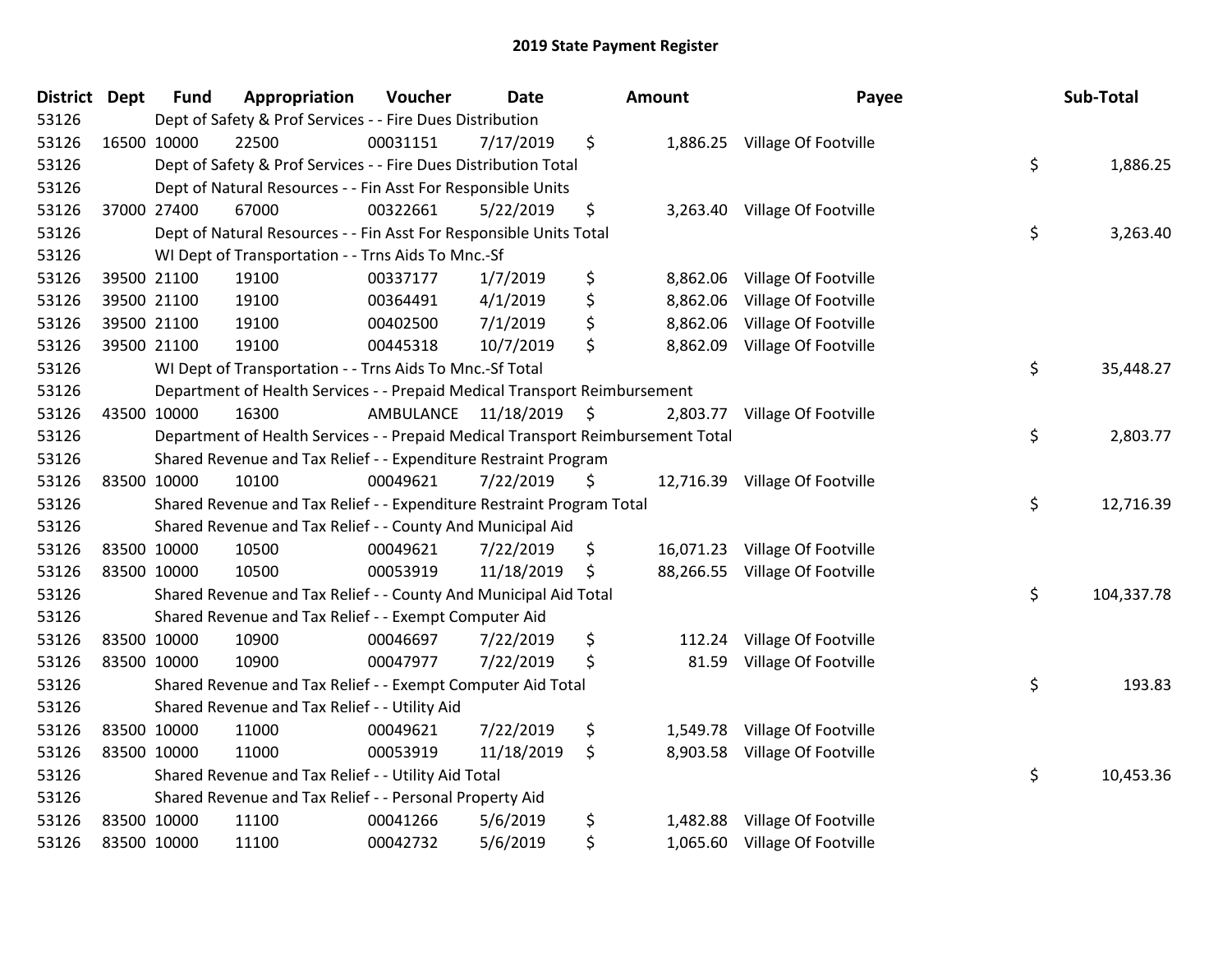|             | District Dept Fund | <b>Appropriation</b>                                          | Voucher | Date | Amount | Payee | Sub-Total  |
|-------------|--------------------|---------------------------------------------------------------|---------|------|--------|-------|------------|
| 53126       |                    | Shared Revenue and Tax Relief - - Personal Property Aid Total |         |      |        |       | 2,548.48   |
| 53126 Total |                    |                                                               |         |      |        |       | 173,651.53 |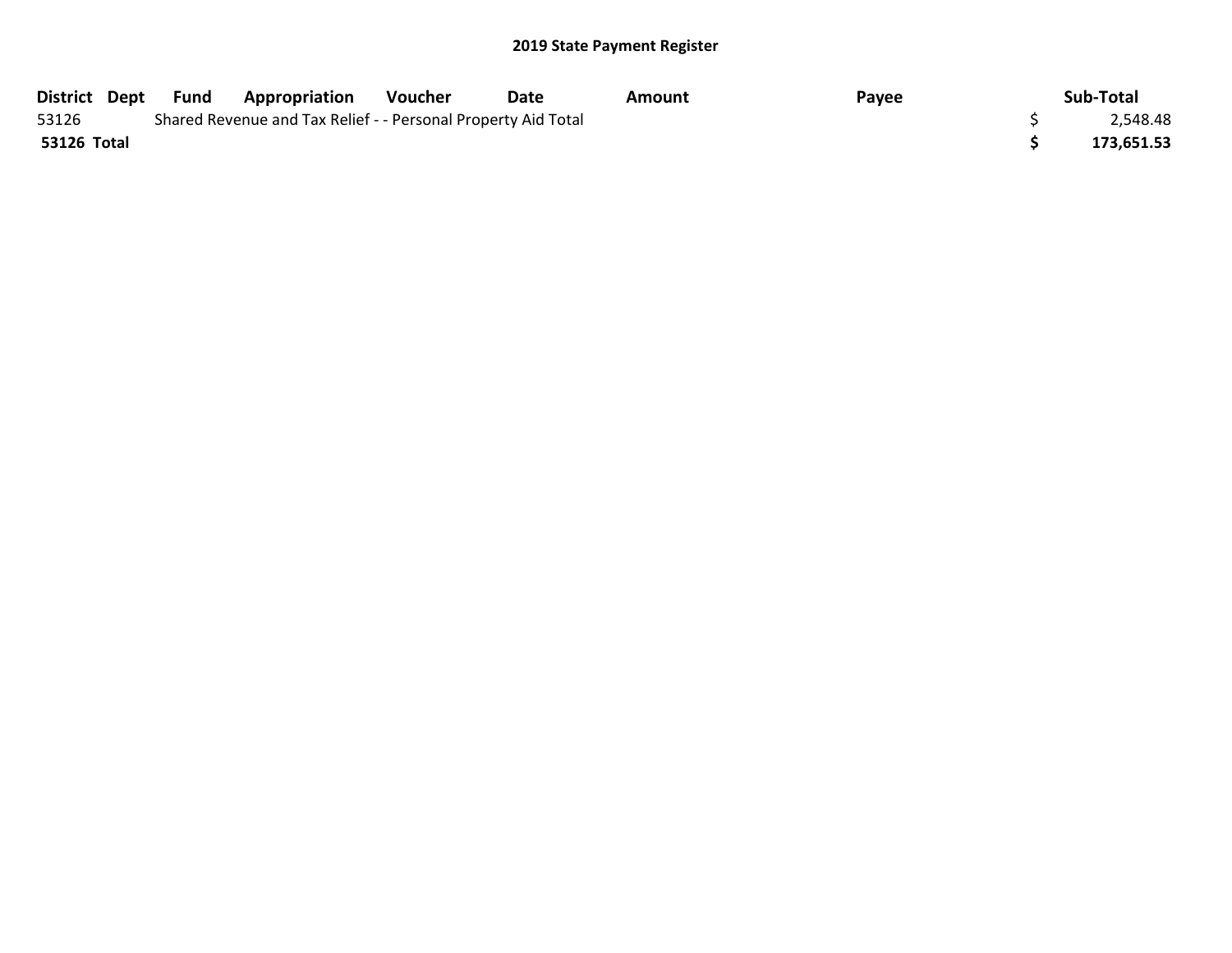| District Dept |             | <b>Fund</b> | Appropriation                                                                   | Voucher  | <b>Date</b>             | Amount          | Payee                             | Sub-Total        |
|---------------|-------------|-------------|---------------------------------------------------------------------------------|----------|-------------------------|-----------------|-----------------------------------|------------------|
| 53165         |             |             | Dept of Safety & Prof Services - - Fire Dues Distribution                       |          |                         |                 |                                   |                  |
| 53165         |             | 16500 10000 | 22500                                                                           | 00030716 | 7/17/2019               | \$              | 3,523.58 Village Of Orfordville   |                  |
| 53165         |             |             | Dept of Safety & Prof Services - - Fire Dues Distribution Total                 |          |                         |                 |                                   | \$<br>3,523.58   |
| 53165         |             |             | Dept of Natural Resources - - Fin Asst For Responsible Units                    |          |                         |                 |                                   |                  |
| 53165         |             | 37000 27400 | 67000                                                                           | 00323446 | 5/22/2019               | \$              | 4,441.81 Village Of Orfordville   |                  |
| 53165         |             |             | Dept of Natural Resources - - Fin Asst For Responsible Units Total              |          |                         |                 |                                   | \$<br>4,441.81   |
| 53165         |             |             | WI Dept of Transportation - - Hwy Sfty Loc Aid Ffd                              |          |                         |                 |                                   |                  |
| 53165         |             | 39500 21100 | 18500                                                                           | 00439158 | 9/27/2019               | \$              | 3,985.00 Village Of Orfordville   |                  |
| 53165         |             |             | WI Dept of Transportation - - Hwy Sfty Loc Aid Ffd Total                        |          |                         |                 |                                   | \$<br>3,985.00   |
| 53165         |             |             | WI Dept of Transportation - - Trns Aids To Mnc.-Sf                              |          |                         |                 |                                   |                  |
| 53165         |             | 39500 21100 | 19100                                                                           | 00337178 | 1/7/2019                | \$<br>18,030.57 | Village Of Orfordville            |                  |
| 53165         |             | 39500 21100 | 19100                                                                           | 00364492 | 4/1/2019                | \$<br>18,030.57 | Village Of Orfordville            |                  |
| 53165         |             | 39500 21100 | 19100                                                                           | 00402501 | 7/1/2019                | \$<br>18,030.57 | Village Of Orfordville            |                  |
| 53165         |             | 39500 21100 | 19100                                                                           | 00445319 | 10/7/2019               | \$<br>18,030.59 | Village Of Orfordville            |                  |
| 53165         |             |             | WI Dept of Transportation - - Trns Aids To Mnc.-Sf Total                        |          |                         |                 |                                   | \$<br>72,122.30  |
| 53165         |             |             | WI Dept of Transportation - - Loc Rd Imp Prg St Fd                              |          |                         |                 |                                   |                  |
| 53165         |             | 39500 21100 | 27800                                                                           | 00353438 | 2/19/2019               | \$              | 12,890.45 Village Of Orfordville  |                  |
| 53165         |             |             | WI Dept of Transportation - - Loc Rd Imp Prg St Fd Total                        |          |                         |                 |                                   | \$<br>12,890.45  |
| 53165         |             |             | Department of Health Services - - Prepaid Medical Transport Reimbursement       |          |                         |                 |                                   |                  |
| 53165         |             | 43500 10000 | 16300                                                                           |          | AMBULANCE 11/18/2019 \$ | 4,922.17        | Village Of Orfordville            |                  |
| 53165         |             |             | Department of Health Services - - Prepaid Medical Transport Reimbursement Total |          |                         |                 |                                   | \$<br>4,922.17   |
| 53165         |             |             | Department of Justice - - Law Enforcement Train, Local                          |          |                         |                 |                                   |                  |
| 53165         |             | 45500 10000 | 23100                                                                           | 00073949 | $10/31/2019$ \$         |                 | 640.00 Village Of Orfordville     |                  |
| 53165         |             |             | Department of Justice - - Law Enforcement Train, Local Total                    |          |                         |                 |                                   | \$<br>640.00     |
| 53165         |             |             | Shared Revenue and Tax Relief - - County And Municipal Aid                      |          |                         |                 |                                   |                  |
| 53165         |             | 83500 10000 | 10500                                                                           | 00049622 | 7/22/2019               | \$<br>43,312.11 | Village Of Orfordville            |                  |
| 53165         | 83500 10000 |             | 10500                                                                           | 00053920 | 11/18/2019              | \$              | 240,513.13 Village Of Orfordville |                  |
| 53165         |             |             | Shared Revenue and Tax Relief - - County And Municipal Aid Total                |          |                         |                 |                                   | \$<br>283,825.24 |
| 53165         |             |             | Shared Revenue and Tax Relief - - Exempt Computer Aid                           |          |                         |                 |                                   |                  |
| 53165         |             | 83500 10000 | 10900                                                                           | 00046698 | 7/22/2019               | \$<br>516.51    | Village Of Orfordville            |                  |
| 53165         |             | 83500 10000 | 10900                                                                           | 00047978 | 7/22/2019               | \$<br>464.16    | Village Of Orfordville            |                  |
| 53165         |             |             | Shared Revenue and Tax Relief - - Exempt Computer Aid Total                     |          |                         |                 |                                   | \$<br>980.67     |
| 53165         |             |             | Shared Revenue and Tax Relief - - Personal Property Aid                         |          |                         |                 |                                   |                  |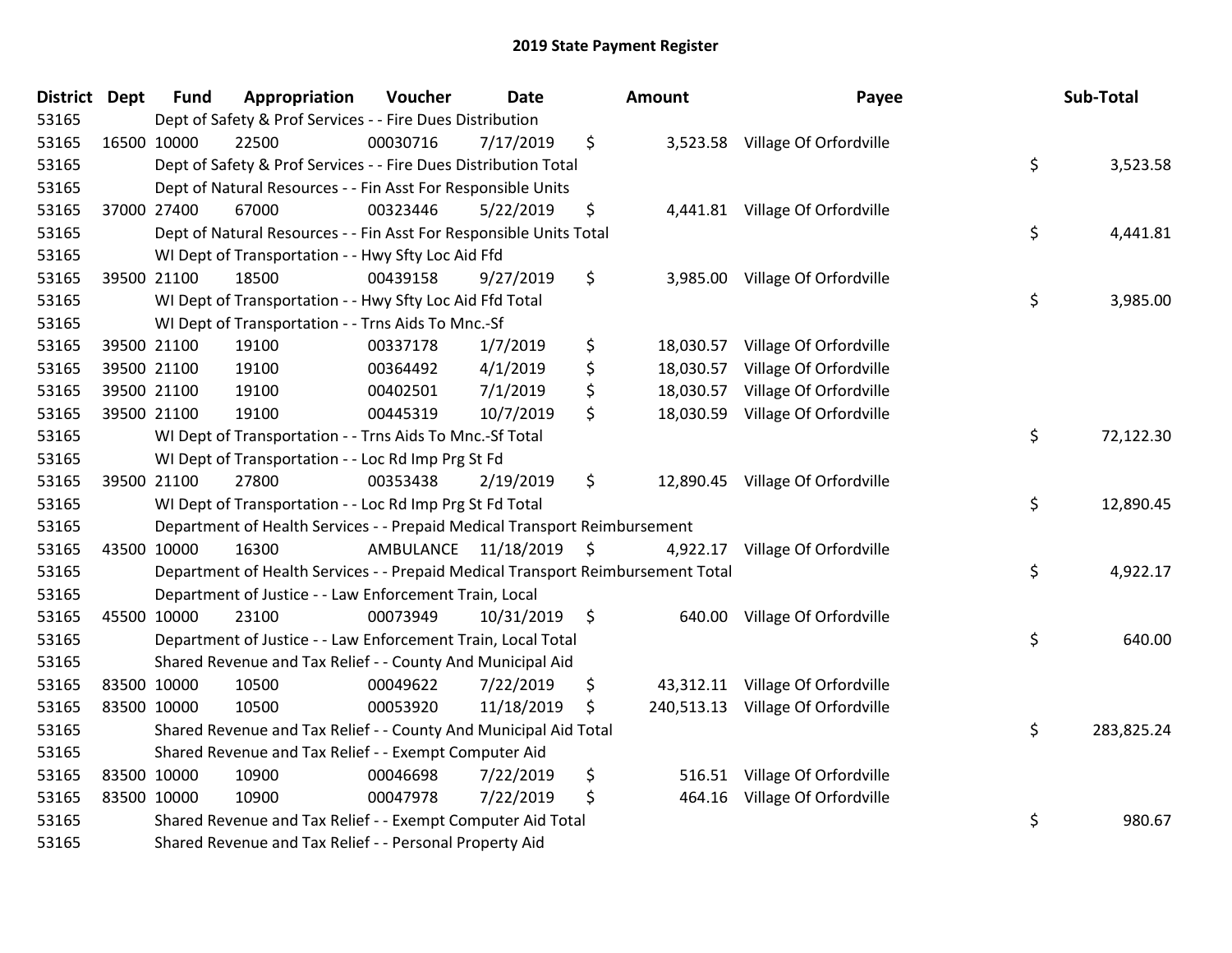| District Dept |             | <b>Fund</b> | Appropriation                                                 | <b>Voucher</b> | Date     | Amount   | Pavee                  | Sub-Total  |
|---------------|-------------|-------------|---------------------------------------------------------------|----------------|----------|----------|------------------------|------------|
| 53165         | 83500 10000 |             | 11100                                                         | 00041267       | 5/6/2019 | 2,536.07 | Village Of Orfordville |            |
| 53165         | 83500 10000 |             | 11100                                                         | 00042733       | 5/6/2019 | 885.72   | Village Of Orfordville |            |
| 53165         |             |             | Shared Revenue and Tax Relief - - Personal Property Aid Total |                |          |          |                        | 3,421.79   |
| 53165 Total   |             |             |                                                               |                |          |          |                        | 390,753.01 |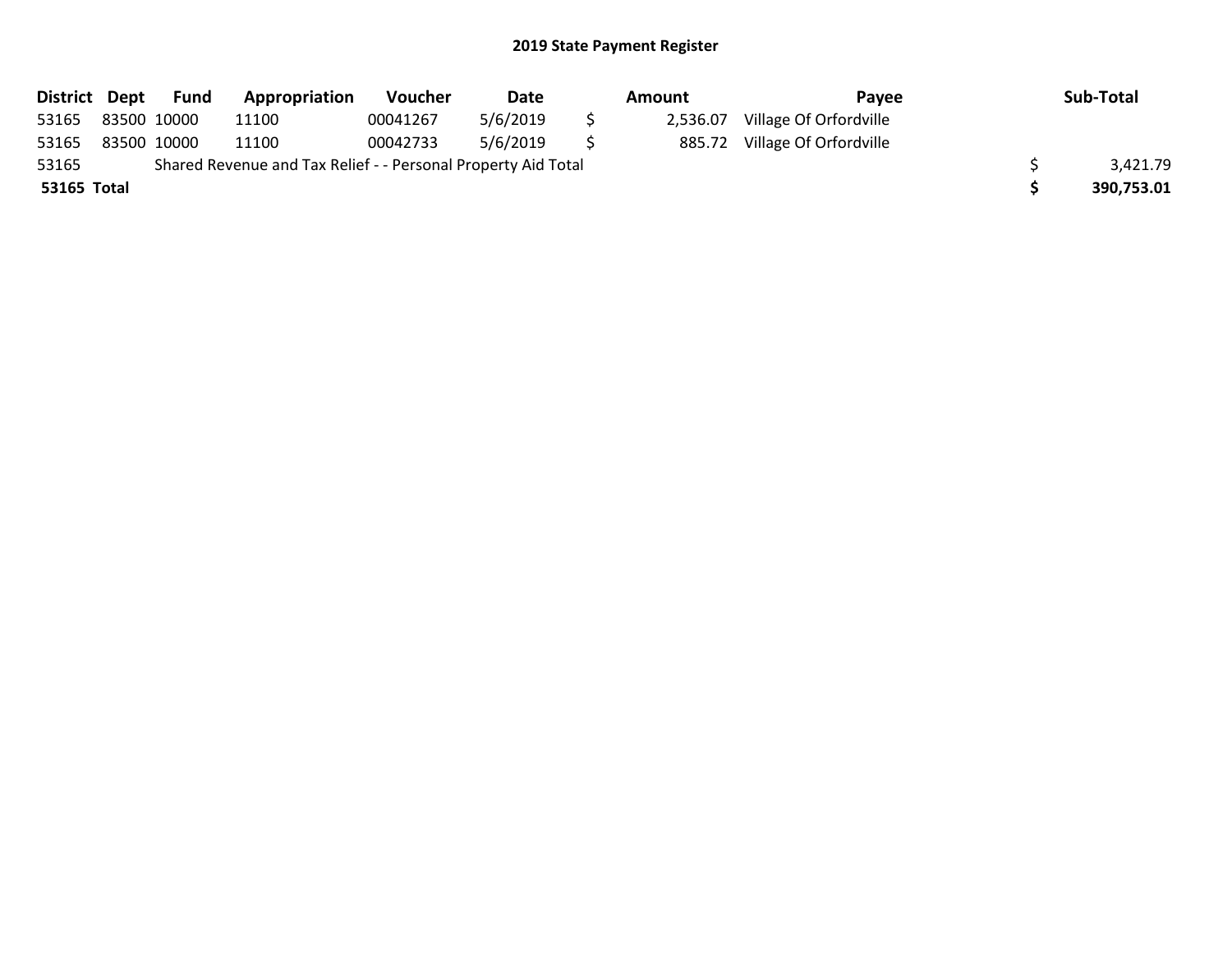| <b>District Dept</b> |             | <b>Fund</b> | Appropriation                                                       | Voucher  | <b>Date</b>   | Amount           |                 | Payee | Sub-Total  |
|----------------------|-------------|-------------|---------------------------------------------------------------------|----------|---------------|------------------|-----------------|-------|------------|
| 53206                |             |             | Dept of Ag, Trade & Cons Protc - - Retail Petroleum                 |          |               |                  |                 |       |            |
| 53206                | 11500 27200 |             | 16100                                                               | 00042667 | 1/11/2019     | \$<br>828.00     | Beloit, City of |       |            |
| 53206                | 11500 27200 |             | 16100                                                               | 00044835 | 3/14/2019     | \$<br>450.00     | Beloit, City of |       |            |
| 53206                | 11500 27200 |             | 16100                                                               | 00046784 | 5/15/2019     | \$<br>175.00     | Beloit, City of |       |            |
| 53206                | 11500 27200 |             | 16100                                                               | 00048487 | 7/12/2019     | \$<br>241.50     | Beloit, City of |       |            |
| 53206                | 11500 27200 |             | 16100                                                               | 00048529 | 7/15/2019     | \$<br>2,392.00   | Beloit, City of |       |            |
| 53206                | 11500 27200 |             | 16100                                                               | 00049368 | 8/8/2019      | \$<br>425.00     | Beloit, City of |       |            |
| 53206                |             |             | Dept of Ag, Trade & Cons Protc - - Retail Petroleum Total           |          |               |                  |                 | \$    | 4,511.50   |
| 53206                |             |             | Dept of Safety & Prof Services - - Fire Dues Distribution           |          |               |                  |                 |       |            |
| 53206                | 16500 10000 |             | 22500                                                               | 00029797 | 7/5/2019      | \$<br>75,120.32  | Beloit, City of |       |            |
| 53206                |             |             | Dept of Safety & Prof Services - - Fire Dues Distribution Total     |          |               |                  |                 | \$    | 75,120.32  |
| 53206                |             |             | Dept of Public Instruction - - Fed Grants, Program Operations       |          |               |                  |                 |       |            |
| 53206                | 25500 10000 |             | 14100                                                               | 00197560 | 10/30/2019 \$ | 197.88           | Beloit, City of |       |            |
| 53206                |             |             | Dept of Public Instruction - - Fed Grants, Program Operations Total |          |               |                  |                 | \$    | 197.88     |
| 53206                |             |             | Dept of Natural Resources - - Fin Asst For Responsible Units        |          |               |                  |                 |       |            |
| 53206                | 37000 27400 |             | 67000                                                               | 00322923 | 5/22/2019     | \$<br>128,141.16 | Beloit, City of |       |            |
| 53206                |             |             | Dept of Natural Resources - - Fin Asst For Responsible Units Total  |          |               |                  |                 | \$    | 128,141.16 |
| 53206                |             |             | Dept of Natural Resources - - Recycling Consolidation Grants        |          |               |                  |                 |       |            |
| 53206                | 37000 27400 |             | 67300                                                               | 00322923 | 5/22/2019     | \$<br>9,332.94   | Beloit, City of |       |            |
| 53206                |             |             | Dept of Natural Resources - - Recycling Consolidation Grants Total  |          |               |                  |                 | \$    | 9,332.94   |
| 53206                |             |             | WI Dept of Transportation - - Conn Hwy Aids St Fds                  |          |               |                  |                 |       |            |
| 53206                | 39500 21100 |             | 16200                                                               | 00337780 | 1/7/2019      | \$<br>66,398.16  | Beloit, City of |       |            |
| 53206                | 39500 21100 |             | 16200                                                               | 00365094 | 4/1/2019      | \$<br>66,398.16  | Beloit, City of |       |            |
| 53206                | 39500 21100 |             | 16200                                                               | 00403103 | 7/1/2019      | \$<br>66,398.16  | Beloit, City of |       |            |
| 53206                | 39500 21100 |             | 16200                                                               | 00445921 | 10/7/2019     | \$<br>66,398.17  | Beloit, City of |       |            |
| 53206                |             |             | WI Dept of Transportation - - Conn Hwy Aids St Fds Total            |          |               |                  |                 | \$    | 265,592.65 |
| 53206                |             |             | WI Dept of Transportation - - Paratransit Aids, Sf                  |          |               |                  |                 |       |            |
| 53206                | 39500 21100 |             | 17500                                                               | 00371081 | 4/15/2019     | \$<br>19,593.00  | Beloit, City of |       |            |
| 53206                |             |             | WI Dept of Transportation - - Paratransit Aids, Sf Total            |          |               |                  |                 | \$    | 19,593.00  |
| 53206                |             |             | WI Dept of Transportation - - Tb, Trns Oper Aid Sf                  |          |               |                  |                 |       |            |
| 53206                | 39500 21100 |             | 17600                                                               | 00390198 | 6/5/2019      | \$<br>111,913.00 | Beloit, City of |       |            |
| 53206                | 39500 21100 |             | 17600                                                               | 00416965 | 7/30/2019     | \$<br>335,738.00 | Beloit, City of |       |            |
| 53206                | 39500 21100 |             | 17600                                                               | 00451281 | 10/22/2019    | \$<br>46,770.00  | Beloit, City of |       |            |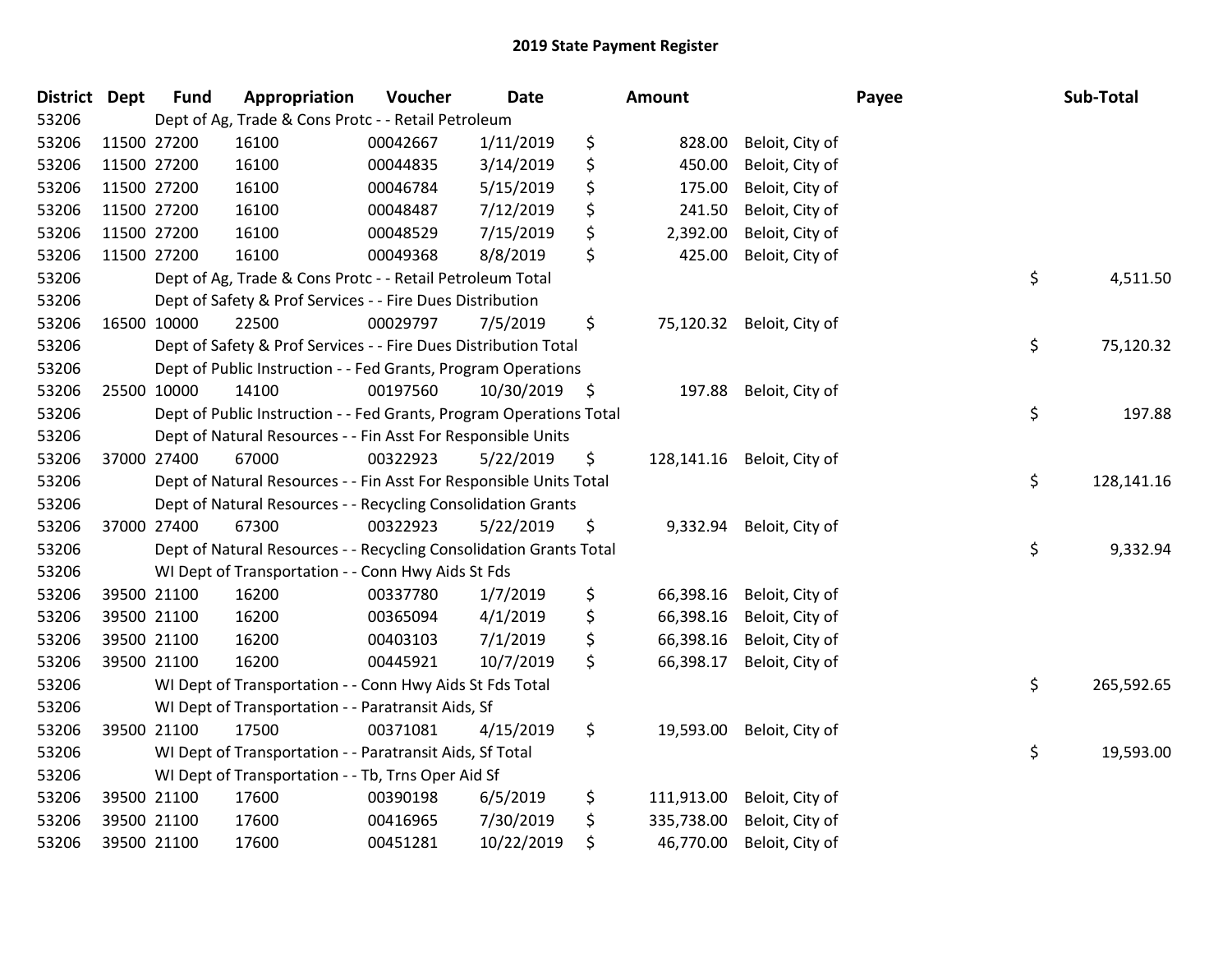| <b>District Dept</b> |             | <b>Fund</b> | Appropriation                                            | Voucher  | <b>Date</b> |     | Amount     |                 | Payee | Sub-Total          |
|----------------------|-------------|-------------|----------------------------------------------------------|----------|-------------|-----|------------|-----------------|-------|--------------------|
| 53206                |             |             | WI Dept of Transportation - - Tb, Trns Oper Aid Sf Total |          |             |     |            |                 |       | \$<br>494,421.00   |
| 53206                |             |             | WI Dept of Transportation - - Hwy Sfty Loc Aid Ffd       |          |             |     |            |                 |       |                    |
| 53206                |             | 39500 21100 | 18500                                                    | 00350278 | 2/7/2019    | \$  | 8,288.55   | Beloit, City of |       |                    |
| 53206                | 39500 21100 |             | 18500                                                    | 00359371 | 3/12/2019   | \$  | 4,888.22   | Beloit, City of |       |                    |
| 53206                |             | 39500 21100 | 18500                                                    | 00367729 | 4/8/2019    | \$  | 8,339.06   | Beloit, City of |       |                    |
| 53206                |             | 39500 21100 | 18500                                                    | 00380068 | 5/8/2019    | \$  | 7,719.67   | Beloit, City of |       |                    |
| 53206                |             | 39500 21100 | 18500                                                    | 00389039 | 6/3/2019    | \$  | 7,182.03   | Beloit, City of |       |                    |
| 53206                |             | 39500 21100 | 18500                                                    | 00411993 | 7/16/2019   | \$  | 7,327.14   | Beloit, City of |       |                    |
| 53206                |             | 39500 21100 | 18500                                                    | 00421180 | 8/12/2019   | \$  | 2,333.59   | Beloit, City of |       |                    |
| 53206                |             | 39500 21100 | 18500                                                    | 00425537 | 8/20/2019   | \$  | 4,000.00   | Beloit, City of |       |                    |
| 53206                |             | 39500 21100 | 18500                                                    | 00428255 | 8/27/2019   | \$  | 2,815.47   | Beloit, City of |       |                    |
| 53206                |             | 39500 21100 | 18500                                                    | 00436083 | 9/19/2019   | \$  | 6,589.55   | Beloit, City of |       |                    |
| 53206                |             | 39500 21100 | 18500                                                    | 00449350 | 10/16/2019  | \$  | 4,309.95   | Beloit, City of |       |                    |
| 53206                |             |             | WI Dept of Transportation - - Hwy Sfty Loc Aid Ffd Total |          |             |     |            |                 |       | \$<br>63,793.23    |
| 53206                |             |             | WI Dept of Transportation - - Trns Aids To Mnc.-Sf       |          |             |     |            |                 |       |                    |
| 53206                |             | 39500 21100 | 19100                                                    | 00337179 | 1/7/2019    | \$  | 376,686.40 | Beloit, City of |       |                    |
| 53206                |             | 39500 21100 | 19100                                                    | 00364493 | 4/1/2019    | \$  | 376,686.40 | Beloit, City of |       |                    |
| 53206                | 39500 21100 |             | 19100                                                    | 00402502 | 7/1/2019    | \$  | 376,686.40 | Beloit, City of |       |                    |
| 53206                |             | 39500 21100 | 19100                                                    | 00445320 | 10/7/2019   | \$. | 376,686.43 | Beloit, City of |       |                    |
| 53206                |             |             | WI Dept of Transportation - - Trns Aids To Mnc.-Sf Total |          |             |     |            |                 |       | \$<br>1,506,745.63 |
| 53206                |             |             | WI Dept of Transportation - - Hwy Mgmt & Opers Sf        |          |             |     |            |                 |       |                    |
| 53206                |             | 39500 21100 | 36500                                                    | 00344301 | 1/22/2019   | \$  | 461.37     | Beloit, City of |       |                    |
| 53206                |             | 39500 21100 | 36500                                                    | 00355445 | 2/25/2019   | \$  | 424.49     | Beloit, City of |       |                    |
| 53206                |             | 39500 21100 | 36500                                                    | 00366183 | 3/28/2019   | \$  | 414.19     | Beloit, City of |       |                    |
| 53206                |             | 39500 21100 | 36500                                                    | 00375977 | 4/26/2019   | \$  | 460.31     | Beloit, City of |       |                    |
| 53206                |             | 39500 21100 | 36500                                                    | 00385344 | 5/22/2019   | \$  | 451.22     | Beloit, City of |       |                    |
| 53206                |             | 39500 21100 | 36500                                                    | 00396439 | 6/21/2019   | \$  | 475.42     | Beloit, City of |       |                    |
| 53206                |             | 39500 21100 | 36500                                                    | 00415070 | 7/23/2019   | \$  | 550.56     | Beloit, City of |       |                    |
| 53206                |             | 39500 21100 | 36500                                                    | 00427113 | 8/22/2019   | \$  | 510.78     | Beloit, City of |       |                    |
| 53206                | 39500 21100 |             | 36500                                                    | 00436246 | 9/19/2019   | \$  | 414.06     | Beloit, City of |       |                    |
| 53206                |             | 39500 21100 | 36500                                                    | 00453594 | 10/25/2019  | \$  | 473.28     | Beloit, City of |       |                    |
| 53206                |             | 39500 21100 | 36500                                                    | 00462981 | 11/19/2019  | \$  | 483.18     | Beloit, City of |       |                    |
| 53206                |             | 39500 21100 | 36500                                                    | 00474033 | 12/23/2019  | \$  | 470.48     | Beloit, City of |       |                    |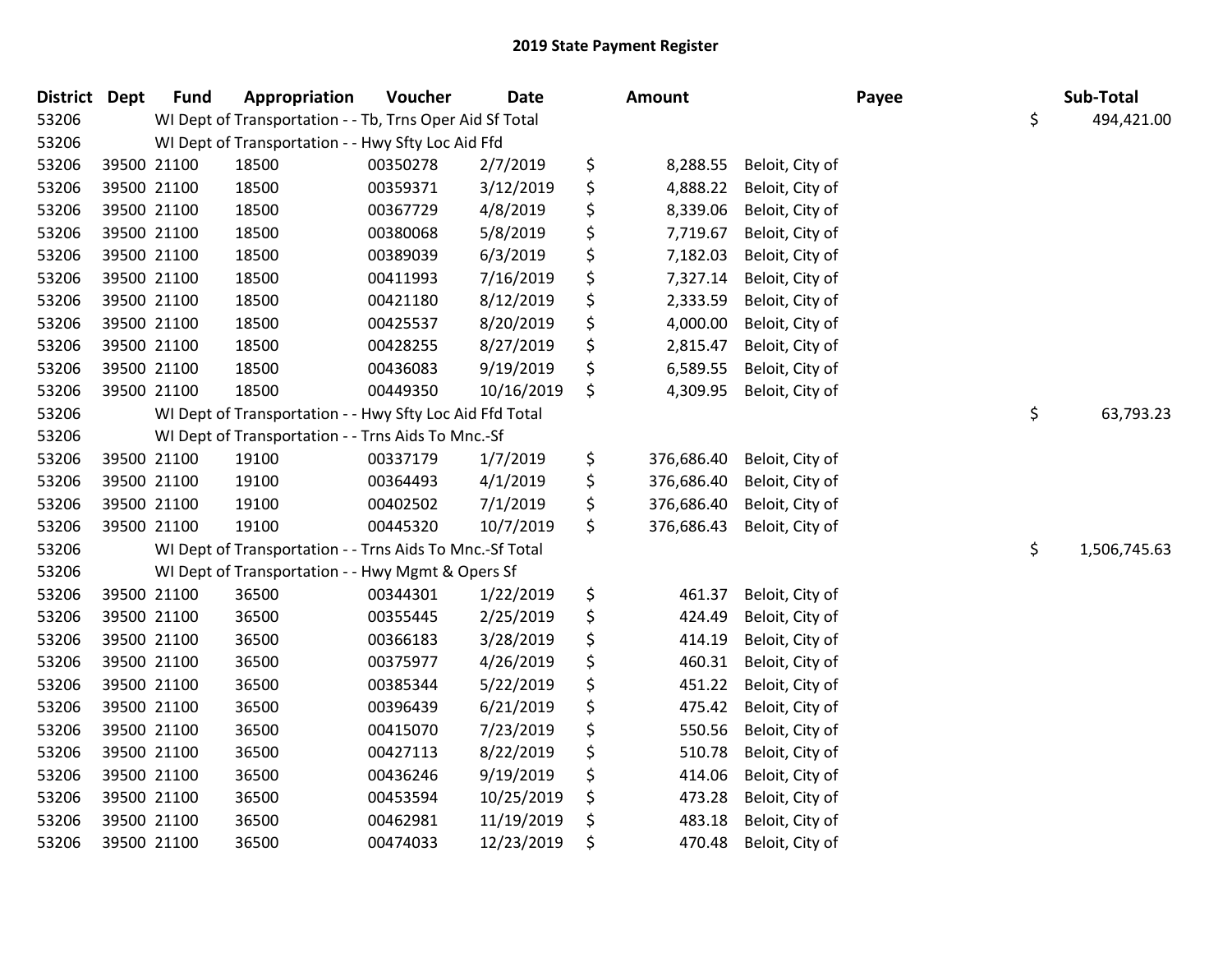| <b>District</b> | <b>Dept</b> | <b>Fund</b> | Appropriation                                                                   | Voucher   | <b>Date</b>   | <b>Amount</b>   |                 | Payee | Sub-Total        |
|-----------------|-------------|-------------|---------------------------------------------------------------------------------|-----------|---------------|-----------------|-----------------|-------|------------------|
| 53206           |             |             | WI Dept of Transportation - - Hwy Mgmt & Opers Sf Total                         |           |               |                 |                 |       | \$<br>5,589.34   |
| 53206           |             |             | WI Dept of Transportation - - Dept Mgt & Oper St Fd                             |           |               |                 |                 |       |                  |
| 53206           |             | 39500 21100 | 46100                                                                           | 00354571  | 2/22/2019     | \$<br>2,452.50  | Beloit, City of |       |                  |
| 53206           |             | 39500 21100 | 46100                                                                           | 00385402  | 5/23/2019     | \$<br>946.24    | Beloit, City of |       |                  |
| 53206           |             | 39500 21100 | 46100                                                                           | 00427655  | 8/26/2019     | \$<br>837.92    | Beloit, City of |       |                  |
| 53206           |             | 39500 21100 | 46100                                                                           | 00462485  | 11/19/2019    | \$<br>1,735.69  | Beloit, City of |       |                  |
| 53206           |             |             | WI Dept of Transportation - - Dept Mgt & Oper St Fd Total                       |           |               |                 |                 |       | \$<br>5,972.35   |
| 53206           |             |             | WI Dept of Transportation - - Dept Mgt & Opr Loc Fd                             |           |               |                 |                 |       |                  |
| 53206           |             | 39500 21100 | 47100                                                                           | 00354571  | 2/22/2019     | \$<br>11,330.64 | Beloit, City of |       |                  |
| 53206           |             | 39500 21100 | 47100                                                                           | 00462485  | 11/19/2019    | \$<br>0.00      | Beloit, City of |       |                  |
| 53206           |             |             | WI Dept of Transportation - - Dept Mgt & Opr Loc Fd Total                       |           |               |                 |                 |       | \$<br>11,330.65  |
| 53206           |             |             | WI Dept of Transportation - - Dept Mgt & Opr Fed Fd                             |           |               |                 |                 |       |                  |
| 53206           |             | 39500 21100 | 48100                                                                           | 00354571  | 2/22/2019     | \$<br>55,132.58 | Beloit, City of |       |                  |
| 53206           |             | 39500 21100 | 48100                                                                           | 00385402  | 5/23/2019     | \$<br>21,273.94 | Beloit, City of |       |                  |
| 53206           |             | 39500 21100 | 48100                                                                           | 00427655  | 8/26/2019     | \$<br>18,838.67 | Beloit, City of |       |                  |
| 53206           |             | 39500 21100 | 48100                                                                           | 00462485  | 11/19/2019    | \$<br>39,022.90 | Beloit, City of |       |                  |
| 53206           |             |             | WI Dept of Transportation - - Dept Mgt & Opr Fed Fd Total                       |           |               |                 |                 |       | \$<br>134,268.10 |
| 53206           |             |             | Department of Corrections - - Services For Community Correct                    |           |               |                 |                 |       |                  |
| 53206           |             | 41000 10000 | 10200                                                                           | 00264052  | 2/4/2019      | \$<br>37.88     | Beloit, City of |       |                  |
| 53206           |             | 41000 10000 | 10200                                                                           | 00268854  | 2/26/2019     | \$<br>38.09     | Beloit, City of |       |                  |
| 53206           |             |             | Department of Corrections - - Services For Community Correct Total              |           |               |                 |                 |       | \$<br>75.97      |
| 53206           |             |             | Department of Health Services - - Prepaid Medical Transport Reimbursement       |           |               |                 |                 |       |                  |
| 53206           |             | 43500 10000 | 16300                                                                           | AMBULANCE | 11/18/2019 \$ | 87,477.57       | Beloit, City of |       |                  |
| 53206           |             |             | Department of Health Services - - Prepaid Medical Transport Reimbursement Total |           |               |                 |                 |       | \$<br>87,477.57  |
| 53206           |             |             | Department of Health Services - - Cemetery, Funeral, And Burial                 |           |               |                 |                 |       |                  |
| 53206           |             | 43500 10000 | 41000                                                                           | 00262668  | 2/22/2019     | \$<br>980.00    | Beloit, City of |       |                  |
| 53206           |             | 43500 10000 | 41000                                                                           | 00295584  | 7/17/2019     | \$<br>1,000.00  | Beloit, City of |       |                  |
| 53206           |             | 43500 10000 | 41000                                                                           | 00295585  | 7/17/2019     | \$<br>1,000.00  | Beloit, City of |       |                  |
| 53206           |             | 43500 10000 | 41000                                                                           | 00315558  | 10/18/2019    | \$<br>1,000.00  | Beloit, City of |       |                  |
| 53206           |             | 43500 10000 | 41000                                                                           | 00322276  | 11/19/2019    | \$<br>1,000.00  | Beloit, City of |       |                  |
| 53206           |             |             | Department of Health Services - - Cemetery, Funeral, And Burial Total           |           |               |                 |                 |       | \$<br>4,980.00   |
| 53206           |             |             | Dept of Workforce Development - - Title Ib Aids State GPR                       |           |               |                 |                 |       |                  |
| 53206           |             | 44500 10000 | 50900                                                                           | 00203320  | 1/2/2019      | \$<br>10.22     | Beloit, City of |       |                  |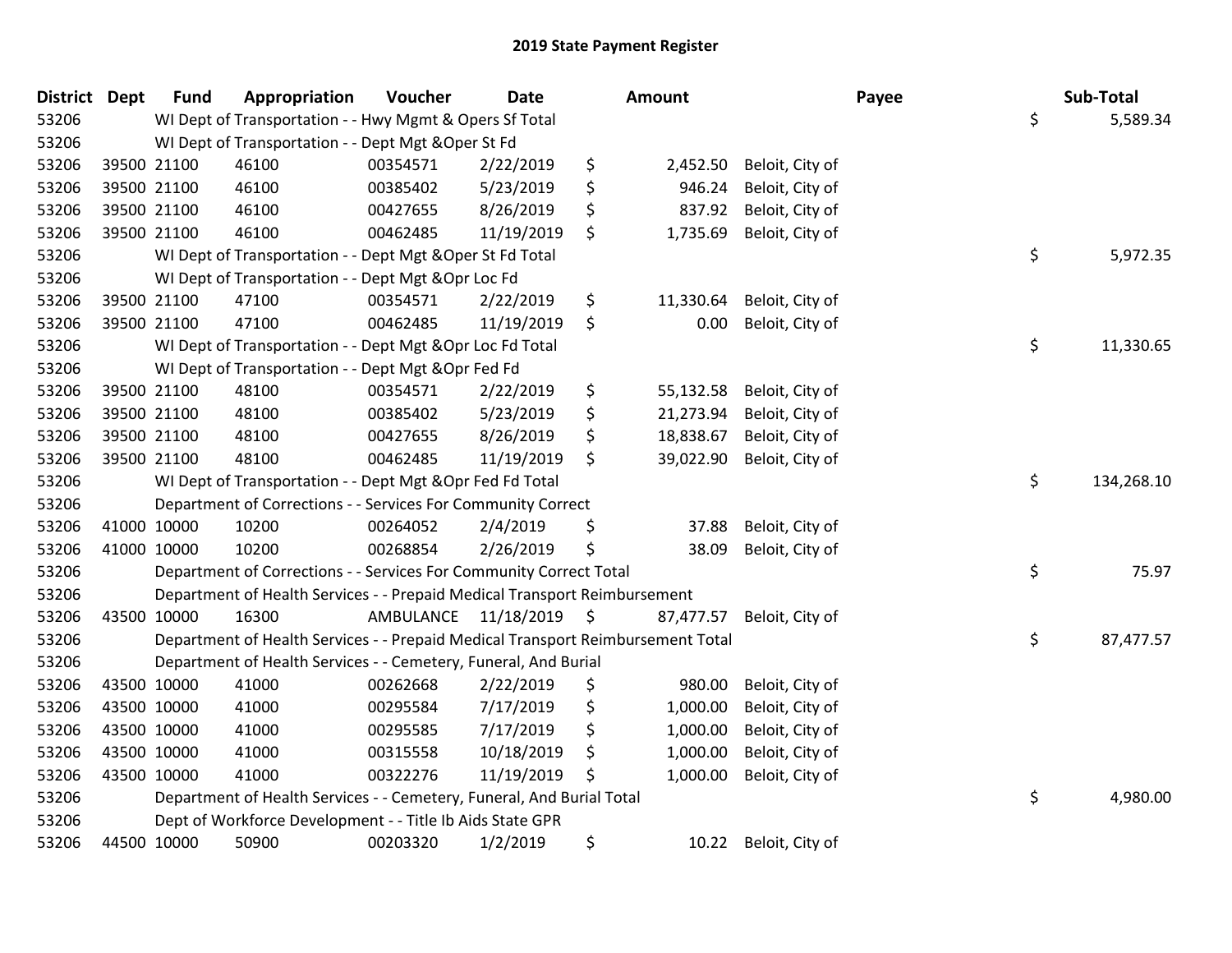| <b>District</b> | <b>Dept</b> | <b>Fund</b> | Appropriation                                                     | Voucher  | Date       | <b>Amount</b>                  |                 | Payee | Sub-Total  |
|-----------------|-------------|-------------|-------------------------------------------------------------------|----------|------------|--------------------------------|-----------------|-------|------------|
| 53206           |             | 44500 10000 | 50900                                                             | 00210298 | 2/20/2019  | \$<br>15.34                    | Beloit, City of |       |            |
| 53206           | 44500 10000 |             | 50900                                                             | 00220862 | 4/25/2019  | \$<br>5.01                     | Beloit, City of |       |            |
| 53206           | 44500 10000 |             | 50900                                                             | 00241993 | 8/28/2019  | \$<br>4.90                     | Beloit, City of |       |            |
| 53206           |             | 44500 10000 | 50900                                                             | 00250644 | 10/9/2019  | \$<br>8.95                     | Beloit, City of |       |            |
| 53206           |             | 44500 10000 | 50900                                                             | 00253527 | 10/23/2019 | \$<br>15.34                    | Beloit, City of |       |            |
| 53206           |             | 44500 10000 | 50900                                                             | 00257110 | 11/12/2019 | \$<br>2.56                     | Beloit, City of |       |            |
| 53206           |             |             | Dept of Workforce Development - - Title Ib Aids State GPR Total   |          |            |                                |                 | \$    | 62.32      |
| 53206           |             |             | Dept of Workforce Development - - Title Ib Aids Federal Prf       |          |            |                                |                 |       |            |
| 53206           |             | 44500 10000 | 54400                                                             | 00203320 | 1/2/2019   | \$<br>37.78                    | Beloit, City of |       |            |
| 53206           |             | 44500 10000 | 54400                                                             | 00210298 | 2/20/2019  | \$<br>56.66                    | Beloit, City of |       |            |
| 53206           |             | 44500 10000 | 54400                                                             | 00220862 | 4/25/2019  | \$<br>18.49                    | Beloit, City of |       |            |
| 53206           | 44500 10000 |             | 54400                                                             | 00241993 | 8/28/2019  | \$<br>18.10                    | Beloit, City of |       |            |
| 53206           | 44500 10000 |             | 54400                                                             | 00250644 | 10/9/2019  | \$<br>33.05                    | Beloit, City of |       |            |
| 53206           |             | 44500 10000 | 54400                                                             | 00253527 | 10/23/2019 | \$<br>56.66                    | Beloit, City of |       |            |
| 53206           |             | 44500 10000 | 54400                                                             | 00257110 | 11/12/2019 | \$<br>9.44                     | Beloit, City of |       |            |
| 53206           |             |             | Dept of Workforce Development - - Title Ib Aids Federal Prf Total |          |            |                                |                 | \$    | 230.18     |
| 53206           |             |             | Department of Justice - - Crime Laboratories, Dna                 |          |            |                                |                 |       |            |
| 53206           | 45500 10000 |             | 22100                                                             | 00068519 | 7/22/2019  | \$<br>220.00                   | Beloit, City of |       |            |
| 53206           |             |             | Department of Justice - - Crime Laboratories, Dna Total           |          |            |                                |                 | \$    | 220.00     |
| 53206           |             |             | Department of Justice - - Law Enforcement Train, Local            |          |            |                                |                 |       |            |
| 53206           |             | 45500 10000 | 23100                                                             | 00072389 | 10/9/2019  | \$<br>9,760.00                 | Beloit, City of |       |            |
| 53206           |             |             | Department of Justice - - Law Enforcement Train, Local Total      |          |            |                                |                 | \$    | 9,760.00   |
| 53206           |             |             | Department of Justice - - Federal Aid, Local Assistance           |          |            |                                |                 |       |            |
| 53206           |             | 45500 10000 | 25100                                                             | 00071393 | 9/17/2019  | \$<br>22,486.50                | Beloit, City of |       |            |
| 53206           |             |             | Department of Justice - - Federal Aid, Local Assistance Total     |          |            |                                |                 | \$    | 22,486.50  |
| 53206           |             |             | Department of Justice - - Law Enf Officer Suplmnt Grants          |          |            |                                |                 |       |            |
| 53206           | 45500 10000 |             | 27500                                                             | 00064539 | 5/10/2019  | \$<br>50,758.95                | Beloit, City of |       |            |
| 53206           | 45500 10000 |             | 27500                                                             | 00069658 | 8/6/2019   | \$<br>23,690.92                | Beloit, City of |       |            |
| 53206           | 45500 10000 |             | 27500                                                             | 00072105 | 10/8/2019  | \$<br>36,783.81                | Beloit, City of |       |            |
| 53206           |             |             | Department of Justice - - Law Enf Officer Suplmnt Grants Total    |          |            |                                |                 | \$    | 111,233.68 |
| 53206           |             |             | Department of Justice - - Law Enforcement Overtime Grant          |          |            |                                |                 |       |            |
| 53206           |             | 45500 10000 | 28600                                                             | 00059455 | 2/12/2019  | \$<br>27,902.75                | Beloit, City of |       |            |
| 53206           |             | 45500 10000 | 28600                                                             | 00060234 | 2/21/2019  | \$<br>$\overline{\phantom{a}}$ | Beloit, City of |       |            |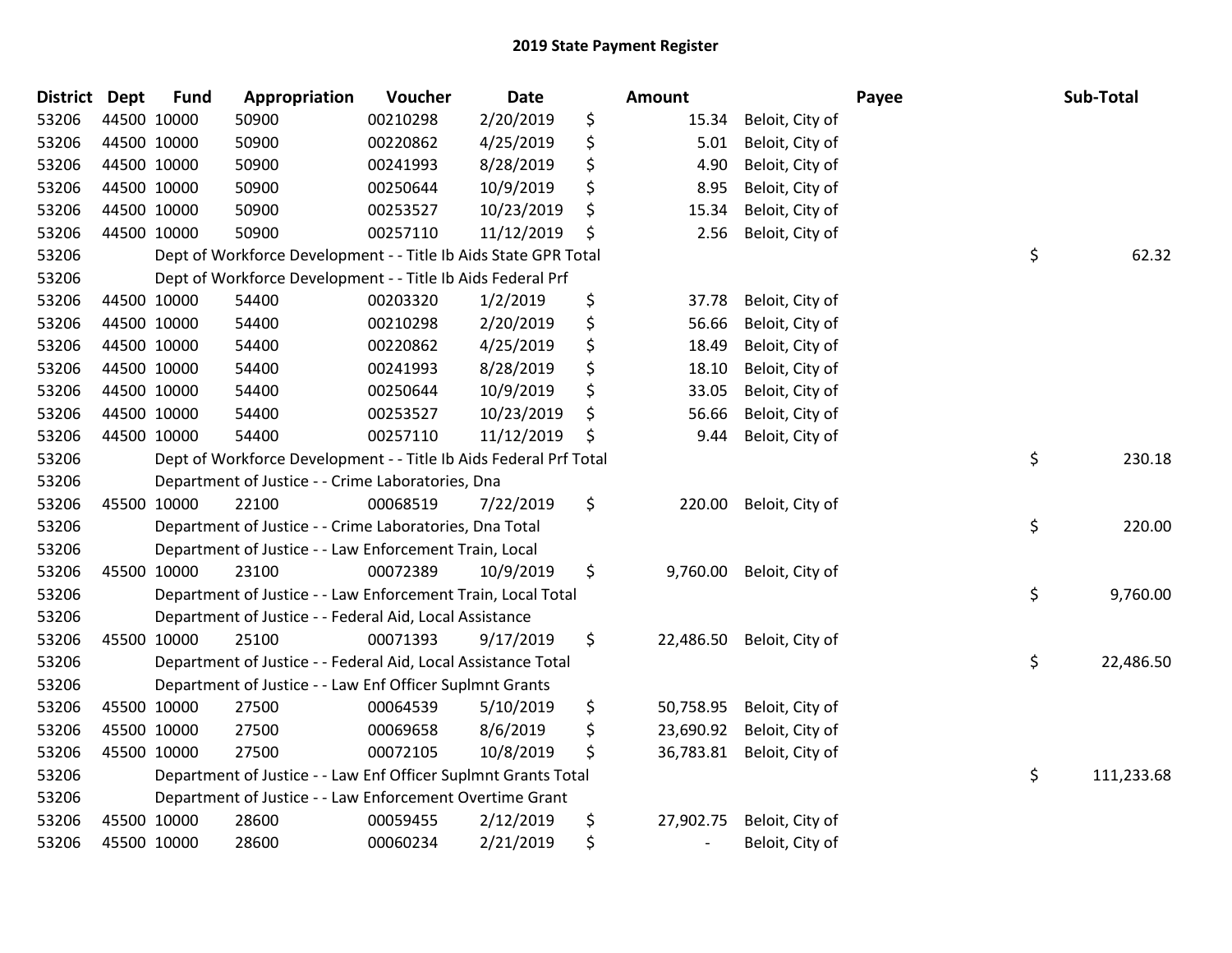| District Dept |             | <b>Fund</b> | Appropriation                                                           | Voucher  | Date       | <b>Amount</b>       |                 | Payee | Sub-Total           |
|---------------|-------------|-------------|-------------------------------------------------------------------------|----------|------------|---------------------|-----------------|-------|---------------------|
| 53206         | 45500 10000 |             | 28600                                                                   | 00064540 | 5/10/2019  | \$<br>8,161.04      | Beloit, City of |       |                     |
| 53206         | 45500 10000 |             | 28600                                                                   | 00069659 | 8/6/2019   | \$<br>2,711.53      | Beloit, City of |       |                     |
| 53206         | 45500 10000 |             | 28600                                                                   | 00072106 | 10/8/2019  | \$<br>9,947.48      | Beloit, City of |       |                     |
| 53206         |             |             | Department of Justice - - Law Enforcement Overtime Grant Total          |          |            |                     |                 |       | \$<br>48,722.80     |
| 53206         |             |             | Department of Military Affairs - - Federal Aid, Homeland Security       |          |            |                     |                 |       |                     |
| 53206         |             | 46500 10000 | 35000                                                                   | 00053779 | 1/3/2019   | \$<br>7,740.00      | Beloit, City of |       |                     |
| 53206         | 46500 10000 |             | 35000                                                                   | 00061906 | 6/27/2019  | \$<br>270.00        | Beloit, City of |       |                     |
| 53206         |             |             | Department of Military Affairs - - Federal Aid, Homeland Security Total |          |            |                     |                 |       | \$<br>8,010.00      |
| 53206         |             |             | Department of Military Affairs - - Emac Deployment Clearing             |          |            |                     |                 |       |                     |
| 53206         | 46500 10000 |             | 95500                                                                   | 00064208 | 7/22/2019  | \$<br>8,897.23      | Beloit, City of |       |                     |
| 53206         |             |             | Department of Military Affairs - - Emac Deployment Clearing Total       |          |            |                     |                 |       | \$<br>8,897.23      |
| 53206         |             |             | Elections Commission - - General Program Ops, GPR                       |          |            |                     |                 |       |                     |
| 53206         |             | 51000 10000 | 10100                                                                   | 00001486 | 1/25/2019  | \$<br>400.00        | Beloit, City of |       |                     |
| 53206         |             |             | Elections Commission - - General Program Ops, GPR Total                 |          |            |                     |                 |       | \$<br>400.00        |
| 53206         |             |             | Public Defender Board - - Trial Representation                          |          |            |                     |                 |       |                     |
| 53206         | 55000 10000 |             | 10300                                                                   | 00215398 | 10/9/2019  | \$<br>3.00          | Beloit, City of |       |                     |
| 53206         | 55000 10000 |             | 10300                                                                   | 00215399 | 9/30/2019  | \$<br>9.00          | Beloit, City of |       |                     |
| 53206         |             |             | Public Defender Board - - Trial Representation Total                    |          |            |                     |                 |       | \$<br>12.00         |
| 53206         |             |             | Public Defender Board - - Transcript, Discovery And Int                 |          |            |                     |                 |       |                     |
| 53206         | 55000 10000 |             | 10600                                                                   | 00193373 | 5/3/2019   | \$<br>3.80          | Beloit, City of |       |                     |
| 53206         | 55000 10000 |             | 10600                                                                   | 00203966 | 7/1/2019   | \$<br>5.00          | Beloit, City of |       |                     |
| 53206         | 55000 10000 |             | 10600                                                                   | 00216549 | 10/7/2019  | \$<br>1.50          | Beloit, City of |       |                     |
| 53206         | 55000 10000 |             | 10600                                                                   | 00223600 | 11/25/2019 | \$<br>1.50          | Beloit, City of |       |                     |
| 53206         |             |             | Public Defender Board - - Transcript, Discovery And Int Total           |          |            |                     |                 |       | \$<br>11.80         |
| 53206         |             |             | Shared Revenue and Tax Relief - - Expenditure Restraint Program         |          |            |                     |                 |       |                     |
| 53206         | 83500 10000 |             | 10100                                                                   | 00049623 | 7/22/2019  | \$<br>659,105.93    | Beloit, City of |       |                     |
| 53206         |             |             | Shared Revenue and Tax Relief - - Expenditure Restraint Program Total   |          |            |                     |                 |       | \$<br>659,105.93    |
| 53206         |             |             | Shared Revenue and Tax Relief - - County And Municipal Aid              |          |            |                     |                 |       |                     |
| 53206         | 83500 10000 |             | 10500                                                                   | 00049623 | 7/22/2019  | \$<br>2,405,837.28  | Beloit, City of |       |                     |
| 53206         | 83500 10000 |             | 10500                                                                   | 00053921 | 11/18/2019 | \$<br>13,545,600.32 | Beloit, City of |       |                     |
| 53206         |             |             | Shared Revenue and Tax Relief - - County And Municipal Aid Total        |          |            |                     |                 |       | \$<br>15,951,437.60 |
| 53206         |             |             | Shared Revenue and Tax Relief - - Exempt Computer Aid                   |          |            |                     |                 |       |                     |
| 53206         |             | 83500 10000 | 10900                                                                   | 00046699 | 7/22/2019  | \$<br>109,073.92    | Beloit, City of |       |                     |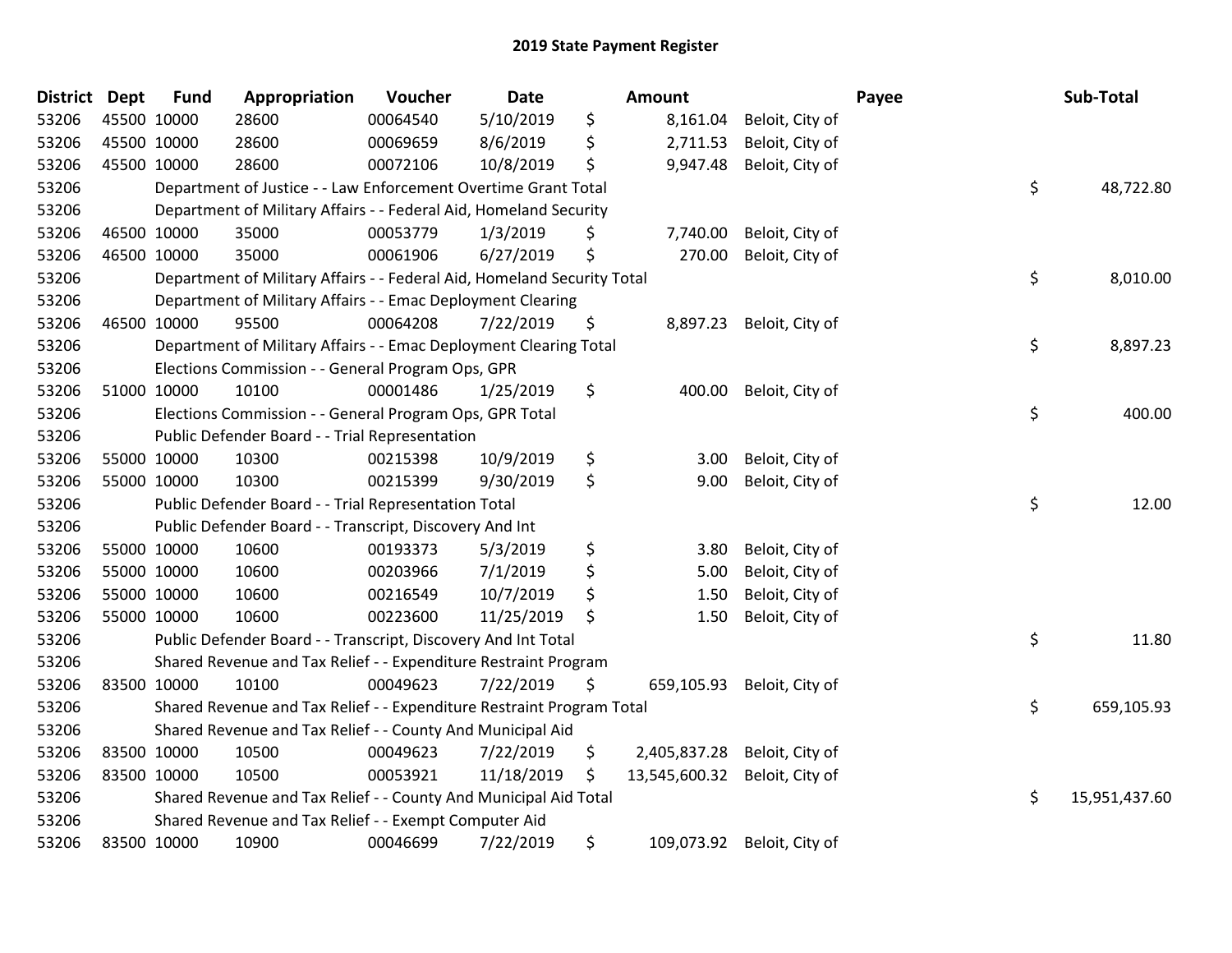| <b>District</b> | <b>Dept</b> | <b>Fund</b> | Appropriation                                                         | <b>Voucher</b> | Date       |    | <b>Amount</b> |                 | Payee |    | Sub-Total     |
|-----------------|-------------|-------------|-----------------------------------------------------------------------|----------------|------------|----|---------------|-----------------|-------|----|---------------|
| 53206           | 83500 10000 |             | 10900                                                                 | 00047979       | 7/22/2019  | \$ | 653,162.50    | Beloit, City of |       |    |               |
| 53206           |             |             | Shared Revenue and Tax Relief - - Exempt Computer Aid Total           |                |            |    |               |                 |       | \$ | 762,236.42    |
| 53206           |             |             | Shared Revenue and Tax Relief - - Utility Aid                         |                |            |    |               |                 |       |    |               |
| 53206           |             | 83500 10000 | 11000                                                                 | 00049623       | 7/22/2019  | \$ | 16,769.64     | Beloit, City of |       |    |               |
| 53206           |             | 83500 10000 | 11000                                                                 | 00053921       | 11/18/2019 | \$ | 97,030.85     | Beloit, City of |       |    |               |
| 53206           |             |             | Shared Revenue and Tax Relief - - Utility Aid Total                   |                |            |    |               |                 |       | \$ | 113,800.49    |
| 53206           |             |             | Shared Revenue and Tax Relief - - Personal Property Aid               |                |            |    |               |                 |       |    |               |
| 53206           |             | 83500 10000 | 11100                                                                 | 00041268       | 5/6/2019   | \$ | 180,983.48    | Beloit, City of |       |    |               |
| 53206           | 83500 10000 |             | 11100                                                                 | 00042734       | 5/6/2019   | \$ | 87,218.38     | Beloit, City of |       |    |               |
| 53206           |             |             | Shared Revenue and Tax Relief - - Personal Property Aid Total         |                |            |    |               |                 |       | \$ | 268,201.86    |
| 53206           |             |             | Shared Revenue and Tax Relief - - School Lvy Tx/First Dollar Cr       |                |            |    |               |                 |       |    |               |
| 53206           |             | 83500 10000 | 30200                                                                 | 00045327       | 7/22/2019  | \$ | 2,775,322.03  | Beloit, City of |       |    |               |
| 53206           |             | 83500 10000 | 30200                                                                 | 00048210       | 7/22/2019  | \$ | 995,723.73    | Beloit, City of |       |    |               |
| 53206           |             |             | Shared Revenue and Tax Relief - - School Lvy Tx/First Dollar Cr Total |                |            |    |               |                 |       | \$ | 3,771,045.76  |
| 53206           |             |             | Shared Revenue and Tax Relief - - Payments For Municipal Svcs         |                |            |    |               |                 |       |    |               |
| 53206           |             | 83500 10000 | 50100                                                                 | 00037799       | 1/31/2019  | -Ş | 16,670.56     | Beloit, City of |       |    |               |
| 53206           |             |             | Shared Revenue and Tax Relief - - Payments For Municipal Svcs Total   |                |            |    |               |                 |       | \$ | 16,670.56     |
| 53206           |             |             | Shared Revenue and Tax Relief - - Lottery & Gaming Credit             |                |            |    |               |                 |       |    |               |
| 53206           |             | 83500 52100 | 36300                                                                 | 00038466       | 3/25/2019  | \$ | 1,276.32      | Beloit, City of |       |    |               |
| 53206           | 83500 52100 |             | 36300                                                                 | 00038696       | 3/25/2019  | \$ | 1,394,801.77  | Beloit, City of |       |    |               |
| 53206           |             |             | Shared Revenue and Tax Relief - - Lottery & Gaming Credit Total       |                |            |    |               |                 |       | \$ | 1,396,078.09  |
| 53206 Total     |             |             |                                                                       |                |            |    |               |                 |       | Ş  | 25,965,766.50 |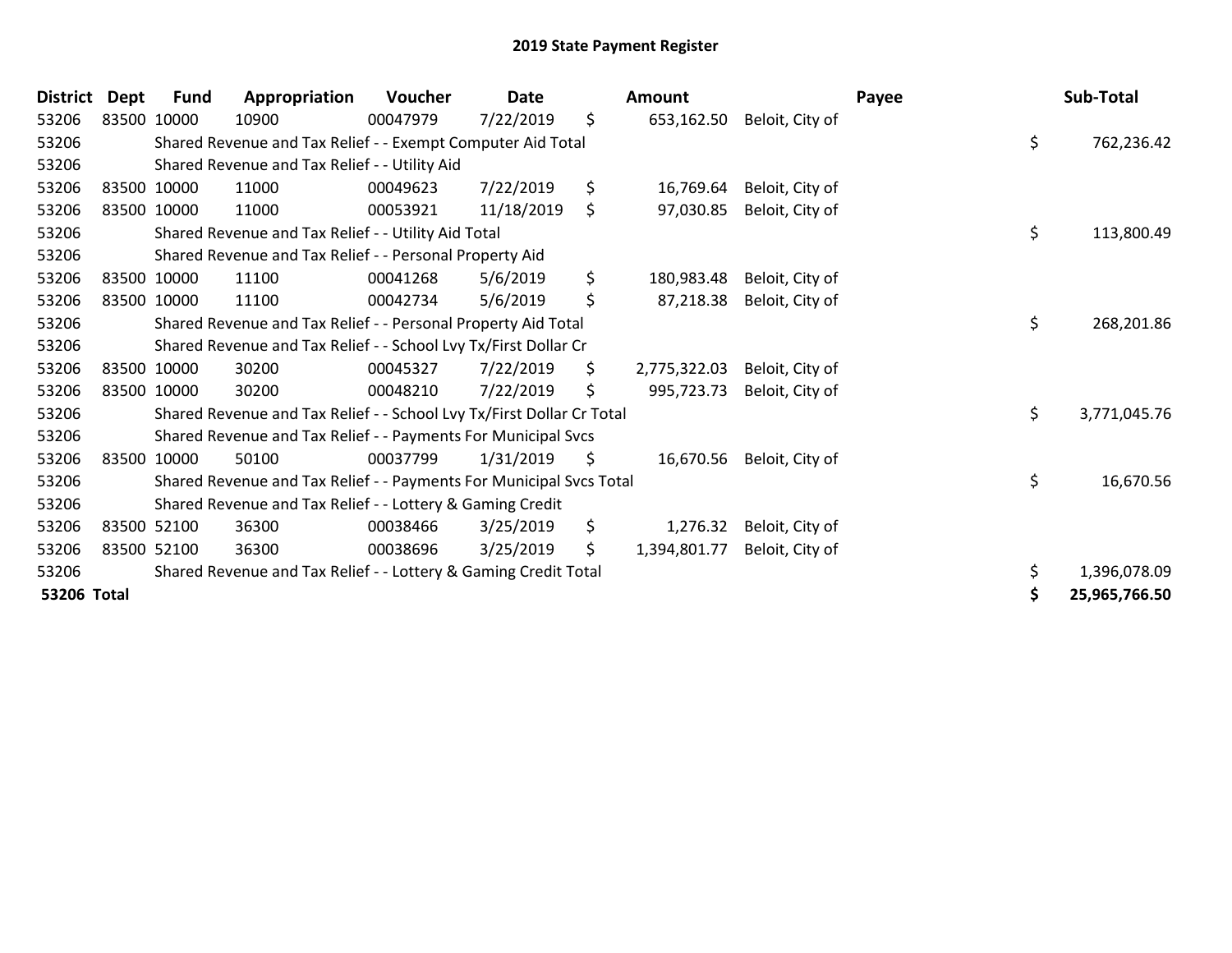|             | District Dept Fund                                          | Appropriation | Voucher  | Date      |  | Amount | Payee                  |  | Sub-Total |
|-------------|-------------------------------------------------------------|---------------|----------|-----------|--|--------|------------------------|--|-----------|
| 53210       | Shared Revenue and Tax Relief - - Exempt Computer Aid       |               |          |           |  |        |                        |  |           |
| 53210       | 83500 10000                                                 | 10900         | 00046700 | 7/22/2019 |  |        | 92.50 CITY OF BRODHEAD |  |           |
| 53210       | Shared Revenue and Tax Relief - - Exempt Computer Aid Total |               |          |           |  |        |                        |  | 92.50     |
| 53210 Total |                                                             |               |          |           |  |        |                        |  | 92.50     |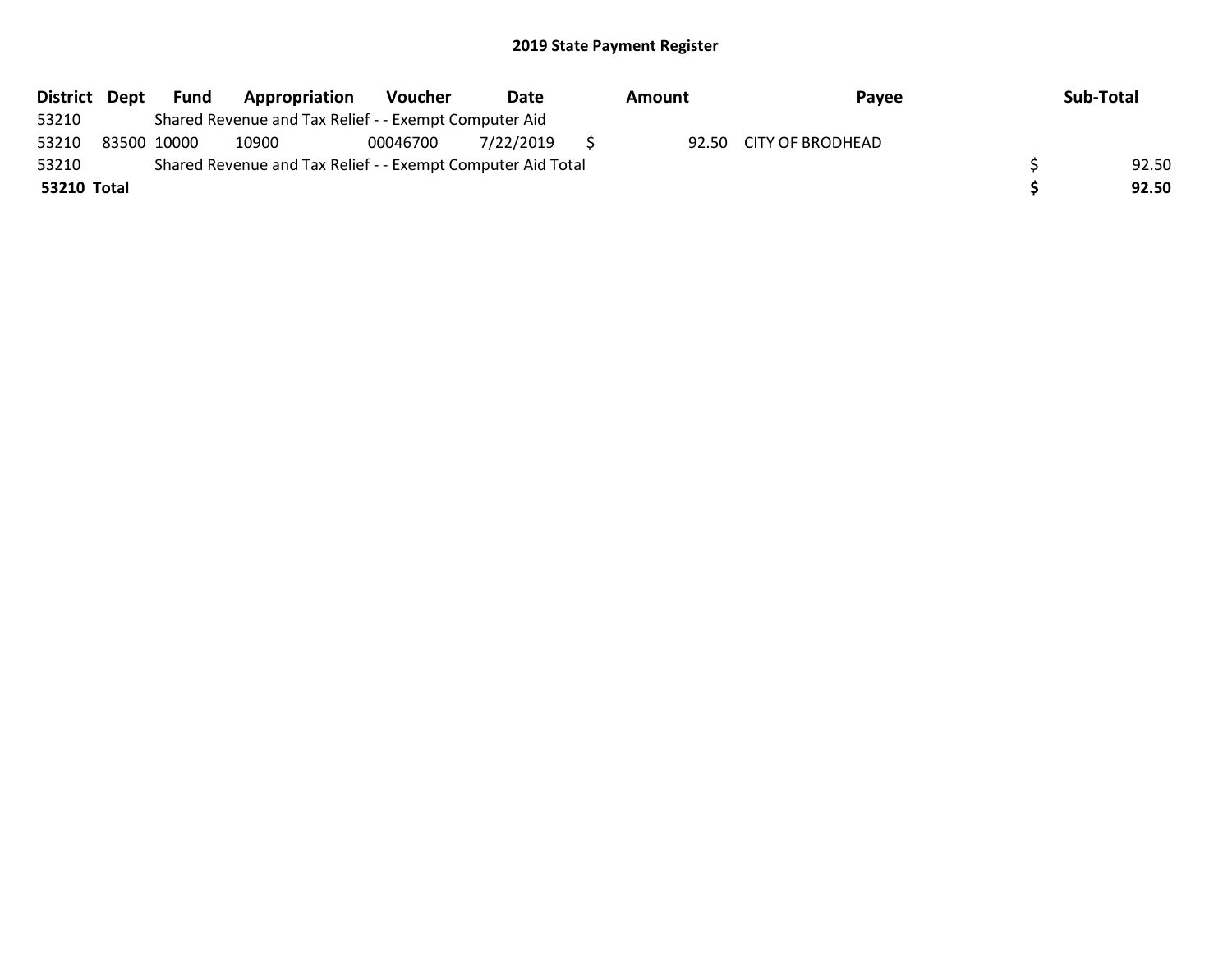| <b>District Dept</b> | <b>Fund</b>                                                                              | Appropriation                                      | Voucher  | <b>Date</b> |    | Amount    | Payee                      |        | Sub-Total  |
|----------------------|------------------------------------------------------------------------------------------|----------------------------------------------------|----------|-------------|----|-----------|----------------------------|--------|------------|
| 53221                | Dept of Safety & Prof Services - - Fire Dues Distribution                                |                                                    |          |             |    |           |                            |        |            |
| 53221                | 16500 10000                                                                              | 22500                                              | 00030035 | 7/12/2019   | \$ |           | 17,742.74 City of Edgerton |        |            |
| 53221                | \$<br>Dept of Safety & Prof Services - - Fire Dues Distribution Total                    |                                                    |          |             |    |           |                            |        | 17,742.74  |
| 53221                | WI Dept of Transportation - - Conn Hwy Aids St Fds                                       |                                                    |          |             |    |           |                            |        |            |
| 53221                | 39500 21100                                                                              | 16200                                              | 00337781 | 1/7/2019    | \$ | 15,449.25 | City of Edgerton           |        |            |
| 53221                | 39500 21100                                                                              | 16200                                              | 00365095 | 4/1/2019    | \$ | 15,449.25 | City of Edgerton           |        |            |
| 53221                | 39500 21100                                                                              | 16200                                              | 00403104 | 7/1/2019    | \$ | 15,449.25 | City of Edgerton           |        |            |
| 53221                | 39500 21100                                                                              | 16200                                              | 00445922 | 10/7/2019   | \$ | 15,449.27 | City of Edgerton           |        |            |
| 53221                | \$<br>WI Dept of Transportation - - Conn Hwy Aids St Fds Total                           |                                                    |          |             |    |           |                            |        | 61,797.02  |
| 53221                |                                                                                          | WI Dept of Transportation - - Tc, Trns Oper Aid Sf |          |             |    |           |                            |        |            |
| 53221                | 39500 21100                                                                              | 17700                                              | 00354073 | 2/20/2019   | \$ | 1,307.00  | City of Edgerton           |        |            |
| 53221                | 39500 21100                                                                              | 17700                                              | 00392731 | 6/12/2019   | \$ | 2,597.00  | City of Edgerton           |        |            |
| 53221                | 39500 21100                                                                              | 17700                                              | 00417045 | 7/30/2019   | \$ | 7,791.00  | City of Edgerton           |        |            |
| 53221                | WI Dept of Transportation - - Tc, Trns Oper Aid Sf Total                                 |                                                    |          |             |    |           |                            |        | 11,695.00  |
| 53221                |                                                                                          | WI Dept of Transportation - - Trnst/Trns-Rel Aid F |          |             |    |           |                            |        |            |
| 53221                | 39500 21100                                                                              | 18200                                              | 00356566 | 3/1/2019    | \$ | 6,431.18  | City of Edgerton           |        |            |
| 53221                | 39500 21100                                                                              | 18200                                              | 00423879 | 8/15/2019   | \$ | 6,845.99  | City of Edgerton           |        |            |
| 53221                | 39500 21100                                                                              | 18200                                              | 00423880 | 8/15/2019   | \$ | 6,616.33  | City of Edgerton           |        |            |
| 53221                | 39500 21100                                                                              | 18200                                              | 00460632 | 11/12/2019  | \$ | 6,800.20  | City of Edgerton           |        |            |
| 53221                | WI Dept of Transportation - - Trnst/Trns-Rel Aid F Total                                 |                                                    |          |             |    |           |                            |        | 26,693.70  |
| 53221                | WI Dept of Transportation - - Trns Aids To Mnc.-Sf                                       |                                                    |          |             |    |           |                            |        |            |
| 53221                | 39500 21100                                                                              | 19100                                              | 00337180 | 1/7/2019    | \$ | 54,814.64 | City of Edgerton           |        |            |
| 53221                | 39500 21100                                                                              | 19100                                              | 00364494 | 4/1/2019    | \$ | 54,814.64 | City of Edgerton           |        |            |
| 53221                | 39500 21100                                                                              | 19100                                              | 00402503 | 7/1/2019    | \$ | 54,814.64 | City of Edgerton           |        |            |
| 53221                | 39500 21100                                                                              | 19100                                              | 00445321 | 10/7/2019   | \$ | 54,814.65 | City of Edgerton           |        |            |
| 53221                | \$<br>WI Dept of Transportation - - Trns Aids To Mnc.-Sf Total                           |                                                    |          |             |    |           |                            |        | 219,258.57 |
| 53221                | Elections Commission - - 2018 Hava Election Security                                     |                                                    |          |             |    |           |                            |        |            |
| 53221                | 51000 22000                                                                              | 18200                                              | 00002488 | 11/13/2019  | \$ | 500.00    | City of Edgerton           |        |            |
| 53221                | \$<br>Elections Commission - - 2018 Hava Election Security Total                         |                                                    |          |             |    |           |                            | 500.00 |            |
| 53221                | Shared Revenue and Tax Relief - - Expenditure Restraint Program                          |                                                    |          |             |    |           |                            |        |            |
| 53221                | 83500 10000                                                                              | 10100                                              | 00049624 | 7/22/2019   | \$ | 71,911.14 | City of Edgerton           |        |            |
| 53221                | \$<br>Shared Revenue and Tax Relief - - Expenditure Restraint Program Total<br>71,911.14 |                                                    |          |             |    |           |                            |        |            |
| 53221                | Shared Revenue and Tax Relief - - County And Municipal Aid                               |                                                    |          |             |    |           |                            |        |            |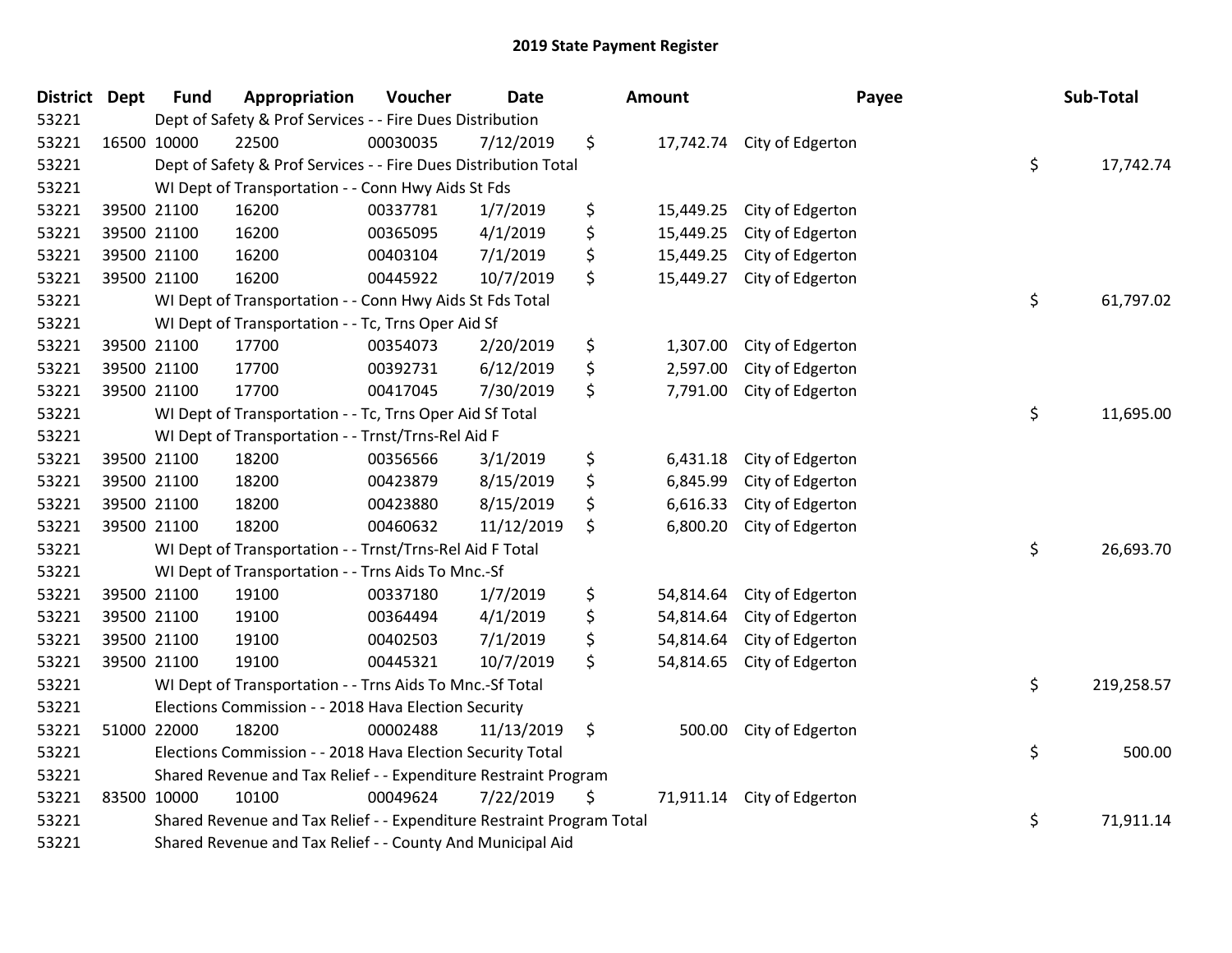| <b>District</b>    | Dept | <b>Fund</b> | Appropriation                                                       | <b>Voucher</b> | Date       | Amount           | Payee            |    | Sub-Total    |
|--------------------|------|-------------|---------------------------------------------------------------------|----------------|------------|------------------|------------------|----|--------------|
| 53221              |      | 83500 10000 | 10500                                                               | 00049624       | 7/22/2019  | \$<br>112,523.94 | City of Edgerton |    |              |
| 53221              |      | 83500 10000 | 10500                                                               | 00053922       | 11/18/2019 | \$<br>637,635.64 | City of Edgerton |    |              |
| 53221              |      |             | Shared Revenue and Tax Relief - - County And Municipal Aid Total    |                |            |                  |                  | \$ | 750,159.58   |
| 53221              |      |             | Shared Revenue and Tax Relief - - Exempt Computer Aid               |                |            |                  |                  |    |              |
| 53221              |      | 83500 10000 | 10900                                                               | 00046701       | 7/22/2019  | \$<br>2,789.36   | City of Edgerton |    |              |
| 53221              |      | 83500 10000 | 10900                                                               | 00047980       | 7/22/2019  | \$<br>3,723.71   | City of Edgerton |    |              |
| 53221              |      |             | Shared Revenue and Tax Relief - - Exempt Computer Aid Total         |                |            |                  |                  | \$ | 6,513.07     |
| 53221              |      |             | Shared Revenue and Tax Relief - - Utility Aid                       |                |            |                  |                  |    |              |
| 53221              |      | 83500 10000 | 11000                                                               | 00049624       | 7/22/2019  | \$<br>109.16     | City of Edgerton |    |              |
| 53221              |      | 83500 10000 | 11000                                                               | 00053922       | 11/18/2019 | \$<br>910.65     | City of Edgerton |    |              |
| 53221              |      |             | Shared Revenue and Tax Relief - - Utility Aid Total                 |                |            |                  |                  | \$ | 1,019.81     |
| 53221              |      |             | Shared Revenue and Tax Relief - - Personal Property Aid             |                |            |                  |                  |    |              |
| 53221              |      | 83500 10000 | 11100                                                               | 00041269       | 5/6/2019   | \$<br>7,623.44   | City of Edgerton |    |              |
| 53221              |      | 83500 10000 | 11100                                                               | 00042735       | 5/6/2019   | \$<br>1,899.24   | City of Edgerton |    |              |
| 53221              |      |             | Shared Revenue and Tax Relief - - Personal Property Aid Total       |                |            |                  |                  | \$ | 9,522.68     |
| 53221              |      |             | Shared Revenue and Tax Relief - - Payments For Municipal Svcs       |                |            |                  |                  |    |              |
| 53221              |      | 83500 10000 | 50100                                                               | 00038017       | 1/31/2019  | \$<br>962.01     | City of Edgerton |    |              |
| 53221              |      |             | Shared Revenue and Tax Relief - - Payments For Municipal Svcs Total |                |            |                  |                  |    | 962.01       |
| <b>53221 Total</b> |      |             |                                                                     |                |            |                  |                  | Ś  | 1,177,775.32 |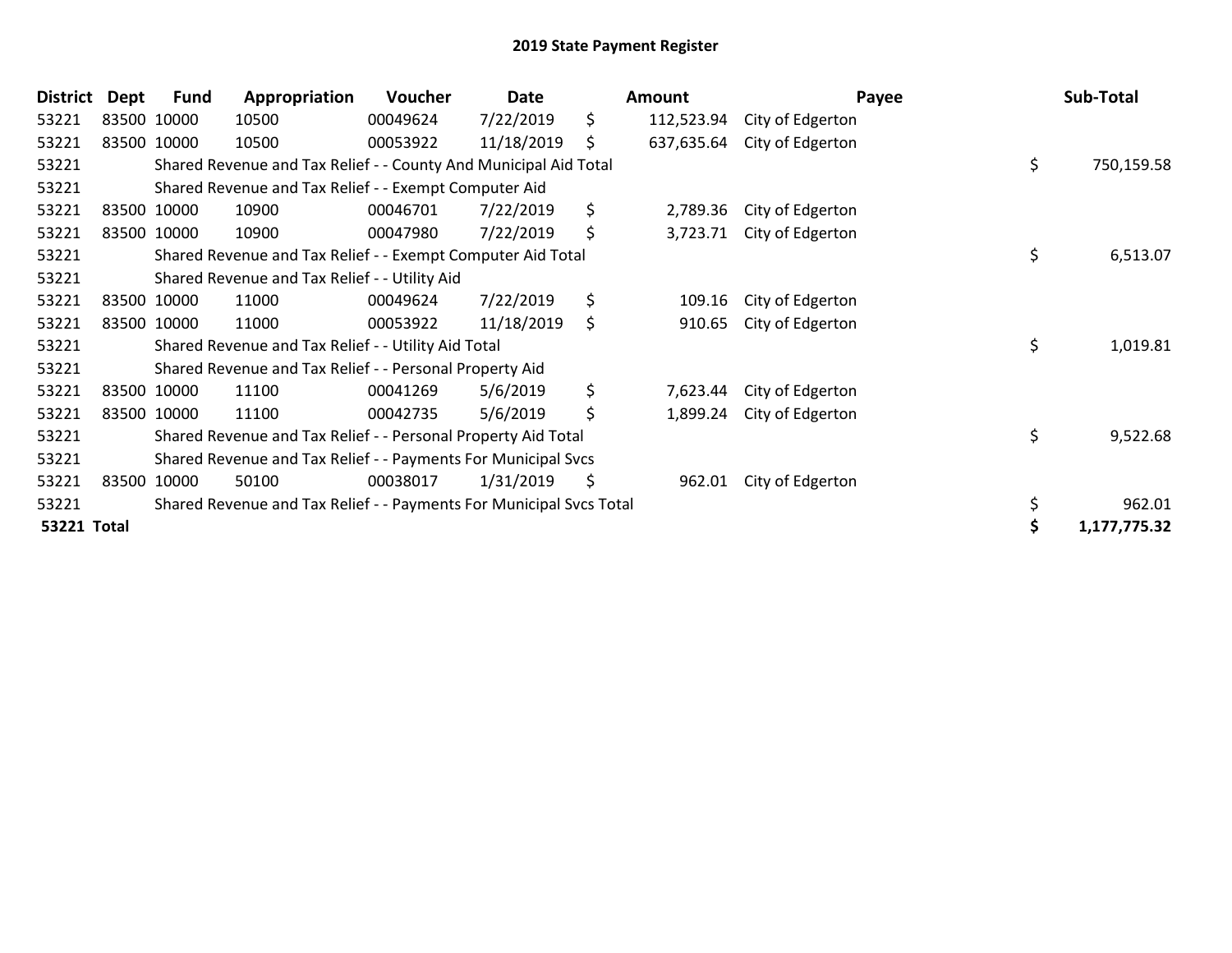| District Dept |             | <b>Fund</b> | Appropriation                                                                   | Voucher   | <b>Date</b>     |     | Amount    | Payee                         | Sub-Total        |
|---------------|-------------|-------------|---------------------------------------------------------------------------------|-----------|-----------------|-----|-----------|-------------------------------|------------------|
| 53222         |             |             | Dept of Safety & Prof Services - - Fire Dues Distribution                       |           |                 |     |           |                               |                  |
| 53222         | 16500 10000 |             | 22500                                                                           | 00030038  | 7/15/2019       | \$  |           | 17,586.57 Evansville, City of |                  |
| 53222         |             |             | Dept of Safety & Prof Services - - Fire Dues Distribution Total                 |           |                 |     |           |                               | \$<br>17,586.57  |
| 53222         |             |             | Dept of Natural Resources - - Fin Asst For Responsible Units                    |           |                 |     |           |                               |                  |
| 53222         |             | 37000 27400 | 67000                                                                           | 00323487  | 5/22/2019       | \$  | 17,099.59 | Evansville, City of           |                  |
| 53222         |             |             | Dept of Natural Resources - - Fin Asst For Responsible Units Total              |           |                 |     |           |                               | \$<br>17,099.59  |
| 53222         |             |             | WI Dept of Transportation - - Conn Hwy Aids St Fds                              |           |                 |     |           |                               |                  |
| 53222         |             | 39500 21100 | 16200                                                                           | 00337782  | 1/7/2019        | \$  | 7,894.49  | Evansville, City of           |                  |
| 53222         | 39500 21100 |             | 16200                                                                           | 00365096  | 4/1/2019        | \$  | 7,894.49  | Evansville, City of           |                  |
| 53222         |             | 39500 21100 | 16200                                                                           | 00403105  | 7/1/2019        | \$  | 7,894.49  | Evansville, City of           |                  |
| 53222         |             | 39500 21100 | 16200                                                                           | 00445923  | 10/7/2019       | \$  | 7,894.49  | Evansville, City of           |                  |
| 53222         |             |             | WI Dept of Transportation - - Conn Hwy Aids St Fds Total                        |           |                 |     |           |                               | \$<br>31,577.96  |
| 53222         |             |             | WI Dept of Transportation - - Hwy Sfty Loc Aid Ffd                              |           |                 |     |           |                               |                  |
| 53222         |             | 39500 21100 | 18500                                                                           | 00438232  | 10/2/2019       | \$  | 4,000.00  | Evansville, City of           |                  |
| 53222         |             |             | WI Dept of Transportation - - Hwy Sfty Loc Aid Ffd Total                        |           |                 |     |           |                               | \$<br>4,000.00   |
| 53222         |             |             | WI Dept of Transportation - - Trns Aids To Mnc.-Sf                              |           |                 |     |           |                               |                  |
| 53222         |             | 39500 21100 | 19100                                                                           | 00337181  | 1/7/2019        | \$  | 54,253.92 | Evansville, City of           |                  |
| 53222         | 39500 21100 |             | 19100                                                                           | 00364495  | 4/1/2019        | \$  |           | 54,253.92 Evansville, City of |                  |
| 53222         | 39500 21100 |             | 19100                                                                           | 00402504  | 7/1/2019        | \$  | 54,253.92 | Evansville, City of           |                  |
| 53222         |             | 39500 21100 | 19100                                                                           | 00445322  | 10/7/2019       | \$  | 54,253.94 | Evansville, City of           |                  |
| 53222         |             |             | WI Dept of Transportation - - Trns Aids To Mnc.-Sf Total                        |           |                 |     |           |                               | \$<br>217,015.70 |
| 53222         |             |             | Department of Health Services - - Emergency Medical Services, Ai                |           |                 |     |           |                               |                  |
| 53222         | 43500 10000 |             | 11900                                                                           | 00307894  | 9/5/2019        | \$  | 5,819.96  | Evansville, City of           |                  |
| 53222         |             |             | Department of Health Services - - Emergency Medical Services, Ai Total          |           |                 |     |           |                               | \$<br>5,819.96   |
| 53222         |             |             | Department of Health Services - - Prepaid Medical Transport Reimbursement       |           |                 |     |           |                               |                  |
| 53222         |             | 43500 10000 | 16300                                                                           | AMBULANCE | 11/18/2019      | -\$ | 7,227.49  | Evansville, City of           |                  |
| 53222         |             |             | Department of Health Services - - Prepaid Medical Transport Reimbursement Total |           |                 |     |           |                               | \$<br>7,227.49   |
| 53222         |             |             | Department of Justice - - Law Enforcement Train, Local                          |           |                 |     |           |                               |                  |
| 53222         | 45500 10000 |             | 23100                                                                           | 00073102  | $10/18/2019$ \$ |     | 1,760.00  | Evansville, City of           |                  |
| 53222         |             |             | Department of Justice - - Law Enforcement Train, Local Total                    |           |                 |     |           |                               | \$<br>1,760.00   |
| 53222         |             |             | Shared Revenue and Tax Relief - - Expenditure Restraint Program                 |           |                 |     |           |                               |                  |
| 53222         | 83500 10000 |             | 10100                                                                           | 00049625  | 7/22/2019       | \$  | 39,583.84 | Evansville, City of           |                  |
| 53222         |             |             | Shared Revenue and Tax Relief - - Expenditure Restraint Program Total           |           |                 |     |           |                               | \$<br>39,583.84  |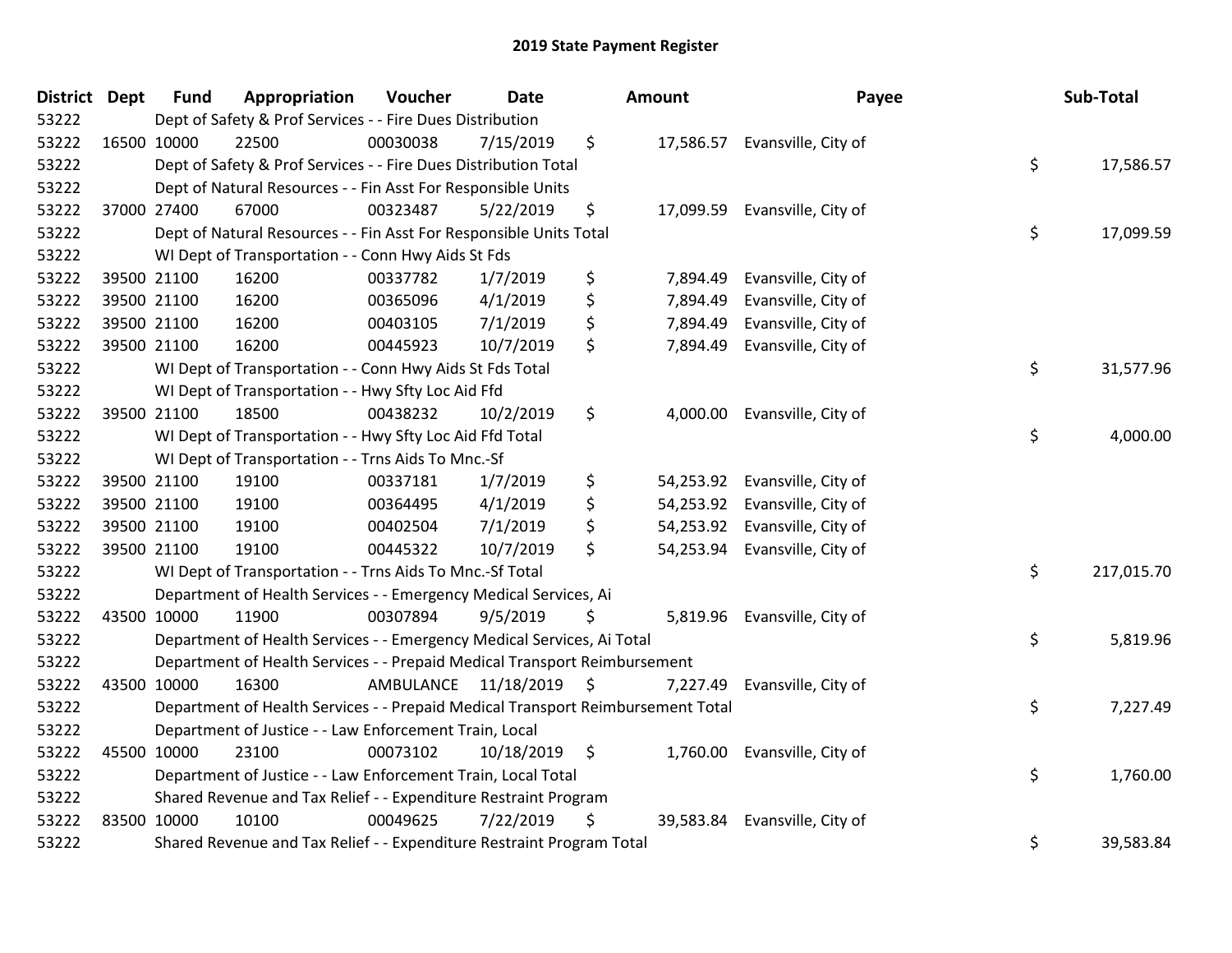| <b>District</b>    | Dept | Fund        | Appropriation                                                    | <b>Voucher</b> | Date       |    | Amount    | Payee                          | <b>Sub-Total</b> |
|--------------------|------|-------------|------------------------------------------------------------------|----------------|------------|----|-----------|--------------------------------|------------------|
| 53222              |      |             | Shared Revenue and Tax Relief - - County And Municipal Aid       |                |            |    |           |                                |                  |
| 53222              |      | 83500 10000 | 10500                                                            | 00049625       | 7/22/2019  | \$ | 61,580.84 | Evansville, City of            |                  |
| 53222              |      | 83500 10000 | 10500                                                            | 00053923       | 11/18/2019 | S  |           | 341,730.61 Evansville, City of |                  |
| 53222              |      |             | Shared Revenue and Tax Relief - - County And Municipal Aid Total |                |            |    |           |                                | 403,311.45       |
| 53222              |      |             | Shared Revenue and Tax Relief - - Exempt Computer Aid            |                |            |    |           |                                |                  |
| 53222              |      | 83500 10000 | 10900                                                            | 00046702       | 7/22/2019  | \$ | 4,503.10  | Evansville, City of            |                  |
| 53222              |      | 83500 10000 | 10900                                                            | 00047981       | 7/22/2019  | \$ |           | 7,452.18 Evansville, City of   |                  |
| 53222              |      |             | Shared Revenue and Tax Relief - - Exempt Computer Aid Total      |                |            |    |           |                                | \$<br>11,955.28  |
| 53222              |      |             | Shared Revenue and Tax Relief - - Personal Property Aid          |                |            |    |           |                                |                  |
| 53222              |      | 83500 10000 | 11100                                                            | 00041270       | 5/6/2019   | \$ | 17,971.22 | Evansville, City of            |                  |
| 53222              |      | 83500 10000 | 11100                                                            | 00042736       | 5/6/2019   | \$ |           | 2,358.56 Evansville, City of   |                  |
| 53222              |      |             | Shared Revenue and Tax Relief - - Personal Property Aid Total    |                |            |    |           |                                | 20,329.78        |
| <b>53222 Total</b> |      |             |                                                                  |                |            |    |           |                                | 777,267.62       |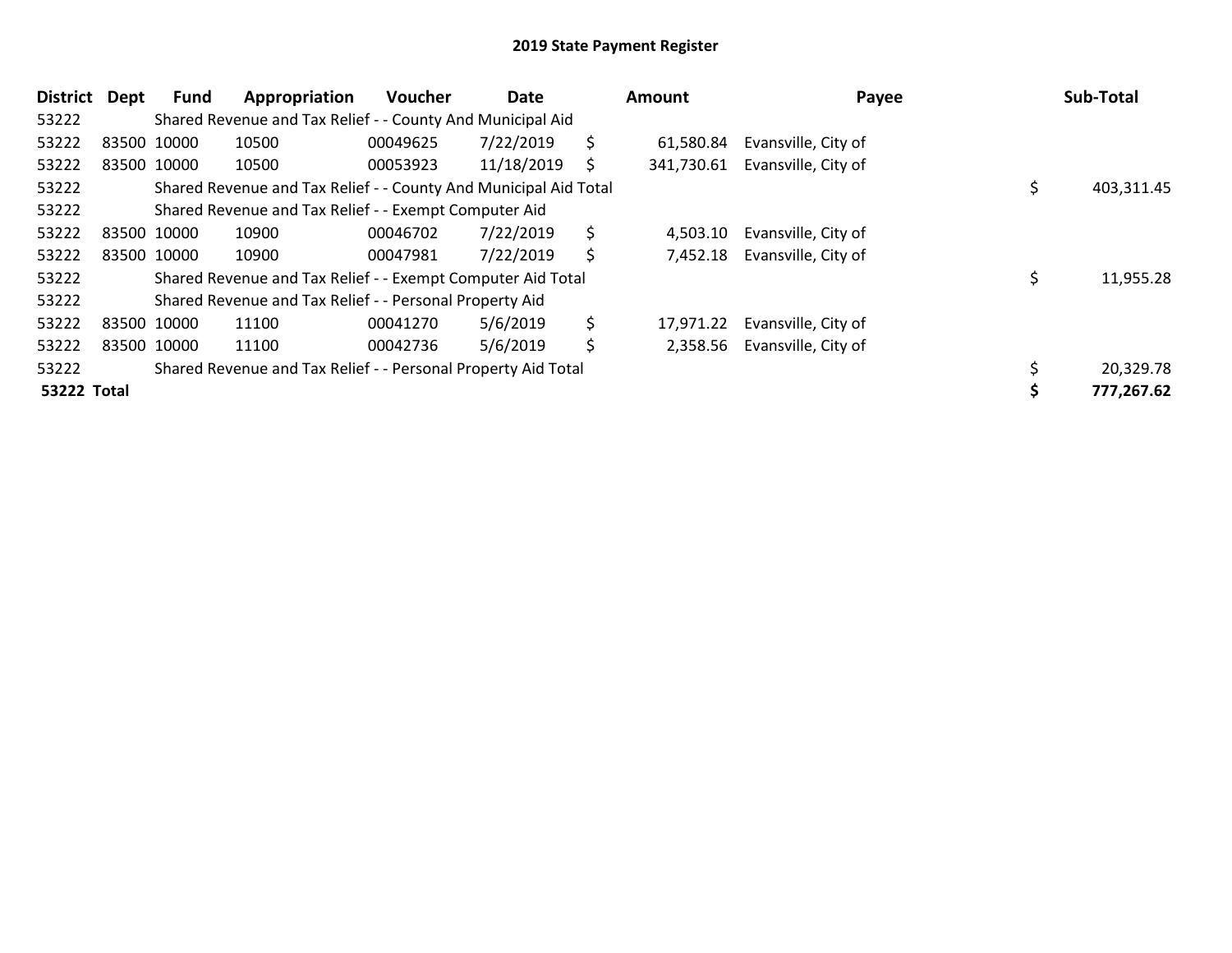| <b>District Dept</b> |             | <b>Fund</b> | Appropriation                                                       | Voucher  | <b>Date</b> | <b>Amount</b>    | Payee              | Sub-Total        |
|----------------------|-------------|-------------|---------------------------------------------------------------------|----------|-------------|------------------|--------------------|------------------|
| 53241                |             |             | Dept of Ag, Trade & Cons Protc - - Retail Petroleum                 |          |             |                  |                    |                  |
| 53241                | 11500 27200 |             | 16100                                                               | 00042669 | 1/11/2019   | \$<br>92.00      | City Of Janesville |                  |
| 53241                | 11500 27200 |             | 16100                                                               | 00042766 | 1/15/2019   | \$<br>425.00     | City Of Janesville |                  |
| 53241                |             | 11500 27200 | 16100                                                               | 00045757 | 4/12/2019   | \$<br>368.00     | City Of Janesville |                  |
| 53241                | 11500 27200 |             | 16100                                                               | 00046535 | 5/10/2019   | \$<br>1,012.00   | City Of Janesville |                  |
| 53241                | 11500 27200 |             | 16100                                                               | 00047593 | 6/11/2019   | \$<br>3,772.00   | City Of Janesville |                  |
| 53241                | 11500 27200 |             | 16100                                                               | 00048495 | 7/12/2019   | \$<br>1,359.30   | City Of Janesville |                  |
| 53241                | 11500 27200 |             | 16100                                                               | 00048535 | 7/15/2019   | \$<br>1,472.00   | City Of Janesville |                  |
| 53241                | 11500 27200 |             | 16100                                                               | 00049372 | 8/8/2019    | \$<br>425.00     | City Of Janesville |                  |
| 53241                | 11500 27200 |             | 16100                                                               | 00050544 | 9/11/2019   | \$<br>2,300.00   | City Of Janesville |                  |
| 53241                | 11500 27200 |             | 16100                                                               | 00051946 | 10/21/2019  | \$<br>675.00     | City Of Janesville |                  |
| 53241                | 11500 27200 |             | 16100                                                               | 00051957 | 10/21/2019  | \$<br>184.00     | City Of Janesville |                  |
| 53241                |             |             | Dept of Ag, Trade & Cons Protc - - Retail Petroleum Total           |          |             |                  |                    | \$<br>12,084.30  |
| 53241                |             |             | Dept of Safety & Prof Services - - General Program Operations       |          |             |                  |                    |                  |
| 53241                |             | 16500 10000 | 12100                                                               | 00027649 | 1/10/2019   | \$<br>6.75       | City Of Janesville |                  |
| 53241                |             |             | Dept of Safety & Prof Services - - General Program Operations Total |          |             |                  |                    | \$<br>6.75       |
| 53241                |             |             | Dept of Safety & Prof Services - - Fire Dues Distribution           |          |             |                  |                    |                  |
| 53241                |             | 16500 10000 | 22500                                                               | 00029760 | 7/5/2019    | \$<br>208,667.90 | City Of Janesville |                  |
| 53241                |             |             | Dept of Safety & Prof Services - - Fire Dues Distribution Total     |          |             |                  |                    | \$<br>208,667.90 |
| 53241                |             |             | Dept of Public Instruction - - General Program Operations, Pr       |          |             |                  |                    |                  |
| 53241                |             | 25500 10000 | 10200                                                               | 00158057 | 1/23/2019   | \$<br>235.28     | City Of Janesville |                  |
| 53241                | 25500 10000 |             | 10200                                                               | 00161352 | 2/27/2019   | \$<br>67.26      | City Of Janesville |                  |
| 53241                | 25500 10000 |             | 10200                                                               | 00165060 | 4/1/2019    | \$<br>53.20      | City Of Janesville |                  |
| 53241                |             | 25500 10000 | 10200                                                               | 00175033 | 5/29/2019   | \$<br>33.00      | City Of Janesville |                  |
| 53241                |             | 25500 10000 | 10200                                                               | 00184914 | 8/7/2019    | \$<br>122.52     | City Of Janesville |                  |
| 53241                | 25500 10000 |             | 10200                                                               | 00184968 | 8/9/2019    | \$<br>513.00     | City Of Janesville |                  |
| 53241                | 25500 10000 |             | 10200                                                               | 00192996 | 9/24/2019   | \$<br>53.82      | City Of Janesville |                  |
| 53241                | 25500 10000 |             | 10200                                                               | 00195475 | 10/11/2019  | \$<br>26.07      | City Of Janesville |                  |
| 53241                |             | 25500 10000 | 10200                                                               | 00195633 | 11/1/2019   | \$<br>46.70      | City Of Janesville |                  |
| 53241                |             | 25500 10000 | 10200                                                               | 00196908 | 11/14/2019  | \$<br>16,330.56  | City Of Janesville |                  |
| 53241                |             | 25500 10000 | 10200                                                               | 00198835 | 11/22/2019  | \$<br>107.75     | City Of Janesville |                  |
| 53241                |             |             | Dept of Public Instruction - - General Program Operations, Pr Total |          |             |                  |                    | \$<br>17,589.16  |
| 53241                |             |             | Dept of Public Instruction - - Energy Costs, Energy-Related A       |          |             |                  |                    |                  |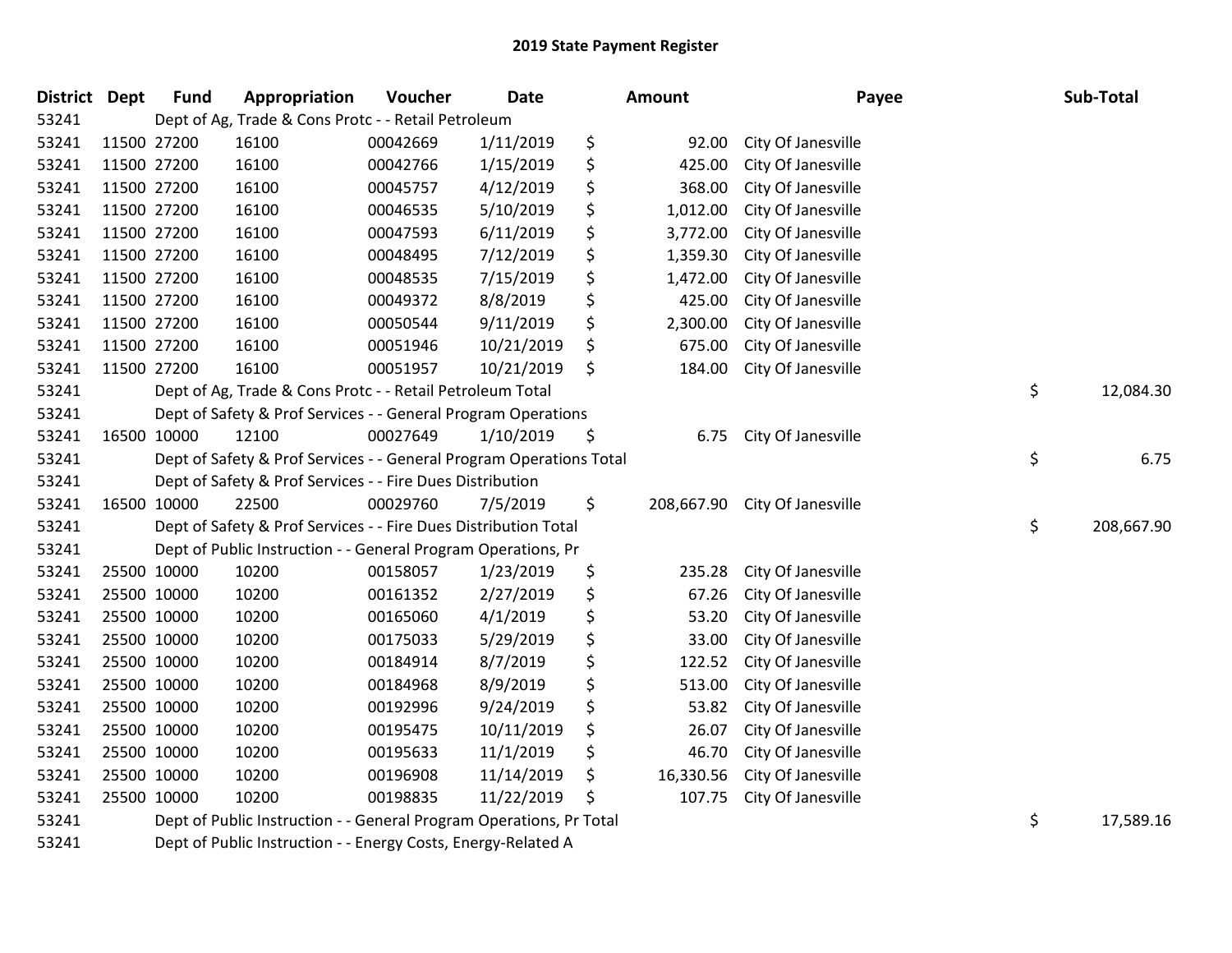| <b>District</b> | <b>Dept</b> | <b>Fund</b> | Appropriation | Voucher  | <b>Date</b> | <b>Amount</b>  | Payee              | Sub-Total |
|-----------------|-------------|-------------|---------------|----------|-------------|----------------|--------------------|-----------|
| 53241           |             | 25500 10000 | 10300         | 00156408 | 1/23/2019   | \$<br>386.65   | City Of Janesville |           |
| 53241           |             | 25500 10000 | 10300         | 00158904 | 1/25/2019   | \$<br>418.24   | City Of Janesville |           |
| 53241           |             | 25500 10000 | 10300         | 00158905 | 1/25/2019   | \$<br>773.69   | City Of Janesville |           |
| 53241           |             | 25500 10000 | 10300         | 00158906 | 1/25/2019   | \$<br>752.23   | City Of Janesville |           |
| 53241           |             | 25500 10000 | 10300         | 00158907 | 1/25/2019   | \$<br>448.54   | City Of Janesville |           |
| 53241           |             | 25500 10000 | 10300         | 00158909 | 1/25/2019   | \$<br>602.32   | City Of Janesville |           |
| 53241           |             | 25500 10000 | 10300         | 00158910 | 1/25/2019   | \$<br>1,010.00 | City Of Janesville |           |
| 53241           |             | 25500 10000 | 10300         | 00158911 | 1/25/2019   | \$<br>863.58   | City Of Janesville |           |
| 53241           |             | 25500 10000 | 10300         | 00158912 | 1/25/2019   | \$<br>340.89   | City Of Janesville |           |
| 53241           |             | 25500 10000 | 10300         | 00158913 | 1/25/2019   | \$<br>123.58   | City Of Janesville |           |
| 53241           |             | 25500 10000 | 10300         | 00168751 | 4/24/2019   | \$<br>416.56   | City Of Janesville |           |
| 53241           |             | 25500 10000 | 10300         | 00171406 | 5/7/2019    | \$<br>356.78   | City Of Janesville |           |
| 53241           |             | 25500 10000 | 10300         | 00171407 | 5/7/2019    | \$<br>885.56   | City Of Janesville |           |
| 53241           |             | 25500 10000 | 10300         | 00171408 | 5/7/2019    | \$<br>1,319.48 | City Of Janesville |           |
| 53241           |             | 25500 10000 | 10300         | 00171409 | 5/7/2019    | \$<br>632.16   | City Of Janesville |           |
| 53241           |             | 25500 10000 | 10300         | 00171410 | 5/7/2019    | \$<br>464.76   | City Of Janesville |           |
| 53241           |             | 25500 10000 | 10300         | 00171411 | 5/7/2019    | \$<br>822.62   | City Of Janesville |           |
| 53241           |             | 25500 10000 | 10300         | 00171412 | 5/7/2019    | \$<br>830.06   | City Of Janesville |           |
| 53241           |             | 25500 10000 | 10300         | 00171413 | 5/7/2019    | \$<br>427.78   | City Of Janesville |           |
| 53241           |             | 25500 10000 | 10300         | 00171439 | 5/7/2019    | \$<br>126.61   | City Of Janesville |           |
| 53241           |             | 25500 10000 | 10300         | 00184912 | 7/23/2019   | \$<br>416.56   | City Of Janesville |           |
| 53241           |             | 25500 10000 | 10300         | 00187591 | 8/14/2019   | \$<br>408.72   | City Of Janesville |           |
| 53241           |             | 25500 10000 | 10300         | 00187710 | 8/14/2019   | \$<br>684.32   | City Of Janesville |           |
| 53241           |             | 25500 10000 | 10300         | 00187712 | 8/14/2019   | \$<br>875.82   | City Of Janesville |           |
| 53241           |             | 25500 10000 | 10300         | 00187716 | 8/14/2019   | \$<br>442.72   | City Of Janesville |           |
| 53241           |             | 25500 10000 | 10300         | 00187719 | 8/14/2019   | \$<br>520.82   | City Of Janesville |           |
| 53241           |             | 25500 10000 | 10300         | 00187720 | 8/14/2019   | \$<br>902.17   | City Of Janesville |           |
| 53241           |             | 25500 10000 | 10300         | 00187721 | 8/21/2019   | \$<br>859.57   | City Of Janesville |           |
| 53241           |             | 25500 10000 | 10300         | 00187723 | 8/14/2019   | \$<br>338.67   | City Of Janesville |           |
| 53241           |             | 25500 10000 | 10300         | 00187724 | 8/14/2019   | \$<br>123.03   | City Of Janesville |           |
| 53241           |             | 25500 10000 | 10300         | 00195626 | 10/24/2019  | \$<br>416.56   | City Of Janesville |           |
| 53241           |             | 25500 10000 | 10300         | 00196878 | 10/17/2019  | \$<br>8.69     | City Of Janesville |           |
| 53241           |             | 25500 10000 | 10300         | 00198075 | 11/15/2019  | \$<br>424.06   | City Of Janesville |           |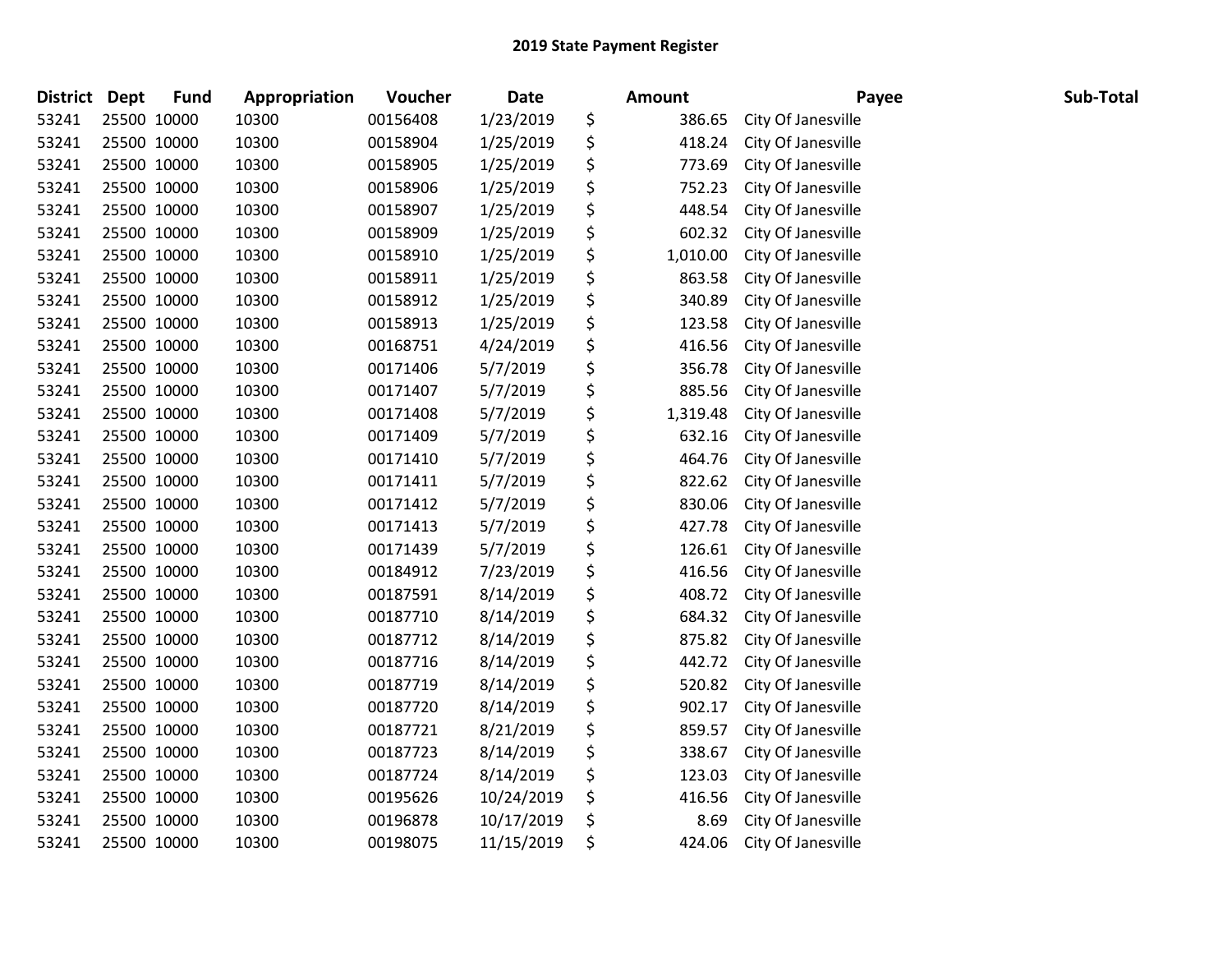| <b>District Dept</b> |             | <b>Fund</b> | Appropriation                                                       | Voucher  | <b>Date</b> | Amount           |                    | Payee | Sub-Total  |
|----------------------|-------------|-------------|---------------------------------------------------------------------|----------|-------------|------------------|--------------------|-------|------------|
| 53241                |             | 25500 10000 | 10300                                                               | 00198084 | 11/15/2019  | \$<br>711.02     | City Of Janesville |       |            |
| 53241                |             | 25500 10000 | 10300                                                               | 00198086 | 11/15/2019  | \$<br>807.74     | City Of Janesville |       |            |
| 53241                | 25500 10000 |             | 10300                                                               | 00198089 | 11/15/2019  | \$<br>464.76     | City Of Janesville |       |            |
| 53241                |             | 25500 10000 | 10300                                                               | 00198091 | 11/15/2019  | \$<br>927.28     | City Of Janesville |       |            |
| 53241                |             | 25500 10000 | 10300                                                               | 00198092 | 11/15/2019  | \$<br>837.20     | City Of Janesville |       |            |
| 53241                |             | 25500 10000 | 10300                                                               | 00198093 | 11/15/2019  | \$<br>922.76     | City Of Janesville |       |            |
| 53241                |             | 25500 10000 | 10300                                                               | 00198094 | 11/15/2019  | \$<br>353.06     | City Of Janesville |       |            |
| 53241                |             | 25500 10000 | 10300                                                               | 00198095 | 11/15/2019  | \$<br>126.61     | City Of Janesville |       |            |
| 53241                |             |             | Dept of Public Instruction - - Energy Costs, Energy-Related A Total |          |             |                  |                    | \$    | 23,574.23  |
| 53241                |             |             | Dept of Public Instruction - - Gifts, Grants And Trust Funds        |          |             |                  |                    |       |            |
| 53241                |             | 25500 10000 | 12800                                                               | 00193467 | 9/16/2019   | \$<br>83.00      | City Of Janesville |       |            |
| 53241                |             |             | Dept of Public Instruction - - Gifts, Grants And Trust Funds Total  |          |             |                  |                    | \$    | 83.00      |
| 53241                |             |             | Dept of Natural Resources - - Fin Asst For Responsible Units        |          |             |                  |                    |       |            |
| 53241                |             | 37000 27400 | 67000                                                               | 00323439 | 5/22/2019   | \$<br>209,614.43 | City Of Janesville |       |            |
| 53241                |             |             | Dept of Natural Resources - - Fin Asst For Responsible Units Total  |          |             |                  |                    | \$    | 209,614.43 |
| 53241                |             |             | Dept of Natural Resources - - Recycling Consolidation Grants        |          |             |                  |                    |       |            |
| 53241                |             | 37000 27400 | 67300                                                               | 00323439 | 5/22/2019   | \$<br>16,173.56  | City Of Janesville |       |            |
| 53241                |             |             | Dept of Natural Resources - - Recycling Consolidation Grants Total  |          |             |                  |                    | \$    | 16,173.56  |
| 53241                |             |             | Dept of Natural Resources - - Dnr-Dam Safety Projects               |          |             |                  |                    |       |            |
| 53241                |             | 37000 36300 | <b>TX100</b>                                                        | 00350217 | 8/15/2019   | \$<br>200,000.00 | City Of Janesville |       |            |
| 53241                |             |             | Dept of Natural Resources - - Dnr-Dam Safety Projects Total         |          |             |                  |                    | \$    | 200,000.00 |
| 53241                |             |             | WI Dept of Transportation - - Conn Hwy Aids St Fds                  |          |             |                  |                    |       |            |
| 53241                |             | 39500 21100 | 16200                                                               | 00337783 | 1/7/2019    | \$<br>83,845.00  | City Of Janesville |       |            |
| 53241                |             | 39500 21100 | 16200                                                               | 00365097 | 4/1/2019    | \$<br>83,845.00  | City Of Janesville |       |            |
| 53241                |             | 39500 21100 | 16200                                                               | 00403106 | 7/1/2019    | \$<br>83,845.00  | City Of Janesville |       |            |
| 53241                |             | 39500 21100 | 16200                                                               | 00445924 | 10/7/2019   | \$<br>83,845.00  | City Of Janesville |       |            |
| 53241                |             |             | WI Dept of Transportation - - Conn Hwy Aids St Fds Total            |          |             |                  |                    | \$    | 335,380.00 |
| 53241                |             |             | WI Dept of Transportation - - Paratransit Aids, Sf                  |          |             |                  |                    |       |            |
| 53241                |             | 39500 21100 | 17500                                                               | 00371084 | 4/15/2019   | \$<br>32,306.00  | City Of Janesville |       |            |
| 53241                |             |             | WI Dept of Transportation - - Paratransit Aids, Sf Total            |          |             |                  |                    | \$    | 32,306.00  |
| 53241                |             |             | WI Dept of Transportation - - Tb, Trns Oper Aid Sf                  |          |             |                  |                    |       |            |
| 53241                |             | 39500 21100 | 17600                                                               | 00390212 | 6/5/2019    | \$<br>204,882.00 | City Of Janesville |       |            |
| 53241                |             | 39500 21100 | 17600                                                               | 00416971 | 7/30/2019   | \$<br>614,646.00 | City Of Janesville |       |            |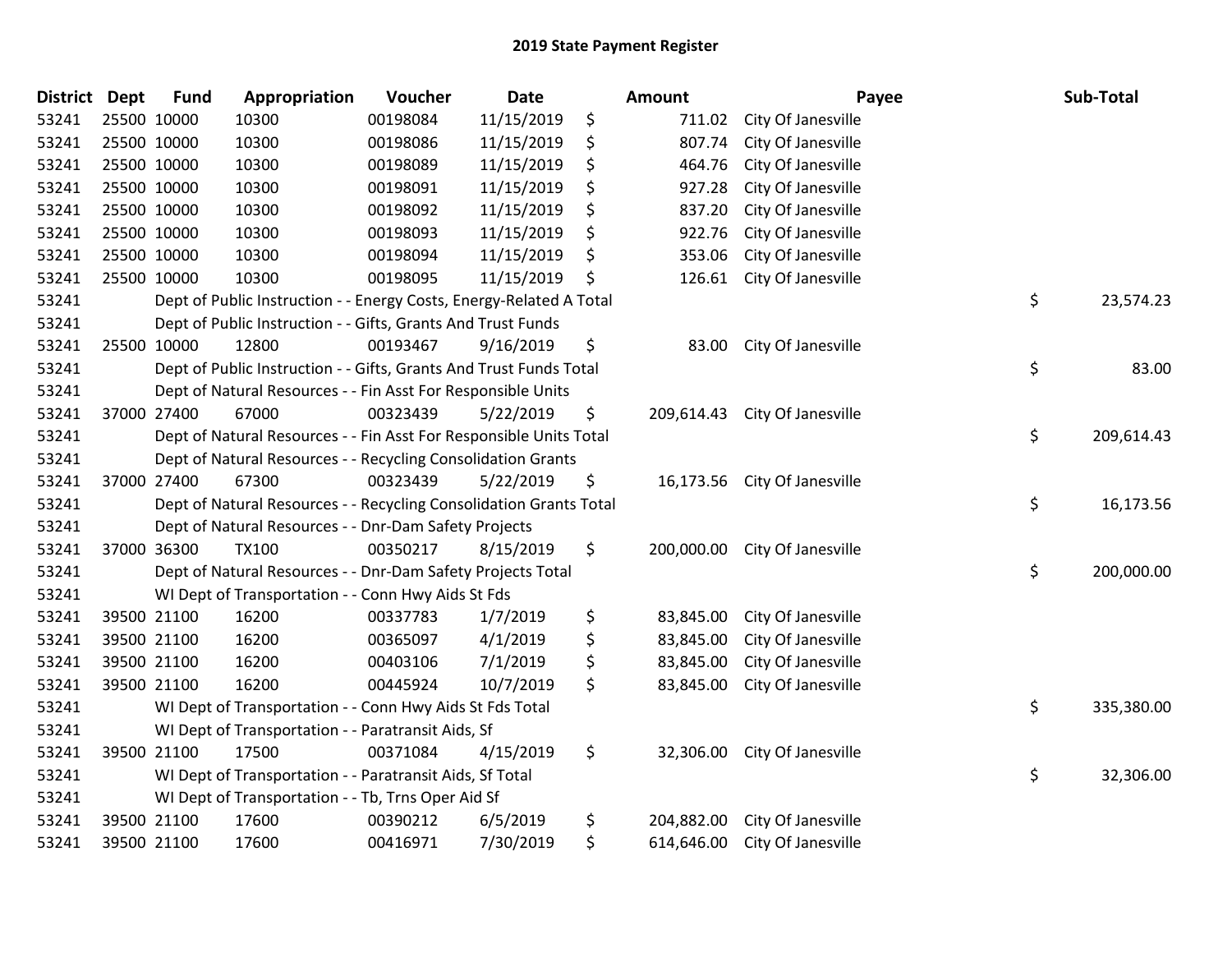| <b>District Dept</b> |             | <b>Fund</b> | Appropriation                                            | Voucher  | <b>Date</b> | <b>Amount</b>    | Payee                         | Sub-Total          |
|----------------------|-------------|-------------|----------------------------------------------------------|----------|-------------|------------------|-------------------------------|--------------------|
| 53241                |             |             | WI Dept of Transportation - - Tb, Trns Oper Aid Sf Total |          |             |                  |                               | \$<br>819,528.00   |
| 53241                |             |             | WI Dept of Transportation - - Trnst/Trns-Rel Aid F       |          |             |                  |                               |                    |
| 53241                | 39500 21100 |             | 18200                                                    | 00474509 | 12/27/2019  | \$               | 344,022.00 City Of Janesville |                    |
| 53241                |             |             | WI Dept of Transportation - - Trnst/Trns-Rel Aid F Total |          |             |                  |                               | \$<br>344,022.00   |
| 53241                |             |             | WI Dept of Transportation - - Hwy Sfty Loc Aid Ffd       |          |             |                  |                               |                    |
| 53241                |             | 39500 21100 | 18500                                                    | 00355324 | 2/25/2019   | \$<br>336.00     | City Of Janesville            |                    |
| 53241                | 39500 21100 |             | 18500                                                    | 00428781 | 9/3/2019    | \$<br>28,512.43  | City Of Janesville            |                    |
| 53241                |             | 39500 21100 | 18500                                                    | 00428782 | 9/3/2019    | \$<br>16,774.36  | City Of Janesville            |                    |
| 53241                |             | 39500 21100 | 18500                                                    | 00440556 | 10/2/2019   | \$<br>15,045.61  | City Of Janesville            |                    |
| 53241                |             | 39500 21100 | 18500                                                    | 00470404 | 12/12/2019  | \$<br>1,469.54   | City Of Janesville            |                    |
| 53241                |             | 39500 21100 | 18500                                                    | 00471314 | 12/17/2019  | \$<br>1,328.23   | City Of Janesville            |                    |
| 53241                | 39500 21100 |             | 18500                                                    | 00471359 | 12/17/2019  | \$<br>1,328.23   | City Of Janesville            |                    |
| 53241                |             |             | WI Dept of Transportation - - Hwy Sfty Loc Aid Ffd Total |          |             |                  |                               | \$<br>64,794.40    |
| 53241                |             |             | WI Dept of Transportation - - Trns Aids To Mnc.-Sf       |          |             |                  |                               |                    |
| 53241                | 39500 21100 |             | 19100                                                    | 00337182 | 1/7/2019    | \$<br>511,758.10 | City Of Janesville            |                    |
| 53241                |             | 39500 21100 | 19100                                                    | 00364496 | 4/1/2019    | \$<br>511,758.10 | City Of Janesville            |                    |
| 53241                | 39500 21100 |             | 19100                                                    | 00402505 | 7/1/2019    | \$<br>511,758.10 | City Of Janesville            |                    |
| 53241                | 39500 21100 |             | 19100                                                    | 00445323 | 10/7/2019   | \$<br>511,758.11 | City Of Janesville            |                    |
| 53241                |             |             | WI Dept of Transportation - - Trns Aids To Mnc.-Sf Total |          |             |                  |                               | \$<br>2,047,032.41 |
| 53241                |             |             | WI Dept of Transportation - - Trnsprt Alternats Lf       |          |             |                  |                               |                    |
| 53241                | 39500 21100 |             | 22600                                                    | 00370634 | 4/12/2019   | \$<br>198,927.90 | City Of Janesville            |                    |
| 53241                |             |             | WI Dept of Transportation - - Trnsprt Alternats Lf Total |          |             |                  |                               | \$<br>198,927.90   |
| 53241                |             |             | WI Dept of Transportation - - Loc Rd Imp Prg St Fd       |          |             |                  |                               |                    |
| 53241                |             | 39500 21100 | 27800                                                    | 00354916 | 2/22/2019   | \$<br>152,262.98 | City Of Janesville            |                    |
| 53241                | 39500 21100 |             | 27800                                                    | 00354922 | 2/22/2019   | \$<br>150,128.32 | City Of Janesville            |                    |
| 53241                |             |             | WI Dept of Transportation - - Loc Rd Imp Prg St Fd Total |          |             |                  |                               | \$<br>302,391.30   |
| 53241                |             |             | WI Dept of Transportation - - Routine Maint Sf           |          |             |                  |                               |                    |
| 53241                |             | 39500 21100 | 36800                                                    | 00355449 | 2/25/2019   | \$<br>790.31     | City Of Janesville            |                    |
| 53241                | 39500 21100 |             | 36800                                                    | 00383998 | 5/17/2019   | \$<br>1,079.94   | City Of Janesville            |                    |
| 53241                |             | 39500 21100 | 36800                                                    | 00429795 | 8/30/2019   | \$<br>1,397.08   | City Of Janesville            |                    |
| 53241                | 39500 21100 |             | 36800                                                    | 00467625 | 12/4/2019   | \$<br>964.80     | City Of Janesville            |                    |
| 53241                |             |             | WI Dept of Transportation - - Routine Maint Sf Total     |          |             |                  |                               | \$<br>4,232.13     |
| 53241                |             |             | WI Dept of Transportation - - Dept Mgt & Oper St Fd      |          |             |                  |                               |                    |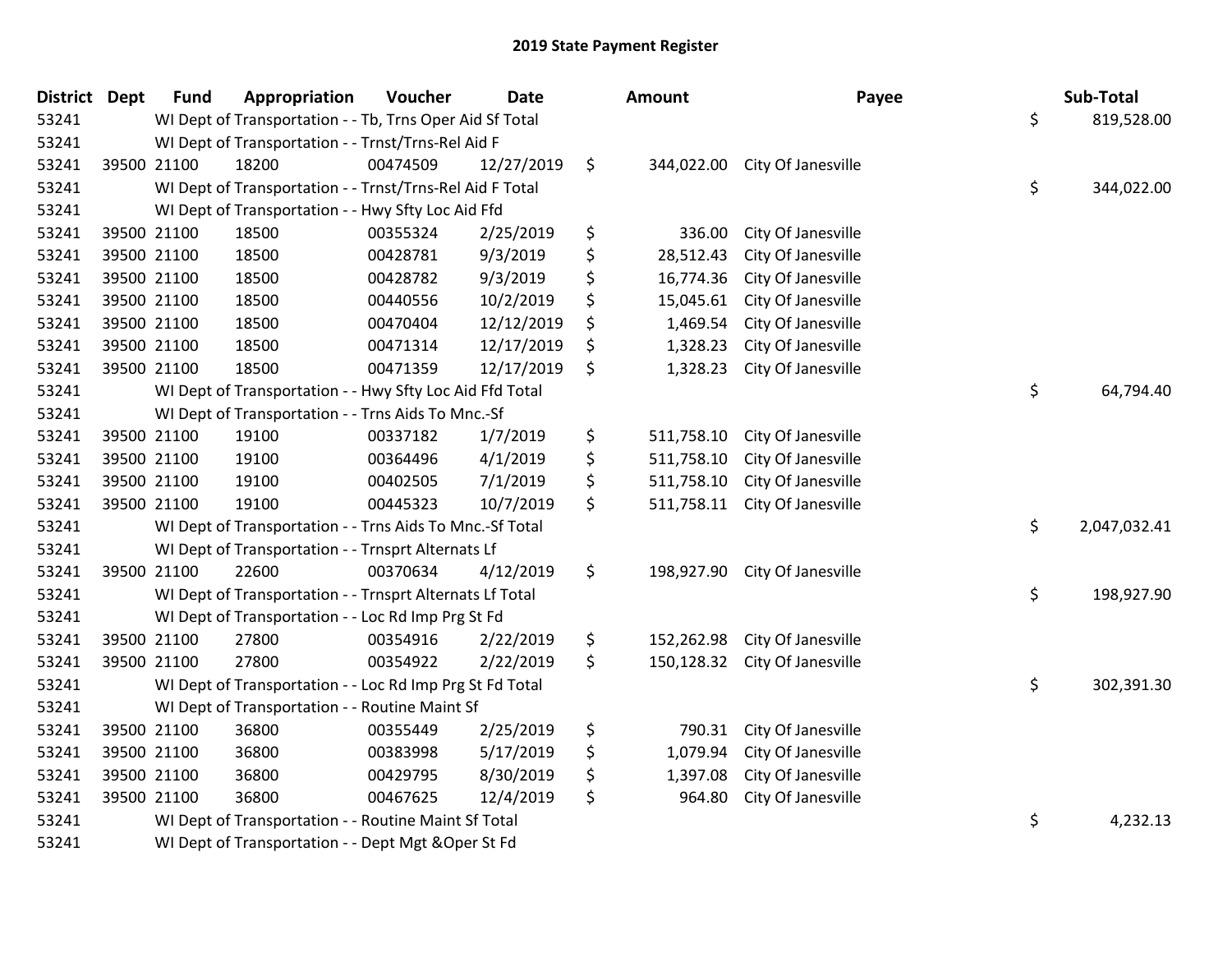| <b>District</b> | <b>Dept</b> | <b>Fund</b> | Appropriation                                                          | Voucher  | <b>Date</b> | <b>Amount</b>   | Payee              | Sub-Total        |
|-----------------|-------------|-------------|------------------------------------------------------------------------|----------|-------------|-----------------|--------------------|------------------|
| 53241           |             | 39500 21100 | 46100                                                                  | 00349755 | 2/6/2019    | \$<br>2,518.98  | City Of Janesville |                  |
| 53241           |             | 39500 21100 | 46100                                                                  | 00355449 | 2/25/2019   | \$<br>516.33    | City Of Janesville |                  |
| 53241           |             | 39500 21100 | 46100                                                                  | 00380919 | 5/10/2019   | \$<br>1,895.44  | City Of Janesville |                  |
| 53241           |             | 39500 21100 | 46100                                                                  | 00383998 | 5/17/2019   | \$<br>532.93    | City Of Janesville |                  |
| 53241           |             | 39500 21100 | 46100                                                                  | 00429795 | 8/30/2019   | \$<br>532.93    | City Of Janesville |                  |
| 53241           |             | 39500 21100 | 46100                                                                  | 00432698 | 9/11/2019   | \$<br>1,918.30  | City Of Janesville |                  |
| 53241           |             | 39500 21100 | 46100                                                                  | 00462479 | 11/19/2019  | \$<br>2,204.14  | City Of Janesville |                  |
| 53241           |             | 39500 21100 | 46100                                                                  | 00467625 | 12/4/2019   | \$<br>537.71    | City Of Janesville |                  |
| 53241           |             |             | WI Dept of Transportation - - Dept Mgt & Oper St Fd Total              |          |             |                 |                    | \$<br>10,656.77  |
| 53241           |             |             | WI Dept of Transportation - - Dept Mgt & Opr Loc Fd                    |          |             |                 |                    |                  |
| 53241           |             | 39500 21100 | 47100                                                                  | 00349755 | 2/6/2019    | \$<br>10,455.77 | City Of Janesville |                  |
| 53241           |             | 39500 21100 | 47100                                                                  | 00380919 | 5/10/2019   | \$<br>0.00      | City Of Janesville |                  |
| 53241           |             | 39500 21100 | 47100                                                                  | 00432698 | 9/11/2019   | \$<br>0.00      | City Of Janesville |                  |
| 53241           |             |             | WI Dept of Transportation - - Dept Mgt & Opr Loc Fd Total              |          |             |                 |                    | \$<br>10,455.77  |
| 53241           |             |             | WI Dept of Transportation - - Dept Mgt & Opr Fed Fd                    |          |             |                 |                    |                  |
| 53241           |             | 39500 21100 | 48100                                                                  | 00349755 | 2/6/2019    | \$<br>51,899.02 | City Of Janesville |                  |
| 53241           |             | 39500 21100 | 48100                                                                  | 00380919 | 5/10/2019   | \$<br>39,052.14 | City Of Janesville |                  |
| 53241           |             | 39500 21100 | 48100                                                                  | 00432698 | 9/11/2019   | \$<br>39,523.05 | City Of Janesville |                  |
| 53241           |             | 39500 21100 | 48100                                                                  | 00462479 | 11/19/2019  | \$<br>45,412.29 | City Of Janesville |                  |
| 53241           |             |             | WI Dept of Transportation - - Dept Mgt & Opr Fed Fd Total              |          |             |                 |                    | \$<br>175,886.50 |
| 53241           |             |             | WI Dept of Transportation - - Veh Reg/Ins/DI&Air S                     |          |             |                 |                    |                  |
| 53241           |             | 39500 21100 | 56300                                                                  | 00361074 | 3/21/2019   | \$<br>40.00     | City Of Janesville |                  |
| 53241           |             |             | WI Dept of Transportation - - Veh Reg/Ins/DI&Air S Total               |          |             |                 |                    | \$<br>40.00      |
| 53241           |             |             | WI Dept of Transportation - - Transpor Safety Ff                       |          |             |                 |                    |                  |
| 53241           |             | 39500 21100 | 58200                                                                  | 00395467 | 6/28/2019   | \$<br>66.49     | City Of Janesville |                  |
| 53241           |             | 39500 21100 | 58200                                                                  | 00446954 | 10/18/2019  | \$<br>30.25     | City Of Janesville |                  |
| 53241           |             |             | WI Dept of Transportation - - Transpor Safety Ff Total                 |          |             |                 |                    | \$<br>96.74      |
| 53241           |             |             | Department of Corrections - - Probation, Parole And Extended           |          |             |                 |                    |                  |
| 53241           |             | 41000 10000 | 18700                                                                  | 00261464 | 1/23/2019   | \$<br>40.00     | City Of Janesville |                  |
| 53241           |             |             | Department of Corrections - - Probation, Parole And Extended Total     |          |             |                 |                    | \$<br>40.00      |
| 53241           |             |             | Department of Health Services - - Emergency Medical Services, Ai       |          |             |                 |                    |                  |
| 53241           |             | 43500 10000 | 11900                                                                  | 00307921 | 9/4/2019    | \$<br>11,788.97 | City Of Janesville |                  |
| 53241           |             |             | Department of Health Services - - Emergency Medical Services, Ai Total |          |             |                 |                    | \$<br>11,788.97  |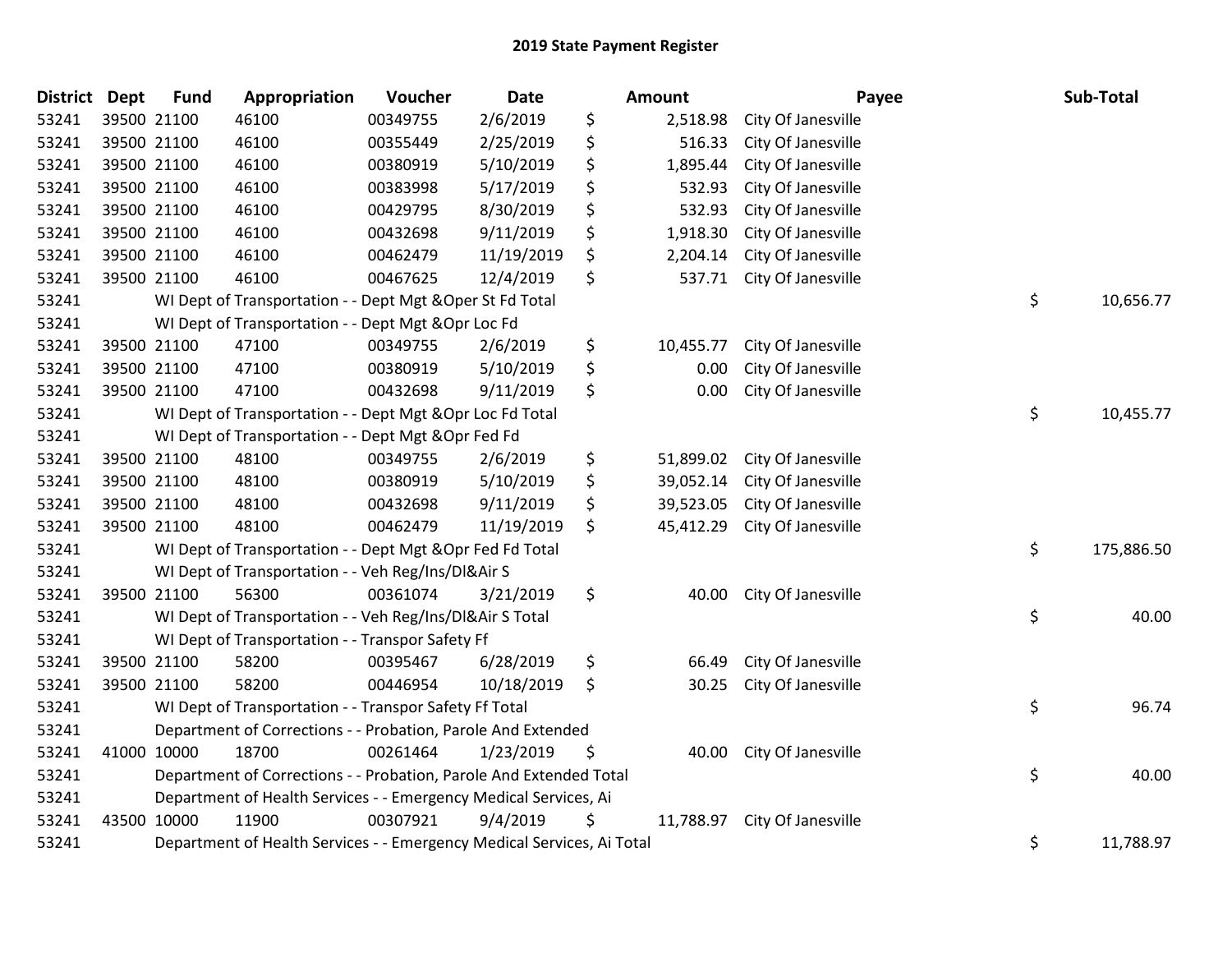| District | Dept | <b>Fund</b> | Appropriation                                                                   | Voucher   | <b>Date</b> | <b>Amount</b>    | Payee              | Sub-Total        |
|----------|------|-------------|---------------------------------------------------------------------------------|-----------|-------------|------------------|--------------------|------------------|
| 53241    |      |             | Department of Health Services - - Prepaid Medical Transport Reimbursement       |           |             |                  |                    |                  |
| 53241    |      | 43500 10000 | 16300                                                                           | AMBULANCE | 11/18/2019  | \$<br>141,870.67 | City Of Janesville |                  |
| 53241    |      |             | Department of Health Services - - Prepaid Medical Transport Reimbursement Total |           |             |                  |                    | \$<br>141,870.67 |
| 53241    |      |             | Dept of Workforce Development - - Title Ib Aids State GPR                       |           |             |                  |                    |                  |
| 53241    |      | 44500 10000 | 50900                                                                           | 00205542  | 1/11/2019   | \$<br>31.54      | City Of Janesville |                  |
| 53241    |      | 44500 10000 | 50900                                                                           | 00209099  | 2/5/2019    | \$<br>18.76      | City Of Janesville |                  |
| 53241    |      | 44500 10000 | 50900                                                                           | 00213108  | 3/6/2019    | \$<br>32.39      | City Of Janesville |                  |
| 53241    |      | 44500 10000 | 50900                                                                           | 00217794  | 4/3/2019    | \$<br>7.68       | City Of Janesville |                  |
| 53241    |      | 44500 10000 | 50900                                                                           | 00222287  | 5/6/2019    | \$<br>43.03      | City Of Janesville |                  |
| 53241    |      | 44500 10000 | 50900                                                                           | 00228215  | 6/5/2019    | \$<br>7.68       | City Of Janesville |                  |
| 53241    |      | 44500 10000 | 50900                                                                           | 00231900  | 7/3/2019    | \$<br>5.12       | City Of Janesville |                  |
| 53241    |      | 44500 10000 | 50900                                                                           | 00238067  | 8/5/2019    | \$<br>10.24      | City Of Janesville |                  |
| 53241    |      | 44500 10000 | 50900                                                                           | 00243493  | 9/4/2019    | \$<br>35.80      | City Of Janesville |                  |
| 53241    |      | 44500 10000 | 50900                                                                           | 00249671  | 10/9/2019   | \$<br>47.73      | City Of Janesville |                  |
| 53241    |      | 44500 10000 | 50900                                                                           | 00254123  | 11/1/2019   | \$<br>26.42      | City Of Janesville |                  |
| 53241    |      | 44500 10000 | 50900                                                                           | 00259714  | 12/2/2019   | \$<br>21.73      | City Of Janesville |                  |
| 53241    |      |             | Dept of Workforce Development - - Title Ib Aids State GPR Total                 |           |             |                  |                    | \$<br>288.12     |
| 53241    |      |             | Dept of Workforce Development - - Title Ib Aids Federal Prf                     |           |             |                  |                    |                  |
| 53241    |      | 44500 10000 | 54400                                                                           | 00205542  | 1/11/2019   | \$<br>116.46     | City Of Janesville |                  |
| 53241    |      | 44500 10000 | 54400                                                                           | 00209099  | 2/5/2019    | \$<br>69.24      | City Of Janesville |                  |
| 53241    |      | 44500 10000 | 54400                                                                           | 00213108  | 3/6/2019    | \$<br>119.61     | City Of Janesville |                  |
| 53241    |      | 44500 10000 | 54400                                                                           | 00217794  | 4/3/2019    | \$<br>28.32      | City Of Janesville |                  |
| 53241    |      | 44500 10000 | 54400                                                                           | 00222287  | 5/6/2019    | \$<br>158.97     | City Of Janesville |                  |
| 53241    |      | 44500 10000 | 54400                                                                           | 00228215  | 6/5/2019    | \$<br>28.32      | City Of Janesville |                  |
| 53241    |      | 44500 10000 | 54400                                                                           | 00231900  | 7/3/2019    | \$<br>18.88      | City Of Janesville |                  |
| 53241    |      | 44500 10000 | 54400                                                                           | 00238067  | 8/5/2019    | \$<br>37.76      | City Of Janesville |                  |
| 53241    |      | 44500 10000 | 54400                                                                           | 00243493  | 9/4/2019    | \$<br>132.20     | City Of Janesville |                  |
| 53241    |      | 44500 10000 | 54400                                                                           | 00249671  | 10/9/2019   | \$<br>176.27     | City Of Janesville |                  |
| 53241    |      | 44500 10000 | 54400                                                                           | 00254123  | 11/1/2019   | \$<br>97.58      | City Of Janesville |                  |
| 53241    |      | 44500 10000 | 54400                                                                           | 00259714  | 12/2/2019   | \$<br>80.27      | City Of Janesville |                  |
| 53241    |      |             | Dept of Workforce Development - - Title Ib Aids Federal Prf Total               |           |             |                  |                    | \$<br>1,063.88   |
| 53241    |      |             | Department of Justice - - Crime Laboratories, Dna                               |           |             |                  |                    |                  |
| 53241    |      | 45500 10000 | 22100                                                                           | 00068549  | 7/19/2019   | \$<br>620.00     | City Of Janesville |                  |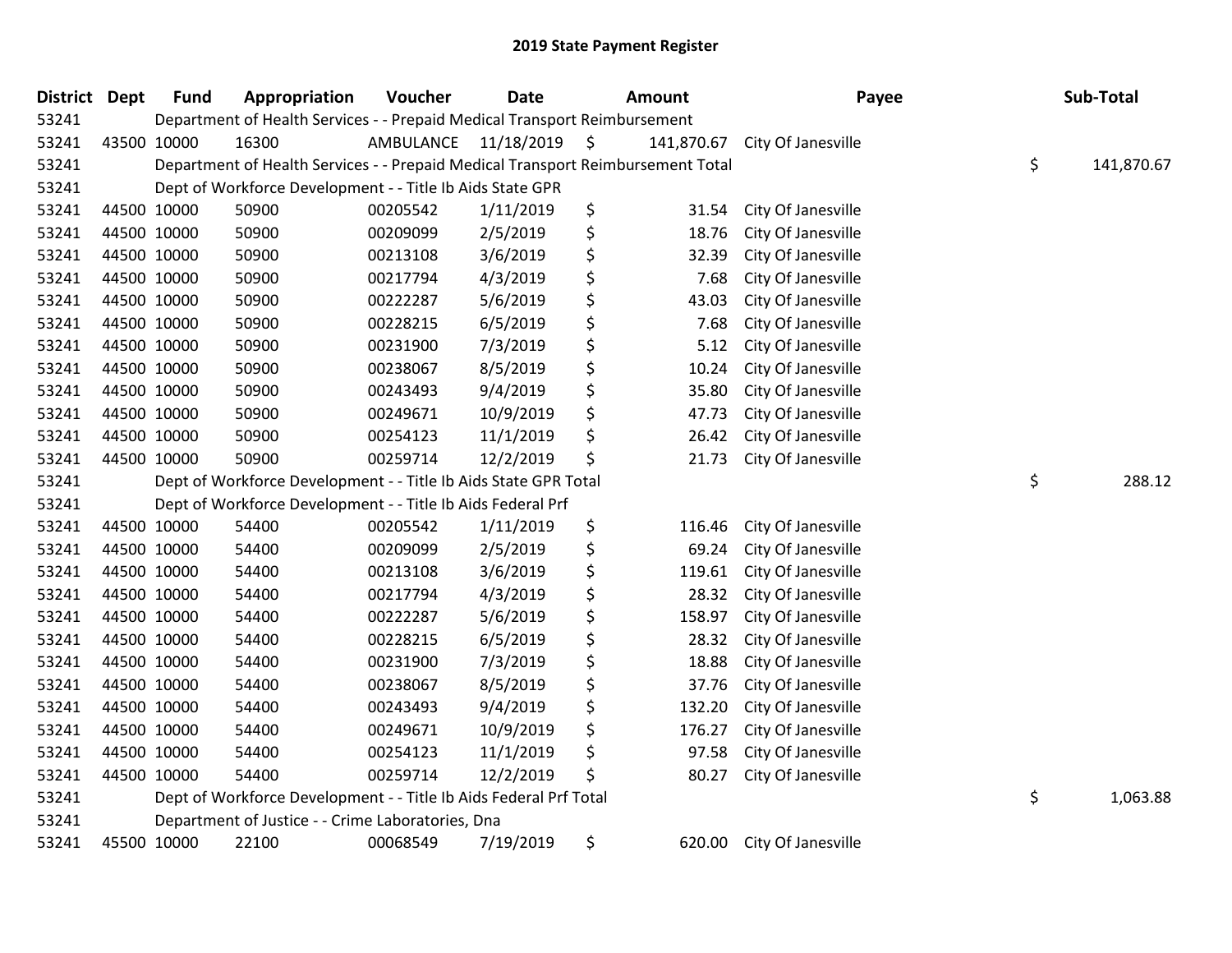| District Dept |             | <b>Fund</b> | Appropriation                                                           | Voucher  | <b>Date</b> |         | Amount    | Payee                           | Sub-Total          |
|---------------|-------------|-------------|-------------------------------------------------------------------------|----------|-------------|---------|-----------|---------------------------------|--------------------|
| 53241         |             |             | Department of Justice - - Crime Laboratories, Dna Total                 |          |             |         |           |                                 | \$<br>620.00       |
| 53241         |             |             | Department of Justice - - Law Enforcement Train, Local                  |          |             |         |           |                                 |                    |
| 53241         | 45500 10000 |             | 23100                                                                   | 00073229 | 10/21/2019  | $\zeta$ |           | 15,360.00 City Of Janesville    |                    |
| 53241         |             |             | Department of Justice - - Law Enforcement Train, Local Total            |          |             |         |           |                                 | \$<br>15,360.00    |
| 53241         |             |             | Department of Justice - - Awards For Victims Of Crimes                  |          |             |         |           |                                 |                    |
| 53241         |             | 45500 10000 | 50200                                                                   | 00077531 | 12/30/2019  | \$      | 415.36    | City Of Janesville              |                    |
| 53241         |             |             | Department of Justice - - Awards For Victims Of Crimes Total            |          |             |         |           |                                 | \$<br>415.36       |
| 53241         |             |             | Department of Justice - - Federal Aid; Victim Comp                      |          |             |         |           |                                 |                    |
| 53241         | 45500 10000 |             | 54100                                                                   | 00066663 | 6/14/2019   | \$      | 693.20    | City Of Janesville              |                    |
| 53241         | 45500 10000 |             | 54100                                                                   | 00070393 | 8/26/2019   | \$      | 650.70    | City Of Janesville              |                    |
| 53241         |             |             | Department of Justice - - Federal Aid; Victim Comp Total                |          |             |         |           |                                 | \$<br>1,343.90     |
| 53241         |             |             | Department of Military Affairs - - General Program Operations           |          |             |         |           |                                 |                    |
| 53241         | 46500 10000 |             | 30100                                                                   | 00056216 | 2/14/2019   | \$      | 5,935.42  | City Of Janesville              |                    |
| 53241         |             | 46500 10000 | 30100                                                                   | 00067347 | 9/30/2019   | \$      | 1,057.50  | City Of Janesville              |                    |
| 53241         |             |             | Department of Military Affairs - - General Program Operations Total     |          |             |         |           |                                 | \$<br>6,992.92     |
| 53241         |             |             | Department of Military Affairs - - Regional Emergency Response Gr       |          |             |         |           |                                 |                    |
| 53241         | 46500 10000 |             | 31300                                                                   | 00063325 | 7/1/2019    | \$      |           | 11,044.60 City Of Janesville    |                    |
| 53241         |             |             | Department of Military Affairs - - Regional Emergency Response Gr Total |          |             |         |           |                                 | \$<br>11,044.60    |
| 53241         |             |             | Department of Military Affairs - - Federal Aid, Homeland Security       |          |             |         |           |                                 |                    |
| 53241         |             | 46500 10000 | 35000                                                                   | 00053782 | 1/3/2019    | \$      | 27,630.00 | City Of Janesville              |                    |
| 53241         | 46500 10000 |             | 35000                                                                   | 00061909 | 6/27/2019   | \$      | 3,071.25  | City Of Janesville              |                    |
| 53241         |             |             | Department of Military Affairs - - Federal Aid, Homeland Security Total |          |             |         |           |                                 | \$<br>30,701.25    |
| 53241         |             |             | Department of Military Affairs - - Emac Deployment Clearing             |          |             |         |           |                                 |                    |
| 53241         |             | 46500 10000 | 95500                                                                   | 00064213 | 7/22/2019   | \$      | 11,094.02 | City Of Janesville              |                    |
| 53241         |             |             | Department of Military Affairs - - Emac Deployment Clearing Total       |          |             |         |           |                                 | \$<br>11,094.02    |
| 53241         |             |             | Elections Commission - - General Program Ops, GPR                       |          |             |         |           |                                 |                    |
| 53241         | 51000 10000 |             | 10100                                                                   | 00001474 | 1/25/2019   | \$      | 300.00    | City Of Janesville              |                    |
| 53241         |             |             | Elections Commission - - General Program Ops, GPR Total                 |          |             |         |           |                                 | \$<br>300.00       |
| 53241         |             |             | Shared Revenue and Tax Relief - - Expenditure Restraint Program         |          |             |         |           |                                 |                    |
| 53241         | 83500 10000 |             | 10100                                                                   | 00049626 | 7/22/2019   | \$      |           | 1,525,045.04 City Of Janesville |                    |
| 53241         |             |             | Shared Revenue and Tax Relief - - Expenditure Restraint Program Total   |          |             |         |           |                                 | \$<br>1,525,045.04 |
| 53241         |             |             | Shared Revenue and Tax Relief - - County And Municipal Aid              |          |             |         |           |                                 |                    |
| 53241         | 83500 10000 |             | 10500                                                                   | 00049626 | 7/22/2019   | \$      |           | 625,652.68 City Of Janesville   |                    |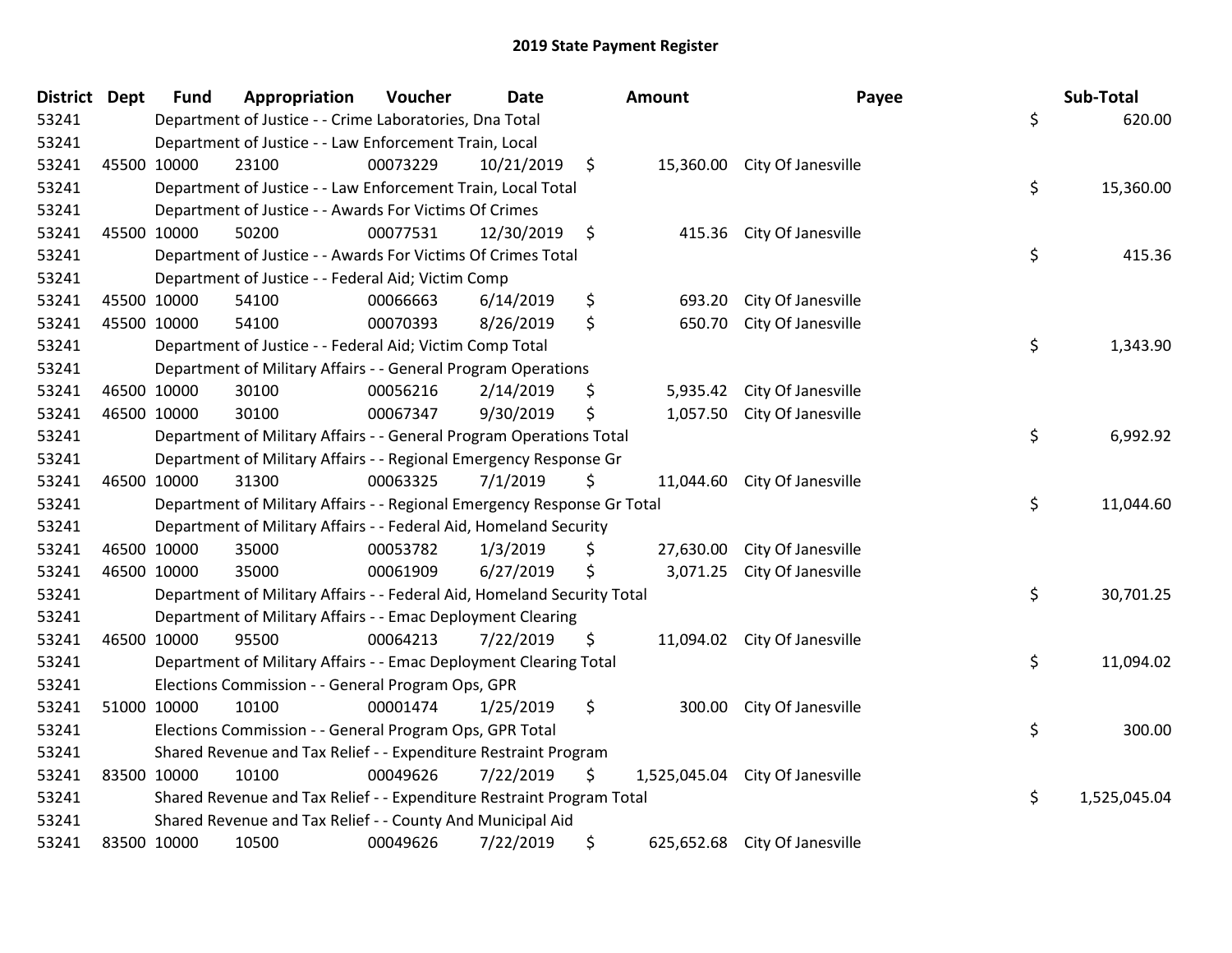| <b>District</b> | <b>Dept</b> | <b>Fund</b> | Appropriation                                                         | Voucher  | <b>Date</b> | Amount             | Payee                           | Sub-Total           |
|-----------------|-------------|-------------|-----------------------------------------------------------------------|----------|-------------|--------------------|---------------------------------|---------------------|
| 53241           | 83500 10000 |             | 10500                                                                 | 00053924 | 11/18/2019  | \$                 | 3,403,494.53 City Of Janesville |                     |
| 53241           |             |             | Shared Revenue and Tax Relief - - County And Municipal Aid Total      |          |             |                    |                                 | \$<br>4,029,147.21  |
| 53241           |             |             | Shared Revenue and Tax Relief - - Exempt Computer Aid                 |          |             |                    |                                 |                     |
| 53241           | 83500 10000 |             | 10900                                                                 | 00046703 | 7/22/2019   | \$<br>205,457.75   | City Of Janesville              |                     |
| 53241           | 83500 10000 |             | 10900                                                                 | 00047982 | 7/22/2019   | \$                 | 113,096.92 City Of Janesville   |                     |
| 53241           |             |             | Shared Revenue and Tax Relief - - Exempt Computer Aid Total           |          |             |                    |                                 | \$<br>318,554.67    |
| 53241           |             |             | Shared Revenue and Tax Relief - - Utility Aid                         |          |             |                    |                                 |                     |
| 53241           | 83500 10000 |             | 11000                                                                 | 00049626 | 7/22/2019   | \$<br>14,597.50    | City Of Janesville              |                     |
| 53241           | 83500 10000 |             | 11000                                                                 | 00053924 | 11/18/2019  | \$<br>90,080.62    | City Of Janesville              |                     |
| 53241           |             |             | Shared Revenue and Tax Relief - - Utility Aid Total                   |          |             |                    |                                 | \$<br>104,678.12    |
| 53241           |             |             | Shared Revenue and Tax Relief - - Personal Property Aid               |          |             |                    |                                 |                     |
| 53241           | 83500 10000 |             | 11100                                                                 | 00041271 | 5/6/2019    | \$<br>142,966.40   | City Of Janesville              |                     |
| 53241           | 83500 10000 |             | 11100                                                                 | 00042737 | 5/6/2019    | \$<br>246,917.36   | City Of Janesville              |                     |
| 53241           |             |             | Shared Revenue and Tax Relief - - Personal Property Aid Total         |          |             |                    |                                 | \$<br>389,883.76    |
| 53241           |             |             | Shared Revenue and Tax Relief - - School Lvy Tx/First Dollar Cr       |          |             |                    |                                 |                     |
| 53241           | 83500 10000 |             | 30200                                                                 | 00045328 | 7/22/2019   | \$<br>7,188,125.59 | City Of Janesville              |                     |
| 53241           | 83500 10000 |             | 30200                                                                 | 00048211 | 7/22/2019   | \$<br>1,346,837.48 | City Of Janesville              |                     |
| 53241           |             |             | Shared Revenue and Tax Relief - - School Lvy Tx/First Dollar Cr Total |          |             |                    |                                 | \$<br>8,534,963.07  |
| 53241           |             |             | Shared Revenue and Tax Relief - - Payments For Municipal Svcs         |          |             |                    |                                 |                     |
| 53241           | 83500 10000 |             | 50100                                                                 | 00037818 | 1/31/2019   | \$                 | 130,290.82 City Of Janesville   |                     |
| 53241           |             |             | Shared Revenue and Tax Relief - - Payments For Municipal Svcs Total   |          |             |                    |                                 | \$<br>130,290.82    |
| 53241           |             |             | Shared Revenue and Tax Relief - - Lottery & Gaming Credit             |          |             |                    |                                 |                     |
| 53241           | 83500 52100 |             | 36300                                                                 | 00038467 | 3/25/2019   | \$<br>22,848.75    | City Of Janesville              |                     |
| 53241           | 83500 52100 |             | 36300                                                                 | 00038697 | 3/25/2019   | \$<br>2,388,163.24 | City Of Janesville              |                     |
| 53241           |             |             | Shared Revenue and Tax Relief - - Lottery & Gaming Credit Total       |          |             |                    |                                 | \$<br>2,411,011.99  |
| 53241           |             |             | Miscellaneous Appropriations - - Terminal Tax Distribution            |          |             |                    |                                 |                     |
| 53241           | 85500 21100 |             | 46100                                                                 | 00001076 | 12/12/2019  | \$<br>2,669.24     | City Of Janesville              |                     |
| 53241           |             |             | Miscellaneous Appropriations - - Terminal Tax Distribution Total      |          |             |                    |                                 | \$<br>2,669.24      |
| 53241 Total     |             |             |                                                                       |          |             |                    |                                 | \$<br>22,712,710.86 |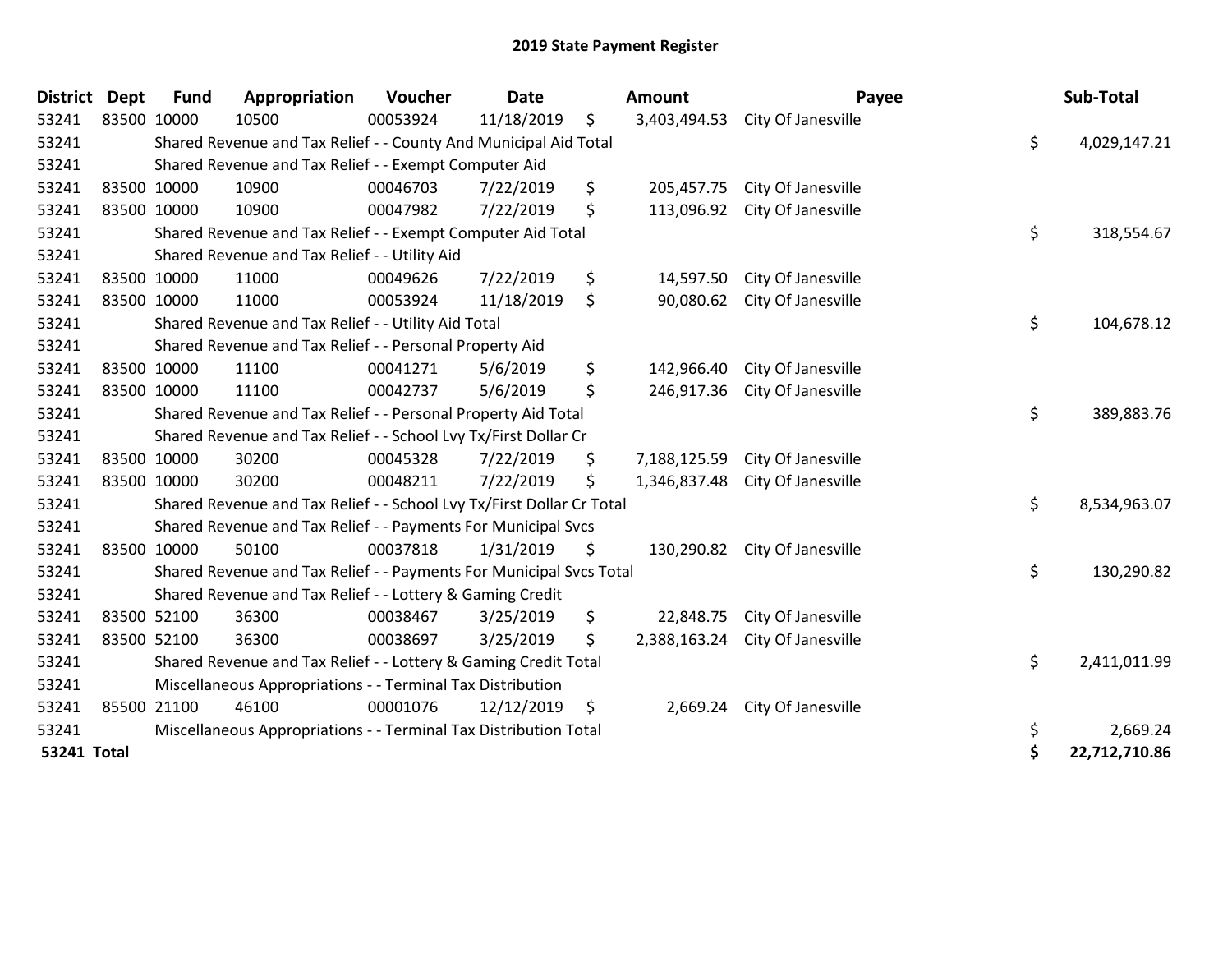| District Dept |             | <b>Fund</b> | Appropriation                                                                   | Voucher                 | <b>Date</b> | <b>Amount</b>   |                           | Payee | Sub-Total  |
|---------------|-------------|-------------|---------------------------------------------------------------------------------|-------------------------|-------------|-----------------|---------------------------|-------|------------|
| 53257         |             |             | Dept of Safety & Prof Services - - Fire Dues Distribution                       |                         |             |                 |                           |       |            |
| 53257         | 16500 10000 |             | 22500                                                                           | 00030042                | 7/12/2019   | \$              | 17,339.35 Milton, City of |       |            |
| 53257         |             |             | Dept of Safety & Prof Services - - Fire Dues Distribution Total                 |                         |             |                 |                           | \$    | 17,339.35  |
| 53257         |             |             | Dept of Natural Resources - - Aids In Lieu Of Taxes - Sum S                     |                         |             |                 |                           |       |            |
| 53257         |             | 37000 21200 | 57900                                                                           | 00314684                | 4/19/2019   | \$<br>1.54      | Milton, City of           |       |            |
| 53257         |             |             | Dept of Natural Resources - - Aids In Lieu Of Taxes - Sum S Total               |                         |             |                 |                           | \$    | 1.54       |
| 53257         |             |             | Dept of Natural Resources - - Fin Asst For Responsible Units                    |                         |             |                 |                           |       |            |
| 53257         |             | 37000 27400 | 67000                                                                           | 00323214                | 5/22/2019   | \$<br>20,835.54 | Milton, City of           |       |            |
| 53257         |             |             | Dept of Natural Resources - - Fin Asst For Responsible Units Total              |                         |             |                 |                           | \$    | 20,835.54  |
| 53257         |             |             | WI Dept of Transportation - - Conn Hwy Aids St Fds                              |                         |             |                 |                           |       |            |
| 53257         |             | 39500 21100 | 16200                                                                           | 00337784                | 1/7/2019    | \$<br>12,100.57 | Milton, City of           |       |            |
| 53257         |             | 39500 21100 | 16200                                                                           | 00365098                | 4/1/2019    | \$<br>12,100.57 | Milton, City of           |       |            |
| 53257         |             | 39500 21100 | 16200                                                                           | 00403107                | 7/1/2019    | \$<br>12,100.57 | Milton, City of           |       |            |
| 53257         |             | 39500 21100 | 16200                                                                           | 00445925                | 10/7/2019   | \$<br>12,100.57 | Milton, City of           |       |            |
| 53257         |             |             | WI Dept of Transportation - - Conn Hwy Aids St Fds Total                        |                         |             |                 |                           | \$    | 48,402.28  |
| 53257         |             |             | WI Dept of Transportation - - Hwy Sfty Loc Aid Ffd                              |                         |             |                 |                           |       |            |
| 53257         |             | 39500 21100 | 18500                                                                           | 00389034                | 6/3/2019    | \$<br>3,961.64  | Milton, City of           |       |            |
| 53257         |             | 39500 21100 | 18500                                                                           | 00469362                | 12/10/2019  | \$<br>3,815.85  | Milton, City of           |       |            |
| 53257         |             |             | WI Dept of Transportation - - Hwy Sfty Loc Aid Ffd Total                        |                         |             |                 |                           | \$    | 7,777.49   |
| 53257         |             |             | WI Dept of Transportation - - Trns Aids To Mnc.-Sf                              |                         |             |                 |                           |       |            |
| 53257         |             | 39500 21100 | 19100                                                                           | 00337183                | 1/7/2019    | \$<br>73,867.47 | Milton, City of           |       |            |
| 53257         |             | 39500 21100 | 19100                                                                           | 00364497                | 4/1/2019    | \$<br>73,867.47 | Milton, City of           |       |            |
| 53257         |             | 39500 21100 | 19100                                                                           | 00402506                | 7/1/2019    | \$<br>73,867.47 | Milton, City of           |       |            |
| 53257         |             | 39500 21100 | 19100                                                                           | 00445324                | 10/7/2019   | \$<br>73,867.48 | Milton, City of           |       |            |
| 53257         |             |             | WI Dept of Transportation - - Trns Aids To Mnc.-Sf Total                        |                         |             |                 |                           | \$    | 295,469.89 |
| 53257         |             |             | WI Dept of Transportation - - Loc Rd Imp Prg St Fd                              |                         |             |                 |                           |       |            |
| 53257         |             | 39500 21100 | 27800                                                                           | 00439775                | 9/30/2019   | \$<br>16,276.55 | Milton, City of           |       |            |
| 53257         |             |             | WI Dept of Transportation - - Loc Rd Imp Prg St Fd Total                        |                         |             |                 |                           | \$    | 16,276.55  |
| 53257         |             |             | Department of Health Services - - Prepaid Medical Transport Reimbursement       |                         |             |                 |                           |       |            |
| 53257         | 43500 10000 |             | 16300                                                                           | AMBULANCE 11/18/2019 \$ |             | 5,296.01        | Milton, City of           |       |            |
| 53257         |             |             | Department of Health Services - - Prepaid Medical Transport Reimbursement Total |                         |             |                 |                           | \$    | 5,296.01   |
| 53257         |             |             | Department of Justice - - Crime Laboratories, Dna                               |                         |             |                 |                           |       |            |
| 53257         |             | 45500 10000 | 22100                                                                           | 00068570                | 7/19/2019   | \$<br>30.00     | Milton, City of           |       |            |